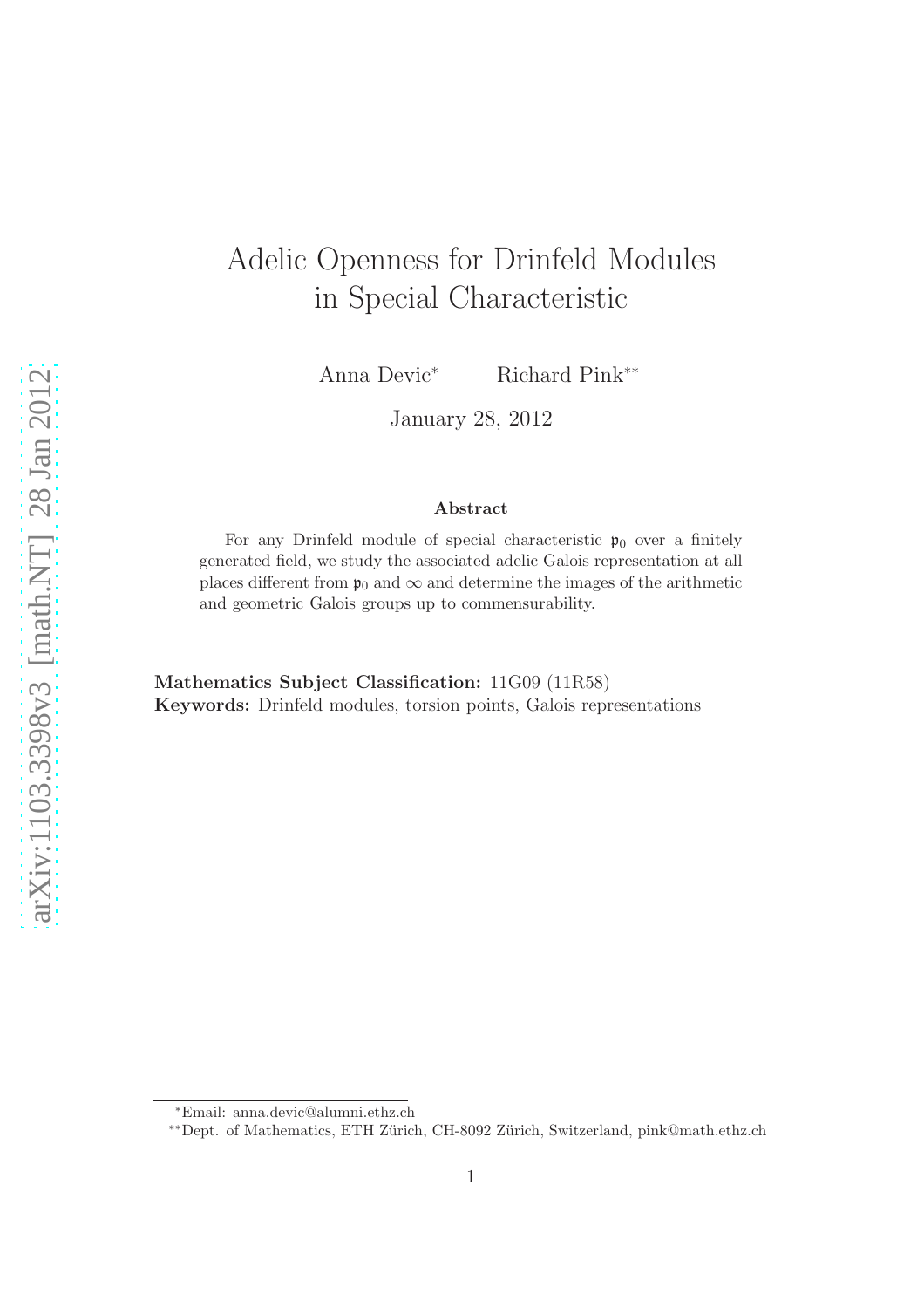# Contents

| $\mathbf{1}$   |                                                    | 3<br>Introduction and overview                                                          |
|----------------|----------------------------------------------------|-----------------------------------------------------------------------------------------|
|                | 1.1                                                | 3<br>Main result                                                                        |
|                | 1.2                                                | $\overline{5}$                                                                          |
|                | 1.3                                                | $\overline{7}$                                                                          |
| $\overline{2}$ | Subgroups of $SL_n$ over a field                   |                                                                                         |
|                | 2.1                                                | 8                                                                                       |
|                | 2.2                                                | 11                                                                                      |
|                | 2.3                                                | 12                                                                                      |
|                | 2.4                                                | Finite groups of Lie type $\dots \dots \dots \dots \dots \dots \dots \dots$<br>14       |
|                | 2.5                                                | 18                                                                                      |
| 3              | Subgroups of $SL_n$ over a complete valuation ring |                                                                                         |
|                | 3.1                                                | 20                                                                                      |
|                | 3.2                                                | 22                                                                                      |
|                | 3.3                                                | Successive approximation in the case $p = n = 2 \dots \dots \dots$<br>25                |
|                | 3.4                                                | 27                                                                                      |
| $\overline{4}$ | 31<br>Preliminary results on Drinfeld modules      |                                                                                         |
|                | 4.1                                                | 31                                                                                      |
|                | 4.2                                                | 32                                                                                      |
|                | 4.3                                                | 34                                                                                      |
|                | 4.4                                                | 36                                                                                      |
|                | 4.5                                                | 37                                                                                      |
|                | 4.6                                                | 38                                                                                      |
|                | 4.7                                                | 39                                                                                      |
|                | 4.8                                                | 42                                                                                      |
|                | 4.9                                                | 42                                                                                      |
|                |                                                    | 43                                                                                      |
| $\mathbf{5}$   | Proof of the main result                           |                                                                                         |
|                | 5.1                                                | 46                                                                                      |
|                | 5.2                                                | 49                                                                                      |
|                | 5.3                                                | Residual surjectivity at several primes<br>49                                           |
|                | 5.4                                                | $52\,$                                                                                  |
|                | 5.5                                                | 53                                                                                      |
| 6              |                                                    | Arbitrary endomorphism ring<br>55                                                       |
|                | 6.1                                                | 55                                                                                      |
|                | 6.2                                                | The non-isotrivial case $\ldots \ldots \ldots \ldots \ldots \ldots \ldots \ldots$<br>58 |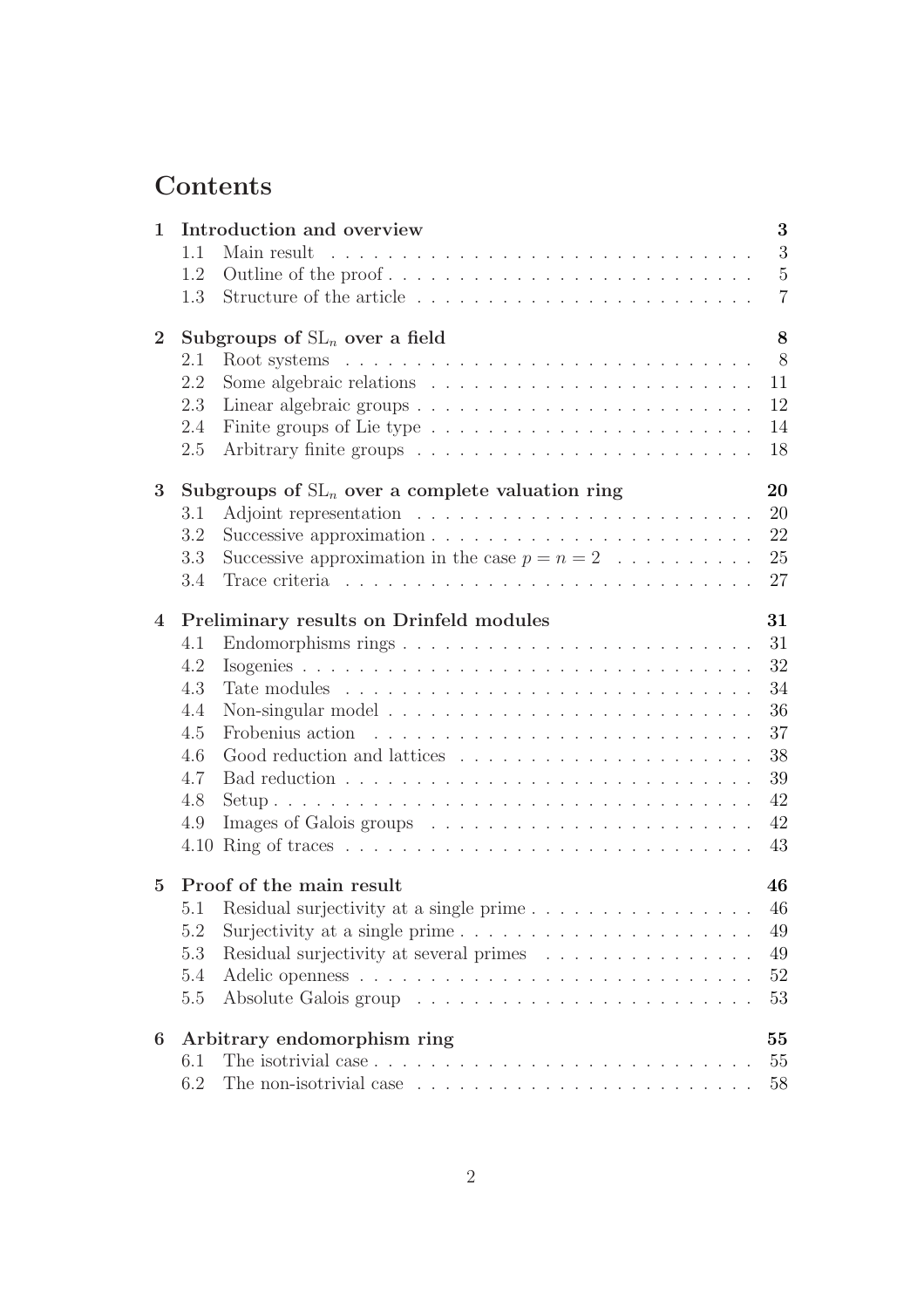## <span id="page-2-1"></span><span id="page-2-0"></span>1 Introduction and overview

## 1.1 Main result

Let K be a field that is finitely generated over a finite field  $\kappa$  of characteristic p. Let  $K^{\text{sep}}$  be a fixed separable closure of K, and let  $\overline{\kappa}$  be the algebraic closure of  $\kappa$  in  $K^{\text{sep}}$ . Let  $G_K := \text{Gal}(K^{\text{sep}}/K)$  denote the absolute Galois group and  $G_K^{\text{geom}} := \text{Gal}(K^{\text{sep}}/K\overline{\kappa})$  the geometric Galois group of K.

Let F be a finitely generated field of transcendence degree 1 over  $\mathbb{F}_n$ . Let A be the ring of elements of F which are regular outside a fixed place  $\infty$  of F. Let  $\varphi$ :  $A \to K\{\tau\}$  be a Drinfeld A-module of rank r over K of special characteristic  $\mathfrak{p}_0$ . For any prime  $\mathfrak{p} \neq \mathfrak{p}_0$  of A let  $\rho_{\mathfrak{p}} : G_K \to GL_r(A_{\mathfrak{p}})$  denote the homomorphism describing the Galois action on the Tate module  $T_{\mathfrak{p}}(\varphi)$ . We are interested in the image of the associated adelic Galois representation

$$
\rho_{\rm ad} := (\rho_{\mathfrak{p}})_{\mathfrak{p}} : G_K \longrightarrow \prod_{\mathfrak{p} \neq \mathfrak{p}_0} GL_r(A_{\mathfrak{p}}).
$$

By Anderson [\[And86\]](#page-60-0), §4.2, it is known that the composite of  $\rho_{ad}$  with the determinant map is the adelic Galois representation associated to some Drinfeld module of rank 1 of the same characteristic  $\mathfrak{p}_0$ . Thus the image of  $\rho_{ad}(G_K^{\text{geom}})$ under the determinant is finite: see Proposition [6.3](#page-55-0) below. Consequently, the image of  $\rho_{ad}(G_K)$  under the determinant is an extension of a finite group and a pro-cyclic group and therefore far from open. Also, the main problem in determining  $\rho_{ad}(G_K)$  lies in determining  $\rho_{ad}(G_K^{\text{geom}}) \cap \prod_{\mathfrak{p}\neq \mathfrak{p}_0} SL_r(A_{\mathfrak{p}})$ .

Recall that two subgroups of a group are called commensurable if their intersection has finite index in both. We will show that  $\rho_{ad}(G_K^{\text{geom}})$  is commensurable to an explicit subgroup of  $\prod_{\mathfrak{p}\neq\mathfrak{p}_0} SL_r(A_{\mathfrak{p}})$  whose definition depends only on information on certain endomorphism rings associated to  $\varphi$ . We will also determine  $\rho_{\rm ad}(G_K)$  up to commensurability.

First, since the Galois representation commutes with the endomorphisms of  $\varphi$  over K, the image of  $\rho_{ad}$  must be contained in the centralizer of  $\text{End}_K(\varphi)$ in  $\prod_{\mathfrak{p}\neq\mathfrak{p}_0} GL_r(A_{\mathfrak{p}})$ . Second, enlarging K does not change the image of Galois up to commensurability, but may increase the endomorphism ring. Since all endomorphisms of  $\varphi$  over any extension of K are defined over a finite separable extension, the relevant endomorphism ring is therefore  $\text{End}_{K^{\text{sep}}}(\varphi)$ .

For a Drinfeld module in generic characteristic it turns out that the image of  $\rho_{\rm ad}$  up to commensurability, which was determined in [\[PR09a\]](#page-62-0), indeed depends only on End<sub>Ksep</sub> $(\varphi)$ . But in special characteristic this cannot be so, due to a phenomenon described in [\[Pin06b\]](#page-61-0). The problem is that the endomorphism ring of a Drinfeld module in special characteristic can be non-commutative. As a consequence, it is possible that for some integrally closed infinite subring  $B \subset A$ , the endomorphism ring of the Drinfeld B-module  $\varphi|B$  is larger than that of  $\varphi$ .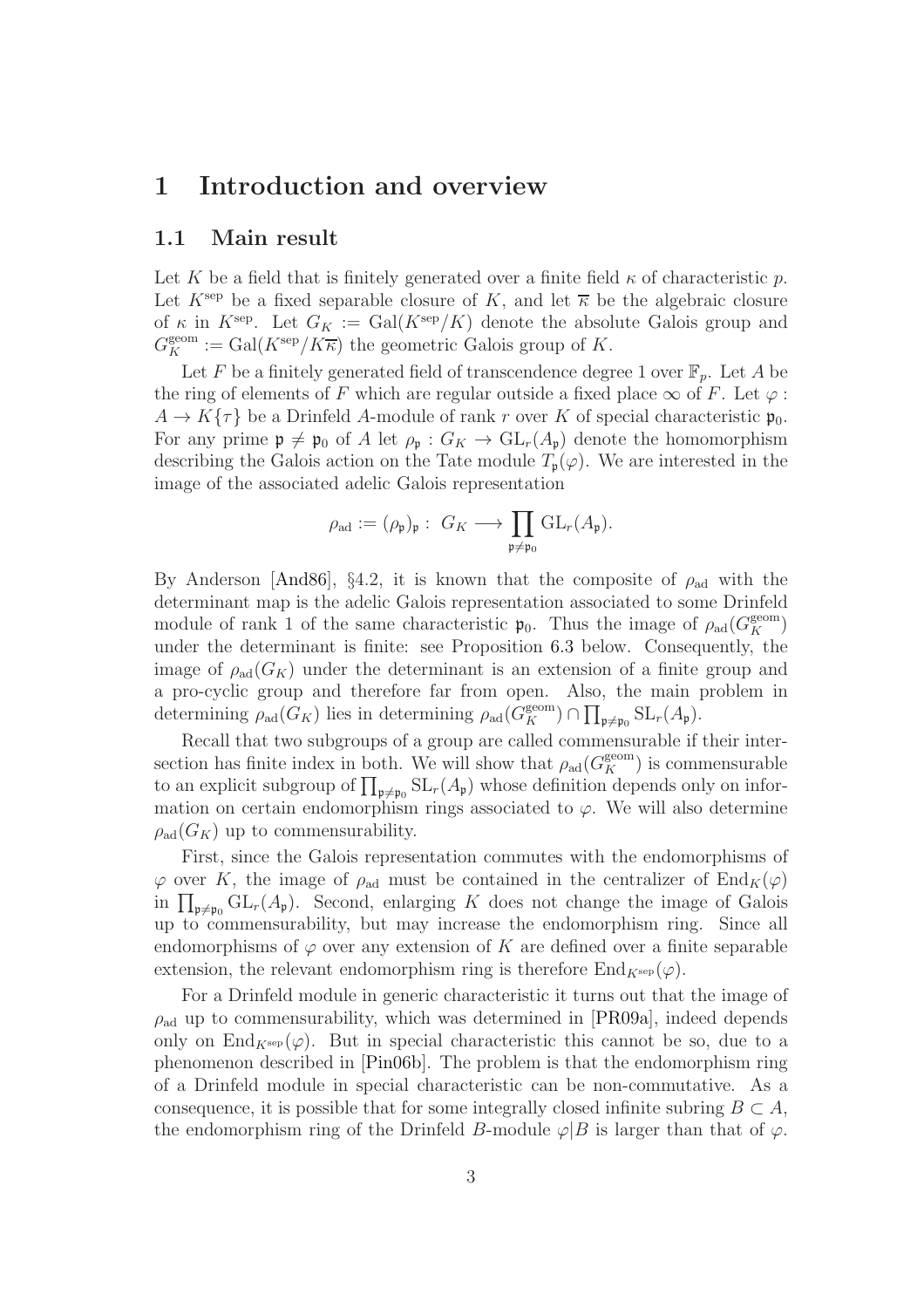The Galois representation associated to  $\varphi$  must then commute with the additional operators coming from endomorphisms of  $\varphi|B$ , forcing the image of  $\rho_{ad}$  to be smaller. But using the results of [\[Pin06b\]](#page-61-0) one can reduce the problem to the case where this phenomenon of growing endomorphism rings does not occur.

For the following results let  $a_0$  be any element of A that generates a positive power of  $\mathfrak{p}_0$ . View  $a_0$  as a scalar element of  $\prod_{\mathfrak{p}\neq\mathfrak{p}_0} GL_r(A_{\mathfrak{p}})$  via the diagonal embedding  $A \hookrightarrow \prod_{\mathfrak{p}\neq \mathfrak{p}_0} A_{\mathfrak{p}}$ , and let  $\langle a_0 \rangle$  denote the pro-cyclic subgroup that is topologically generated by it.

In the simplest case, where the endomorphism ring of  $\varphi$  over  $K^{\text{sep}}$  is A and does not grow under restriction, our main result is the following:

#### <span id="page-3-1"></span>THEOREM 1.1.

Let  $\varphi$  be a Drinfeld A-module of rank r over a finitely generated field K of special characteristic  $\mathfrak{p}_0$ . Assume that for every integrally closed infinite subring  $B \subset A$ we have  $\text{End}_{K^{sep}}(\varphi|B) = A$ . Then

- (a)  $\rho_{ad}(G_K^{\text{geom}})$  is commensurable to  $\prod_{\mathfrak{p}\neq \mathfrak{p}_0} SL_r(A_{\mathfrak{p}})$ , and
- (b)  $\rho_{ad}(G_K)$  is commensurable to  $\langle a_0 \rangle \cdot \prod_{\mathfrak{p} \neq \mathfrak{p}_0} SL_r(A_{\mathfrak{p}})$ .

More generally, set  $R := \text{End}_{K^{\text{sep}}}(\varphi)$  and  $F := \text{Quot}(A)$ . Assume for the moment that the center of R is A. Then  $R \otimes_A F$  is a central division algebra over F of dimension  $d^2$  for some d dividing r. For any prime  $\mathfrak{p} \neq \mathfrak{p}_0$  of A, the Tate module  $T_{\mathfrak{p}}(\varphi)$  is a module over  $R_{\mathfrak{p}} := R \otimes_A A_{\mathfrak{p}}$ , which is an order in a semisimple algebra over  $F_{\mathfrak{p}}$ . Let  $D_{\mathfrak{p}}$  denote the commutant of  $R_{\mathfrak{p}}$  in  $\text{End}_{A_{\mathfrak{p}}}(T_{\mathfrak{p}}(\varphi))$ , which is an order in another semisimple algebra over  $F_{\mathfrak{p}}$ . Let  $D_{\mathfrak{p}}^1$  denote the multiplicative group of elements of  $D_{\mathfrak{p}}$  of reduced norm 1. This is isomorphic to  $SL_{r/d}(A_{\mathfrak{p}})$  for almost all **p** by Proposition [4.11,](#page-35-1) and equal to  $SL_r(A_p)$  for all **p** if  $R = A$ .

In this situation a version of our main result is the following:

#### <span id="page-3-0"></span>THEOREM 1.2.

Let  $\varphi$  be a Drinfeld A-module over a finitely generated field K of special characteristic  $\mathfrak{p}_0$ . Assume that  $R := \text{End}_{K^{sep}}(\varphi)$  has center A and that for every integrally closed infinite subring  $B \subset A$  we have  $\text{End}_{K^{sep}}(\varphi|B) = R$ . Let  $D^1_{\mathfrak{p}}$  and  $\langle a_0 \rangle$  denote the subgroups defined above. Then

- (a)  $\rho_{ad}(G_K^{\text{geom}})$  is commensurable to  $\prod_{\mathfrak{p}\neq\mathfrak{p}_0} D^1_{\mathfrak{p}}$ , and
- (b)  $\rho_{ad}(G_K)$  is commensurable to  $\overline{\langle a_0 \rangle} \cdot \prod_{\mathfrak{p} \neq \mathfrak{p}_0} D^1_{\mathfrak{p}}$ .

Theorem [1.2](#page-3-0) is the central result of this article; its special case  $R = A$  is just Theorem [1.1.](#page-3-1) Sections [2](#page-7-0) to [5](#page-45-0) are dedicated to proving Theorem [1.2.](#page-3-0) In Section [6](#page-54-0) we deduce corresponding results without any assumptions on  $\text{End}_{K^{\text{sep}}}(\varphi)$  that are somewhat more complicated to state.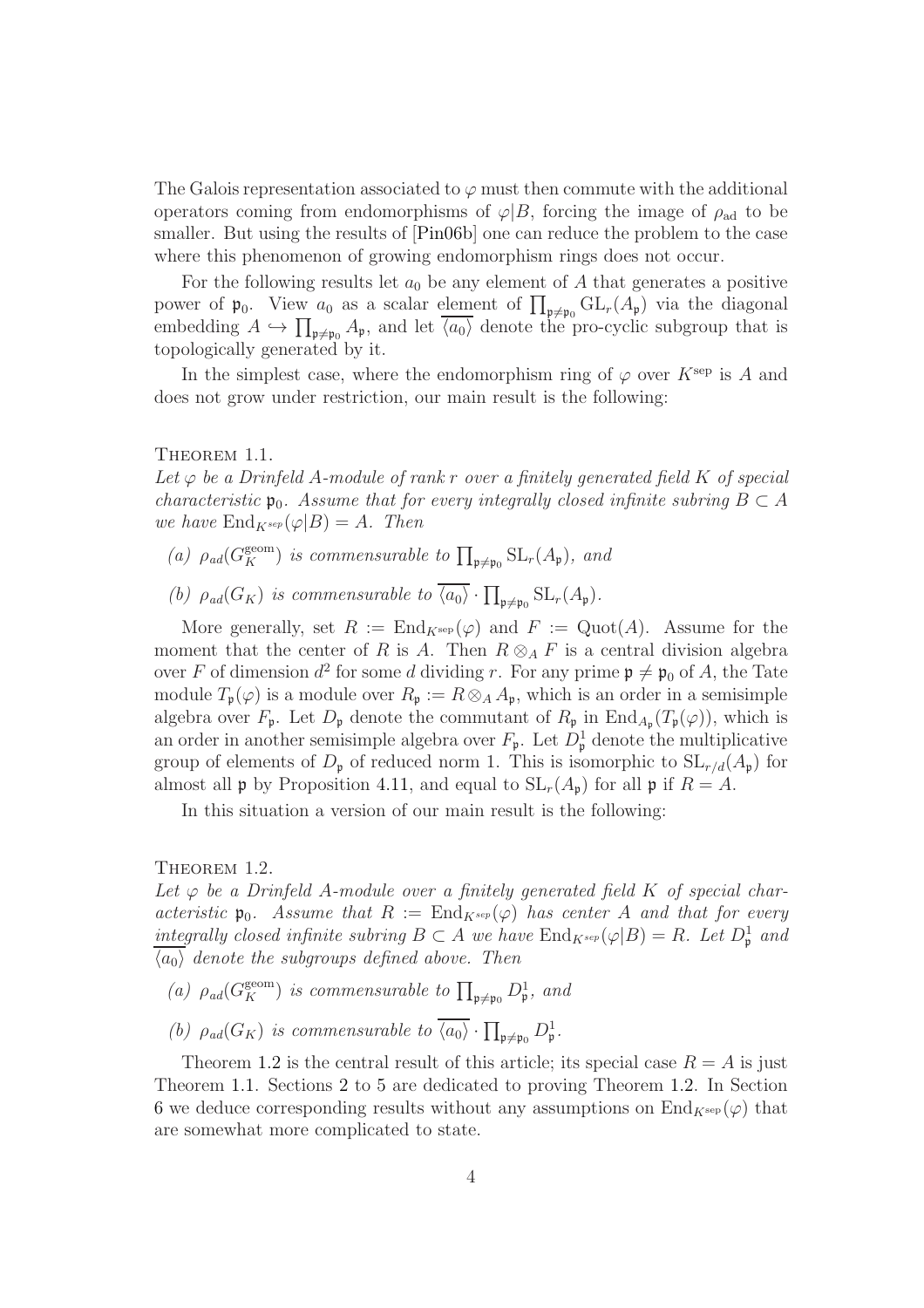## <span id="page-4-0"></span>1.2 Outline of the proof

In this outline we explain the key steps in the proof of Theorem [1.2](#page-3-0) in the case  $R = A$ ; the general case follows the same principles. So we assume that for every integrally closed infinite subring  $B \subset A$  we have  $\text{End}_{K^{\text{sep}}}(\varphi|B) = A$ . After replacing K by a finite extension, we may assume that  $\rho_{ad}(G_K^{\text{geom}}) \subset \prod_{\mathfrak{p}\neq \mathfrak{p}_0} SL_r(A_{\mathfrak{p}})$ . Let  $\Gamma_{\rm p}^{\rm geom}$  denote its image in  $SL_r(A_p)$  for any single prime  $\mathfrak{p} \neq \mathfrak{p}_0$  of A, and let  $\Delta_{\mathfrak{p}}^{\text{geom}}$  denote its image in  $SL_r(k_{\mathfrak{p}})$  over the residue field  $k_{\mathfrak{p}} := A/\mathfrak{p}$ .

A large part of the effort goes into proving that  $\Delta_{\mathfrak{p}}^{\text{geom}} = SL_r(k_{\mathfrak{p}})$  for almost all p. The key arithmetic ingredients for this are the absolute irreducibility of the residual representation from [\[PT06\]](#page-62-1), the Zariski density of  $\Gamma_{\mathfrak{p}}^{\text{geom}}$  in  $SL_{r,F_{\mathfrak{p}}}$ from [\[Pin06a\]](#page-61-1), and the characterization of  $k_p$  by the traces of Frobenius elements in the adjoint representation from [\[Pin06b\]](#page-61-0).

In fact, the absolute irreducibility combined with a strong form of Jordan's theorem on finite subgroups of  $GL_r$  from [\[LP11\]](#page-61-2) shows that  $\Delta_{\mathfrak{p}}^{\text{geom}}$  is essentially a finite group of Lie type in characteristic  $p := \text{char}(F)$ . Let  $H_{\mathfrak{p}}$  denote the ambient connected semisimple linear algebraic group over an algebraic closure  $k_{\mathfrak{p}}$  of  $k_{\mathfrak{p}}$ . If  $H_{\frak{p}}$  is a proper subgroup of  $SL_{r,\bar{k}_{\frak{p}}},$  the eigenvalues of any element of  $H_{\frak{p}}$  must satisfy one of finitely many explicit multiplicative relations that depend only on r. In this case we show that the eigenvalues of any Frobenius element in the residual representation satisfy a similar relation. If this happens for infinitely many p, the fact that the adelic Galois representation is a compatible system implies that the eigenvalues of Frobenius over any single  $F_{\mathfrak{p}}$  satisfy the same kind of relation. But that is impossible, because  $\Gamma_{\mathfrak{p}}^{\text{geom}}$  is Zariski dense in  $SL_{r,F_{\mathfrak{p}}}$ . Therefore  $H_{\mathfrak{p}}$  is equal to  $SL_{r,\bar{k}_{\mathfrak{p}}}$  for almost all  $\mathfrak{p}$ .

This means that  $\Delta_{\mathfrak{p}}^{\text{geom}}$  is essentially the group of  $k'_{\mathfrak{p}}$ -rational points of a model of  $SL_{r,\bar{k}_{\mathfrak{p}}}$  over a subfield  $k'_{\mathfrak{p}} \subset \bar{k}_{\mathfrak{p}}$ . To identify this subfield we observe that the trace in the adjoint representation for any automorphism of the model is an element of  $k'_{p}$ . We show that this holds in particular for the images of Frobenius elements. But by [\[Pin06b\]](#page-61-0) the images of the traces of all Frobenius elements in the adjoint representation of  $SL_r$  generate  $k_{\mathfrak{p}}$  for almost all  $\mathfrak{p}$ . It follows that  $k_{\mathfrak{p}} \subset k'_{\mathfrak{p}}$  for almost all  $\mathfrak{p}$ , and then the inclusion  $\Delta_{\mathfrak{p}}^{\text{geom}} \subset SL_r(k_{\mathfrak{p}})$  must be an equality for cardinality reasons.

We also need to prove that the homomorphism  $G_K^{\text{geom}} \to \text{SL}_r(k_{\mathfrak{p}_1}) \times \text{SL}_r(k_{\mathfrak{p}_2})$  is surjective for any distinct  $\mathfrak{p}_1, \mathfrak{p}_2$  outside some finite set of primes. This again relies on traces of Frobenius elements. Indeed, if the homomorphism is not surjective, the surjectivity to each factor and Goursat's lemma imply that its image is essentially the graph of an isomorphism  $SL_r(k_{p_1}) \to SL_r(k_{p_2})$ . This isomorphism must come from an isomorphism of algebraic groups over an isomorphism of the residue fields  $\sigma : k_{\mathfrak{p}_1} \stackrel{\sim}{\rightarrow} k_{\mathfrak{p}_2}$ . Using this we show that the traces of Frobenius in the adjoint representation of  $SL_r$  map to the subring graph $(\sigma) \subset k_{\mathfrak{p}_1} \times k_{\mathfrak{p}_2}$ . But that again contradicts the result from [\[Pin06b\]](#page-61-0) unless  $\mathfrak{p}_1$  or  $\mathfrak{p}_2$  is one of finitely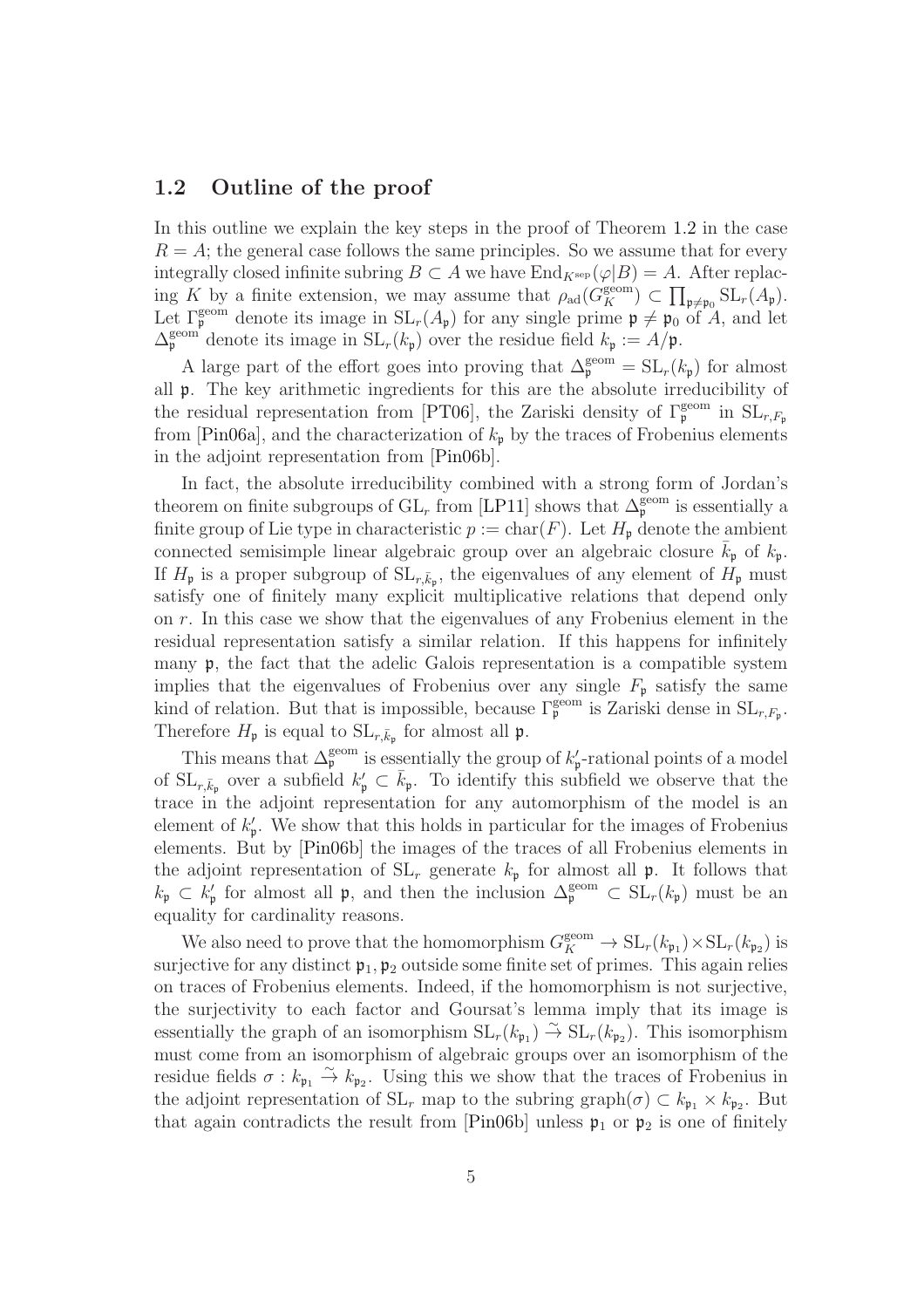many exceptional primes.

Next we prove that  $\Gamma_{\mathfrak{p}}^{\text{geom}} = SL_r(A_{\mathfrak{p}})$  for almost all  $\mathfrak{p}$ . For this we may already assume that  $\Delta_{\mathfrak{p}}^{\text{geom}} = SL_r(k_{\mathfrak{p}})$ . That alone does not imply much, because  $A_{\mathfrak{p}}$  is a local ring of equal characteristic, and so the Teichmüller lift of the residue field  $k_{\mathfrak{p}} \hookrightarrow A_{\mathfrak{p}}$  induces a lift  $SL_r(k_{\mathfrak{p}}) \hookrightarrow SL_r(A_{\mathfrak{p}})$ . But using successive approximation in  $SL_r(A_p)$  we reduce the problem to showing that  $\Gamma_p^{\text{geom}}$  surjects to  $SL_r(A/p^2)$ . This in turn we can guarantee for almost all p using traces of Frobenius elements again.

Indeed, suppose first that  $(p, r) \neq (2, 2)$ . Then the result from [\[Pin06b\]](#page-61-0) implies that the images of the traces of all Frobenius elements in the adjoint representation of  $SL_r$  generate  $A/\mathfrak{p}^2$  for almost all  $\mathfrak{p}$ . In particular these traces do not all lie in the Teichmüller lift  $k_{\mathfrak{p}} \subset A/\mathfrak{p}^2$ , and so the images of Frobenius elements in  $GL_r(A_n)$  cannot all lie in the lift of  $GL_r(k_n)$ . The desired surjectivity  $\Gamma_{\mathfrak{p}}^{\text{geom}} \twoheadrightarrow \text{SL}_r(A/\mathfrak{p}^2)$  follows from this using some group theory.

In the remaining case  $p = r = 2$  it may happen that the traces of Frobenius in the adjoint representation do not generate the field  $F$ , but the subfield of squares  $F^2 := \{x^2 \mid x \in F\}$ , of which F is an inseparable extension of degree 2. This phenomenon stems from the fact that the adjoint representation of  $SL_2$  on  $\mathfrak{psl}_2$ in characteristic 2 factors through the Frobenius Frob<sub>2</sub> :  $x \mapsto x^2$ . In that case, the result from [\[Pin06b\]](#page-61-0) implies that the images of the traces of all Frobenius elements in the adjoint representation of  $SL_r$  generate the subring  $k_{\mathfrak{p}} \oplus \mathfrak{p}^2/\mathfrak{p}^3$ of  $A/\mathfrak{p}^3$  for almost all  $\mathfrak{p}$ , where  $k_{\mathfrak{p}}$  denotes the canonical Teichmüller lift of the residue field  $k_{\mathfrak{p}}$  of  $\mathfrak{p}$ . By digging deeper into the structure of  $SL_2(A/\mathfrak{p}^3)$ , and replacing  $K$  by a finite extension at a crucial step in the argument, we can again show that  $\Gamma_{\mathfrak{p}}^{\text{geom}}$  surjects to  $SL_r(A/\mathfrak{p}^2)$ .

Finally, using group theory alone the above results about  $SL_r(k_{p_1}) \times SL_r(k_{p_2})$ and  $SL_r(A_p)$  imply that the homomorphism  $G_K^{\text{geom}} \to \prod_{\mathfrak{p}\notin P_3} SL_r(A_p)$  is surjective for some finite set of primes  $P_3$ . On the other hand, the homomorphism  $G_K^{\text{geom}} \to \prod_{\mathfrak{p} \in P_3} SL_r(A_{\mathfrak{p}})$  has open image by the main result of [\[Pin06b\]](#page-61-0). While this does not directly imply that the image of the product homomorphism  $G_K^{\text{geom}} \to \prod_{\mathfrak{p} \neq \mathfrak{p}_0} SL_r(A_{\mathfrak{p}})$  is open, because the image of a product map may be smaller than the product of the images, some variant of the argument can be made to work, thereby finishing the proof of Theorem [1.2](#page-3-0) (a).

Theorem [1.2](#page-3-0) (b) is deduced from this as follows. Since  $\rho_{ad}(G_K^{\text{geom}})$  is already open in  $\prod_{\mathfrak{p}\neq \mathfrak{p}_0} SL_r(A_{\mathfrak{p}})$ , it suffices to show that  $\det \rho_{ad}(G_K)$  is commensurable to  $\overline{\langle a_0 \rangle}$  within  $\prod_{\mathfrak{p}\neq\mathfrak{p}_0} A_{\mathfrak{p}}^{\times}$ . As the determinant of  $\rho_{ad}$  is the adelic Galois representation associated to some Drinfeld module of rank 1 of the same characteristic  $\mathfrak{p}_0$ , this reduces the problem to the case that  $r = 1$  and that  $\varphi$  is defined over a finite field, say over  $\kappa$  itself. Then Frob<sub> $\kappa$ </sub> acts through multiplication by an element  $a \in A$  which is a unit at all primes  $\mathfrak{p} \neq \mathfrak{p}_0$  but not at  $\mathfrak{p}_0$ . It follows that  $(a) = \mathfrak{p}_0^i$ for some positive integer *i*. The same properties of  $a_0$  show that  $(a_0) = \mathfrak{p}_0^j$  $\int_{0}^{j}$  for some positive integer j. Together it follows that  $(a^j) = \mathfrak{p}_0^{ij} = (a_0^i)$ , and so  $a^j/a_0^i$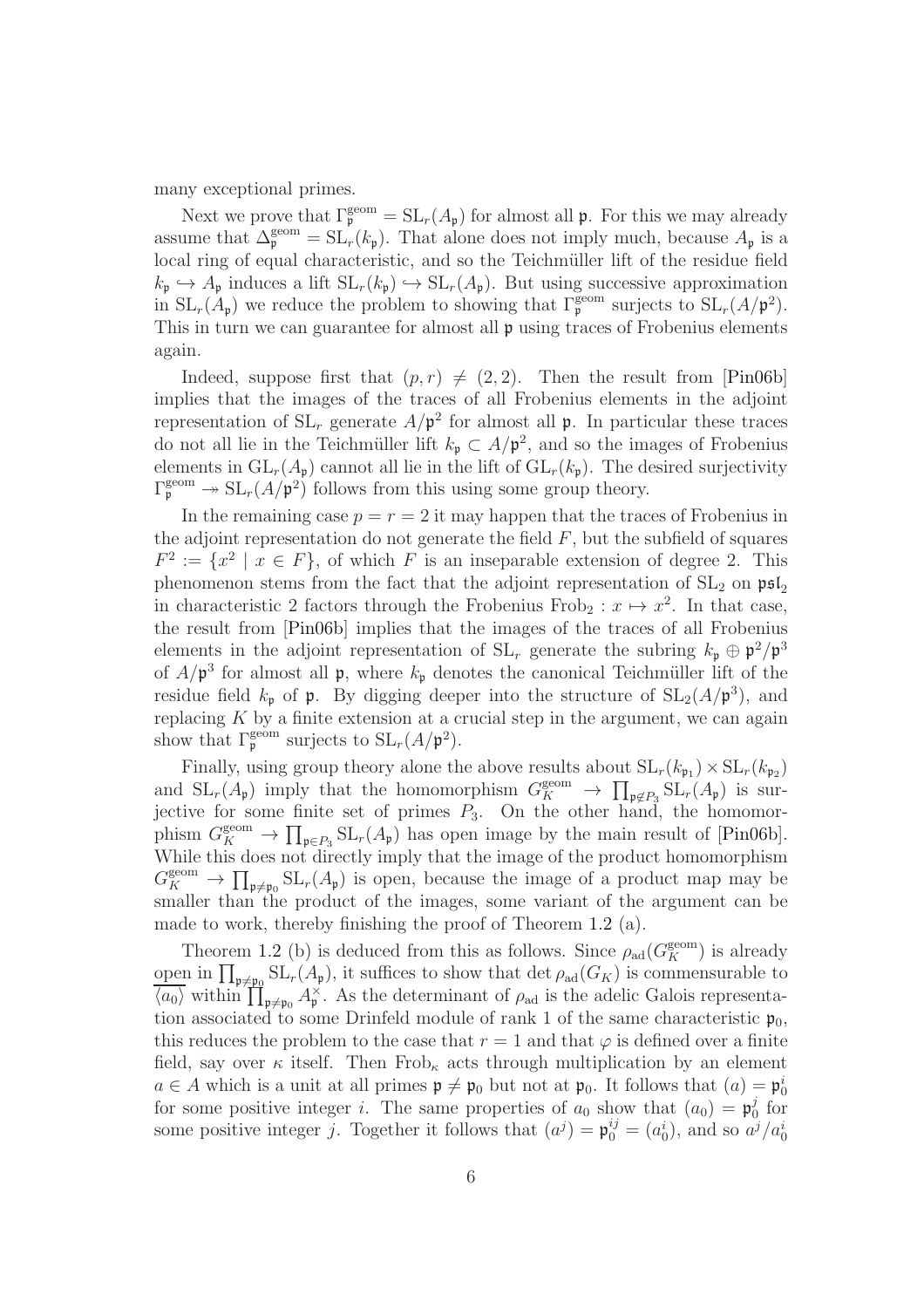is a unit in  $A^{\times}$ . As the group of units is finite, we deduce that  $a^{j\ell} = a_0^{i\ell}$  for some positive integer  $\ell$ . In particular  $\rho_{ad}(G_K) = \langle a \rangle$  is commensurable to  $\langle a_0 \rangle$ , as desired. This finishes the proof of Theorem [1.2](#page-3-0) (b).

## <span id="page-6-0"></span>1.3 Structure of the article

Section [1](#page-2-0) is the present introduction and overview. Sections [2](#page-7-0) and [3](#page-19-0) deal with subgroups of  $SL_n$  and  $GL_n$ . They are independent of Drinfeld modules, of the rest of the article, and of each other.

Section [2](#page-7-0) deals with subgroups of  $SL_n$  and  $GL_n$  over a field and establishes suitable conditions for such a subgroup to be equal to  $SL_n$ . It is based on some calculations in root systems, on known results on finite groups of Lie type, and on a strong form of Jordan's theorem from [\[LP11\]](#page-61-2).

Section [3](#page-19-0) deals with closed subgroups of  $SL_n$  and  $GL_n$  over a complete discrete valuation ring  $R$  of equal characteristic  $p$  with finite residue field, and establishes suitable conditions for such a subgroup to be equal to  $SL_n(R)$ . The method uses successive approximation over the congruence filtration of  $SL_n(R)$ , respectively of  $GL_n(R)$ , whose subquotients are related to the adjoint representation. Curiously, the case  $p = n = 2$  presents special subtleties here, too, because the Lie bracket on  $\mathfrak{sl}_2$  in characteristic 2 is not surjective.

In Section [4](#page-30-0) we list known results about Drinfeld modules in special characteristic or adapt them slightly to the situation at hand. This includes properties of endomorphism rings, Galois representations on Tate modules, characteristic polynomials of Frobenius, and bad reduction. We also create the setup in which the proof of Theorem [1.2](#page-3-0) takes place, and list the main arithmetic ingredients from [\[Pin06a\]](#page-61-1), [\[Pin06b\]](#page-61-0), and [\[PT06\]](#page-62-1) with their immediate consequences.

Section [5](#page-45-0) then contains (what remains of) the proof of Theorem [1.2,](#page-3-0) following the outline expained above.

In Section [6](#page-54-0) we determine  $\rho_{ad}(G_K^{\text{geom}})$  and  $\rho_{ad}(G_K)$  up to commensurability for arbitrary Drinfeld modules in special characteristic. The main ingredients for this are the special case of Theorem [1.2](#page-3-0) and some reduction steps from [\[Pin06b\]](#page-61-0).

This article is based on the doctoral thesis of the first author [\[Dev10\]](#page-60-1); its results are roughly the same as the results there. We are grateful to Florian Pop for pointing out Theorem [4.13.](#page-36-1)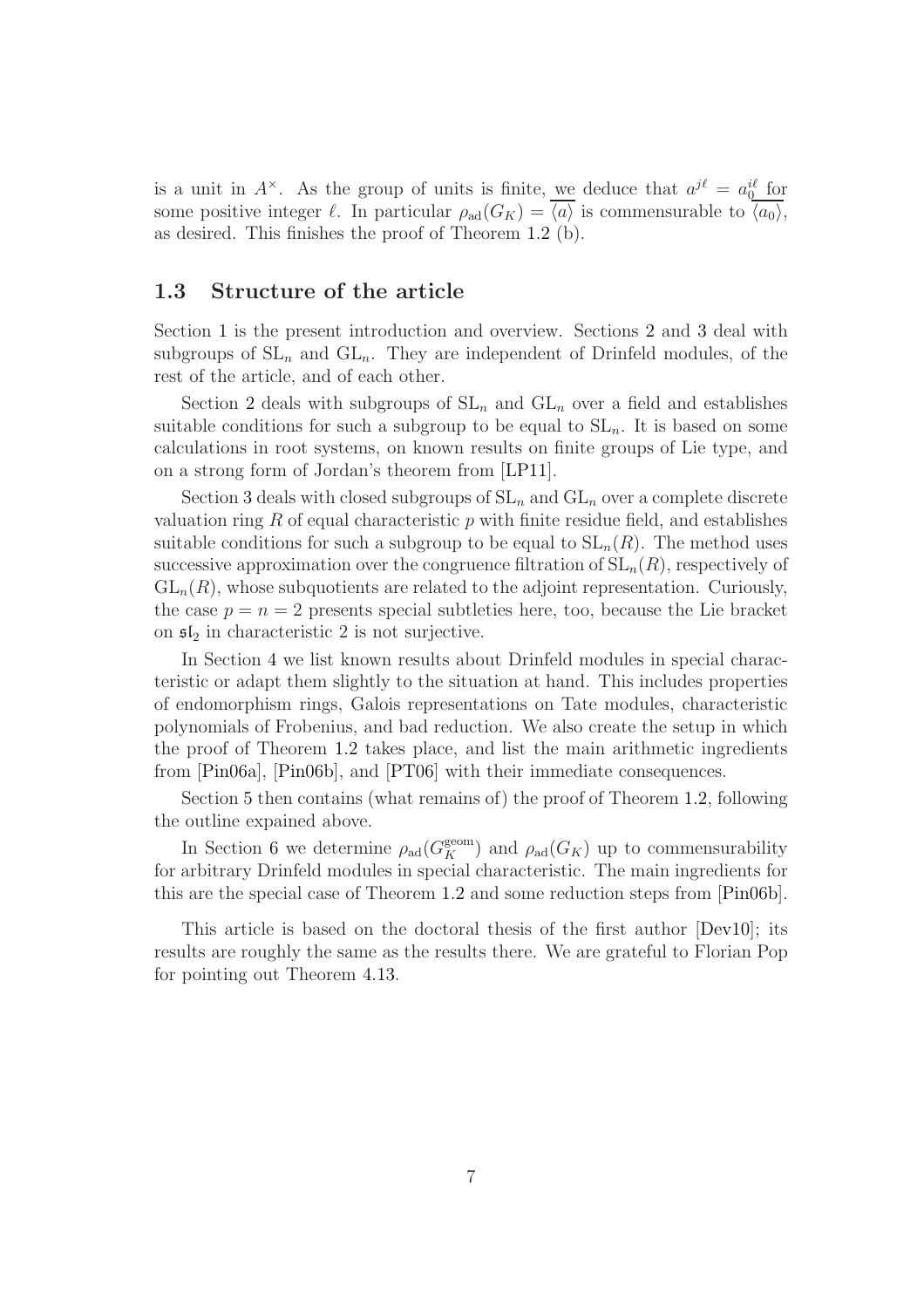## <span id="page-7-0"></span>2 Subgroups of  $SL_n$  over a field

In a nutshell, the main goal of this section is to establish suitable conditions for subgroups of  $SL_n$  over a field to be equal to  $SL_n$ . We first give conditions for root systems to be simple of type  $A_{\ell}$ , and then deal with the case of connected semisimple linear algebraic groups over a field. Based on this we treat the case of finite groups of Lie type, which must also take inner forms of  $SL_n$  into account. The main results are Theorems [2.14,](#page-11-1) [2.20,](#page-14-0) and [2.21.](#page-16-0) We also recall a strong form of Jordan's theorem from [\[LP11\]](#page-61-2).

## <span id="page-7-1"></span>2.1 Root systems

Let  $\Phi$  be a non-trivial root system generating a euclidean vector space E. Let W be the associated Weyl group, and let  $S$  be a W-orbit in  $E$ . We are interested in the conditions:

- (a)  $S$  generates  $E$  as a vector space.
- (b) There are no distinct elements  $\lambda_1, \ldots, \lambda_4 \in S$  such that  $\lambda_1 + \lambda_2 = \lambda_3 + \lambda_4$ .
- (c) There are no distinct elements  $\lambda_1, \ldots, \lambda_6 \in S$  such that  $\lambda_1 + \lambda_2 + \lambda_3 =$  $\lambda_4 + \lambda_5 + \lambda_6.$

<span id="page-7-3"></span>THEOREM 2.1.

Assume (a) and (b). Then  $\Phi$  is simple of type  $A_{\ell}$  for some  $\ell \geq 1$ . Moreover, if

$$
\Phi = \{ \pm (e_i - e_j) \mid 0 \le i < j \le \ell \} \subset E = \mathbb{R}^{\ell+1} / \operatorname{diag}(\mathbb{R})
$$

in standard notation, and if  $\ell \neq 2$  or in addition (c) is satisfied, then

$$
S = \{ce_i \mid 0 \le i \le \ell\}
$$

for some constant  $c \neq 0$ .

The proof of this result extends over the rest of this subsection. Throughout we assume conditions (a) and (b). Note that (a) implies that  $0 \notin S$ .

<span id="page-7-2"></span>Lemma 2.2. Let  $\lambda \in S$  and  $\alpha_1$ ,  $\alpha_2$  be two orthogonal roots in  $\Phi$ . Then  $\lambda \perp \alpha_1$  or  $\lambda \perp \alpha_2$ .

*Proof.* Let  $s_{\alpha_i} \in W$  denote the simple reflection associated to  $\alpha_i$ . The fact that  $\alpha_1 \perp \alpha_2$  implies that

$$
s_{\alpha_i}(\lambda) = \lambda - \frac{2(\lambda, \alpha_i)}{(\alpha_i, \alpha_i)} \cdot \alpha_i, \quad \text{and}
$$

$$
s_{\alpha_1} s_{\alpha_2}(\lambda) = \lambda - \frac{2(\lambda, \alpha_1)}{(\alpha_1, \alpha_1)} \cdot \alpha_1 - \frac{2(\lambda, \alpha_2)}{(\alpha_2, \alpha_2)} \cdot \alpha_2,
$$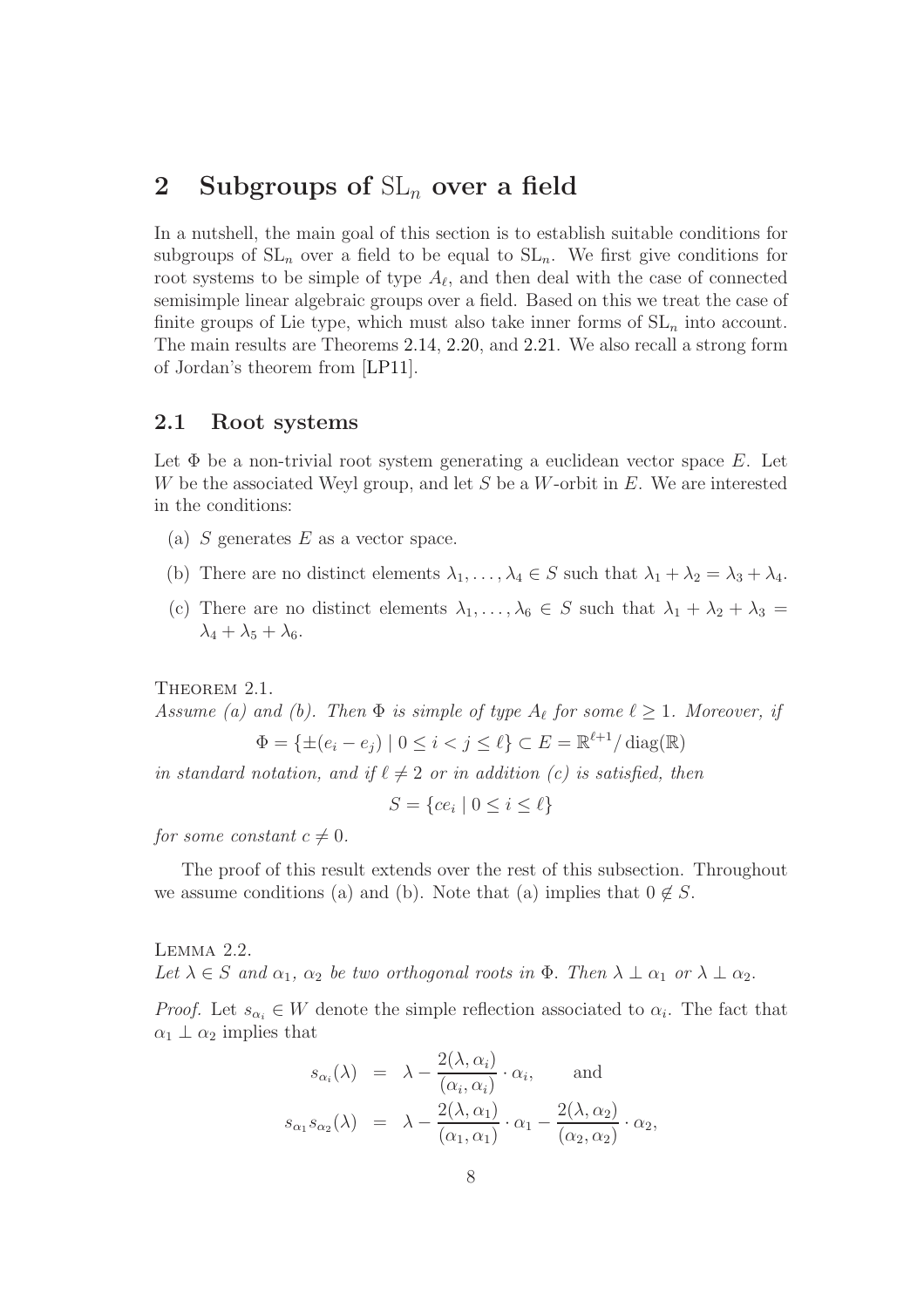and hence

$$
\lambda + s_{\alpha_1} s_{\alpha_2}(\lambda) = s_{\alpha_1}(\lambda) + s_{\alpha_2}(\lambda).
$$

But if  $\lambda$  is not orthogonal to  $\alpha_1$  or  $\alpha_2$ , these are four distinct elements of S, contradicting condition (b).  $\Box$ 

#### <span id="page-8-0"></span>Lemma 2.3.

The root system  $\Phi$  is simple.

*Proof.* Assume that  $\Phi = \Psi_1 + \Psi_2$  is decomposable and let  $\lambda \in S$ . Since  $\Phi$ generates E, there exists an  $\alpha \in \Phi$  which is not orthogonal to  $\lambda$ . Suppose without loss of generality that  $\alpha \in \Psi_2$ . Then, by Lemma [2.2,](#page-7-2) the vector  $\lambda$  is orthogonal to all roots that are orthogonal to  $\alpha$ ; in particular  $\lambda \perp \Psi_1$ . Then  $w(\lambda) \perp \Psi_1$  for all  $w \in W$  and therefore  $S \perp \Psi_1$ . However, this contradicts condition (a). condition (a).

Lemma 2.4. The root system  $\Phi$  does not contain a root subsystem of type  $B_2$ .

*Proof.* Assume that  $\Psi \subset \Phi$  is a root subsystem of type  $B_2$ . Then the subspace  $\mathbb{R}\Psi$  possesses a basis  $\{e_1, e_2\}$  such that  $\Psi$  consists of eight roots  $\pm e_1$ ,  $\pm e_2$ , and  $\pm e_1 \pm e_2$ , and where  $e_1 \perp e_2$  and  $e_1 + e_2 \perp e_1 - e_2$ . Thus for any  $\lambda \in S$ , Lemma [2.2](#page-7-2) implies that  $\lambda \perp e_i$  for some  $i = 1, 2$ , and that  $\lambda \perp e_1 \pm e_2$  for some choice of sign. Together this gives four cases, in each of which we deduce that  $\lambda \perp e_1$ .<br>As  $\lambda$  was arbitrary, this shows that  $S \perp e_1$ , contradicting condition (a). As  $\lambda$  was arbitrary, this shows that  $S \perp e_1$ , contradicting condition (a).

Lemma 2.5. The root system  $\Phi$  is not of type  $G_2$ .

*Proof.* Choose simple roots  $\alpha_1$ ,  $\alpha_2$  of  $\Phi$  such that  $\alpha_1$  is the shorter one. Then  $\Phi$  contains the root  $2\alpha_1 + \alpha_2$  which is orthogonal to  $\alpha_2$ , and the root  $3\alpha_1 + 2\alpha_2$ which is orthogonal to  $\alpha_1$ . Thus for any  $\lambda \in S$ , Lemma [2.2](#page-7-2) implies that  $\lambda \perp \alpha_2$ or  $\lambda \perp 2\alpha_1 + \alpha_2$ , and that  $\lambda \perp \alpha_1$  or  $\lambda \perp 3\alpha_1 + 2\alpha_2$ . By a simple calculation, each of these four cases implies that  $\lambda = 0$ , contradicting condition (a). each of these four cases implies that  $\lambda = 0$ , contradicting condition (a).

<span id="page-8-1"></span>Lemma 2.6. The root system  $\Phi$  does not contain a root subsystem of type  $D_4$ .

*Proof.* Assume that  $\Psi \subset \Phi$  is a root subsystem of type  $D_4$ . Then, up to scaling the inner product on E, the subspace  $\mathbb{R}\Psi$  possesses an orthonormal basis  $\{e_1, e_2, e_3, e_4\}$  such that  $\Psi$  consists of the roots  $\pm e_i \pm e_j$  for all  $1 \leq i < j \leq 4$  and all choices of signs. In particular, the roots  $e_1 + e_i$  and  $e_1 - e_i$  are orthogonal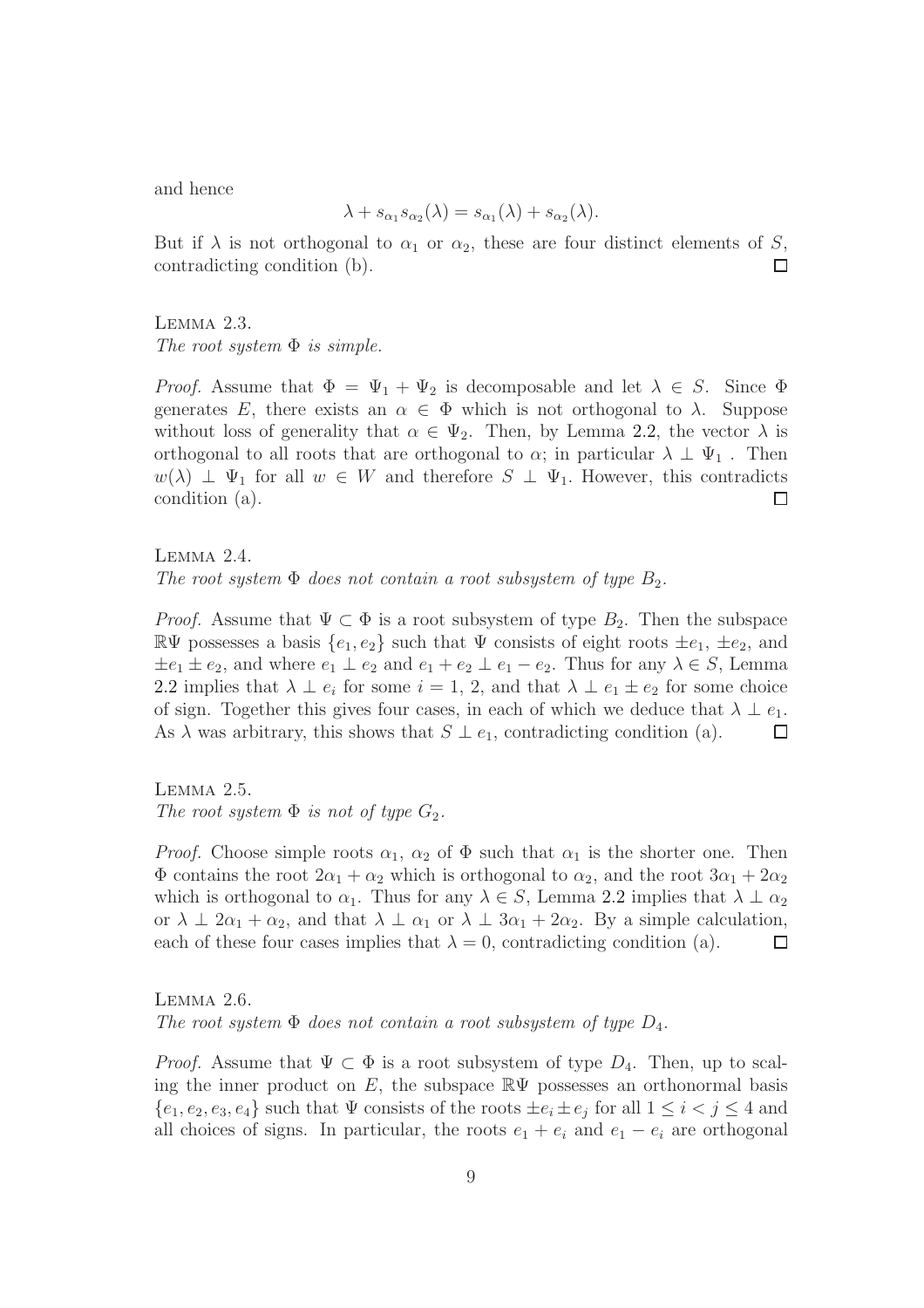for every  $2 \leq i \leq 4$ . Thus for any  $\lambda \in S$ , Lemma [2.2](#page-7-2) implies that  $\lambda \perp e_1 + \varepsilon_i e_i$ for some  $\varepsilon_i = \pm 1$ . Since the roots  $e_1 - \varepsilon_2 e_2$  and  $\varepsilon_3 e_3 + \varepsilon_4 e_4$  are also orthogonal, Lemma [2.2](#page-7-2) implies that  $\lambda \perp e_1 - \varepsilon_2 e_2$  or  $\lambda \perp \varepsilon_3 e_3 + \varepsilon_4 e_4$ . Since

$$
(e_1 + \varepsilon_2 e_2) + (e_1 - \varepsilon_2 e_2) = (e_1 + \varepsilon_3 e_3) + (e_1 + \varepsilon_4 e_4) - (\varepsilon_3 e_3 + \varepsilon_4 e_4) = 2e_1,
$$

in both cases we deduce that  $\lambda \perp 2e_1$ . As  $\lambda$  was arbitrary, this shows that  $S \perp 2e_1$ , contradicting condition (a).  $S \perp 2e_1$ , contradicting condition (a).

Combining Lemmas [2.3](#page-8-0) through [2.6,](#page-8-1) it follows that  $\Phi$  is a simple root system of type  $A_{\ell}$  for some  $\ell \geq 1$ . Using standard notation we may identify E with the vector space  $\mathbb{R}^{\ell+1}/\text{diag}(\mathbb{R})$ , let  $e_0, \ldots, e_\ell \in E$  denote the images of the standard basis vectors of  $\mathbb{R}^{\ell+1}$ , and assume that  $\Phi$  consists of the roots  $e_i - e_j$  for all distinct  $0 \le i, j \le \ell$ . Then its Weyl group is the symmetric group  $S_{\ell+1}$  on  $l+1$ letters, acting on  $E$  by permuting the coefficients.

Consider any  $\lambda \in S$  and write  $\lambda = (a_0, \ldots, a_\ell)$  modulo diag( $\mathbb{R}$ ). Since  $\lambda \neq 0$ in  $E$ , the coefficients  $a_i$  are not all equal.

<span id="page-9-0"></span>Lemma 2.7.

Suppose that  $\ell \geq 3$ , and consider indices i and j satisfying  $a_i \neq a_j$ . Then for all indices i' and j' that are distinct from i and j we have  $a_{i'} = a_{j'}$ .

*Proof.* The assumption implies that  $i \neq j$ , and the assertion is trivial unless also  $i' \neq j'$ . Then  $e_i - e_j$  and  $e_{i'} - e_{j'}$  are orthogonal roots, and so Lemma [2.2](#page-7-2) implies that  $\lambda \perp e_i - e_j$  or  $\lambda \perp e_{i'} - e_{j'}$ . This means that  $a_i = a_j$  or  $a_{i'} = a_{j'}$ ; but by assumption only the second case is possible.  $\Box$ 

<span id="page-9-1"></span>Lemma 2.8. If  $\ell \geq 3$ , there exists an index i such that the  $a_j$  for all  $j \neq i$  are equal.

*Proof.* Since  $\ell \geq 3$  and the  $a_i$  are not all equal, Lemma [2.7](#page-9-0) implies that the  $a_i$ are also not all distinct. Therefore there exist distinct indices  $i, j, j'$  satisfying  $a_i \neq a_j = a_{j'}$ . Then for any  $i' \neq i, j$ , Lemma [2.7](#page-9-0) shows that  $a_{i'} = a_{j'}$ . Thus i has the desired property.  $\Box$ 

<span id="page-9-2"></span>LEMMA 2.9. If  $\ell = 2$  and in addition condition (c) is satisfied, then the  $a_i$  are not all distinct.

Proof. Being an orbit under the Weyl group, the set S consists of the vectors

$$
(a_0, a_1, a_2), (a_1, a_2, a_0), (a_2, a_0, a_1),
$$
  
 $(a_0, a_2, a_1), (a_1, a_0, a_2), (a_2, a_1, a_0)$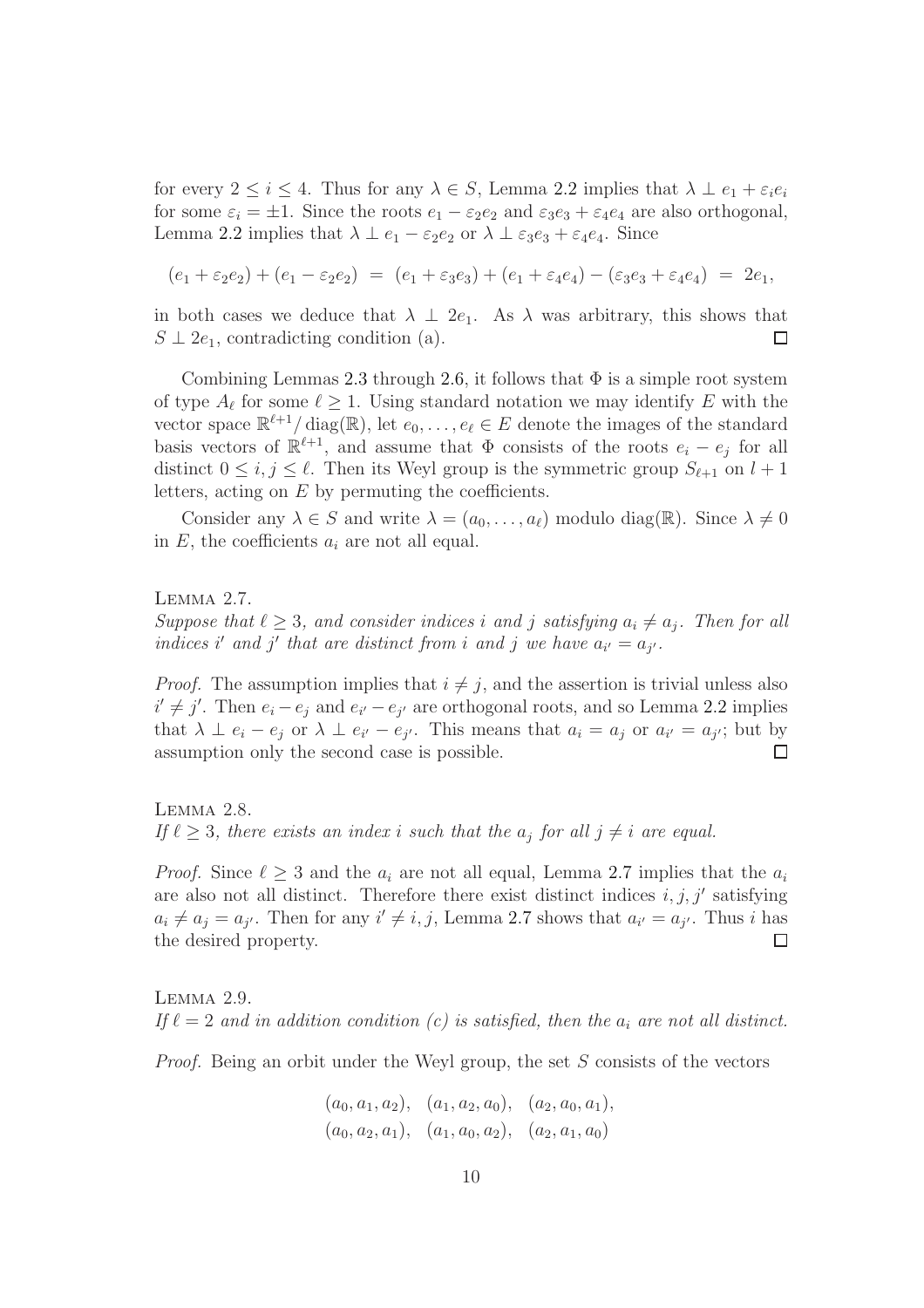modulo diag(R). If the  $a_i$  are all distinct, these six vectors are all distinct in E, for instance because the positions of the greatest and the smallest coefficient of a vector in  $\mathbb{R}^3$  depend only on its residue class modulo diag( $\mathbb{R}$ ). As the sum of the three vectors in the first row is equal to the sum of those in the second row, that contradicts condition (c).  $\Box$ 

We can now prove Theorem [2.1.](#page-7-3) The statement about  $\Phi$  has already been established. To show the statement about  $S$ , we may assume condition (c) if  $\ell = 2$ . If  $\ell \geq 2$ , using the action of the Weyl group  $S_{\ell+1}$ , Lemma [2.8](#page-9-1) or [2.9](#page-9-2) implies that S contains an element of the form  $(a, b, \ldots, b)$  mod diag(R) with  $a \neq b$ . The same is trivially true if  $\ell = 1$ , because then any non-zero element of E has this form. But for any  $\ell \geq 1$ , the indicated element of E is equal to  $ce_1$  with  $c = a - b \neq 0$ . Since S is an orbit under  $S_{\ell+1}$ , it follows that  $S = \{ce_i \mid 0 \leq i \leq \ell\},$ as desired. This finishes the proof of Theorem [2.1.](#page-7-3)

## <span id="page-10-0"></span>2.2 Some algebraic relations

From here until the end of this section we fix an integer  $n \geq 2$ . Consider the expression

<span id="page-10-1"></span>(2.10) 
$$
\prod_{\substack{i_1, i_2 \\ \text{distinct}}} (\alpha_{i_1} - \alpha_{i_2}) \cdot \prod_{\substack{i_1, i_2, i_3 \\ \text{distinct}}} (\alpha_{i_1} \alpha_{i_2} - \alpha_{i_3}^2) \cdot \prod_{\substack{i_1, i_2, i_3 \\ \text{distinct}}} (\alpha_{i_1} \alpha_{i_2} - \alpha_{i_3} \alpha_{i_4}) \cdot \prod_{\substack{i_1, \dots, i_6 \\ \text{distinct}}} (\alpha_{i_1} \alpha_{i_2} \alpha_{i_3} - \alpha_{i_4} \alpha_{i_5} \alpha_{i_6}),
$$

where the products are extended over all tuples of distinct indices in  $\{1, \ldots, n\}$ . (Note that some of these products are empty for small  $n$ , but this will not cause any problems.) Clearly this is a symmetric polynomial with integral coefficients in the variables  $\alpha_1, \ldots, \alpha_n$ . It can therefore be written uniquely as a polynomial with integral coefficients in  $\beta_1, \ldots, \beta_n$ , where

<span id="page-10-2"></span>
$$
\prod_{i=1}^{n} (T - \alpha_i) = T^n + \beta_1 T^{n-1} + \dots + \beta_n.
$$

In particular, we can apply it to the coefficients of the characteristic polynomial  $\det(T \cdot \text{Id}_n - \gamma)$  of a matrix  $\gamma \in GL_n$  over any field L and obtain an algebraic morphism

$$
(2.11) \t\t f: GL_{n,L} \to \mathbb{A}^1_L.
$$

By construction, this morphism has the following property: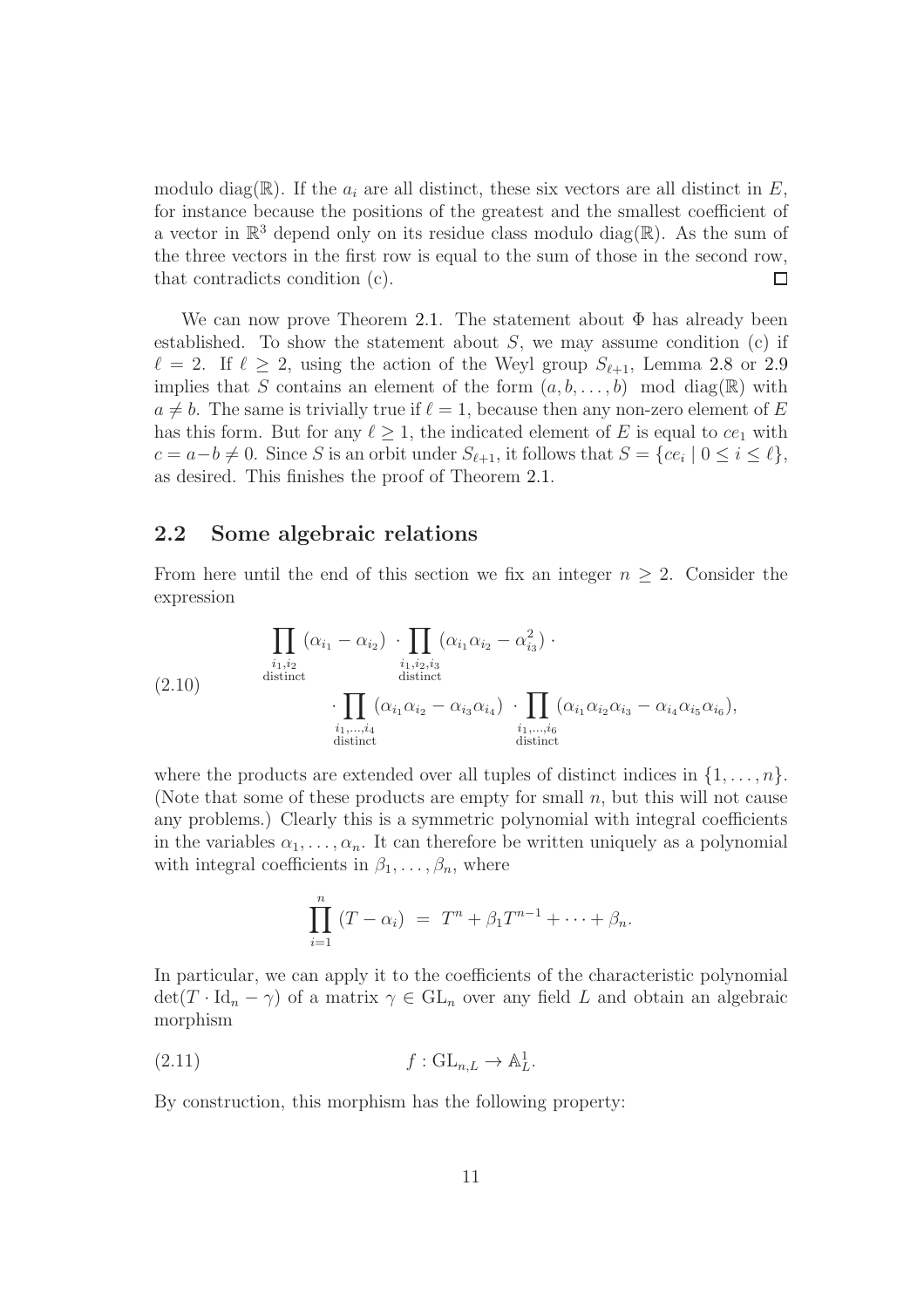#### <span id="page-11-2"></span>Lemma 2.12.

For any algebraically closed field L and any matrix  $\gamma \in GL_n(L)$  with eigenvalues  $\alpha_1, \ldots, \alpha_n \in L$ , listed with their respective multiplicities, we have  $f(\gamma) = 0$  if and only if one of the following holds:

- (a) There exist distinct indices  $i_1, i_2$  such that  $\alpha_{i_1} = \alpha_{i_2}$ .
- (b) There exist distinct indices  $i_1, i_2, i_3$  such that  $\alpha_{i_1}\alpha_{i_2} = \alpha_{i_3}^2$ .
- (c) There exist distinct indices  $i_1, \ldots, i_4$  such that  $\alpha_{i_1} \alpha_{i_2} = \alpha_{i_3} \alpha_{i_4}$ .
- (d) There exist distinct indices  $i_1, \ldots, i_6$  such that  $\alpha_{i_1} \alpha_{i_2} \alpha_{i_3} = \alpha_{i_4} \alpha_{i_5} \alpha_{i_6}$ .

<span id="page-11-3"></span>Lemma 2.13.

For any field L and any integer  $N \geq 1$ , the morphism

$$
GL_{n,L} \to \mathbb{A}^1_L, \ \gamma \mapsto f(\gamma^N)
$$

is not identically zero.

*Proof.* Let  $T \subset GL_{n,L}$  be the subgroup of diagonal matrices. Then none of the factors in  $(2.10)$  is identically zero on T; hence f is not identically zero on T. Since the morphism  $T \to T$ ,  $\gamma \mapsto \gamma^{nN}$  is surjective, it follows that  $\gamma \mapsto f(\gamma^{nN})$ is not identically zero on T, and hence not on  $GL_{n,L}$ . This implies the desired conclusion.  $\Box$ 

### <span id="page-11-0"></span>2.3 Linear algebraic groups

<span id="page-11-1"></span>THEOREM 2.14.

Let  $n > 2$ , let L be an algebraically closed field, and let G be a connected semisimple linear algebraic subgroup of  $SL_{n,L}$ . Assume that the tautological representation of G on  $L^n$  is irreducible and the morphism f from  $(2.11)$  does not vanish *identically on G. Then*  $G = SL_{nL}$ .

*Proof.* Let T be a maximal torus of G, let  $E = X^*(T) \otimes \mathbb{R}$  be the associated character space, let  $\Phi \subset E$  be the root system of G with respect to T, and let W denote the Weyl group of  $\Phi$ . The assumption  $n > 2$  and the irreducibility implies that G and hence  $\Phi$  is non-trivial.

Let  $S \subset E$  be the set of weights of T in the given representation on  $L^n$ . The fact that the representation is faithful implies that S generates E. Let  $\lambda \in S$ denote the highest weight of the representation, and let  $W\lambda \subset S$  denote its orbit under W. Then S is contained in the convex closure of  $W\lambda$ ; hence  $W\lambda$  also generates E.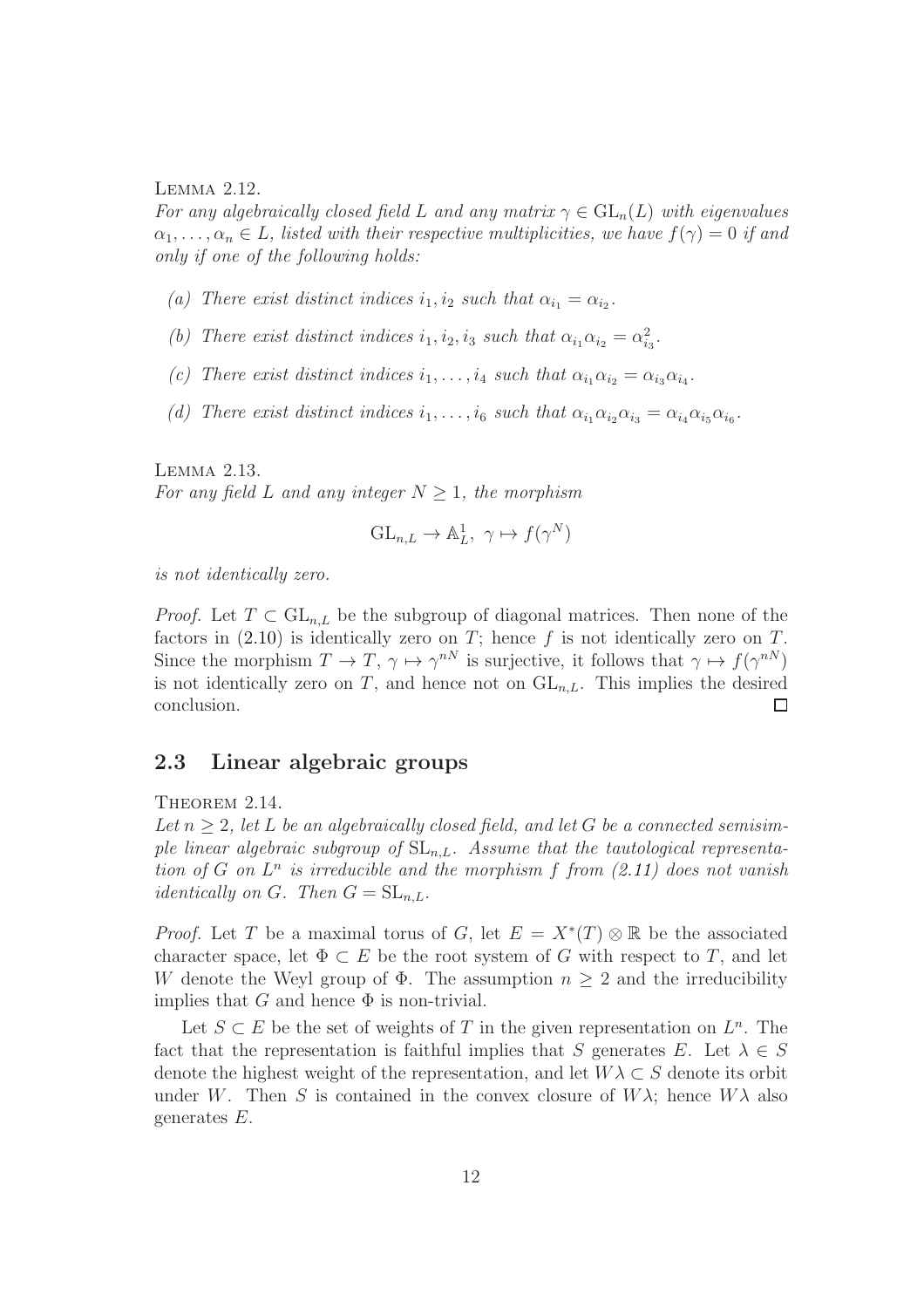Next, since the conjugates of  $T$  form a Zariski dense subset of  $G$ , and  $f$  does not vanish identically on  $G$ , it follows that  $f$  does not vanish identically on  $T$ . From this we conclude that

- (a) none of the weights  $\lambda \in S$  has multiplicity  $> 1$ ;
- (b) there are no distinct elements  $\lambda_1, \lambda_2, \lambda_3 \in S$  such that  $\lambda_1 + \lambda_2 = 2\lambda_3$ ;
- (c) there are no distinct elements  $\lambda_1, \ldots, \lambda_4 \in S$  such that  $\lambda_1 + \lambda_2 = \lambda_3 + \lambda_4$ ;
- (d) there are no distinct elements  $\lambda_1, \ldots, \lambda_6 \in S$  such that  $\lambda_1 + \lambda_2 + \lambda_3 =$  $\lambda_4 + \lambda_5 + \lambda_6$ ;

because by Lemma [2.12](#page-11-2) any one of these relations would imply that  $f|T = 0$ .

In particular, the assumptions of Theorem [2.1](#page-7-3) are satisfied for  $\Phi$  and the orbit  $W\lambda$ . It follows that  $\Phi$  is simple of type  $A_{\ell}$  for some  $\ell \geq 1$  and that  $W\lambda = \{ce_i \mid 0 \leq i \leq \ell\}$  in standard notation for some constant  $c \neq 0$ . Since  $W\lambda$  consists of weights, c is an integer. Let us use the standard ordering of  $A_{\ell}$ , where the simple roots are  $e_{i-1} - e_i$  for all  $1 \leq i \leq \ell$ . The fact that  $\lambda$  is dominant then implies that  $\lambda = ce_0$  with  $c > 0$ , or  $\lambda = ce_\ell$  with  $c < 0$ . These two cases correspond to dual representations which are interchanged by the outer automorphism of  $A_{\ell}$ ; hence we may assume that  $\lambda = ce_0$  and  $c > 0$ .

<span id="page-12-0"></span>Lemma 2.15. Suppose that L has characteristic  $p > 0$ . Then  $0 < c \leq p - 1$ .

*Proof.* For any integer  $d \geq 0$  let  $V_d$  denote the irreducible representation of  $SL_{\ell+1,L}$  with highest weight de<sub>0</sub>. We know already that there exists a central isogeny  $SL_{\ell+1,L} \to G$ , such that the pullback of the given representation on  $L^n$  is isomorphic to  $V_c$ . Write  $c = a + pb$  with integers  $0 \le a \le p - 1$  and  $b \ge 0$ . Then by Steinberg's Tensor Product Theorem (cf. [\[Hum06\]](#page-61-3), Theorem 2.7) we have  $V_c \cong V_a \otimes V_b^{(p)}$  $b_b^{(p)}$ , where ()<sup>(p)</sup> denotes the pullback under the absolute Frobenius morphism Frob<sub>p</sub>, which on coordinates is given by  $x \mapsto x^p$ .

If  $a = 0$ , it follows that the homomorphism  $SL_{\ell+1,L} \rightarrow G \subset SL_{n,L}$  factors through Frob<sub>p</sub>, which is not a central isogeny. We must therefore have  $a > 0$ . Suppose that  $b > 0$ . Then the  $ae_i$  for  $0 \le i \le \ell$  are distinct weights of  $V_a$ , and the  $be_j$  for  $0 \le j \le \ell$  are distinct weights of  $V_b$ ; hence the  $\lambda_{ij} := ae_i + pbe_j$  for  $0 \le i, j \le \ell$  are distinct weights of  $V_c$ . In other words, the  $\lambda_{ij}$  for  $0 \le i, j \le \ell$  are distinct elements of S. Since  $\lambda_{00} + \lambda_{11} = \lambda_{01} + \lambda_{10}$ , this contradicts the property (c) above. We must therefore have  $b = 0$  and so  $0 < c \leq p-1$ , as desired.  $\Box$ 

<span id="page-12-1"></span>Lemma 2.16. For all  $0 \leq i \leq c$  we have  $(c - i)e_0 + ie_1 \in S$ .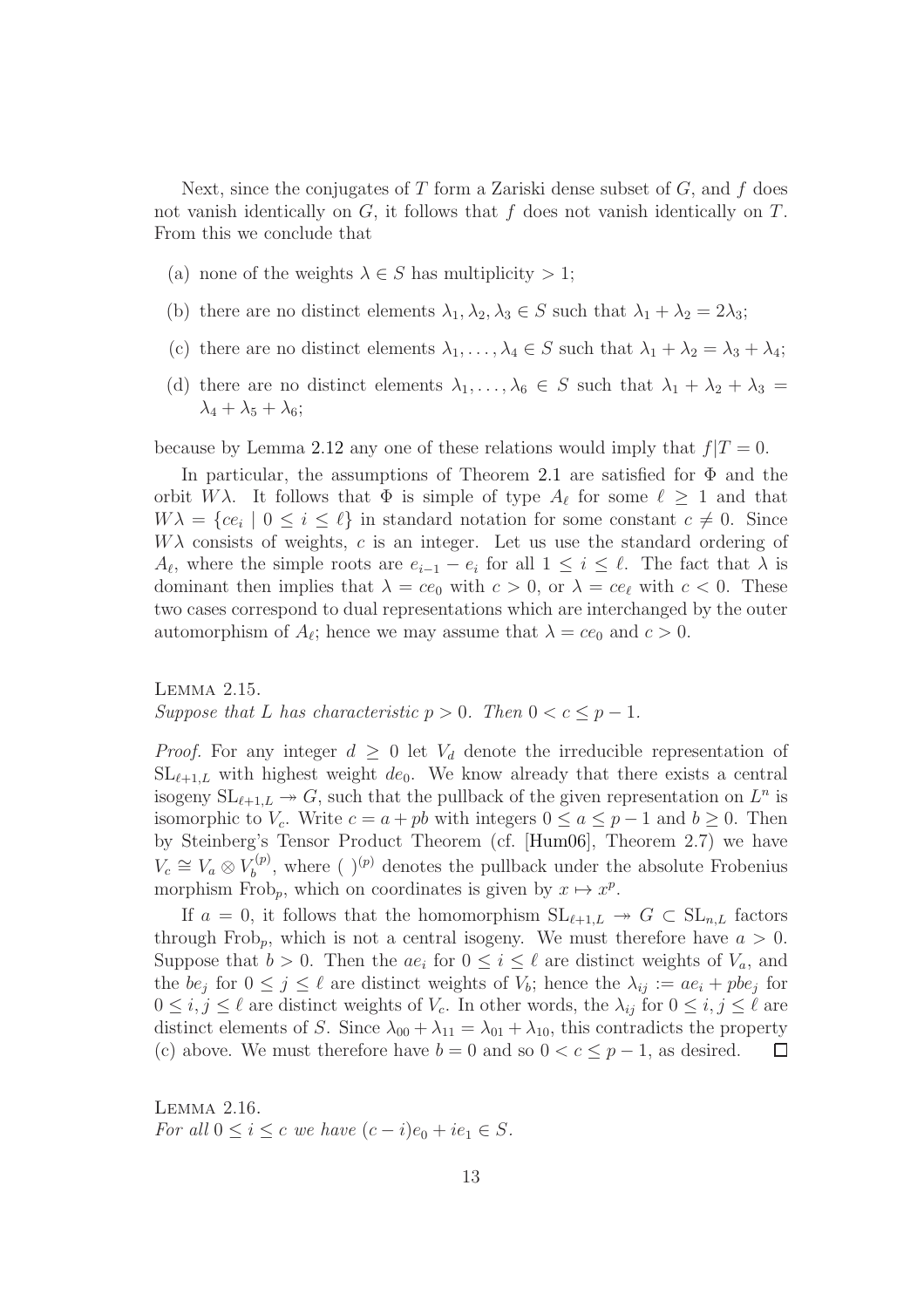*Proof.* Consider the simple root  $\alpha := e_0 - e_1$ , and let  $U_{\pm \alpha} \subset G$  denote the two root subgroups, isomorphic to  $\mathbb{G}_{a,L}$  and normalized by T, corresponding to  $\pm \alpha$ . Let  $H_{\alpha} \subset G$  denote the subgroup generated by T and  $U_{\alpha}$  and  $U_{-\alpha}$ , whose semisimple part has root system  $\{\pm \alpha\}$  of type  $A_1$ . For any weight  $\mu$  let  $V_{\mu} \subset L^n$  denote the associated weight space, and recall that the highest weight is  $\lambda = ce_0$ . Then the subspace  $\bigoplus_{i\in\mathbb{Z}}V_{ce_0-i\alpha}$  is  $H_{\alpha}$ -invariant and irreducible with highest weight  $ce_0$  by [\[Jan03\]](#page-61-4), Part II, Proposition 2.11.

If L has characteristic 0, by classical results the representation of the Lie algebra of  $H_{\alpha}$  on this subspace is irreducible with highest weight ce<sub>0</sub>. If L has characteristic  $p > 0$ , we have  $0 < c \leq p-1$  by Lemma [2.15,](#page-12-0) and so the same conclusion holds by [\[Pre87\]](#page-62-2), Theorem 1. From [\[Hum78\]](#page-61-5), Proposition 21.3, it follows that the set of weights of this representation is saturated; in other words these weights are  $ce_0 - i\alpha$  for all  $0 \le i \le 2(ce_0, \alpha)/(\alpha, \alpha) = c$ . They therefore appear in S, as desired. appear in S, as desired.

In particular, Lemma [2.16](#page-12-1) implies that  $S$  contains the elements

$$
\lambda_1 := ce_0, \quad \lambda_3 := (c-1)e_0 + e_1,
$$
  
\n $\lambda_2 := ce_1, \quad \lambda_4 := e_0 + (c-1)e_1.$ 

If  $c \geq 3$ , these elements are all distinct. If  $c = 2$ , we have  $\lambda_3 = \lambda_4$ , but  $\lambda_1, \lambda_2, \lambda_3$ are all distinct. Since  $\lambda_1 + \lambda_2 = \lambda_3 + \lambda_4$ , we obtain a contradiction to the above property (c) if  $c \geq 3$ , respectively to (b) if  $c = 2$ . We must therefore have  $c = 1$ .

But then  $G \cong SL_{\ell+1,L}$  and the given representation is isomorphic to the standard representation on  $L^{\ell+1}$ . Thus  $\ell+1=n$  and so  $G=\mathrm{SL}_{n,L}$ , as desired. This finishes the proof of Theorem [2.14.](#page-11-1)  $\Box$ 

## <span id="page-13-0"></span>2.4 Finite groups of Lie type

In this subsection L denotes an algebraically closed field of characteristic  $p > 0$ .

Let G be a simply connected simple semisimple linear algebraic group over L. A surjective endomorphism  $F: G \to G$  whose group of fixed points  $G^F$  is finite is called a Frobenius map on  $G$ . For any such  $F$ , any non-abelian finite simple group isomorphic to a Jordan-Hölder constituent of  $G<sup>F</sup>$  is called a *finite* simple group of Lie type in characteristic p.

A few small finite simple groups of Lie type have idiosyncrasies that we avoid with the following ad hoc definition. Denote the center of a group  $H$  by  $Z(H)$ .

<span id="page-13-1"></span>DEFINITION 2.17.

Let  $\Gamma$  be a finite simple group of Lie type in characteristic p. We call  $\Gamma$  regular if there exist  $G$  and  $F$  as above such that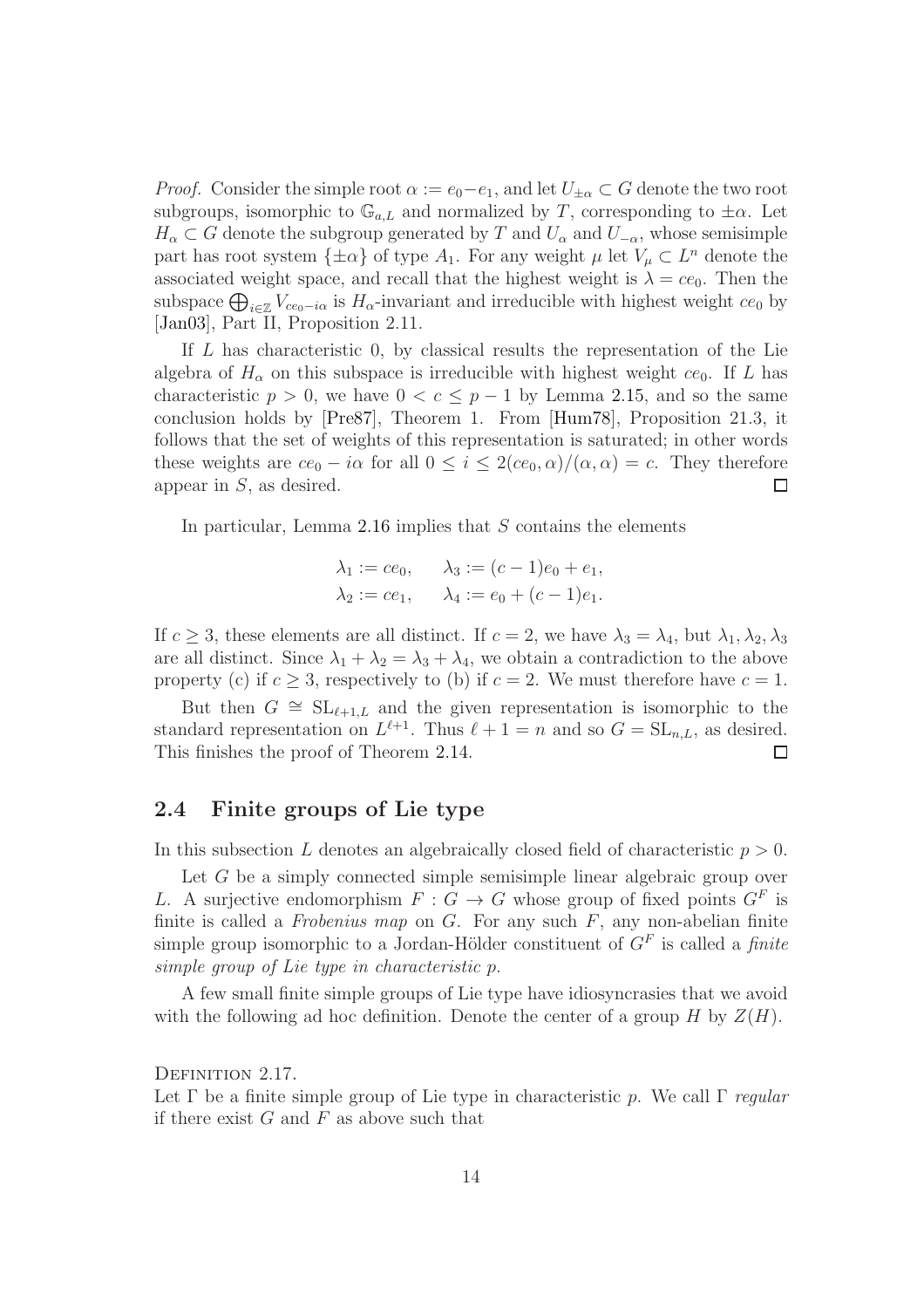- (a)  $\Gamma \cong G^F/Z(G^F),$
- (b)  $G^F$  is perfect, and
- (c)  $G<sup>F</sup>$  is the universal central covering of  $\Gamma$  as an abstract group.

#### <span id="page-14-2"></span>PROPOSITION 2.18.

Up to isomorphism, there are only finitely many finite simple groups of Lie type, in any characteristic, that are not regular.

*Proof.* Suppose that  $\Gamma$  is a non-abelian Jordan-Hölder constituent of  $G^F$ . Since G is simply connected, by [\[GLS98\]](#page-60-2), Theorem 2.2.6 (f) the group  $G<sup>F</sup>$  is generated by elements whose order is a power of  $p$ . We can therefore apply [\[GLS98\]](#page-60-2), Theorem 2.2.7, to  $G^F$ . The first part of this theorem says that, with finitely many exceptions up to isomorphism,  $G<sup>F</sup>/Z(G<sup>F</sup>)$  is non-abelian simple. It is therefore isomorphic to  $\Gamma$ . The second part says that, with the same exceptions as in the first part, the group  $G<sup>F</sup>$  is perfect.

As Γ is simple and hence perfect, by [\[GLS98\]](#page-60-2), Theorem 5.1.2, it possesses a universal central covering  $\Gamma^c \to \Gamma$  which is unique up to isomorphism. Its kernel  $M(\Gamma)$  is called the *Schur multiplier* of  $\Gamma$ . By [\[GLS98\]](#page-60-2), Theorem 6.1.4, after removing another finite number of exceptions up to isomorphism (these are listed in Table 6.1.3), the Schur multiplier  $M(\Gamma)$  is isomorphic to  $Z(G^F)$ . Since  $G^F$  is already perfect with  $G^F/Z(G^F) \cong \Gamma$ , this implies that  $G^F$  is the universal central covering of Γ. Then  $\Gamma$  is regular, and the proposition follows.  $\Box$ 

The next result is a direct consequence of the stronger statements of [\[Hum06\]](#page-61-3), Theorems 2.11 and 20.2.

#### <span id="page-14-1"></span>PROPOSITION 2.19.

Let G and F be as above, and let  $\rho: G^F \to SL_n(L)$  be an irreducible representation on the vector space  $L^n$ . Then  $\rho$  is the restriction to  $G^F$  of an irreducible algebraic representation  $\rho_G : G \to SL_{nL}$ .

Now we can state our analogues of Theorem [2.14.](#page-11-1)

#### <span id="page-14-0"></span>THEOREM 2.20.

Let  $n \geq 2$ , and let  $\Gamma$  be a finite subgroup of  $SL_n(L)$  that acts irreducibly on  $L^n$ . Assume that  $\Gamma$  is perfect and that  $\Gamma/Z(\Gamma)$  is a direct product of finite simple groups of Lie type in characteristic p that are regular in the sense of Definition [2.17.](#page-13-1) Assume moreover that the map  $\Gamma \to L$ ,  $\gamma \mapsto f(\gamma)$  is not identically zero. Then there exist a finite subfield  $k'$  of L and a model G' of  $SL_{n,L}$  over  $k'$  such that  $\Gamma = G'(k')$ .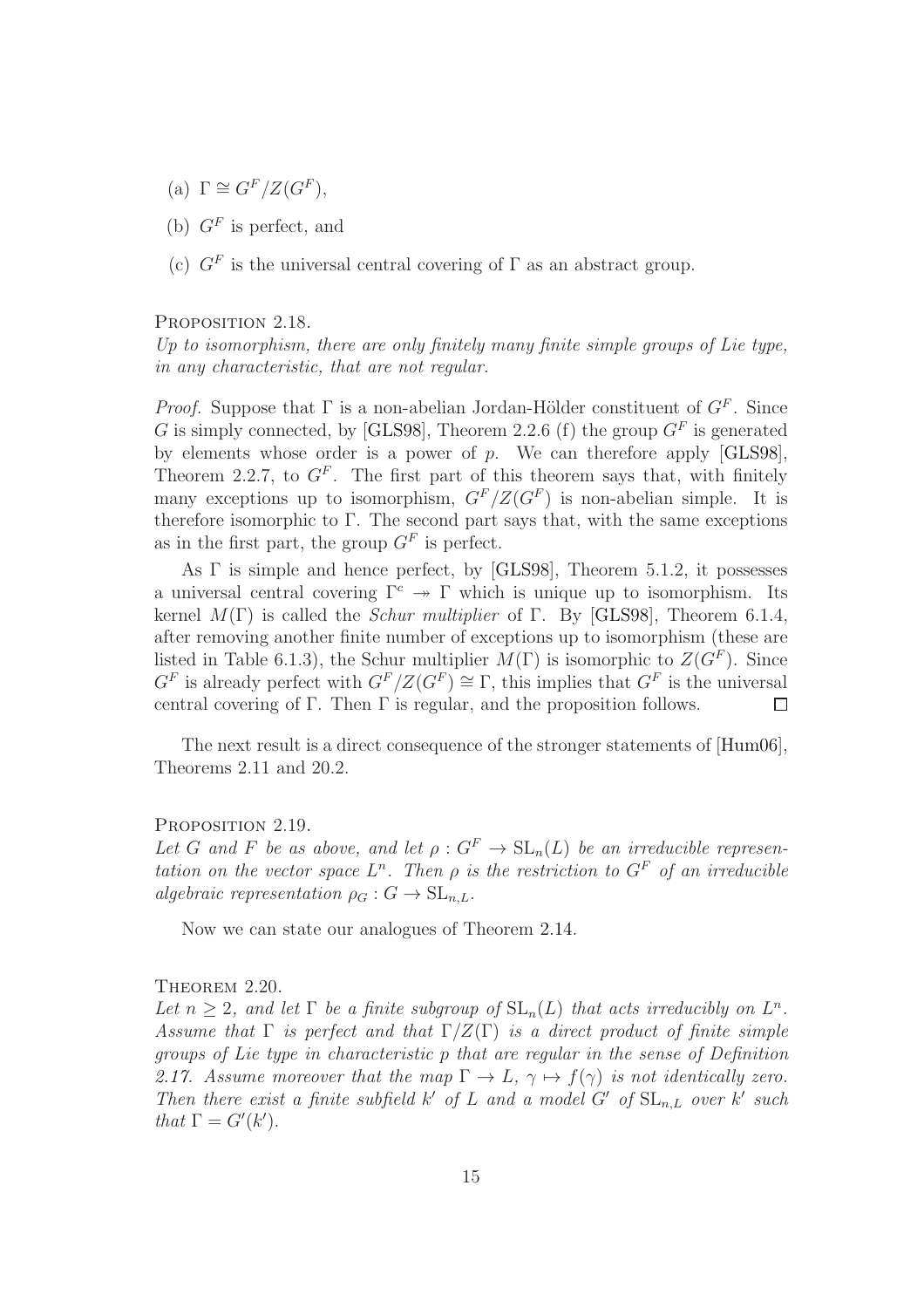*Proof.* Let  $\overline{\Gamma}_1, \ldots, \overline{\Gamma}_m$  denote the simple factors of  $\Gamma/Z(\Gamma)$  and  $\Gamma_1, \ldots, \Gamma_m$  their inverse images in Γ. Then the natural homomorphism  $\Gamma_1 \times \ldots \times \Gamma_m \rightarrow \Gamma$ is a central extension. By [\[Gor68\]](#page-60-3), Theorem 3.7.1, the pullback of the given irreducible representation on  $L^n$  is the exterior tensor product of irreducible representations  $\Gamma_i \to \mathrm{GL}_{n_i}(L)$  for certain  $n_i \geq 1$ . In fact every  $n_i \geq 2$ , because the corresponding projective representation of  $\overline{\Gamma}_1 \times \ldots \times \overline{\Gamma}_m$  is faithful.

For each  $1 \leq i \leq m$  choose a simply connected simple semisimple linear algebraic group  $G_i$  over L, a Frobenius map  $F_i: G_i \to G_i$ , and an isomorphism  $G_{i}^{F_i}/Z(G_i^{F_i}) \cong \overline{\Gamma}_i$ , such that  $G_i^{F_i}$  is perfect and the universal central covering of  $\overline{\Gamma}_i$ . By the last property the isomorphism lifts to a homomorphism  $G_i^{F_i} \to \Gamma_i$ . By Proposition [2.19](#page-14-1) the composite homomorphism  $G_i^{F_i} \to \Gamma_i \to GL_{n_i}(L)$  is the restriction of some irreducible algebraic representation  $\rho_i : G_i \to \text{GL}_{n_i,L}$ . Since  $G_i$  is simple and  $n_i \geq 2$ , the kernel of this homomorphism is finite.

Set  $G := G_1 \times \ldots \times G_m$ . Then the exterior tensor product of the above  $\rho_i$ defines an irreducible algebraic representation  $\rho: G \to \text{GL}_{n,L}$ . By construction its kernel is finite; in other words it induces an isogeny  $G \rightarrow \rho(G)$ . Moreover, with the Frobenius map  $F := F_1 \times \ldots \times F_m$  on G the homomorphism  $\rho$  induces a homomorphism  $G^F \to \Gamma$  lifting the given isomorphism

$$
G^F/Z(G^F) = \prod_{i=1}^m G_i^{F_i}/Z(G_i^{F_i}) \cong \prod_{i=1}^m \overline{\Gamma}_i \cong \Gamma/Z(\Gamma).
$$

As  $\Gamma$  is perfect, it follows that  $G^F \to \Gamma$  is surjective.

Since G is a connected semisimple algebraic group, so is its image  $\rho(G)$ , which is therefore contained in  $SL_{n,L}$ . Moreover, the tautological representation of  $\rho(G)$ on  $L^n$  is again irreducible. Furthermore, since by assumption the morphism f does not vanish identically on the subgroup  $\Gamma \subset \rho(G)$ , it does not vanish identically on  $\rho(G)$ . By Theorem [2.14](#page-11-1) we therefore have  $\rho(G) = SL_{n,L}$ .

In particular  $\rho(G)$  is simple of type  $A_{n-1}$ , and so G itself is simple of type  $A_{n-1}$ . As G is simply connected, it is therefore isomorphic to  $SL_{n,L}$ . Consider the resulting isogeny  $\rho$  :  $SL_{n,L} \cong G \rightarrow \rho(G) = SL_{n,L}$ . Its scheme-theoretic kernel is contained in the scheme-theoretic kernel of  $\rho \circ F$ ; hence there exists an isogeny  $F': \mathrm{SL}_{n,L} \to \mathrm{SL}_{n,L}$  satisfying  $F' \circ \rho = \rho \circ F$ . On the other hand  $\rho$  is bijective; hence it induces an isomorphism from  $G^F$  to  $SL_{n,L}^{F'}$ . Together it follows that  $\Gamma = \mathrm{SL}_{n,L}^{F'}$ .

Finally, by known classification results such as [\[Car87\]](#page-60-4), Proposition 4.5, the Frobenius map  $F'$  is standard. This means that there is a finite subfield  $k' \subset L$ and a model  $G'$  of  $SL_{n,L}$  over k' such that  $SL_{n,L}^{F'} = G'(k')$ . Thus Theorem [2.20](#page-14-0) is  $\Box$ proved.

For the next theorem let c denote the least common multiple of the orders of all finite simple groups of Lie type that are not regular in the sense of Definition [2.17,](#page-13-1) which is finite by Proposition [2.18.](#page-14-2) Let  $\Gamma^{\text{der}}$  denote the derived group of  $\Gamma$ .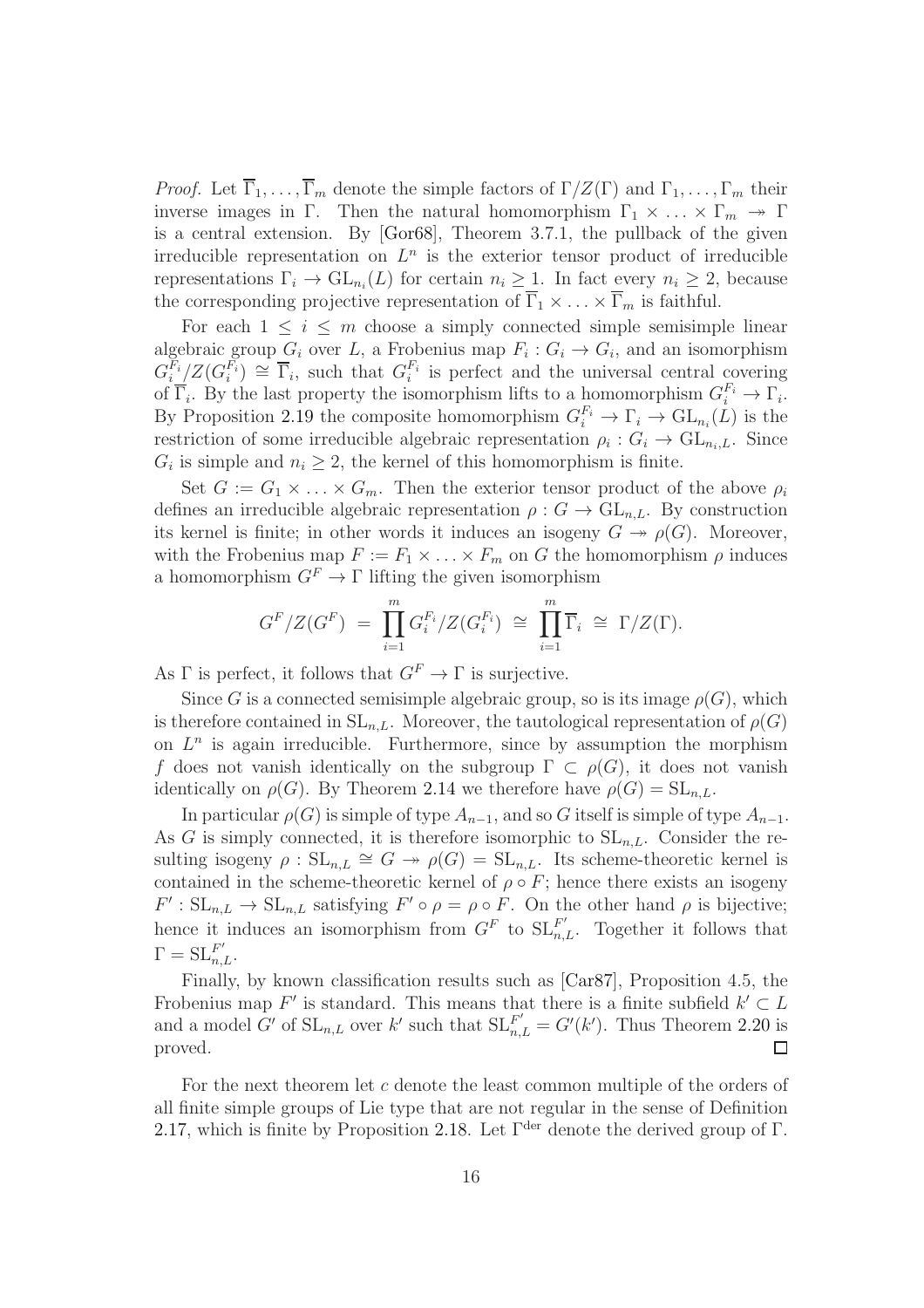#### <span id="page-16-0"></span>THEOREM 2.21.

Let  $n \geq 2$ , and let  $\Gamma$  be a finite subgroup of  $GL_n(L)$  that acts irreducibly on  $L^n$ . Assume that  $\Gamma/Z(\Gamma)$  is a direct product of finite simple groups of Lie type in characteristic p. Assume moreover that the map  $\Gamma \to L$ ,  $\gamma \mapsto f(\gamma^c)$  is not identically zero. Then there exist a finite subfield  $k'$  of  $L$  and a model  $G'$  of  $SL_{n,L}$  over k' such that  $\Gamma^{\text{der}} = G'(k')$ .

*Proof.* Let  $\Gamma_i$  and  $\Gamma_i \to \text{GL}_{n_i}(L)$  be as in the proof of Theorem [2.20.](#page-14-0) Suppose that some factor of  $\Gamma/Z(\Gamma)$ , say  $\overline{\Gamma}_1$ , is not regular. Then for every  $\gamma \in \Gamma$ , the definition of c implies that  $\gamma^c \in \Gamma_2 \cdots \Gamma_m$ . Each eigenvalue of  $\gamma^c$  then has multiplicity  $\geq n_1 \geq 2$ ; hence  $f(\gamma_{\underline{\underline{\hspace{0.05cm}}}}^c) = 0$  by Lemma [2.12](#page-11-2) (a). This contradicts the given assumptions, and so each  $\Gamma_i$  is in fact regular.

The assumptions also imply that  $\Gamma^{\text{der}}$  is perfect and that  $\Gamma = \Gamma^{\text{der}} \cdot Z(\Gamma)$ . Write any  $\gamma \in \Gamma$  in the form  $\gamma = \gamma' \zeta$  with  $\gamma' \in \Gamma^{\text{der}}$  and a scalar  $\zeta \in Z(\Gamma)$ . By construction  $f(\alpha)$  is homogeneous of some degree d in the coefficients of  $\alpha$ ; thus we have  $f(\gamma^c) = f(\gamma'^c \zeta^c) = f(\gamma'^c) \cdot \zeta^{cd}$ . Since this is not identically zero and  $\gamma^{\prime c} \in \Gamma^{\text{der}},$  it follows that f is not identically zero on  $\Gamma^{\text{der}}$ .

Together this shows that  $\Gamma^{\text{der}}$  satisfies the assumptions of Theorem [2.20,](#page-14-0) and so the desired assertion follows.  $\Box$ 

The following auxiliary results will help to determine the subfield  $k'$  and the model G′ arising in Theorems [2.20](#page-14-0) and [2.21:](#page-16-0)

#### <span id="page-16-1"></span>PROPOSITION 2.22.

Let  $n \geq 2$ , and let G, G' be models of  $SL_{n,L}$  over finite subfields  $k, k' \subset L$ , respectively. If  $G'(k') \subset G(k)$ , then  $|k'| \leq |k|$ .

*Proof.* Let  $q := |k|$ , and set  $\varepsilon := 1$  if G is split and  $\varepsilon := -1$  otherwise. Likewise, let  $q' := |k'|$ , and set  $\varepsilon' := 1$  if G' is split and  $\varepsilon' := -1$  otherwise. Then [\[Hum06\]](#page-61-3), Table 1.6.1, implies that

$$
(q')^{\frac{n(n-1)}{2}} \prod_{i=2}^{n} (q'^{i} - \varepsilon'^{i}) = |G'(k')| \leq |G(k)| = q^{\frac{n(n-1)}{2}} \prod_{i=2}^{n} (q^{i} - \varepsilon^{i}).
$$

Suppose that  $q' > q$ . Since both numbers are powers of the same prime p, it follows that  $q' \ge pq \ge 2q$ . For each  $2 \le i \le n$  we then have  $q'^i - \varepsilon'^i \ge 4q^i - 1 >$  $q^{i} - \varepsilon^{i}$ , and so the left hand side of the above inequality is in fact greater than the right hand side, which is impossible. Therefore  $q' \leq q$ , as desired.  $\Box$ 

<span id="page-16-2"></span>PROPOSITION 2.23. Let  $n \geq 2$ , and let G, G' be models of  $SL_{n,L}$  over the same finite subfield  $k \subset L$ . If  $G'(k) \subset G(k)$ , then the models are equal and  $G'(k) = G(k)$ .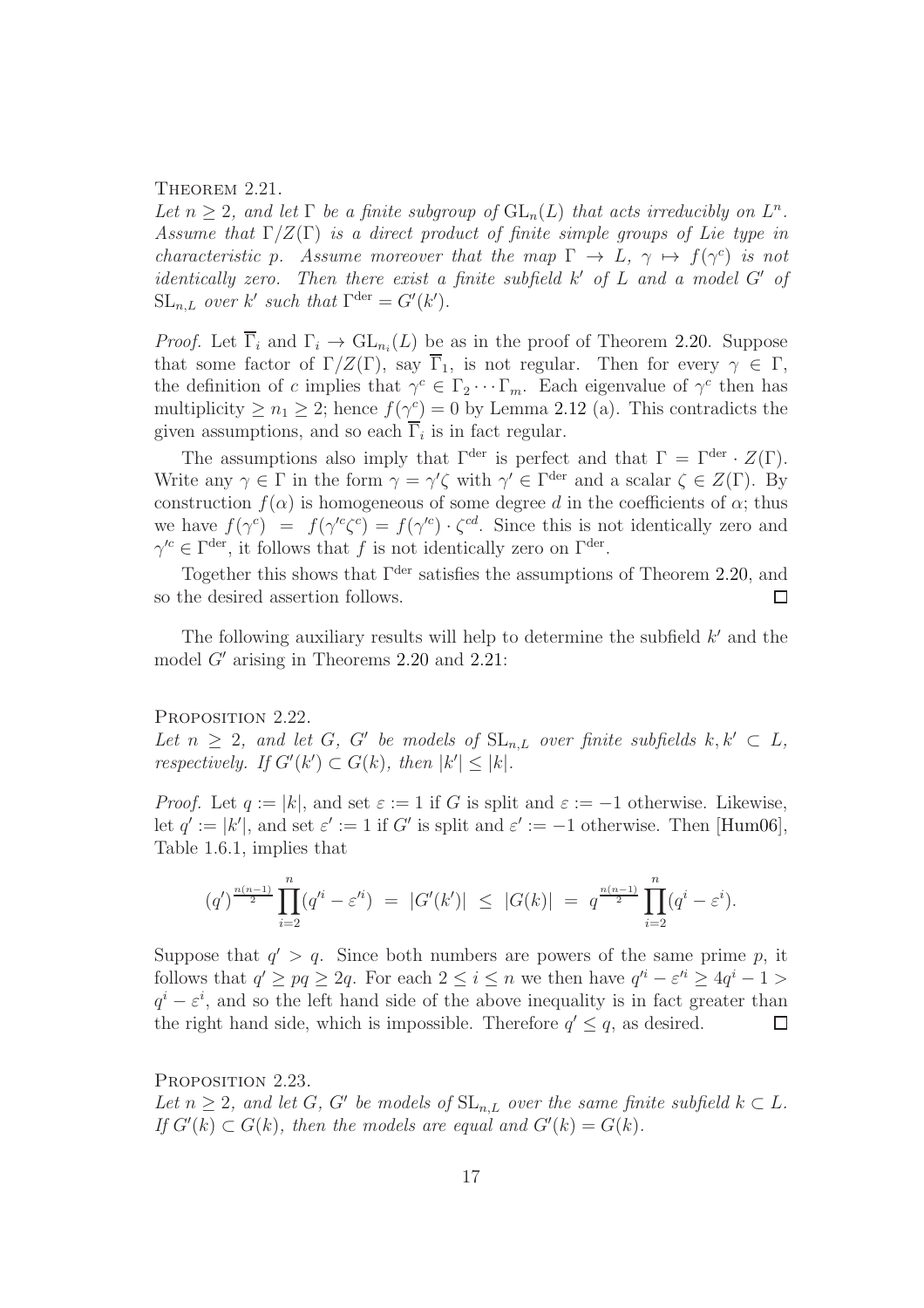*Proof.* Let  $F, F' : SL_{n,L} \to SL_{n,L}$  be the Frobenius maps corresponding to the models  $G, G'$ , respectively. Since they belong to the same finite field, there exists an automorphism  $\alpha$  of  $SL_{n,L}$  such that  $F = \alpha \circ F'$ . Then for any  $g' \in G'(k)$  we have  $g' \in G(k)$  and hence  $g' = F(g') = \alpha(F'(g')) = \alpha(g')$ . In other words  $\alpha$  is the identity on  $G'(k)$ .

Suppose first that  $\alpha$  is an inner automorphism. Then it is conjugation by some element of  $SL_n(L)$ . This element commutes with  $G'(k)$ , and since the standard representation of  $G'(k)$  is irreducible by Proposition [2.19,](#page-14-1) it must be a scalar. Then  $\alpha$  is the identity, and so  $F = F'$  and  $G = G'$ , as desired.

If  $\alpha$  is not an inner automorphism, we must have  $n \geq 3$ . Let  $\mathfrak{psl}_n(L)$  denote the image of the natural homomorphism of Lie algebras  $\mathfrak{sl}_n(L) \to \mathfrak{pgl}_n(L)$ , and let  $\rho$  denote the representation on  $\mathfrak{psl}_n(L)$  induced by the adjoint representation of  $SL_{n,L}$ . Since  $n \geq 3$ , we know that  $\rho$  factors through a faithful irreducible representation of  $PGL_{n,L}$ . Moreover, by Proposition [2.19](#page-14-1) it remains irreducible when restricted to  $G'(k)$ . On the other hand  $\alpha$  induces an automorphism  $\bar{\alpha}$ of  $\mathfrak{psl}_n(L)$  that commutes with  $\rho(G'(k))$ . Thus  $\bar{\alpha}$  is multiplication by a scalar, and therefore it commutes with the algebraic representation  $\rho$ . It follows that  $\alpha$  induces the identity on PGL<sub>n,L</sub>. But then it is really an inner automorphism, contrary to the assumption.  $\Box$ 

<span id="page-17-2"></span>PROPOSITION 2.24. The subfield  $k'$  and the model  $G'$  in Theorems [2.20](#page-14-0) and [2.21](#page-16-0) are unique.

*Proof.* Let k be another finite subfield of L, and let G be a model of  $SL_{n,L}$  over k, such that  $\Gamma = G(k)$ . Then applying Proposition [2.22](#page-16-1) in both ways shows that  $|k'| = |k|$ . Thus  $k' = k$ , and then Proposition [2.23](#page-16-2) shows that  $G' = G$ , as desired.  $\Box$ 

## <span id="page-17-0"></span>2.5 Arbitrary finite groups

The following general result was established by Larsen and the second author in [\[LP11\]](#page-61-2), Theorem 0.2:

<span id="page-17-1"></span>THEOREM 2.25.

For any integer  $n \geq 1$  there exists a constant  $c_n$ , such that for every field L, of arbitrary characteristic  $p \geq 0$ , and every finite subgroup  $\Gamma \subset GL_n(L)$ , there exist normal subgroups  $\Gamma_3 \subset \Gamma_2 \subset \Gamma_1$  of  $\Gamma$  satisfying:

- (a)  $[\Gamma : \Gamma_1] \leq c_n$ ,
- (b) either  $\Gamma_1 = \Gamma_2$ , or  $p > 0$  and  $\Gamma_1/\Gamma_2$  is a direct product of finite simple groups of Lie type in characteristic p,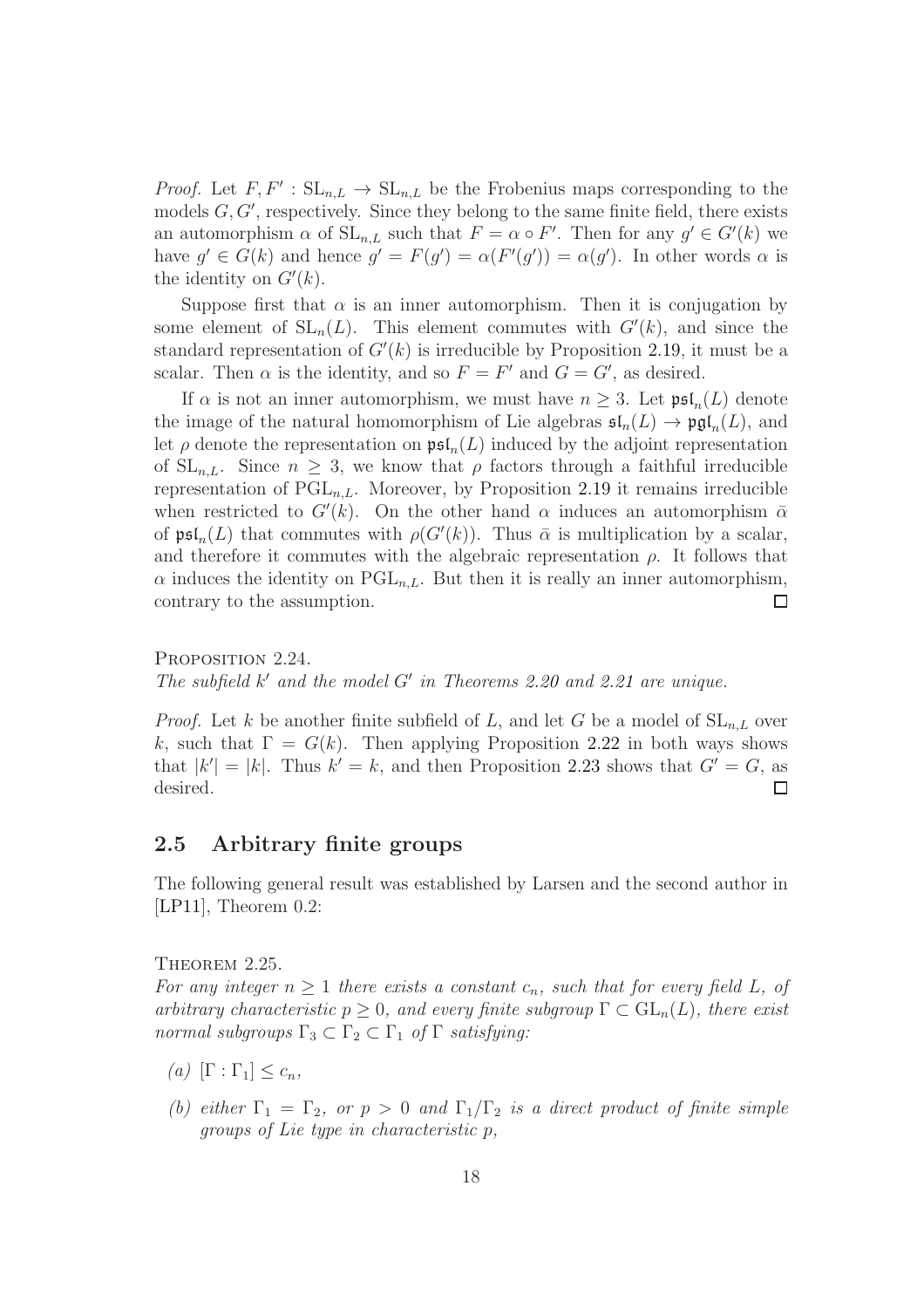- (c)  $\Gamma_2/\Gamma_3$  is abelian of order not divisible by p, and
- (d) either  $\Gamma_3 = \{1\}$ , or  $p > 0$  and  $\Gamma_3$  is a p-group.

We are interested in the following special case:

#### <span id="page-18-0"></span>THEOREM 2.26.

For any integer  $n \geq 1$  there exists a constant  $c'_n$ , such that for every algebraically closed field L, of arbitrary characteristic  $p \geq 0$ , and every finite subgroup  $\Gamma \subset$  $GL_n(L)$  acting irreducibly, there exists a normal subgroup  $\Gamma' \triangleleft \Gamma$  satisfying:

- (a)  $[\Gamma : \Gamma'] \leq c'_n$ , and
- (b) either  $\Gamma' = Z(\Gamma')$ , or  $p > 0$  and  $\Gamma'/Z(\Gamma')$  is a direct product of finite simple groups of Lie type in characteristic p.

*Proof.* Let  $\Gamma_3 \subset \Gamma_2 \subset \Gamma_1 \subset \Gamma$  be the subgroups furnished by Theorem [2.25.](#page-17-1) First we show that  $\Gamma_3$  is trivial. By assumption, this is a unipotent normal subgroup of Γ. Set  $V := L^n$ . Then the subspace of invariants  $V^{\Gamma_3}$  is non-zero and stabilized by Γ. Since V is an irreducible representation of Γ, it follows that  $V^{\Gamma_3} = V$ . This means that  $\Gamma_3 = \{1\}$ , as desired.

The triviality of  $\Gamma_3$  implies that  $\Gamma_2$  is an abelian group of order not divisible by p. Let  $V = V_1 \oplus \ldots \oplus V_m$  be the isotypic decomposition under  $\Gamma_2$ , with all summands non-zero. The number of summands then satisfies  $m \leq n$ . Since  $\Gamma_2$  is normal in Γ, the summands are permuted by Γ, and so the permutation action corresponds to a homomorphism f from  $\Gamma$  to the symmetric group  $S_m$  on m letters. Set  $\Gamma' := \Gamma_1 \cap \ker(f)$ . By construction this is a normal subgroup of index  $[\Gamma : \Gamma'] \leq [\Gamma : \Gamma_1] \cdot |S_m| \leq c_n \cdot n! =: c'_n$ , where  $c_n$  is the constant from Theorem [2.25.](#page-17-1)

On the other hand, the fact that  $\Gamma_2$  acts by scalars on each  $V_i$  and  $\Gamma'$  stabilizes each  $V_i$  implies that  $\Gamma_2$  is contained in the center of  $\Gamma'$ . Moreover  $\Gamma'/\Gamma_2$  is the kernel of a homomorphism  $\Gamma_1/\Gamma_2 \to S_m$  induced by f. Since  $\Gamma_1/\Gamma_2$  is a direct product of non-abelian finite simple groups, this kernel is simply a direct product of some of the factors. Thus either  $\Gamma' = \Gamma_1 = \Gamma_2$ , or  $p > 0$  and  $\Gamma'/\Gamma_2$  is a direct product of finite simple groups of Lie type in characteristic  $p$ . The last statement also implies that the inclusion  $\Gamma_2 \subset Z(\Gamma')$  must be an equality, and everything is proved.  $\Box$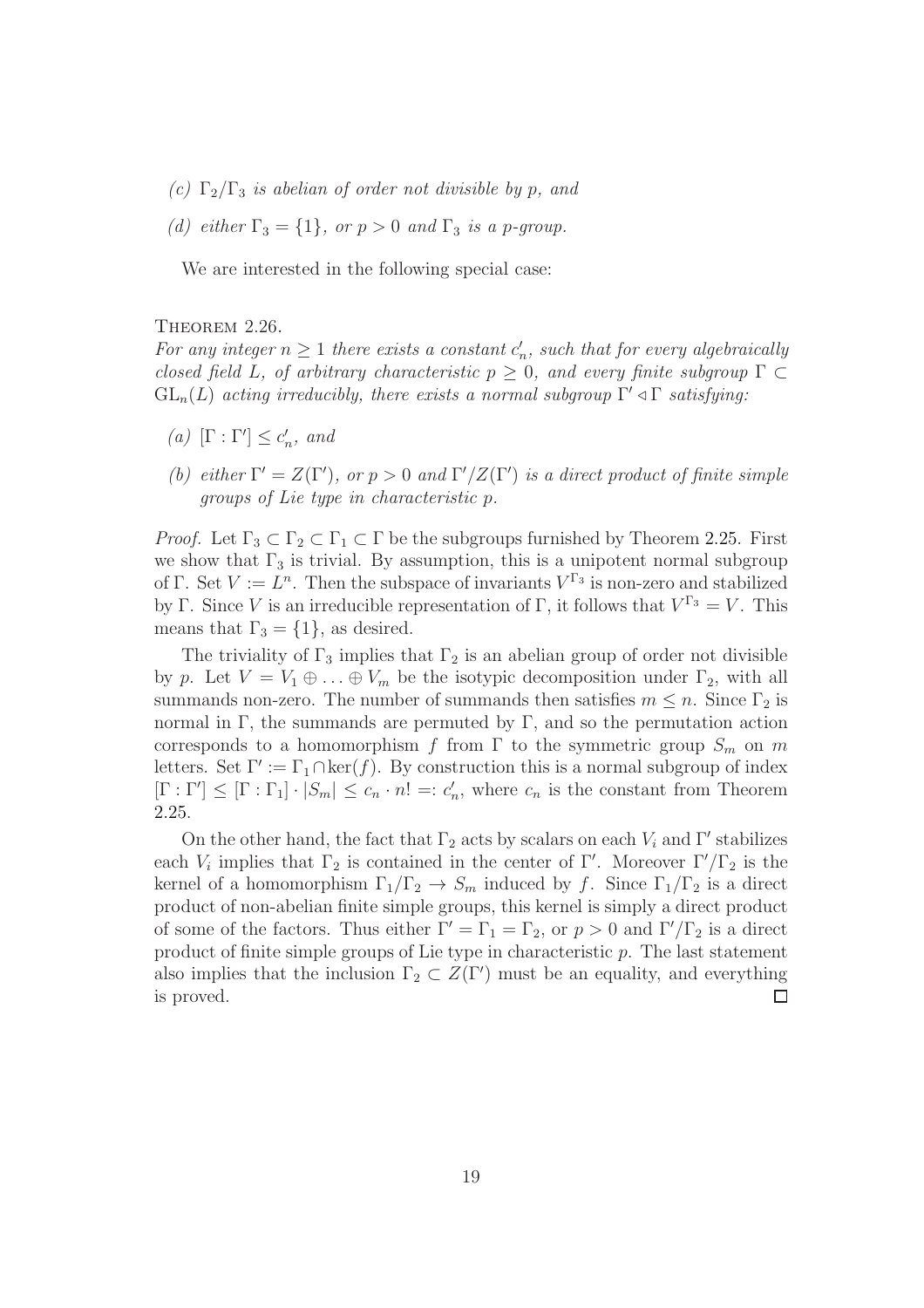# <span id="page-19-0"></span>3 Subgroups of  $SL_n$  over a complete valuation ring

Let  $R$  be a complete discrete valuation ring of equal characteristic with finite residue field  $k = R/\mathfrak{p}$  of characteristic p. Fix an integer  $n \geq 2$ . In this section we consider closed subgroups of  $SL_n(R)$  for the topology induced by R and establish suitable conditions for such a closed subgroup to be equal to  $SL_n(R)$ . We use successive approximation over the congruence filtration of  $SL_n(R)$ , respectively of  $GL_n(R)$ , whose subquotients are related to the adjoint representation. The case  $p = n = 2$  presents some special subtleties here, because the Lie bracket on  $\mathfrak{sl}_2$  in characteristic 2 is not surjective. In Subsection [3.4](#page-26-0) we show how a certain non-triviality condition required earlier can be guaranteed using traces in the adjoint representation. The main results are Theorems [3.6,](#page-22-0) [3.7,](#page-22-1) [3.16,](#page-27-0) and [3.17.](#page-28-0)

## <span id="page-19-1"></span>3.1 Adjoint representation

We first collect a few general results on the cohomology and subgroups of the adjoint representation. Let  $\mathfrak{gl}_n$ ,  $\mathfrak{sl}_n$ ,  $\mathfrak{pgl}_n$  denote the Lie algebras of  $GL_n$ ,  $SL_n$ ,  $PGL_n$ , respectively. As usual we identify elements of  $\mathfrak{gl}_n$  with  $n \times n$ -matrices. Let c denote the subspace of scalar matrices in  $\mathfrak{gl}_n$ . For any field k let  $\mathfrak{psl}_n(k)$ denote the image of the natural homomorphism  $\mathfrak{sl}_n(k) \to \mathfrak{pgl}_n(k)$ .

<span id="page-19-2"></span>PROPOSITION 3.1. For any finite field k with  $|k| > 9$  and any subgroup H of  $GL_n(k)$  that contains  $SL_n(k)$ , we have

$$
H^1(H, \mathfrak{pgl}_n(k)) = 0.
$$

Proof. Consider the short exact sequence

$$
0 \longrightarrow \mathfrak{c}(k) \longrightarrow \mathfrak{gl}_n(k) \longrightarrow \mathfrak{pgl}_n(k) \longrightarrow 0.
$$

Its associated long exact cohomology sequence contains the portion

$$
H^1(\mathrm{SL}_n(k),\mathfrak{gl}_n(k))\longrightarrow H^1(\mathrm{SL}_n(k),\mathfrak{pgl}_n(k))\longrightarrow H^2(\mathrm{SL}_n(k),\mathfrak{c}(k)).
$$

Here the group on the left is trivial by [\[TZ70\]](#page-63-0), Theorem 9. The group on the right classifies central extensions of  $SL_n(k)$  by  $\mathfrak{c}(k)$ ; but since  $SL_n(k)$  has no central extensions by [\[Ste81\]](#page-62-3), Theorem 1.1, if  $|k| > 9$ , this group is also trivial. Thus the group in the middle is trivial. Finally, since  $[H : SL_n(k)]$  divides  $[\operatorname{GL}_n(k) : \operatorname{SL}_n(k)] = |k| - 1$ , it is prime to the characteristic of k. By [\[CPS75\]](#page-60-5), Proposition 2.3 (g), the restriction map

$$
H^1(H, \mathfrak{pgl}_n(k)) \longrightarrow H^1(\mathrm{SL}_n(k), \mathfrak{pgl}_n(k))
$$

20

is therefore injective. Thus  $H^1(H, \mathfrak{pgl}_n(k))$  is trivial, as desired.

 $\Box$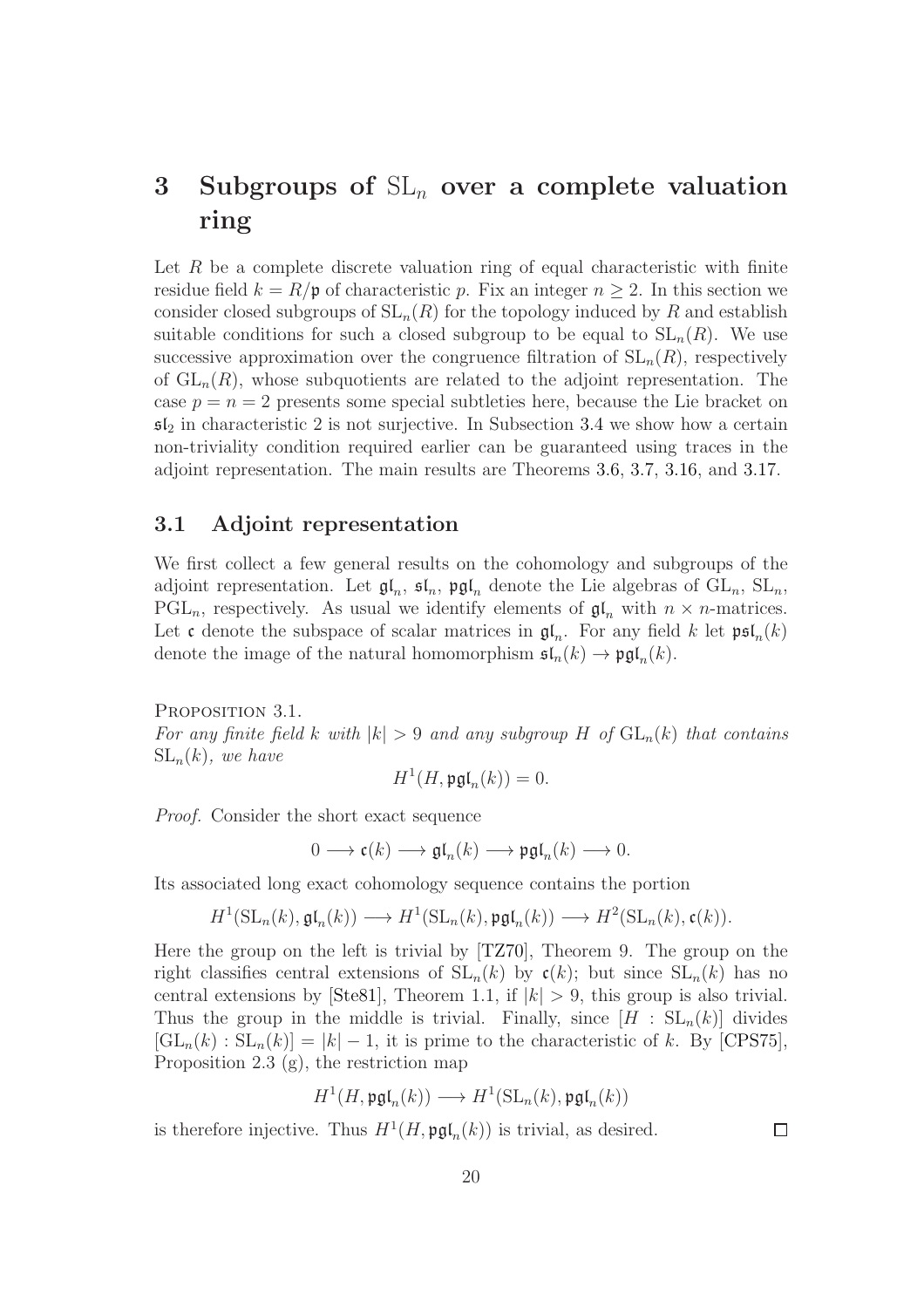The next proposition is an adaptation of [\[PR09a\]](#page-62-0), Proposition 2.1.

#### <span id="page-20-1"></span>PROPOSITION 3.2.

Let  $n \geq 2$  and k be a finite field with  $|k| > 9$ . Let H be an additive subgroup of  $\mathfrak{gl}_n(k)$  that is invariant under conjugation by  $\mathrm{SL}_n(k)$ . Then either  $H \subset \mathfrak{c}(k)$  or  $\mathfrak{sl}_n(k)\subset H$ .

*Proof.* Let  $W_0 \subset \mathfrak{gl}_n(k)$  denote the subgroup of diagonal matrices. For each pair of distinct indices  $1 \leq i, j \leq n$ , let  $W_{i,j} \subset \mathfrak{gl}_n(k)$  denote the group of matrices with all entries zero except, possibly, in the position  $(i, j)$ . Then we have the decomposition

$$
\mathfrak{gl}_n(k) = W_0 \oplus \bigoplus_{i \neq j} W_{i,j}.
$$

This decomposition is invariant under conjugation by the group of diagonal matrices  $T(k) \subset GL_n(k)$ . Indeed, an element  $t = diag(t_1, \ldots, t_n) \in T(k)$ acts trivially on  $W_0$  and by multiplication with  $\chi_{i,j}(t) := t_i/t_j$  on  $W_{i,j}$ . Set  $T'(k) := T(k) \cap SL_n(k)$ , and let  $\mathbb{F}_p$  denote the prime field of k.

<span id="page-20-0"></span>Lemma 3.3.

The  $W_{i,j}$  are non-trivial and irreducible viewed as representations of  $T'(k)$  over  $\mathbb{F}_p$ . If  $|k| > 9$ , they are pairwise non-isomorphic. Furthermore, they are permuted transitively under conjugation by the normalizer of  $T'(k)$  in  $SL_n(k)$ .

*Proof.* The last assertion follows from the fact that the  $W_{i,j}$  are permuted transitively by the permutation matrices and that every permutation matrix can be moved into  $SL_n(k)$  by changing the sign of at most one entry.

For the first assertion it thus suffices to consider  $W_{1,2}$ . The calculation  $\chi_{1,2}(\text{diag}(x, x^{-1}, 1, \ldots, 1)) = x^2$  shows that  $(k^{\times})^2$  ⊂  $\chi_{1,2}(T'(k))$  ⊂  $k^{\times}$ . Since every element of a finite field  $k$  can be written as a sum of two squares, this subgroup generates k as an  $\mathbb{F}_p$ -algebra. As  $W_{1,2}$  is a one-dimensional vector space over k, it is therefore irreducible as a representation of  $T'(k)$  over  $\mathbb{F}_p$ . Since  $(k^{\times})^2 \neq \{1\}$  by assumption, this representation is non-trivial.

For the remaining assertion suppose that two distinct  $W_{i,j}$  and  $W_{i',j'}$  are isomorphic as representations of  $T'(k)$  over  $\mathbb{F}_p$ . This means that  $\chi_{i,j}|T'(k)| =$  $\chi^{p^m}_{i',j}$  $\frac{p^m}{i',j'}[T'(k)]$  for some  $m \geq 0$ . Without loss of generality we may assume that  $(i',j') = (1,2)$ . Suppose first that  $(i,j) = (2,1)$ . Then by applying the equation to elements of the form  $diag(x, x^{-1}, 1, ..., 1)$  we find that  $x^{-2} = x^{2p^m}$  for all  $x \in k^{\times}$ . By an explicit calculation that we leave to the reader, this is not possible if  $|k| > 9$  (and this bound cannot be improved if  $n = 2!$ ). If  $i, j > 2$ , the element diag $(x, x^{-1}, 1, \ldots, 1)$  acts as multiplication by  $x^2$  on  $W_{1,2}$  and trivially on  $W_{i,j}$ . Since  $(k^{\times})^2 \neq \{1\}$  by assumption, again the representations cannot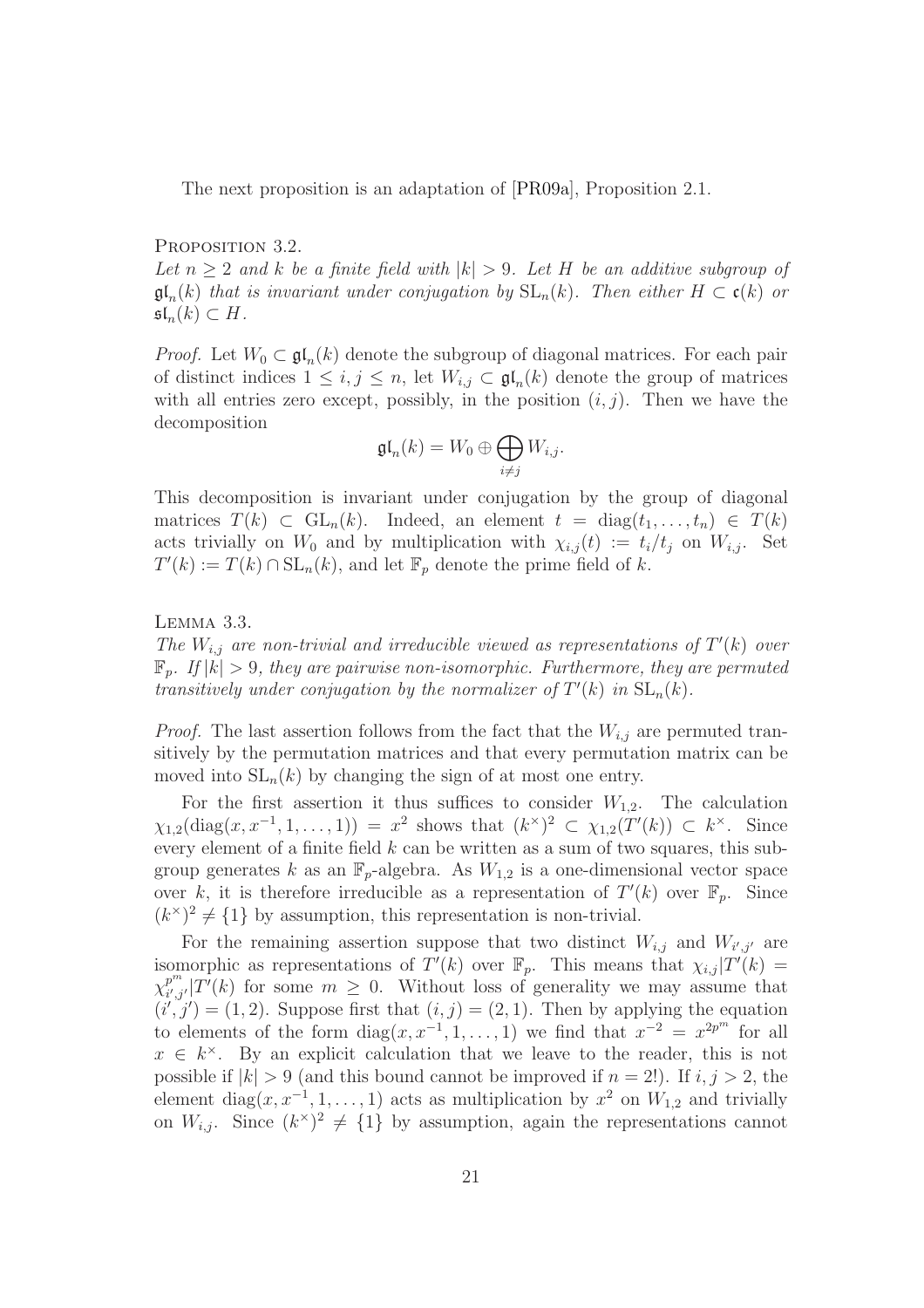be isomorphic. If precisely one of i, j is  $\leq 2$ , we may assume that the other is 3. Then the element diag $(x, x, x^{-2}, 1, \ldots, 1)$  acts trivially on  $W_{1,2}$  and as multiplication by  $x^{\pm 3}$  on  $W_{i,j}$ . Since  $(k^{\times})^3 \neq \{1\}$  by assumption, we again obtain a contradiction.

Now let H be as in the proposition. Suppose first that  $H \subset W_0$ . Consider an arbitrary element  $h = \text{diag}(h_1, \ldots, h_n) \in H$ . Take distinct indices  $1 \leq i, j \leq n$ and let  $g \in SL_n(k)$  be the matrix with entries 1 on the diagonal and in the position  $(i, j)$ , and entries 0 elsewhere. Then  $ghg^{-1} - h$  is the matrix with entry  $h_i - h_j$  in the position  $(i, j)$  and entries 0 elsewhere. Since  $H \subset W_0$ , it follows that  $h_i = h_j$ . Varying i and j we deduce that h is a scalar matrix, i.e., that  $H \subset \mathfrak{c}(k)$ .

If  $H \not\subset W_0$ , Lemma [3.3](#page-20-0) implies that H contains at least one, and hence all  $W_{i,j}$ . Consider the trace form

$$
\mathfrak{gl}_n(k) \times \mathfrak{gl}_n(k) \to \mathbb{F}_p, \quad (X, Y) \mapsto \mathrm{Tr}_{k/\mathbb{F}_p} \mathrm{Tr}(XY),
$$

which is a perfect  $\mathbb{F}_p$ -bilinear pairing invariant under  $SL_n(k)$ . Then H contains the orthogonal complement  $W_0^{\perp}$  of  $W_0$ , and since taking orthogonal complements reverses inclusion relations, the orthogonal complement  $H^{\perp}$  of H is contained in W<sub>0</sub>. By construction  $H^{\perp}$  is again an  $SL_n(k)$ -invariant subgroup; hence the preceding arguments show that  $H^{\perp} \subset \mathfrak{c}(k)$ . Therefore  $\mathfrak{sl}_n(k) = \mathfrak{c}(k)^{\perp} \subset H$ , as desired.

<span id="page-21-1"></span>Corollary 3.4.

Let  $n > 2$  and k be a finite field with  $|k| > 9$ . Let H be a non-zero additive subgroup of  $\mathfrak{pgl}_n(k)$  that is invariant under conjugation by  $SL_n(k)$ . Then H *contains*  $\mathfrak{psl}_n(k)$ .

*Proof.* Apply Proposition [3.2](#page-20-1) to the inverse image  $\tilde{H} \subset \mathfrak{gl}_n(k)$  of H. Since H is non-trivial, we have  $\tilde{H} \not\subset \mathfrak{c}(k)$  and hence  $\mathfrak{sl}_n(k) \subset \tilde{H}$ . Therefore  $\mathfrak{psl}_n(k) \subset H$ , as desired.

#### <span id="page-21-0"></span>3.2 Successive approximation

The congruence filtration of  $GL_n(R)$  consists of the subgroups

$$
G^i := \{ g \in \mathrm{GL}_n(R) \mid g \equiv \mathrm{Id}_n \bmod \mathfrak{p}^i \}
$$

for all  $i \geq 0$ . Their successive subquotients possess natural isomorphisms

$$
G^{[i]} := G^i/G^{i+1} \cong \begin{cases} GL_n(k) & \text{if } i = 0, \\ \mathfrak{gl}_n(\mathfrak{p}^i/\mathfrak{p}^{i+1}) & \text{if } i > 0, \end{cases}
$$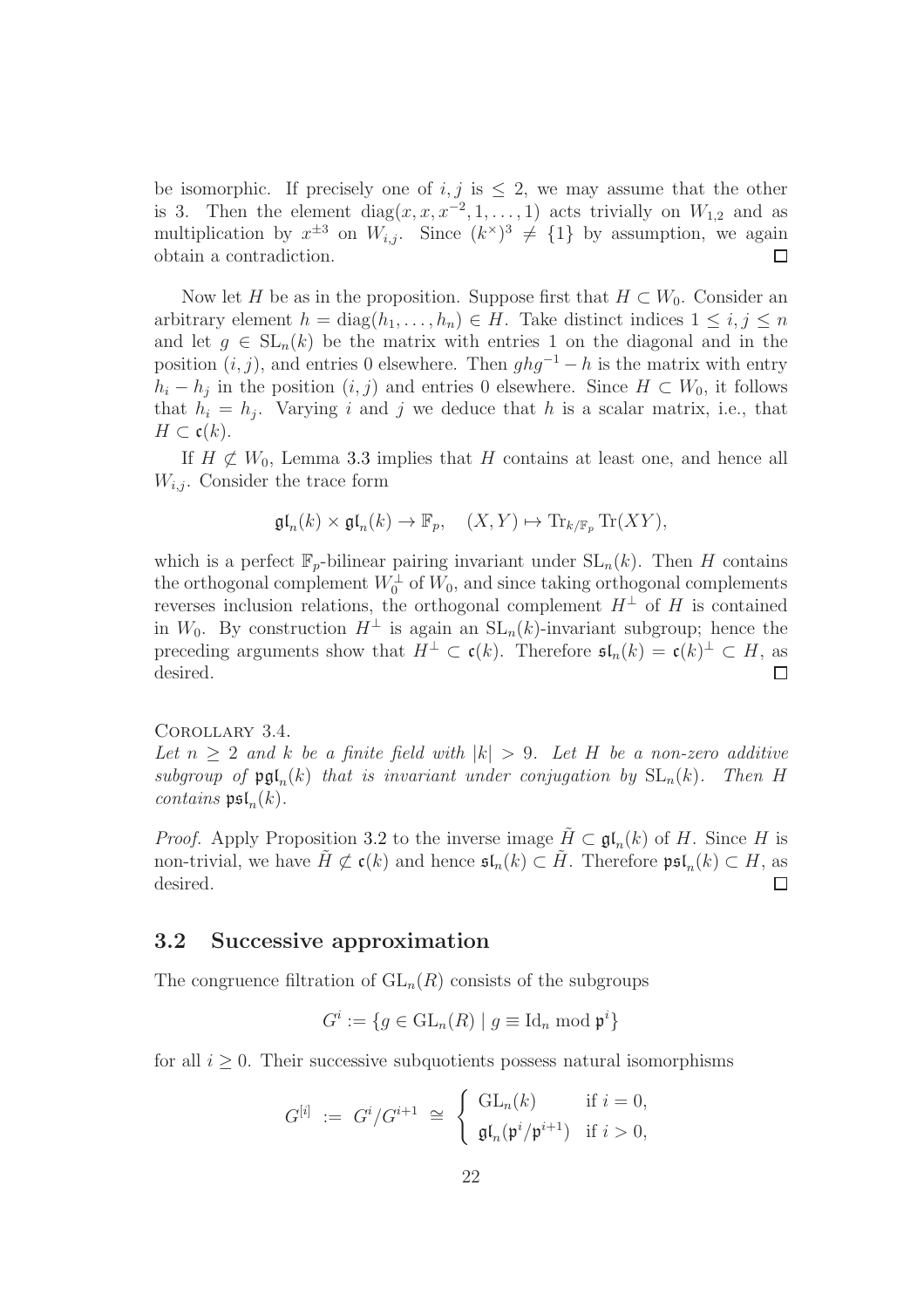where the second isomorphism is given by  $[\text{Id}_n + X] \mapsto [X]$ . For any subgroup H of  $\operatorname{GL}_n(R)$  we define  $H^i := H \cap G^i$  and  $H^{[i]} := H^i / H^{i+1}$  and identify the latter with a subgroup of  $GL_n(k)$  or  $\mathfrak{gl}_n(\mathfrak{p}^i/\mathfrak{p}^{i+1})$ , respectively. For example, the induced congruence filtration of  $G' := SL_n(R)$  has the successive subquotients

$$
G^{\prime[i]} \cong \begin{cases} SL_n(k) & \text{if } i = 0, \\ \mathfrak{sl}_n(\mathfrak{p}^i/\mathfrak{p}^{i+1}) & \text{if } i > 0. \end{cases}
$$

As a preparation we show:

<span id="page-22-2"></span>Lemma 3.5.

Assume that  $|k| > 9$ . Let H be a subgroup of  $GL_n(R)$ , and let H' be a normal subgroup of H that is contained in  $SL_n(R)$ . Assume that  $SL_n(k) \subset H^{\prime[0]}$  and that  $H^{[1]}$  contains a non-scalar matrix. Then we have  $H^{'[1]} = \mathfrak{sl}_n(\mathfrak{p}/\mathfrak{p}^2)$ .

*Proof.* Pick a non-scalar matrix  $X \in H^{[1]} \subset \mathfrak{gl}_n(\mathfrak{p}/\mathfrak{p}^2)$ . Since  $\mathfrak{p}/\mathfrak{p}^2 \cong k$ , Propo-sition [3.2](#page-20-1) implies that the k-vector subspace generated by all  $SL_n(k)$ -conjugates of X contains  $\mathfrak{sl}_n(\mathfrak{p}/\mathfrak{p}^2)$ . Thus there exists  $\gamma \in SL_n(k)$  such that X and  $\gamma X \gamma^{-1}$ and Id<sub>n</sub> are k-linearly independent. Choose elements  $h \in H^1$  and  $h' \in H'$  that are mapped to X and  $\gamma$ , respectively, i.e., that satisfy  $h \equiv \mathrm{Id}_n + X$  mod  $\mathfrak{p}^2$  and  $h' \equiv \gamma \mod p$ . Then the commutator  $h' h h'^{-1} h^{-1}$  lies in  $H'$  and is congruent to  $\text{Id}_n + \gamma X \gamma^{-1} - X \mod \mathfrak{p}^2$ . By construction  $\gamma X \gamma^{-1} - X \mod \mathfrak{p}^2$  is not scalar; hence  $H'^{[1]} \subset \mathfrak{sl}_n(\mathfrak{p}/\mathfrak{p}^2)$  contains a non-scalar matrix.

On the other hand the isomorphism  $G^{[1]} \stackrel{\sim}{\to} \mathfrak{gl}_n(\mathfrak{p}/\mathfrak{p}^2)$ ,  $[\mathrm{Id}_n+X] \mapsto [X]$  is equivariant under conjugation by  $GL_n(R)$ . This conjugation action factors through an action of  $GL_n(k)$ . In the present situation it follows that  $H'^{[1]} \subset \mathfrak{sl}_n(\mathfrak{p}/p^2)$ is an additive subgroup that is invariant under conjugation by  $SL_n(k) \subset H'^{[0]}$ . Since by assumption it also contains a non-scalar matrix, Proposition [3.2](#page-20-1) implies that  $H^{\prime[1]} = \mathfrak{sl}_n(\mathfrak{p}/\mathfrak{p}^2)$ , as desired.  $\Box$ 

<span id="page-22-0"></span>THEOREM 3.6. Assume that  $|k| > 9$ . Let H be a closed subgroup of  $SL_n(R)$  such that  $H^{[0]} =$  $SL_n(k)$  and that  $H^{[1]}$  contains a non-scalar matrix. Then  $H = SL_n(R)$ .

Before proving this we derive two consequences. For a closed subgroup  $H$  of  $GL_n(R)$  we let  $H^{der}$  denote the closure of the derived group of H for the topology induced by  $R$ . (Probably the derived group is already closed, but we neither need nor want to worry about that.)

<span id="page-22-1"></span>THEOREM 3.7. Assume that  $|k| > 9$ . Let H be a closed subgroup of  $GL_n(R)$  such that  $SL_n(k) \subset$  $H^{[0]}$  and that  $H^{[1]}$  contains a non-scalar matrix. Then  $H^{\text{der}} = SL_n(R)$ .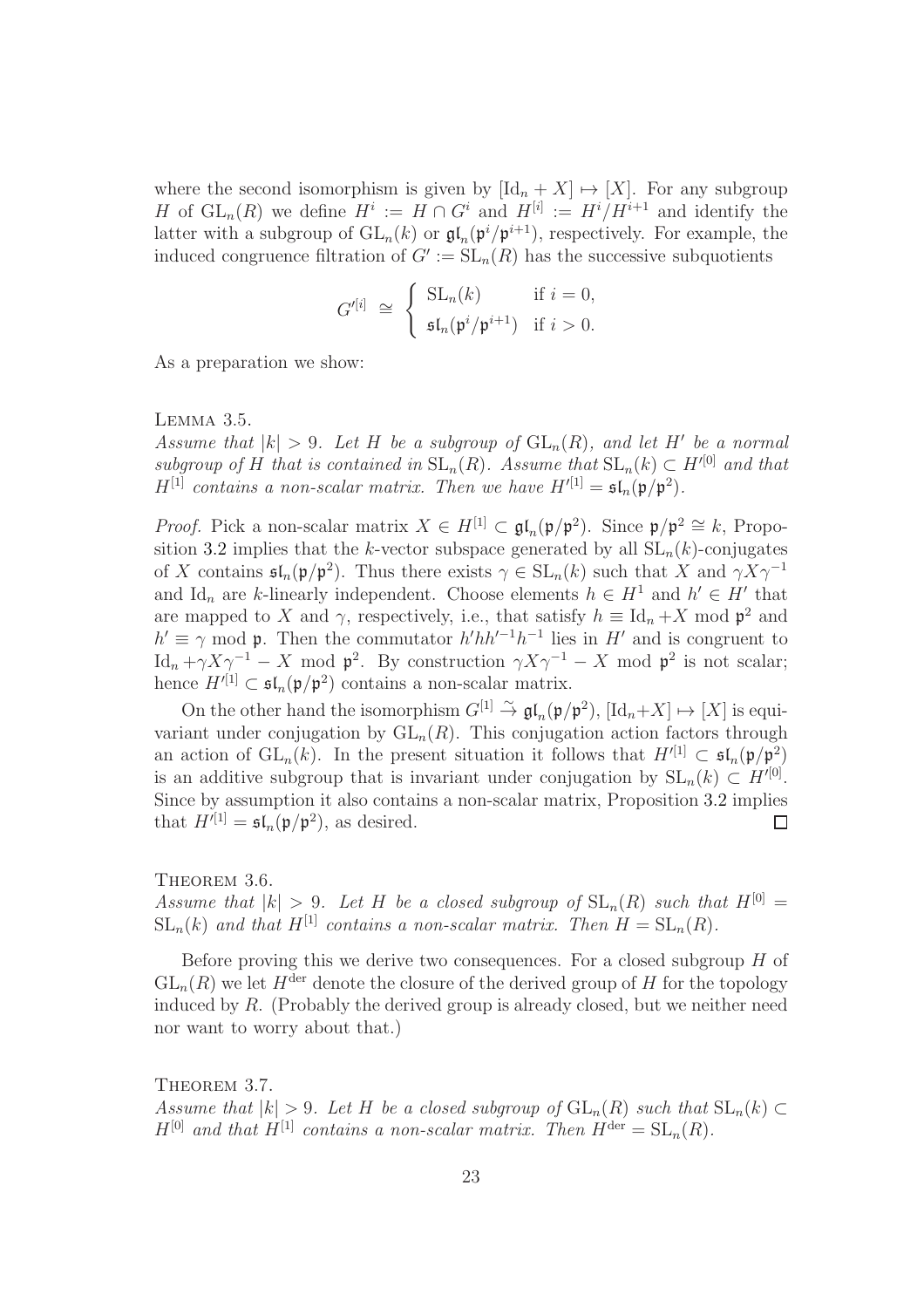*Proof.* Since  $|k| > 3$ , the group  $SL_n(k)$  is perfect, and so the assumption  $SL_n(k) \subset$  $H^{[0]}$  implies that  $(H^{\text{der}})^{[0]} = SL_n(k)$ . Since  $H^{[1]}$  contains a non-scalar matrix, ap-plying Lemma [3.5](#page-22-2) with  $H' = H^{\text{der}}$  thus shows that  $(H^{\text{der}})^{[1]} = \mathfrak{sl}_n(\mathfrak{p}/\mathfrak{p}^2)$ ; in particular it contains a non-scalar matrix. The desired assertion results by ap-plying Theorem [3.6](#page-22-0) to  $H^{\text{der}}$ .  $\Box$ 

<span id="page-23-1"></span>PROPOSITION 3.8. Assume that  $|k| > 9$ . Then every closed normal subgroup  $H \subset SL_n(R)$  satisfying  $H^{[0]} = SL_n(k)$  is equal to  $SL_n(R)$ .

*Proof.* Applying Lemma [3.5](#page-22-2) with  $(H, SL_n(R))$  in place of  $(H', H)$  shows that  $H<sup>[1]</sup>$  contains a non-scalar matrix. The desired assertion now follows directly from Theorem [3.6.](#page-22-0)  $\Box$ 

Proof of Theorem [3.6.](#page-22-0) The proof of this will extend to the end of the next subsection. Let  $H$  satisfy the assumptions of Theorem [3.6.](#page-22-0) Since  $H$  is a closed subgroup of  $SL_n(R)$ , the desired assertion is equivalent to  $H^{[i]} = SL_n(R)^{[i]}$  for all  $i \geq 0$ . By assumption this holds already for  $i = 0$ . Applying Lemma [3.5](#page-22-2) with  $H' = H$  implies:

<span id="page-23-0"></span>Lemma 3.9. We have  $H^{[1]} = \mathfrak{sl}_n(\mathfrak{p}/\mathfrak{p}^2)$ .

Lemma 3.10. If  $(p, n) \neq (2, 2)$ , then  $H^{[i]} = \mathfrak{sl}_n(\mathfrak{p}^i/\mathfrak{p}^{i+1})$  for all  $i \geq 1$ .

*Proof.* We use induction on i, the case  $i = 1$  being covered by Lemma [3.9.](#page-23-0) So suppose that the assertion holds for some  $i \geq 1$ . Consider the commutator map  $(g, g') \mapsto gg'g^{-1}g'^{-1}$  on  $GL_n(R)$ . Direct calculation shows that it induces a map  $G^1 \times G^i \to G^{i+1}$  and hence a map  $G^{[1]} \times G^{[i]} \to G^{[i+1]}$ , which under the above isomorphisms corresponds to the Lie bracket

$$
[\ , ] : \ \mathfrak{sl}_n(\mathfrak{p}/\mathfrak{p}^2) \times \mathfrak{sl}_n(\mathfrak{p}^i/\mathfrak{p}^{i+1}) \longrightarrow \mathfrak{sl}_n(\mathfrak{p}^{i+1}/\mathfrak{p}^{i+2}),
$$

$$
(X, Y) \quad \mapsto \quad XY - YX.
$$

Since  $(p, n) \neq (2, 2)$ , the image of this pairing generates  $\mathfrak{sl}_n(\mathfrak{p}^{i+1}/\mathfrak{p}^{i+2})$  as an additive group, for instance by [\[Pin00\]](#page-61-6), Proposition 1.2 (a).

On the other hand, by construction the pairing sends the subset  $H^{[1]} \times H^{[i]}$ to the subgroup  $H^{[i+1]}$ . The equality in the source thus implies equality in the target, and so the assertion holds for  $i + 1$ , as desired.  $\Box$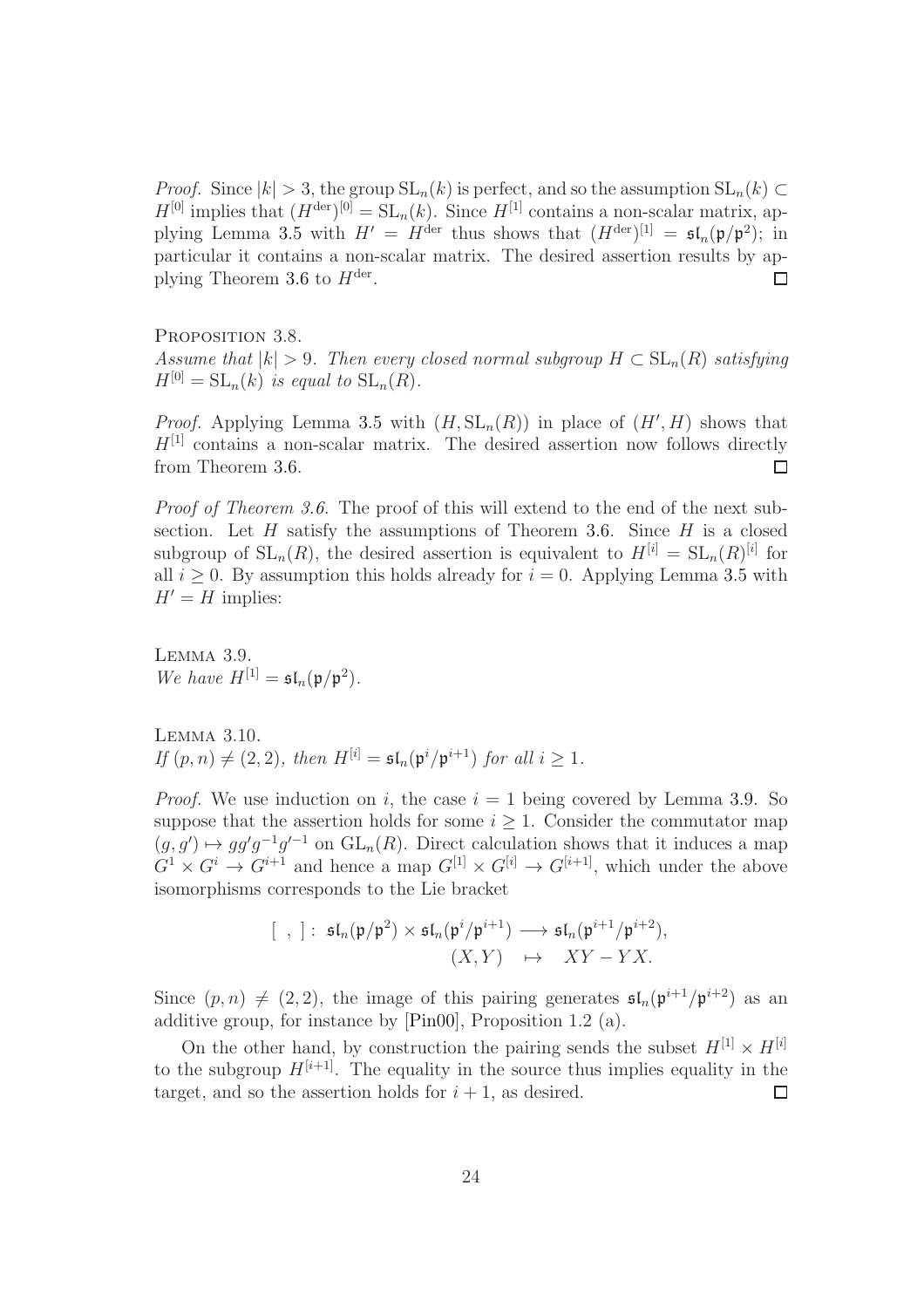This proves Theorem [3.6](#page-22-0) in the case  $(p, n) \neq (2, 2)$ . The remaining case is more complicated, because the image of the Lie bracket on  $\mathfrak{sl}_2$  in characteristic 2 does not generate  $\mathfrak{sl}_2$ . We deal with this in the next subsection.

# <span id="page-24-0"></span>3.3 Successive approximation in the case  $p = n = 2$

Keeping the assumptions of Theorem [3.6,](#page-22-0) we now consider the case  $p = n = 2$ .

Let  $\overline{G}^i$  for all  $i \geq 0$  denote the subgroups in the congruence filtration of  $PGL_2(R)$ . Thus  $\overline{G}^i$  consists of all elements of  $PGL_2(R)$  whose images in the adjoint representation are congruent to the identity modulo  $p<sup>i</sup>$ . Their successive subquotients possess natural isomorphisms

$$
\overline{G}^{[i]} \; := \; \overline{G}^i / \overline{G}^{i+1} \; \cong \; \begin{cases} \; \mathrm{PGL}_2(k) & \text{if } i = 0, \\ \; \mathfrak{pgl}_2(\mathfrak{p}^i / \mathfrak{p}^{i+1}) & \text{if } i > 0. \end{cases}
$$

We will compare the congruence filtration of  $\overline{G}$  with that of  $G' := SL_n(R)$ . Let  $\pi$  denote the projection  $SL_2 \to PGL_2$ . For  $i > 0$  the induced map  $G^{\prime[i]} \to \overline{G}^{[i]}$ corresponds to the derivative  $d\pi$  :  $\mathfrak{sl}_2(\mathfrak{p}^i/\mathfrak{p}^{i+1}) \to \mathfrak{pgl}_2(\mathfrak{p}^i/\mathfrak{p}^{i+1})$ . Let  $\mathfrak{psl}_2(\mathfrak{p}^i/\mathfrak{p}^{i+1})$ denote its image. Being in characteristic 2, we have short exact sequences

$$
\begin{aligned} 0 \longrightarrow & \mathfrak{c}(\mathfrak{p}^i/\mathfrak{p}^{i+1}) \longrightarrow \mathfrak{sl}_2(\mathfrak{p}^i/\mathfrak{p}^{i+1}) \longrightarrow \mathfrak{psl}_2(\mathfrak{p}^i/\mathfrak{p}^{i+1}) \longrightarrow 0, \\ 0 \longrightarrow & \mathfrak{psl}_2(\mathfrak{p}^i/\mathfrak{p}^{i+1}) \longrightarrow \mathfrak{pgl}_2(\mathfrak{p}^i/\mathfrak{p}^{i+1}) \stackrel{(*)}{\longrightarrow} \mathfrak{c}^*(\mathfrak{p}^i/\mathfrak{p}^{i+1}) \longrightarrow 0, \end{aligned}
$$

where  $\mathfrak{c}(\mathfrak{p}^i/\mathfrak{p}^{i+1}) \cong \mathfrak{c}^*(\mathfrak{p}^i/\mathfrak{p}^{i+1}) \cong \mathfrak{p}^i/\mathfrak{p}^{i+1}$  and the homomorphism  $(*)$  is induced by the trace on  $\mathfrak{gl}_2$ .

The first few layers of  $SL_2(R)$  and  $PGL_2(R)$  are related as follows. Since k has characteristic 2, the homomorphism  $SL_2(k) \to PGL_2(k)$  is an isomorphism of abstract groups. Therefore  $\pi^{-1}(\overline{G}^1) = G'^1$ . Next consider the subgroup  $G'^{2-} :=$  $\pi^{-1}(\overline{G}^2) \subset SL_2(R)$ . What we have just said implies that  $G'^2 \subset G'^2$   $\subset G'^1$ . By construction  $\pi$  induces a natural homomorphism  $G'^{2-}/G'^{3} \to \overline{G}^{[2]}$ .

<span id="page-24-1"></span>Lemma 3.11.

There is an isomorphism  $c(p/p^2) \rightarrow c^*(p^2/p^3)$  such that the following diagram commutes:

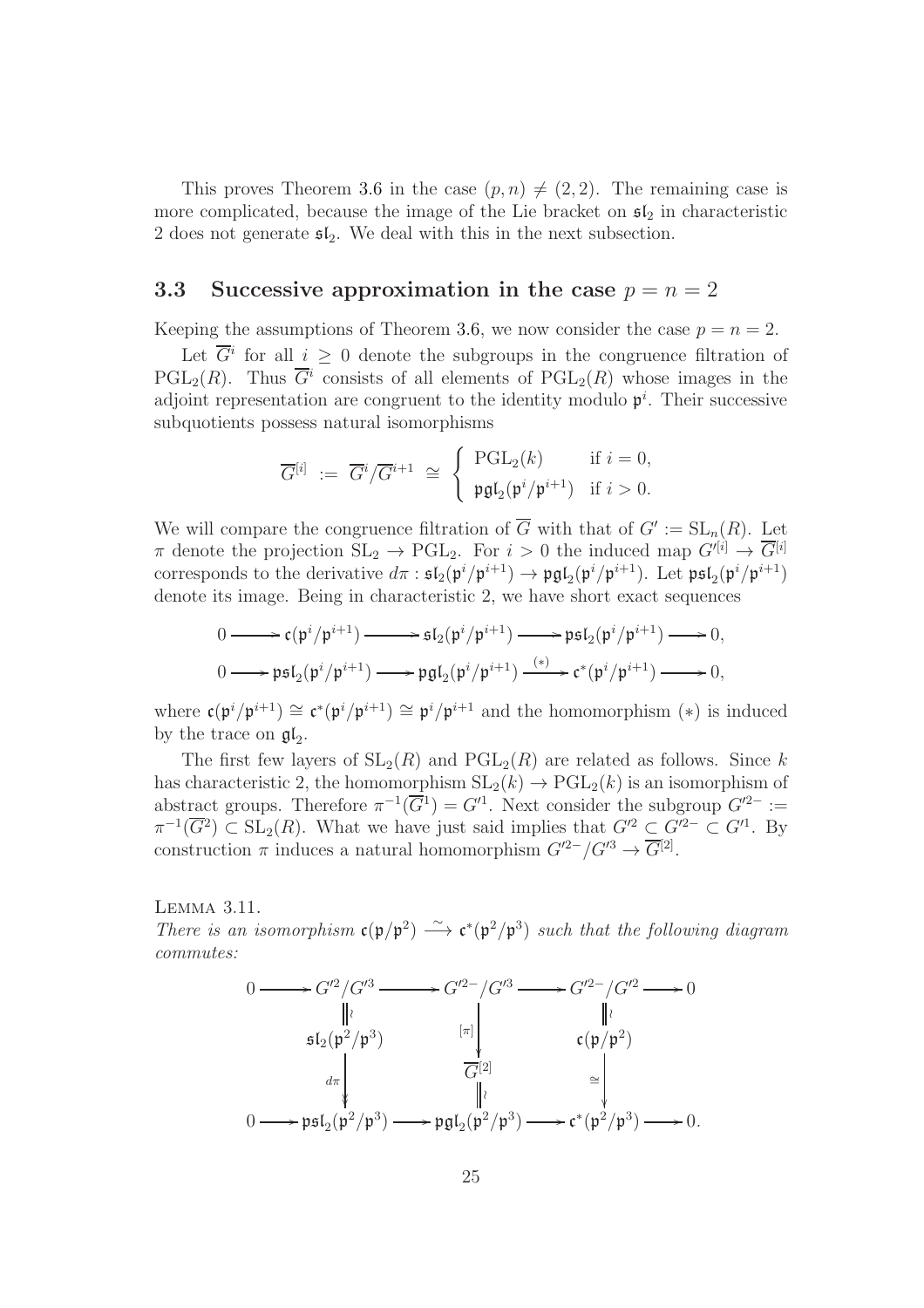*Proof.* The commutativity on the left hand side is already clear. Let  $\varpi \in \mathfrak{p}$  be a uniformizer. An easy calculation shows that  $G'^{2-}$  consists of the matrices

$$
g = \begin{pmatrix} 1 + \varpi x & 0 \\ 0 & (1 + \varpi x)^{-1} \end{pmatrix} \cdot g_2
$$

for all  $x \in R$  and  $g_2 \in SL_2(R)$  which satisfy  $g_2 \equiv \text{Id}_2 \mod p^2$ . The residue class of g in  $\mathfrak{c}(\mathfrak{p}/\mathfrak{p}^2) \cong \mathfrak{p}/\mathfrak{p}^2$  is then  $\varpi x \mod \mathfrak{p}^2$ . On the other hand  $\pi(g) \in \mathrm{PGL}_2(R)$ is also the image of the matrix

$$
\tilde{g} := (1 + \varpi x) \cdot g = \begin{pmatrix} 1 + \varpi^2 x^2 & 0 \\ 0 & 1 \end{pmatrix} \cdot g_2 \in GL_2(R).
$$

Since  $\tilde{g} \equiv \text{Id}_2 \mod \mathfrak{p}^2$ , its image in  $\mathfrak{c}^*(\mathfrak{p}^2/\mathfrak{p}^3) \cong \mathfrak{p}^2/\mathfrak{p}^3$  is simply  $\text{Tr}(\tilde{g} - \text{Id}_2)$ . But the assumptions  $g_2 \in SL_2(R)$  and  $g_2 \equiv \text{Id}_2 \mod \mathfrak{p}^2$  imply that  $\text{Tr}(g_2 - \text{Id}_2) \in \mathfrak{p}^3$ , and so an easy calculation shows that

$$
\operatorname{Tr}(\tilde{g} - \operatorname{Id}_2) \equiv \varpi^2 x^2 + \operatorname{Tr}(g_2 - \operatorname{Id}_2) \equiv \varpi^2 x^2 \mod \mathfrak{p}^3.
$$

Thus the diagram in question commutes with the map

$$
\mathfrak{c}(\mathfrak{p}/\mathfrak{p}^2)\longrightarrow \mathfrak{c}^*(\mathfrak{p}^2/\mathfrak{p}^3),\quad (\varpi x \bmod \mathfrak{p}^2)\mapsto (\varpi^2 x^2 \bmod \mathfrak{p}^3).
$$

Up to multiplication by  $\varpi$ , respectively  $\varpi^2$ , this is simply the Frobenius map  $x \mapsto x^2$  on the finite field k. It is therefore an isomorphism, as desired.  $\Box$ 

Now let  $\overline{H}$  denote the image of H in PGL<sub>2</sub>(R). Define  $\overline{H}^i := \overline{H} \cap \overline{G}^i$ and  $\overline{H}^{[i]} := \overline{H}^{i}/\overline{H}^{i+1}$  and identify the latter with a subgroup of  $PGL_2(k)$  or  $\mathfrak{pgl}_2(\mathfrak{p}^i/\mathfrak{p}^{i+1}),$  respectively. The projection  $\pi : SL_2(R) \rightarrow \text{PGL}_2(R)$  induces homomorphisms  $H^i \to \overline{H}^i$  and  $H^{[i]} \to \overline{H}^{[i]}$ . Consider the subgroup  $H^{2-} :=$  $H \cap G'^{2-}$ . Then by construction the natural homomorphisms  $H^{2-} \to \overline{H}{}^{2} \to \overline{H}{}^{[2]}$ are surjective.

<span id="page-25-0"></span>Lemma 3.12. We have  $\overline{H}^{[2]} = \mathfrak{pgl}_2(\mathfrak{p}^2/\mathfrak{p}^3)$ .

*Proof.* By construction  $H^{2-}$  can be described equivalently as the inverse image of  $\mathfrak{c}(\mathfrak{p}/\mathfrak{p}^2) \subset \mathfrak{sl}_2(\mathfrak{p}/\mathfrak{p}^2)$  in  $H^1$ . Thus Lemma [3.9](#page-23-0) implies that  $H^{2-}$  surjects to  $\mathfrak{c}(\mathfrak{p}/\mathfrak{p}^2)$ . Thus Lemma [3.11](#page-24-1) implies that  $\overline{H}^{[2]}$  surjects to  $\mathfrak{c}^*(\mathfrak{p}^2/\mathfrak{p}^3)$ . In particular  $\overline{H}^{[2]}$  is non-zero.

Furthermore, since the embedding  $\overline{H}^{[2]} \hookrightarrow \mathfrak{pgl}_2(\mathfrak{p}^2/\mathfrak{p}^3)$  is equivariant under conjugation by H, its image is invariant under conjugation by  $H^{[0]} = SL_2(k)$ . Thus Corollary [3.4](#page-21-1) implies that  $\mathfrak{psl}_2(\mathfrak{p}^2/\mathfrak{p}^3) \subset \overline{H}^{[2]}$ . Combined with the surjection  $\overline{H}^{[2]} \twoheadrightarrow \mathfrak{c}^*(\mathfrak{p}^2/\mathfrak{p}^3)$  this implies the desired equality.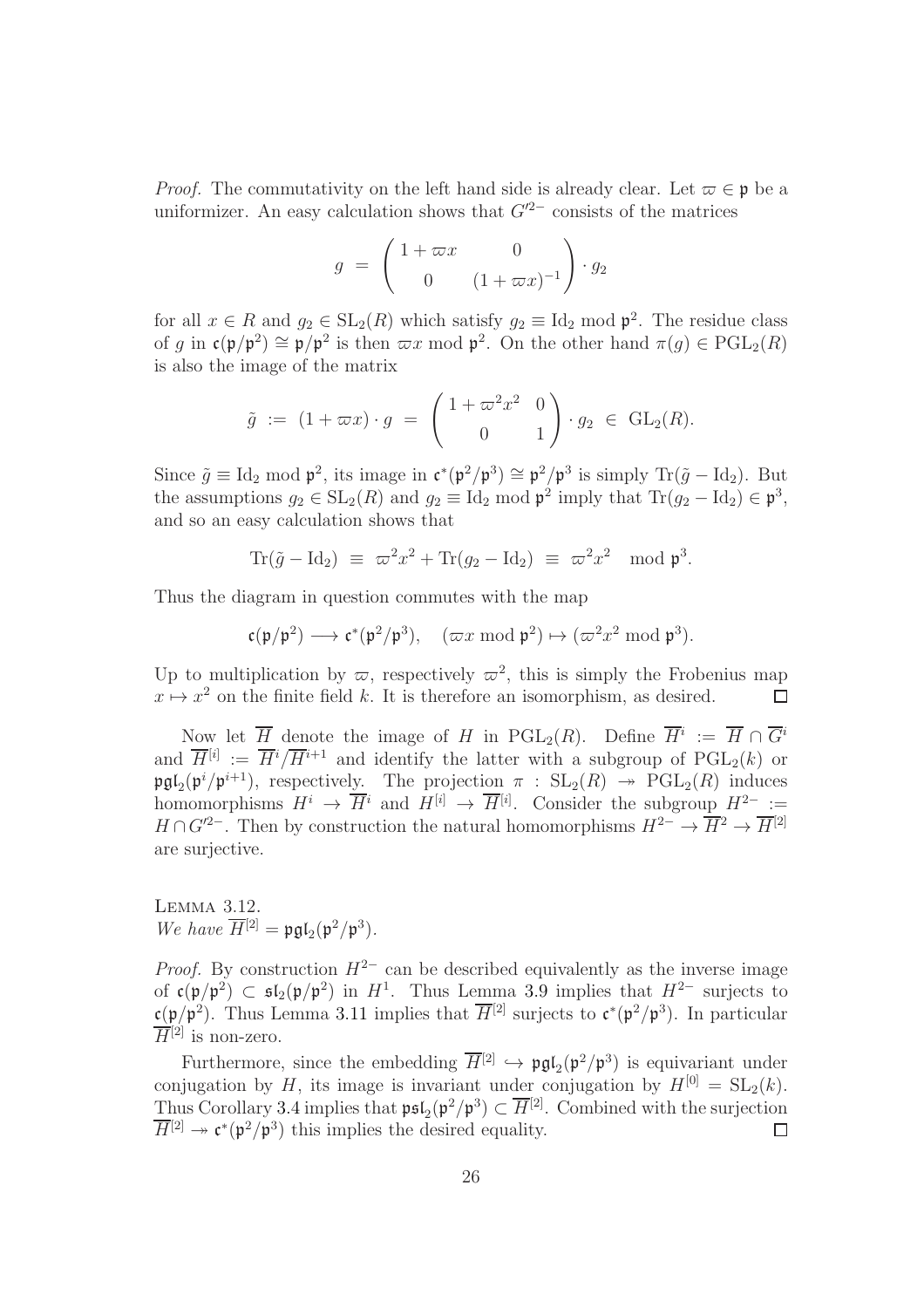<span id="page-26-1"></span>Lemma 3.13. We have  $H^{[2]} = \mathfrak{sl}_2(\mathfrak{p}^2/\mathfrak{p}^3)$ .

*Proof.* Lemma [3.12](#page-25-0) says that  $H^{2-}$  surjects to  $\mathfrak{pgl}_2(\mathfrak{p}^2/\mathfrak{p}^3)$ . Combined with Lemma [3.11](#page-24-1) this implies that  $H^2$  surjects to  $\mathfrak{psl}_2(\mathfrak{p}^2/\mathfrak{p}^3)$ . In particular  $H^{[2]}$  contains a nonscalar matrix. Being invariant under  $H^{[0]} = SL_2(k)$  and contained in  $\mathfrak{sl}_2(\mathfrak{p}^2/\mathfrak{p}^3)$ , by Proposition [3.2](#page-20-1) it is therefore equal to  $\mathfrak{sl}_2(\mathfrak{p}^2/\mathfrak{p}^3)$ .  $\Box$ 

<span id="page-26-2"></span>Lemma 3.14. We have  $H^{[i]} = \mathfrak{sl}_2(\mathfrak{p}^i/\mathfrak{p}^{i+1})$  for all  $i \geq 1$ .

*Proof.* By Lemmas [3.9](#page-23-0) and [3.13](#page-26-1) we already know this assertion for  $i = 1, 2$ . Suppose that the assertion holds for some  $i \geq 1$ . The commutator map  $(g, g') \mapsto$  $gg'g^{-1}g'^{-1}$  on  $GL_2(R)$  induces a map  $PGL_2(R) \times SL_2(R) \rightarrow SL_2(R)$ . Direct calculation shows that this in turn induces a map  $\overline{G}^2 \times G^i \to (G')^{i+2}$  and hence a map  $\overline{G}^{[2]} \times G^{\prime[i]} \to G^{\prime[i+2]}$ , which under the given isomorphisms is obtained from the Lie bracket by

$$
[\ , ] : \mathfrak{pgl}_2(\mathfrak{p}^2/\mathfrak{p}^3) \times \mathfrak{sl}_2(\mathfrak{p}^i/\mathfrak{p}^{i+1}) \longrightarrow \mathfrak{sl}_2(\mathfrak{p}^{i+2}/\mathfrak{p}^{i+3}),
$$

$$
((X \bmod c), Y) \quad \mapsto \quad XY - YX.
$$

Another direct calculation, or looking up [\[Pin00\]](#page-61-6), Proposition 1.2 (b), shows that the image of this pairing generates  $\mathfrak{sl}_2(\mathfrak{p}^{i+2}/\mathfrak{p}^{i+3})$  as an additive group.

On the other hand, by construction the pairing sends the subset  $\overline{H}^{[2]} \times H^{[i]}$ to the subgroup  $H^{[i+2]}$ . Since  $\overline{H}^{[2]} = \mathfrak{pgl}_2(\mathfrak{p}^2/\mathfrak{p}^3)$  by Lemma [3.12,](#page-25-0) the equality in the source thus implies equality in the target, and so the assertion holds for  $i+2$ . By separate induction over all even, resp. odd integers, the assertion follows for all  $i \geq 1$ .  $\Box$ 

Lemma [3.14](#page-26-2) finishes the proof of Theorem [3.6](#page-22-0) in the remaining case  $p = n =$ 2.  $\Box$ 

## <span id="page-26-0"></span>3.4 Trace criteria

In this subsection we show how the assumption in Theorem [3.7](#page-22-1) that  $H^{[1]}$  contain a non-scalar matrix can be guaranteed using traces in the adjoint representation.

We keep the notations of Subsection [3.2,](#page-21-0) assume that  $|k| > 9$ , and consider a closed subgroup H of  $GL_n(R)$ , such that  $SL_n(k) \subset H^{[0]}$ . In other words, the remaining assumptions in Theorem [3.7](#page-22-1) are met.

Recall that  $R$  is a complete valuation ring of equal characteristic. Thus the projection  $R \to k$  possesses a unique splitting  $k \to R$ . Via this splitting we can view  $GL_n(k)$  as a subgroup of  $GL_n(R)$ . Let  $\widetilde{G}^{2-}$  denote the group of all matrices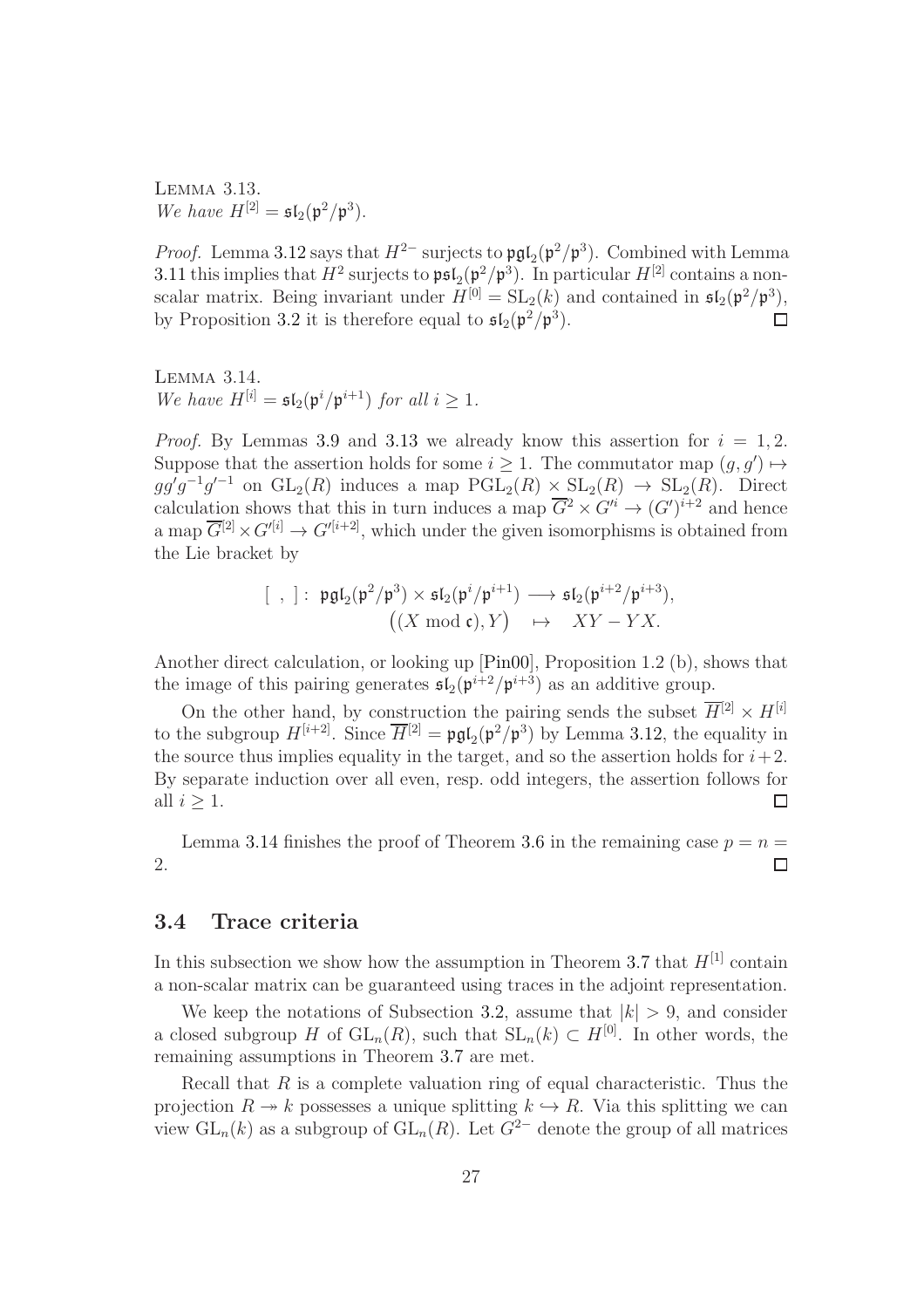$q \in GL_n(R)$  that are congruent to the identity modulo p and congruent to a scalar modulo  $\mathfrak{p}^2$ . Then  $G^2 \subset G^{2-} \subset G^1$ , and  $G^{2-}/G^2 \cong \mathfrak{c}(\mathfrak{p}/\mathfrak{p}^2)$ .

<span id="page-27-1"></span>Lemma 3.15. If  $H^{[1]}$  contains only scalar matrices, then up to conjugation by an element of  $GL_n(R)$  we have  $H \subset GL_n(k) \cdot G^{2-}.$ 

Proof. Consider the commutative diagram with exact rows

$$
0 \longrightarrow \mathfrak{pgl}_{n}(\mathfrak{p}/\mathfrak{p}^{2}) \longrightarrow GL_{n}(R/\mathfrak{p}^{2})/(1 + \mathfrak{c}(\mathfrak{p}/\mathfrak{p}^{2})) \longrightarrow GL_{n}(k) \longrightarrow 1
$$
\n
$$
1 \longrightarrow G^{1}/G^{2-} \longrightarrow G^{0}/G^{2-} \longrightarrow G^{[0]} \longrightarrow 1
$$
\n
$$
1 \longrightarrow (H \cap G^{1})/(H \cap G^{2-}) \longrightarrow H/(H \cap G^{2-}) \longrightarrow H^{[0]} \longrightarrow 1.
$$

The assumption  $H^{[1]} \subset \mathfrak{c}(\mathfrak{p}/\mathfrak{p}^2)$  means that  $H^1 = H \cap G^1 \subset G^{2-}$ . Thus the group on the lower left is trivial, and so the group in the lower middle defines a splitting  $H^{[0]} \to G^{0}/G^{2-}$ . We compare this splitting with the splitting induced by the inclusions  $H^{[0]} \subset GL_n(k) \subset GL_n(R)$ . These two splittings differ by a 1-cocycle  $H^{[0]} \to \mathfrak{pgl}_n(\mathfrak{p}/\mathfrak{p}^2)$ . But since  $SL_n(k) \subset H^{[0]} \subset GL_n(k)$ , Proposition [3.1](#page-19-2) shows that this cocycle is a coboundary. This means that the splittings are conjugate by an element coming from  $\mathfrak{pgl}_n(\mathfrak{p}/\mathfrak{p}^2)$ , and the lemma follows.  $\Box$ 

Let Ad denote the adjoint representation of  $GL_n$ , and let  $Tr \, Ad(H)$  denote the subset  $\{\text{Tr}\,\text{Ad}(h) \mid h \in H\} \subset R$ . Recall that  $H^{\text{der}}$  denotes the closure of the derived group of H.

<span id="page-27-0"></span>THEOREM 3.16. Assume that  $|k| > 9$ . Let H be a closed subgroup of  $GL_n(R)$  such that  $SL_n(k) \subset$  $H^{[0]}$  and Tr Ad(H) topologically generates the ring R. Then  $H^{\text{der}} = SL_n(R)$ .

*Proof.* By Theorem [3.7](#page-22-1) it suffices to show that  $H^{[1]}$  contains a non-scalar matrix. If that is not the case, by Lemma [3.15](#page-27-1) we may assume that  $H \subset GL_n(k) \cdot G^{2-}$ . Consider any element  $h \in H$ . Then by the definition of  $G^{2-}$ , its image Ad(h) is the product of an element of  $PGL_n(k)$  with a matrix that is congruent to the identity modulo  $p^2$ . Its trace is therefore congruent to an element of k modulo  $\mathfrak{p}^2$ ; in other words we have Tr Ad(h)  $\in k + \mathfrak{p}^2$ . This contradicts the assumption on  $\text{Tr} \text{Ad}(H)$ .  $\Box$ 

If  $p = n = 2$ , the assumption on traces in Theorem [3.16](#page-27-0) may fail in interesting cases (compare Proposition [4.30\)](#page-43-0), although the conclusion is satisfied. This is due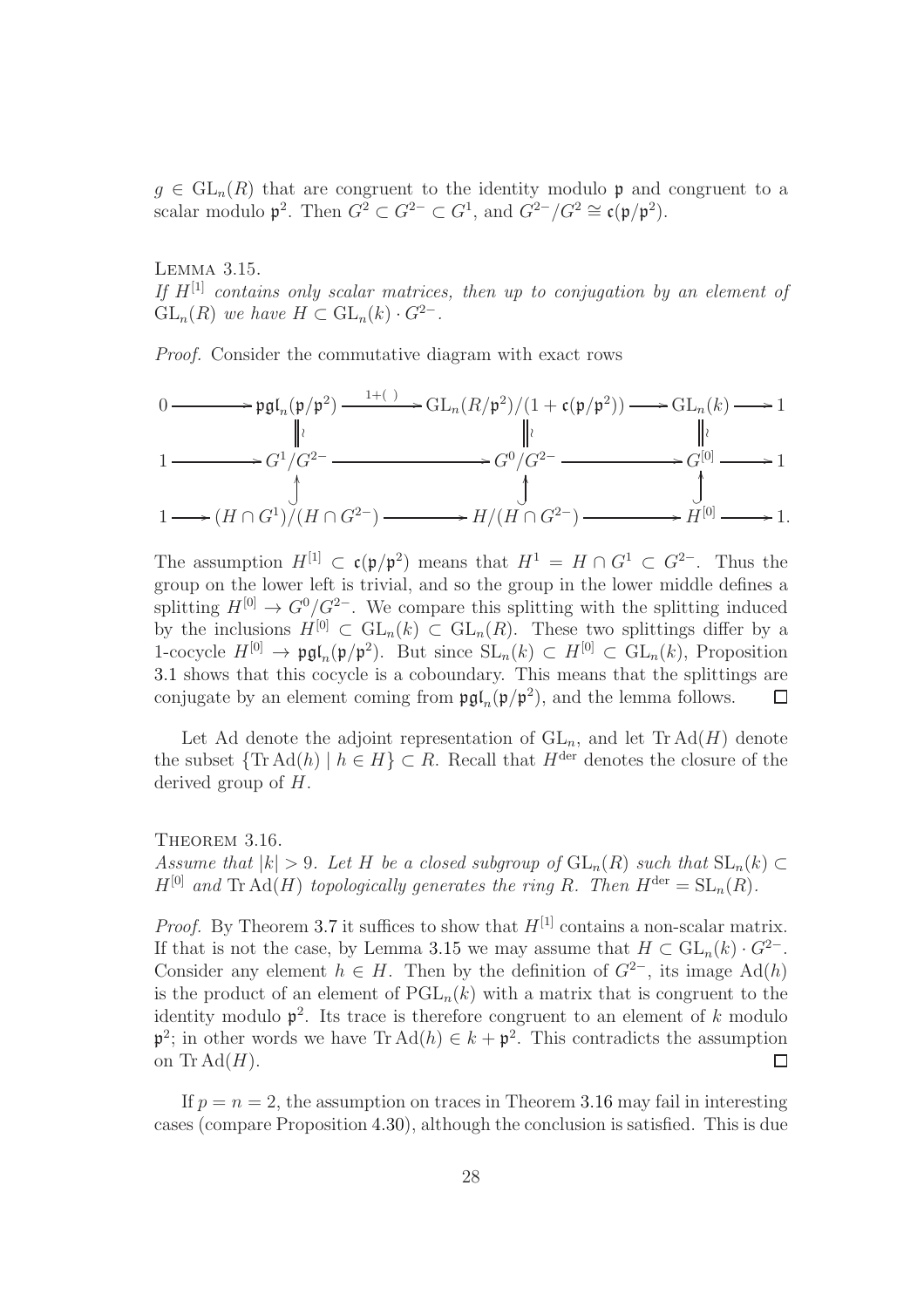to the fact that the representation of  $GL_2$  on  $\mathfrak{psl}_2$  in characteristic 2 is isomorphic to the pullback under  $Frob_2$  of the standard representation twisted with the inverse of the determinant, which implies that  $\text{Tr } \text{Ad}(g) = \text{Tr}(g)^2 \cdot \det(g)^{-1} + 2$ for every  $q \in GL_2(R)$ . Thus if  $\det(H)$  consists of squares, which happens in particular for  $H = SL_2(R)$ , the subset Tr Ad(H) is entirely contained in the subring  $R^2 := \{x^2 \mid x \in R\}$ . The following result provides a suitable substitute in that case:

<span id="page-28-0"></span>THEOREM 3.17.

Assume that  $|k| > 9$  and  $p = 2$ . Let H be a closed subgroup of  $GL_2(R)$  such that  $SL_2(k) \subset H^{[0]}$ . Let  $H' \subset H$  denote the intersection of all closed subgroups of index 2, and assume that  $\text{Tr } \text{Ad}(H')$  topologically generates the subring  $R^2 :=$  $\{x^2 \mid x \in R\}$ . Then  $H^{\text{der}} = \text{SL}_2(R)$ .

*Proof.* Again by Theorem [3.7](#page-22-1) it suffices to show that  $H^{[1]}$  contains a non-scalar matrix. If that is not the case, by Lemma [3.15](#page-27-1) we may assume that  $H \subset$  $GL_n(k) \cdot G^{2-}$ . Let  $\varpi \in \mathfrak{p}$  be a uniformizer. Then every element of H can be written in the form  $h = \gamma \cdot g_2 \cdot (1 + \varpi x)$  with  $\gamma \in GL_2(k)$  and  $g_2 \in G^2$  and  $x \in R$ .

#### <span id="page-28-1"></span>Lemma 3.18.

There exists a homomorphism  $f : H \to \mathfrak{p}^2/\mathfrak{p}^3$  satisfying  $f(h) = \text{Tr}(g_2 - \text{Id}_2)$  mod  $\mathfrak{p}^3$  for any element  $h = \gamma \cdot g_2 \cdot (1 + \varpi x)$  of the above form.

*Proof.* Consider another element  $h' = \gamma' \cdot g_2' \cdot (1 + \varpi x') \in H$  with  $\gamma' \in GL_2(k)$ and  $g'_2 \in G^2$  and  $x' \in R$ .

To show that f is well-defined, we must prove that  $Tr(g'_2 - Id_2) \equiv Tr(g_2 - Id_2)$ mod  $\mathfrak{p}^3$  whenever  $h' = h$ . But  $h' = h$  implies that  $\gamma' = \gamma$  and hence  $g'_2 =$  $g_2 \cdot (1 + \varpi y)$  for some  $y \in R$ . Therefore  $\text{Tr}(g'_2 - \text{Id}_2) = \text{Tr}(g_2 - \text{Id}_2) + \text{Tr}(g_2) \cdot \varpi y$ . Since  $g_2$  is congruent to the identity matrix modulo  $\mathfrak{p}^2$ , its trace is congruent to 2 mod  $\mathfrak{p}^2$ , i.e., congruent to 0 mod  $\mathfrak{p}^2$ . Thus  $\text{Tr}(g_2) \cdot \varpi y \in \mathfrak{p}^3$ , and so the map is well-defined.

To show that  $f$  is a homomorphism, observe that

$$
h'h = \gamma' \cdot g_2' \cdot (1 + \varpi x') \cdot \gamma \cdot g_2 \cdot (1 + \varpi x)
$$
  
= 
$$
(\gamma'\gamma) \cdot (\gamma^{-1} g_2' \gamma \cdot g_2) \cdot (1 + \varpi x') \cdot (1 + \varpi x)
$$

with  $\gamma' \gamma \in GL_2(k)$  and  $\gamma^{-1} g_2' \gamma \cdot g_2 \in G^2$  and  $(1 + \varpi x') \cdot (1 + \varpi x) = (1 + \varpi y)$  for some  $y \in R$ . Thus  $f(h'h) = \text{Tr}(\gamma^{-1}g'_2\gamma \cdot g_2 - \text{Id}_2) \mod \mathfrak{p}^3$ . Write this trace in the form

$$
\text{Tr}((\gamma^{-1}g_2'\gamma - \text{Id}_2)(g_2 - \text{Id}_2)) + \text{Tr}(\gamma^{-1}g_2'\gamma - \text{Id}_2) + \text{Tr}(g_2 - \text{Id}_2).
$$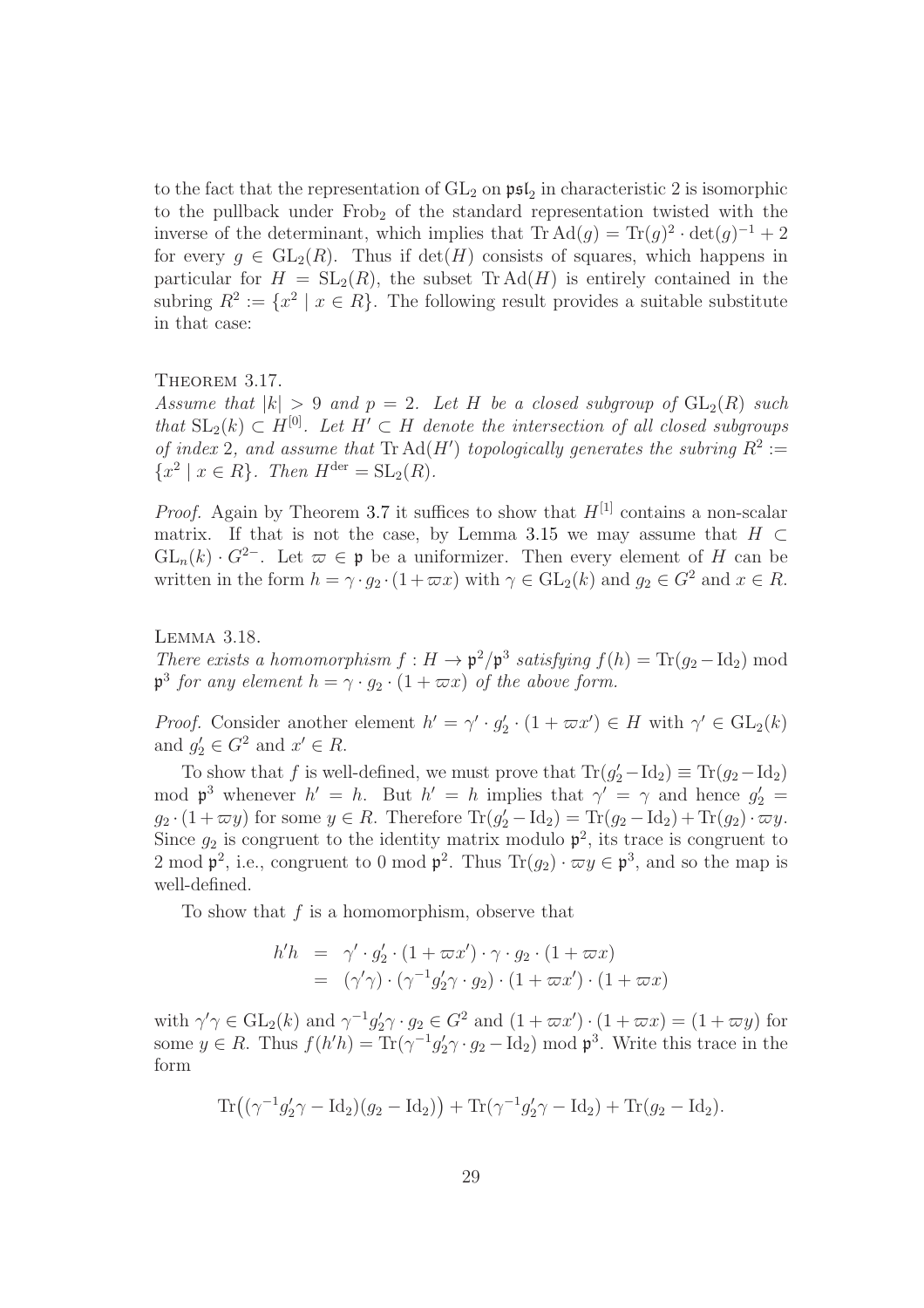Here the first summand lies in  $\mathfrak{p}^4$ , because  $\gamma^{-1} g'_2 \gamma - \text{Id}_2 \equiv g_2 - \text{Id}_2 \equiv 0$  modulo  $\mathfrak{p}^2$ , and the second summand is equal to  $Tr(g'_2 - Id_2)$ , because the trace is invariant under conjugation. Therefore

$$
\operatorname{Tr}(\gamma^{-1}g_2'\gamma \cdot g_2 - \operatorname{Id}_2) \equiv \operatorname{Tr}(g_2' - \operatorname{Id}_2) + \operatorname{Tr}(g_2 - \operatorname{Id}_2) \mod \mathfrak{p}^3,
$$

and so  $f(h'h) = f(h') + f(h)$ , as desired.

Since  $p^2/p^3$  is an elementary abelian 2-group, Lemma [3.18](#page-28-1) implies that the restriction of  $f$  to the subgroup  $H'$  is trivial. In other words, for every element  $h = \gamma \cdot g_2 \cdot (1 + \varpi x) \in H'$  with  $\gamma \in GL_2(k)$  and  $g_2 \in G^2$  and  $x \in R$  we have  $\text{Tr}(g_2 - \text{Id}_2) \in \mathfrak{p}^3$ . But for any such element we have

$$
\begin{array}{rcl}\n\text{Tr Ad}(h) & = & \text{Tr Ad}(\gamma g_2) = & \text{Tr}(\gamma g_2)^2 \cdot \det(\gamma g_2)^{-1} + 2 \\
& = & \text{Tr}(\gamma g_2)^2 \cdot \det(\gamma)^{-1} \cdot \det(g_2)^{-1} + 2.\n\end{array}
$$

Here the matrix  $\gamma g_2$  has coefficients in  $k+\mathfrak{p}^2$ ; hence its trace lies in  $k+\mathfrak{p}^2$ , and the first factor lies in  $k + p^4$ . Since  $\gamma \in GL_2(k)$ , the second factor lies in  $k^{\times}$ . Moreover, the fact that  $g_2 \equiv \text{Id}_2 \mod \mathfrak{p}^2$  implies that  $\det(g_2) \equiv 1 + \text{Tr}(g_2 - \text{Id}_2) \mod \mathfrak{p}^2$ . But we have just seen that  $\text{Tr}(g_2 - \text{Id}_2) \in \mathfrak{p}^3$ , and so  $\det(g_2)$  and hence the third factor lies in  $1 + \mathfrak{p}^3$ . Together we find that Tr Ad(h) lies in  $k + \mathfrak{p}^3$ . This contradicts the assumption on  $\text{Tr} \, \text{Ad}(H')$ , and so Theorem [3.17](#page-28-0) is proved.  $\Box$ 

$$
\Box
$$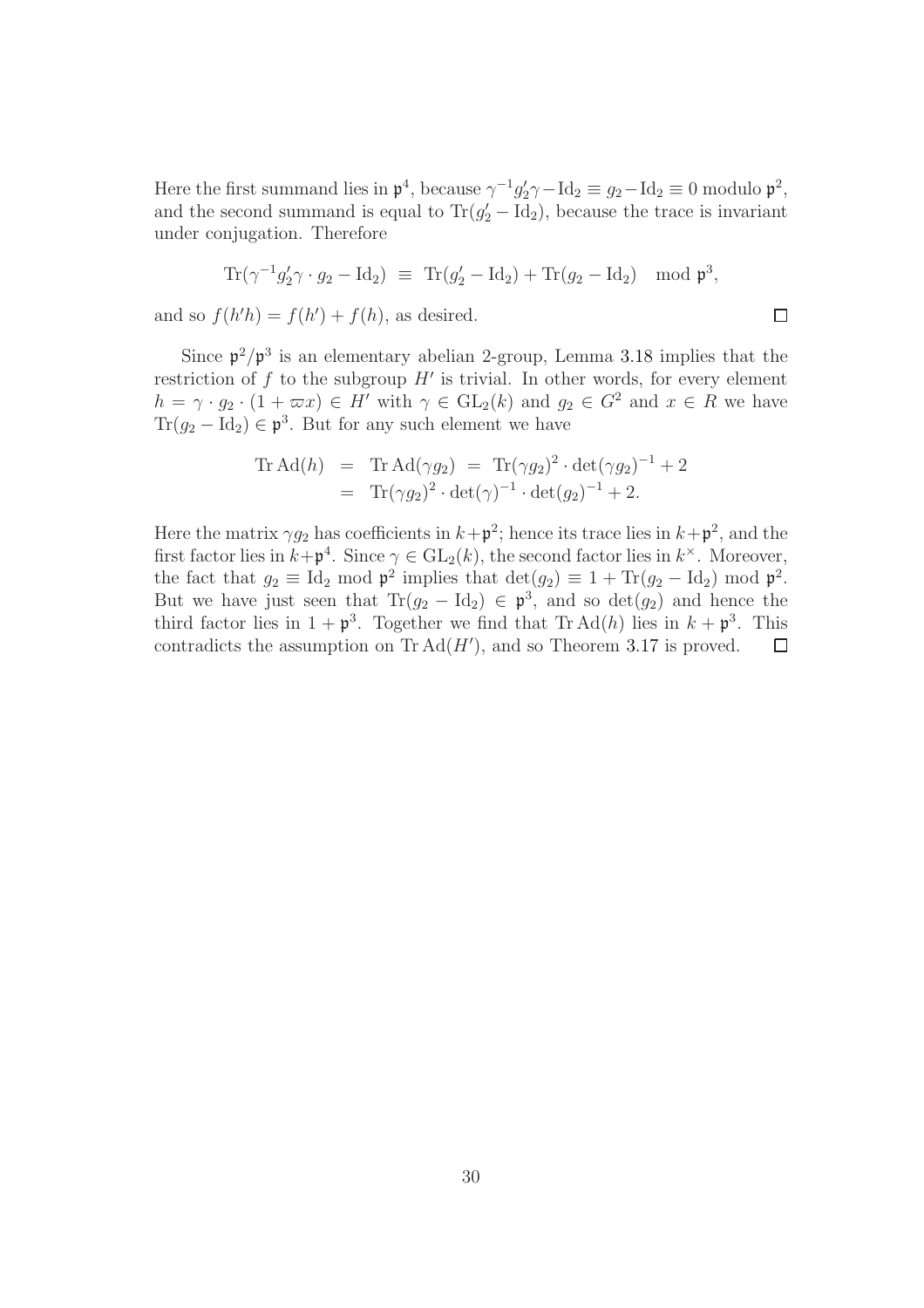## <span id="page-30-0"></span>4 Preliminary results on Drinfeld modules

In this section we list some known results about Drinfeld modules or adapt them slightly, and create the setup on which the proof in Section [5](#page-45-0) is based. From Subsection [4.3](#page-33-0) onwards we will restrict ourselves to the case of special characteristic. For the general theory of Drinfeld modules see Drinfeld [\[Dri74\]](#page-60-6), Deligne and Husemöller [\[DH87\]](#page-60-7), Hayes [\[Hay79\]](#page-61-7), or Goss [\[Gos96\]](#page-61-8).

## <span id="page-30-1"></span>4.1 Endomorphisms rings

Let  $\mathbb{F}_p$  denote the finite field of prime order p. Let F be a finitely generated field of transcendence degree 1 over  $\mathbb{F}_p$ . Let A be the ring of elements of F which are regular outside a fixed place  $\infty$  of F.

Let K be another finitely generated field over  $\mathbb{F}_p$  of arbitrary transcendence degree. Then the endomorphism ring of the algebraic additive group  $\mathbb{G}_{a,K}$  over K is the non-commutative polynomial ring in one variable  $K\{\tau\}$ , where  $\tau$  represents the endomorphism  $u \mapsto u^p$  and satisfies the commutation relation  $\tau u = u^p \tau$  for all  $u \in K$ . Consider a Drinfeld A-module

$$
\varphi: A \to K\{\tau\}, \, a \mapsto \varphi_a
$$

of rank  $r \geq 1$  over K. Let  $\mathfrak{p}_0$  denote the characteristic of  $\varphi$ , that is, the kernel of the homomorphism  $A \to K$  determined by the lowest coefficient of  $\varphi$ . This is a prime ideal of A and hence either  $(0)$  or a maximal ideal, and  $\varphi$  is called of generic resp. of special characteristic accordingly. By definition, the endomorphism ring of  $\varphi$  over K is the centralizer

$$
End_K(\varphi) := \{ u \in K\{\tau\} \mid \forall a \in A : \varphi_a \circ u = u \circ \varphi_a \}.
$$

This is a finitely generated projective A-module, and  $\text{End}_K(\varphi) \otimes_A F$  is a finite dimensional division algebra over  $F$ . In special characteristic this algebra can be non-commutative. We often identify  $A$  with its image under the homomorphism  $A \to \text{End}_K(\varphi), \, a \mapsto \varphi_a.$ 

It may happen that  $\varphi$  possesses endomorphisms over an overfield that are not defined over K. But by [\[Gos96\]](#page-61-8), Proposition 4.7.4, Remark 4.7.5, we have:

<span id="page-30-2"></span>PROPOSITION 4.1.

There exists a finite separable extension  $K'$  of K such that for every overfield L of K' we have  $\text{End}_L(\varphi) = \text{End}_{K'}(\varphi)$ .

Consider any integrally closed infinite subring  $B \subset A$ . Then A is a finitely generated projective B-module of some rank  $m \geq 1$ , and the restriction  $\varphi |B$ is a Drinfeld B-module of rank  $rm$  over  $K$ . By definition there is a natural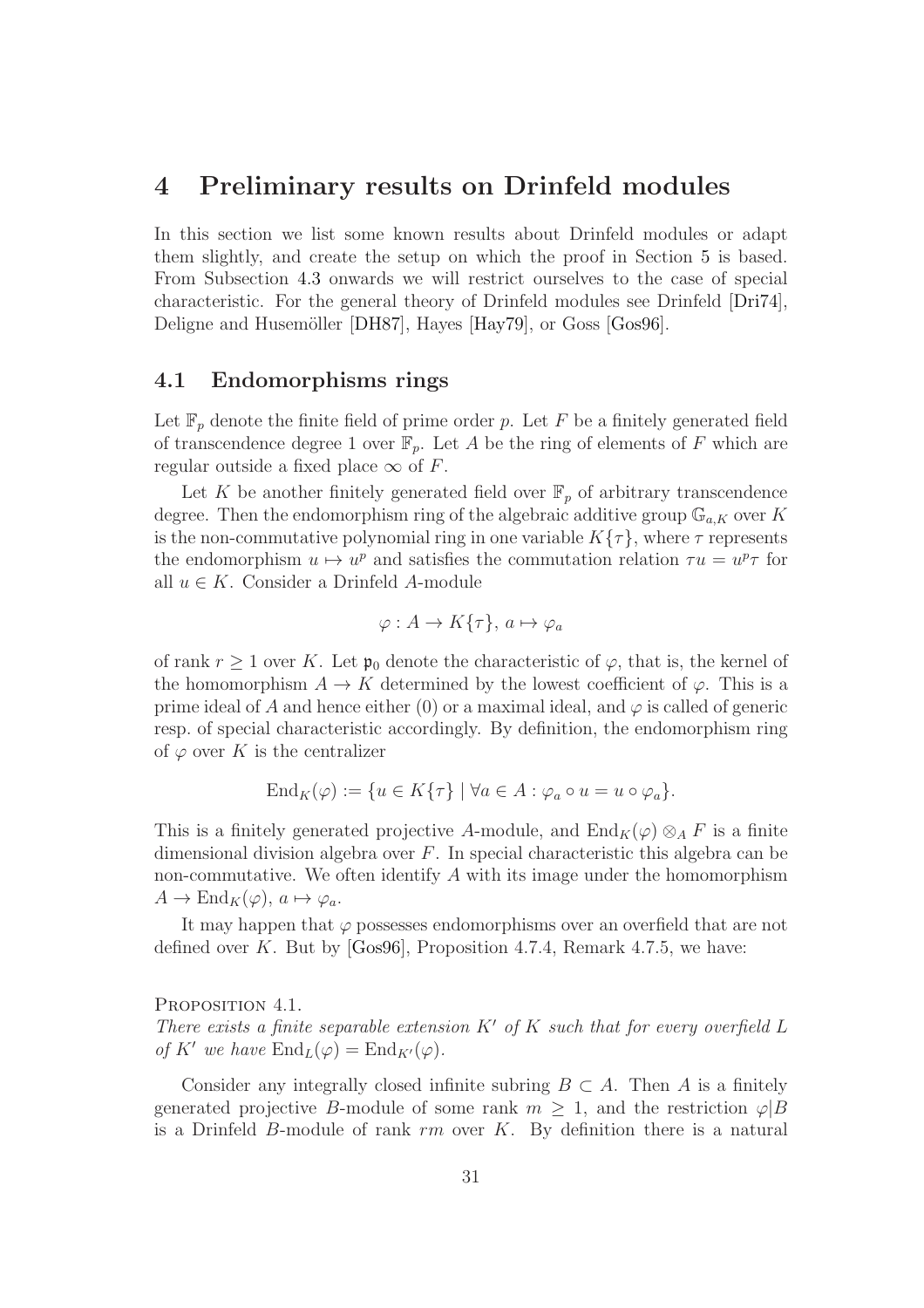inclusion  $\text{End}_K(\varphi) \subset \text{End}_K(\varphi|B)$  identifying  $\text{End}_K(\varphi)$  with the commutant of A in End<sub>K</sub>( $\varphi$ |B). In special characteristic it is possible that the latter is noncommutative and A is not contained in its center, in which case the inclusion is proper.

Dually consider any commutative A-subalgebra  $A' \subset \text{End}_K(\varphi)$ . Then A' is a finitely generated projective A-module of some rank  $m' \geq 1$ . If A' is normal, i.e., integrally closed in its quotient field, the tautological embedding  $\varphi' : A' \to K\{\tau\}$ is a Drinfeld A'-module of rank  $r/m'$  over K; in particular m' is then a divisor of  $r$ . One can prove the same fact for arbitrary  $A'$  using the isogeny provided by the following subsection.

### <span id="page-31-0"></span>4.2 Isogenies

Let  $\varphi'$  be a second Drinfeld A-module over K. Let f be an isogeny  $\varphi \to \varphi'$ over K, that is, a non-zero element  $f \in K\{\tau\}$  satisfying  $f \circ \varphi_a = \varphi'_a \circ f$  for all  $a \in A$ . Then f induces an isomorphism of F-algebras

<span id="page-31-1"></span>(4.2)  $\text{End}_K(\varphi) \otimes_A F \stackrel{\sim}{\longrightarrow} \text{End}_K(\varphi') \otimes_A F$ 

which sends  $e \otimes 1$  to  $e' \otimes 1$  if  $f \circ e = e' \circ f$ .

The following proposition extends a result of [\[Hay79\]](#page-61-7), Proposition 3.2, to the possibly non-commutative case and is established in a different way.

#### <span id="page-31-2"></span>PROPOSITION 4.3.

Let  $\varphi: A \to K\{\tau\}$  be any Drinfeld module, let S be any A-subalgebra of  $\text{End}_K(\varphi)$ and let S' be any maximal A-order in  $S \otimes_A F$  which contains S. Then there exist a Drinfeld A-module  $\varphi' : A \to K\{\tau\}$  and an isogeny  $f : \varphi \to \varphi'$  over K such that S' corresponds to  $\text{End}_K(\varphi') \cap (S \otimes_A F)$  via the isomorphism [\(4.2\)](#page-31-1).

*Proof.* To avoid confusing endomorphisms of  $\varphi$  with endomorphisms of the desired  $\varphi'$  we denote the tautological embedding  $S \hookrightarrow K\{\tau\}$  by  $s \mapsto \varphi_s$ . Fix any non-zero element  $a \in A$  satisfying  $S'a \subset S$ . Let  $H_a$  denote the kernel of  $\varphi_a$  as a finite subgroup scheme of  $\mathbb{G}_{a,K}$ . Observe that the action of any endomorphism  $s \in S$  on  $H_a$  depends only on the residue class of s modulo  $Sa$ , and that  $Sa$  has finite index in  $S'a$ . Thus the sum

$$
H := \sum_{s \in S'a} \varphi_s(H_a)
$$

is really finite and defines another finite subgroup scheme of  $\mathbb{G}_{a,K}$ . By construction H is mapped to itself under  $\varphi_s$  for every  $s \in S$ . In particular it is therefore the scheme theoretic kernel of a non-zero element  $f \in K\{\tau\}$ . Also, for each  $s \in S$  we have  $f(\varphi_s(H)) \subset f(H) = 0$ ; hence  $f \circ \varphi_s$  annihilates  $H = \text{Ker}(f)$ ,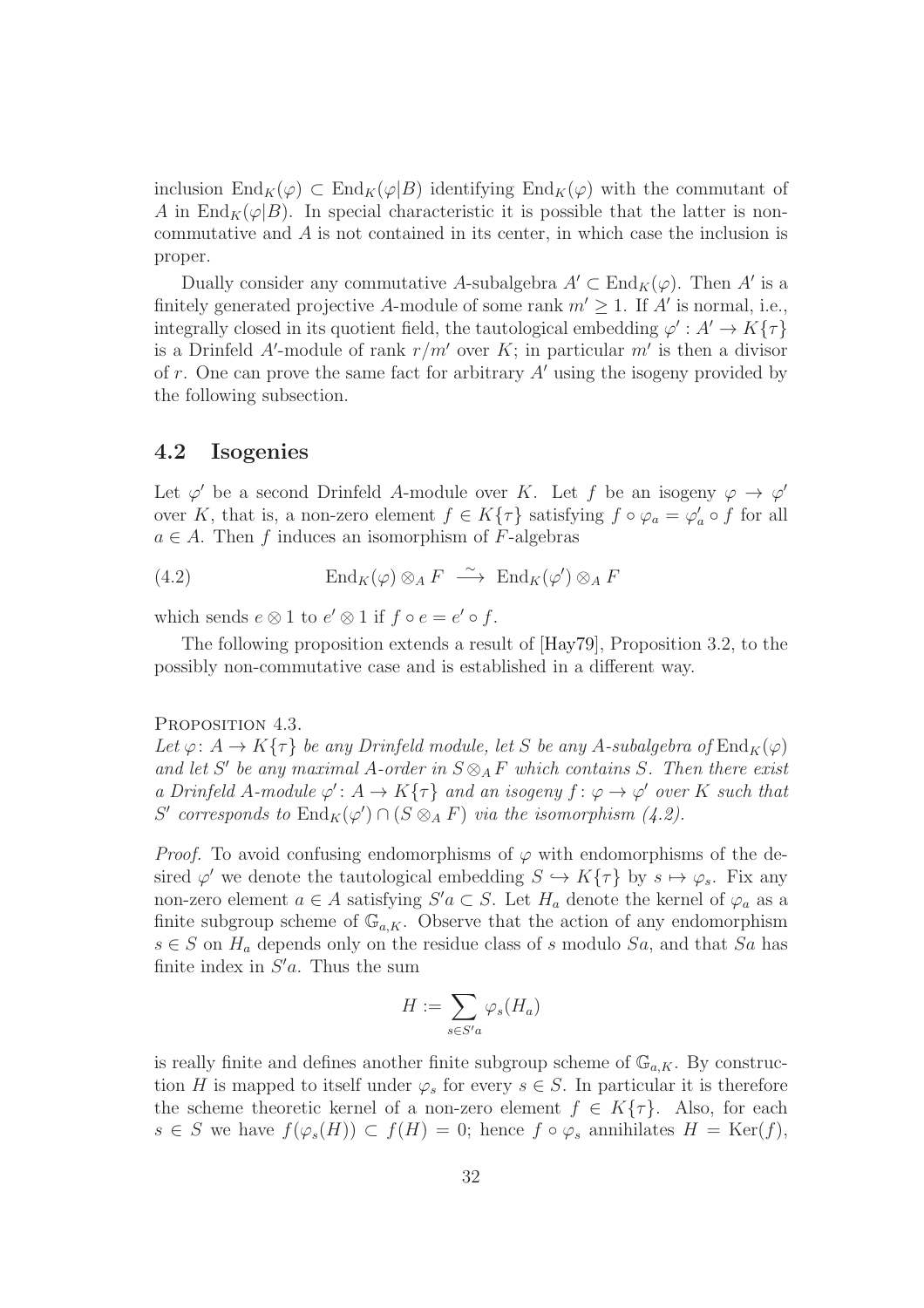and thus we have  $f \circ \varphi_s = \varphi'_s \circ f$  for a unique element  $\varphi'_s \in K\{\tau\}$ . For any two elements  $s_1, s_2 \in S$  we have

<span id="page-32-1"></span>
$$
(4.4) \ \ \varphi'_{s_1} \circ \varphi'_{s_2} \circ f = \varphi'_{s_1} \circ f \circ \varphi_{s_2} = f \circ \varphi_{s_1} \circ \varphi_{s_2} = f \circ \varphi_{s_1 s_2} = \varphi'_{s_1 s_2} \circ f
$$

and therefore  $\varphi'_{s_1} \circ \varphi'_{s_2} = \varphi'_{s_1 s_2}$ , and a similar calculation shows that  $\varphi'_{s_1} + \varphi'_{s_2} =$  $\varphi'_{s_1+s_2}$ . The resulting map  $S \to K\{\tau\}$ ,  $s \mapsto \varphi'_s$  is thus a ring homomorphism. In particular its restriction to A is a Drinfeld A-module  $\varphi'$  such that f defines an isogeny  $\varphi \to \varphi'$ , and the full map  $s \mapsto \varphi'_s$  defines an embedding  $S \hookrightarrow \text{End}_K(\varphi')$ compatible with the isomorphism [\(4.2\)](#page-31-1). To extend this map to the maximal order  $S'$  we need the following preparation:

<span id="page-32-0"></span>Lemma 4.5. Let  $H_{a^2} \subset \mathbb{G}_{a,K}$  denote the kernel of  $\varphi_{a^2}$ . Then

$$
\sum_{s \in S'a} \varphi_s(H_{a^2}) = \text{Ker}(f \circ \varphi_a).
$$

*Proof.* The summand for  $s = a$  on the left hand side is  $\varphi_a(H_{a^2}) = H_a = \text{Ker}(\varphi_a)$ and therefore also contained in the right hand side. Thus it suffices to prove that the images of both sides under  $\varphi_a$  coincide. But

$$
\varphi_a\bigg(\sum_{s\in S'a}\varphi_s(H_{a^2})\bigg) = \sum_{s\in S'a}\varphi_a(\varphi_s(H_{a^2})) = \sum_{s\in S'a}\varphi_s(\varphi_a(H_{a^2})) = \sum_{s\in S'a}\varphi_s(H_a)
$$
  

$$
\stackrel{\text{def}}{=} H = \text{Ker}(f) = \varphi_a(\text{Ker}(f \circ \varphi_a)),
$$

as desired.

Now consider any  $s' \in S'$ , and observe that we have already constructed  $\varphi'_a$ and  $\varphi'_{s'a}$  in  $K\{\tau\}$ .

 $\Box$ 

## Lemma 4.6. There exists an element  $\varphi'_{s'} \in \text{End}_K(\varphi')$  which satisfies  $\varphi'_{s'} \circ \varphi'_{a} = \varphi'_{s'a}$ .

*Proof.* For each  $s \in S'a$  we have  $s's$ ,  $s'as \in S'a$ ; hence  $\varphi_{s'a}$  and  $\varphi_{s's}$  and  $\varphi_{s'as}$ all exist and satisfy  $\varphi_{s'a} \circ \varphi_s = \varphi_{s'as} = \varphi_{s's} \circ \varphi_a$ . Also, we have  $f(\varphi_{s's}(H_a)) \subset$  $f(H) = 0$  and so

$$
(f \circ \varphi_{s'a})(\varphi_s(H_{a^2})) = (f \circ \varphi_{s's})(\varphi_a(H_{a^2})) = (f \circ \varphi_{s's})(H_a) = 0.
$$

Summing over all  $s \in S'a$  and using Lemma [4.5](#page-32-0) we deduce that  $f \circ \varphi_{s'a}$  annihilates Ker( $f \circ \varphi_a$ ). Thus there exists a unique element  $\varphi'_{s'} \in K\{\tau\}$  satisfying  $f \circ \varphi_{s'a} =$  $\varphi'_{s'} \circ f \circ \varphi_a$ . The calculation

$$
\varphi'_{s'a} \circ f = f \circ \varphi_{s'a} = \varphi'_{s'} \circ f \circ \varphi_a = \varphi'_{s'} \circ \varphi'_a \circ f
$$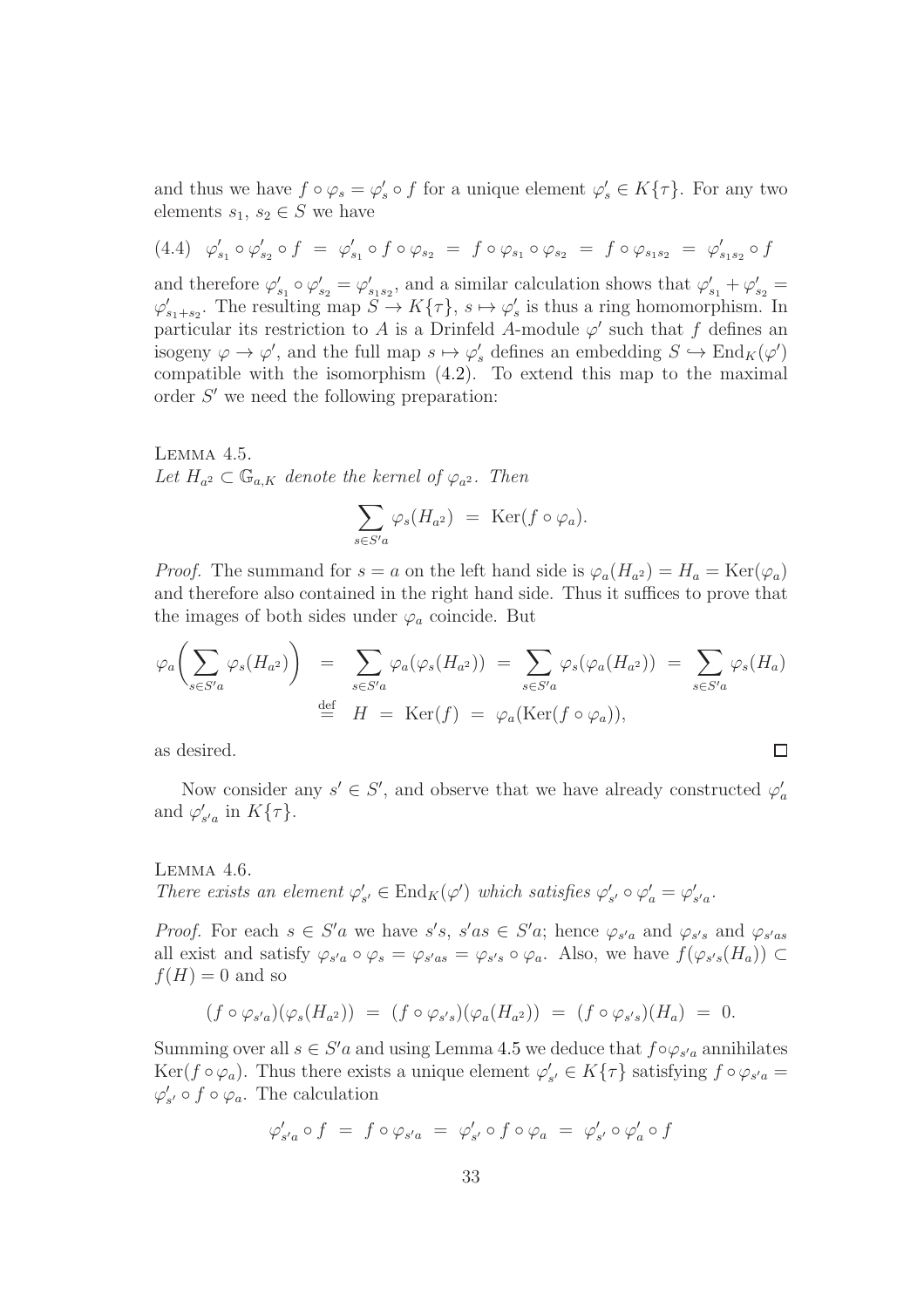now implies that  $\varphi'_{s'a} = \varphi'_{s'} \circ \varphi'_a$ . Finally, a calculation like that in [\(4.4\)](#page-32-1) shows that  $\varphi'_{s'} \circ \varphi'_{b} = \varphi'_{b} \circ \varphi'_{s'}$  for all  $b \in A$ . Thus  $\varphi'_{s'} \in End_K(\varphi')$ , as desired.  $\Box$ 

By a calculation as in [\(4.4\)](#page-32-1) one easily shows that the map  $S' \to \text{End}_K(\varphi'),$  $s' \mapsto \varphi'_{s'}$  is a ring homomorphism extending the previous one on S. By construction it factors through a homomorphism  $S' \to \text{End}_K(\varphi') \cap (S \otimes_A F)$  which becomes an isomorphism after tensoring with  $F$  over  $A$ . Since both sides of the latter are finitely generated torsion free A-modules, that homomorphism must be an inclusion of finite index. But as S' is already a maximal A-order in  $S \otimes_A F$ , it follows that  $S' \to \text{End}_K(\varphi') \cap (S \otimes_A F)$  is an isomorphism. This finishes the proof of the proposition.

#### <span id="page-33-1"></span>PROPOSITION 4.7.

Let  $\varphi: A \to K\{\tau\}$  be a Drinfeld module of rank r. Let  $d^2$  be the dimension of  $\text{End}_K(\varphi) \otimes_A F$  over its center Z, and let e denote the dimension of Z over F. Then de divides r.

*Proof.* Set  $R := \text{End}_K(\varphi)$  and let F' be any maximal commutative F-subalgebra of  $R \otimes_A F$ . Let A' denote the integral closure of A in F'. Then by construction we have  $\text{rank}_A(A') = [F'/F] = de$ . Applying Proposition [4.3](#page-31-2) to  $S := A' \cap R$  and  $S' := A'$  yields a Drinfeld A'-module  $\varphi' : A' \to K\{\tau\}$  and an isogeny  $f : \varphi \to$  $\varphi'$  *A*. Then  $\varphi'$  *A* has rank r, and the remarks at the end of Subsection [4.1](#page-30-1) imply that  $\varphi'$  has rank  $r/de$ . Thus this quotient is an integer, as desired.

## <span id="page-33-0"></span>4.3 Tate modules

From now on we assume that  $\varphi$  has special characteristic. We abbreviate  $R :=$  $\text{End}_K(\varphi)$  and assume that A is the center of R. By Proposition [4.7](#page-33-1) we then have  $\dim_F(R \otimes_A F) = d^2$  for some factorization in integers  $r = nd$ .

Let  $K^{\text{sep}}$  denote the separable closure of K inside a fixed algebraic closure  $\overline{K}$  of K. Let  $\kappa$  denote the finite constant field of K and  $\overline{\kappa}$  its algebraic closure in  $K^{\text{sep}}$ . Then  $G_K := \text{Gal}(K^{\text{sep}}/K)$  is the absolute Galois group and  $G_K^{\text{geom}} := \text{Gal}(K^{\text{sep}}/K\overline{\kappa})$  the geometric Galois group of K. Moreover, the quotient  $G_K/G_K^{\text{geom}} \cong \text{Gal}(\overline{\kappa}/\kappa)$  is the free pro-cyclic group topologically generated by the element  $Frob_{\kappa}$ , which acts on  $\overline{\kappa}$  by  $u \mapsto u^{|\kappa|}$ .

By a prime  $\mathfrak p$  of A we will mean any maximal ideal of A. The  $\mathfrak p$ -adic completions of A and F are denoted  $A_{p}$  and  $F_{p}$ , respectively. For any prime  $p \neq p_{0}$  of A and any positive integer i, the  $\mathfrak{p}^i$ -torsion points of  $\varphi$ 

$$
\varphi[\mathfrak{p}^i] := \{ x \in K^{\text{sep}} \mid \forall a \in \mathfrak{p}^i : \varphi_a(x) = 0 \}
$$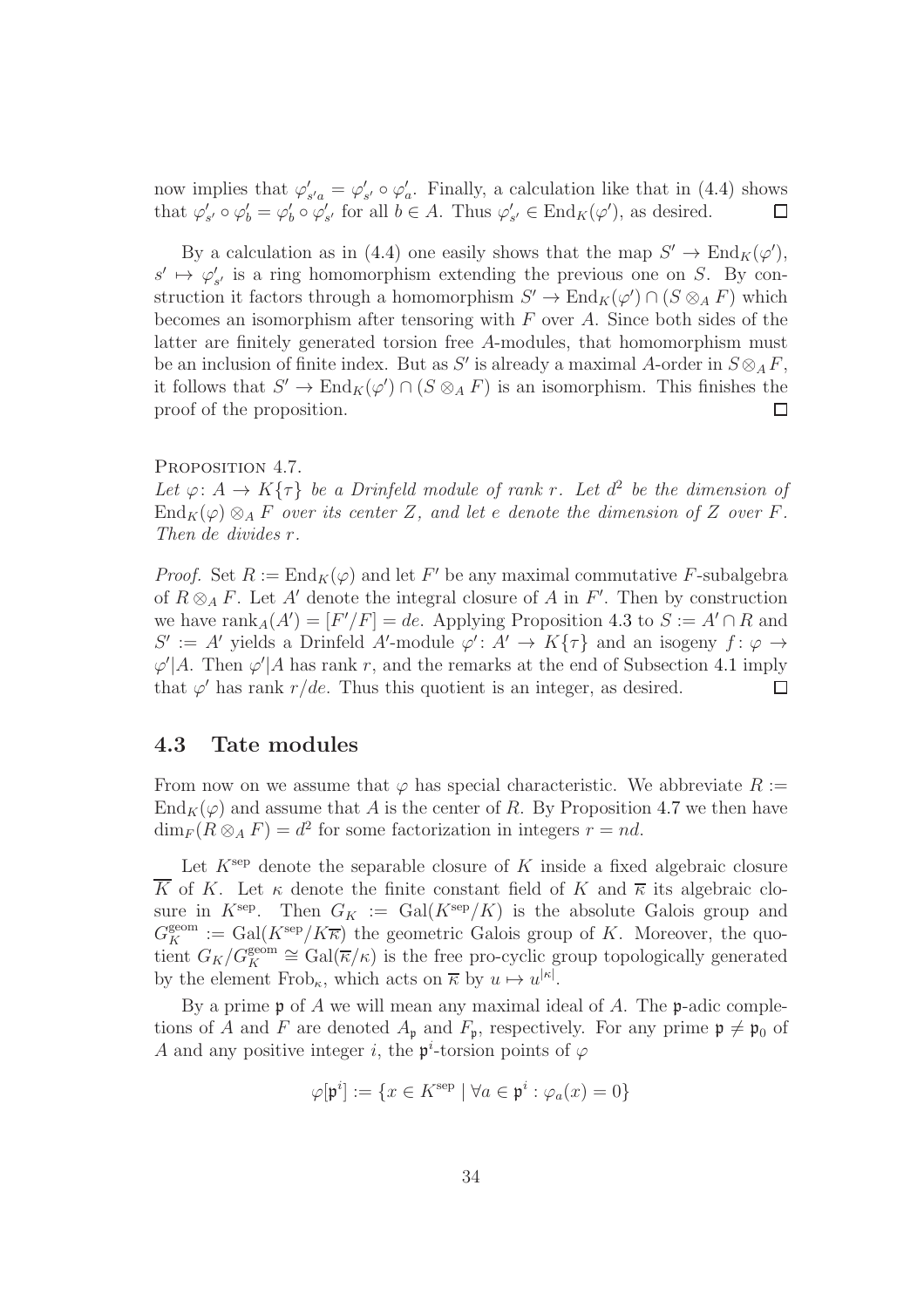form a free  $A/\mathfrak{p}^i$ -module of rank r. The p-adic Tate module  $T_{\mathfrak{p}}(\varphi) := \varprojlim \varphi[\mathfrak{p}^i]$ <br>is therefore a free A-module of rank r. Choosing a basis, the natural action of is therefore a free  $A_{p}$ -module of rank r. Choosing a basis, the natural action of the Galois group  $G_K$  on  $T_p(\varphi)$  is described by a continuous homomorphism

$$
\rho_{\mathfrak{p}}:G_K\longrightarrow\operatorname{GL}_r(A_{\mathfrak{p}}).
$$

The action of endomorphisms turns  $T_{\mathfrak{p}}(\varphi)$  into a module over  $R_{\mathfrak{p}} := R \otimes_A A_{\mathfrak{p}}$ . Let  $D_{\mathfrak{p}}$  denote the commutant of  $R_{\mathfrak{p}}$  in  $\text{End}_{A_{\mathfrak{p}}}(T_{\mathfrak{p}}(\varphi))$ . Since the action of  $G_K$ commutes with that of  $R_p$ , the homomorphism  $\rho_p$  factors through the multiplicative group  $D_{\mathfrak{p}}^{\times}$  of  $D_{\mathfrak{p}}$ . We can thus view  $\rho_{\mathfrak{p}}$  as a homomorphism  $G_K \to D_{\mathfrak{p}}^{\times}$ . The associated adelic Galois representation then becomes a homomorphism

$$
\rho_{\rm ad} := (\rho_{\mathfrak{p}})_{\mathfrak{p}} : G_K \longrightarrow \prod_{\mathfrak{p} \neq \mathfrak{p}_0} D_{\mathfrak{p}}^{\times} \subset \prod_{\mathfrak{p} \neq \mathfrak{p}_0} GL_r(A_{\mathfrak{p}}).
$$

Let  $V_{\mathfrak{p}}(\varphi) := T_{\mathfrak{p}}(\varphi) \otimes_{A_{\mathfrak{p}}} F_{\mathfrak{p}}$  denote the rational Tate module of  $\varphi$  at  $\mathfrak{p}$ . Then by construction  $D_{\mathfrak{p}} \otimes_{A_{\mathfrak{p}}} F_{\mathfrak{p}}$  is the commutant of  $R \otimes_A F_{\mathfrak{p}}$  in  $\text{End}_{F_{\mathfrak{p}}}(V_{\mathfrak{p}}(\varphi)).$ 

For the next technical results we choose a maximal commutative F-subalgebra  $F' \subset R \otimes_A F$ , let A' denote the integral closure of A in  $F'$ , and choose a Drinfeld A'-module  $\varphi' : A' \to K\{\tau\}$  and an isogeny  $f : \varphi \to \varphi' | A$ , as in the proof of Proposition [4.7.](#page-33-1) Then  $\varphi'$  has rank n and its characteristic  $\mathfrak{p}'_0$  is a prime of A' above  $\mathfrak{p}_0$ . For any prime  $\mathfrak{p} \neq \mathfrak{p}_0$  of A the isogeny f induces a  $G_K$ -equivariant isomorphism

<span id="page-34-0"></span>(4.8) 
$$
V_{\mathfrak{p}}(\varphi) \cong V_{\mathfrak{p}}(\varphi'|A) \cong \prod_{\mathfrak{p}'|\mathfrak{p}} V_{\mathfrak{p}'}(\varphi').
$$

<span id="page-34-1"></span>PROPOSITION 4.9.

For any prime  $\mathfrak{p} \neq \mathfrak{p}_0$  of A and any prime  $\mathfrak{p}'$  of A' above  $\mathfrak{p}$  we have:

- (a)  $D_{\mathfrak{p}} \otimes_{A_{\mathfrak{p}}} F_{\mathfrak{p}}$  is a central simple algebra of dimension  $n^2$  over  $F_{\mathfrak{p}}$ .
- (b) There is a natural isomorphism  $D_{\mathfrak{p}} \otimes_{A_{\mathfrak{p}}} F'_{\mathfrak{p}'} \xrightarrow{\sim} \text{End}_{F'_{\mathfrak{p}'}}(V_{\mathfrak{p}'}(\varphi')).$
- (c) The action of  $G_K$  on  $V_{\mathfrak{p}'}(\varphi')$  is induced by the homomorphism  $\rho_{\mathfrak{p}}: G_K \to D_{\mathfrak{p}}^{\times}$ and the isomorphism (b).

*Proof.* By construction  $R_p \otimes_{A_p} F_p$  is a central simple algebra of dimension  $d^2$ over  $F_{\mathfrak{p}}$ , and  $D_{\mathfrak{p}} \otimes_{A_{\mathfrak{p}}} F_{\mathfrak{p}}$  is its commutant in the action on the  $R_{\mathfrak{p}} \otimes_{A_{\mathfrak{p}}} F_{\mathfrak{p}}$ -module  $V_{p}(\varphi)$  of dimension  $r = nd$  over  $F_{p}$ . With general facts on semisimple algebras this implies (a). Next the isomorphism [\(4.8\)](#page-34-0) is really the isotypic decomposition of  $V_{\mathfrak{p}}(\varphi)$  over  $A' \otimes_A F_{\mathfrak{p}} \cong \prod_{\mathfrak{p}'|\mathfrak{p}} F'_{\mathfrak{p}'}$ . Since the action of  $A' \otimes_A F_{\mathfrak{p}} \subset R \otimes_A F_{\mathfrak{p}}$ commutes with  $D_{\mathfrak{p}}$ , the decomposition is  $D_{\mathfrak{p}}$ -invariant. Thus each  $V_{\mathfrak{p}'}(\varphi')$  is a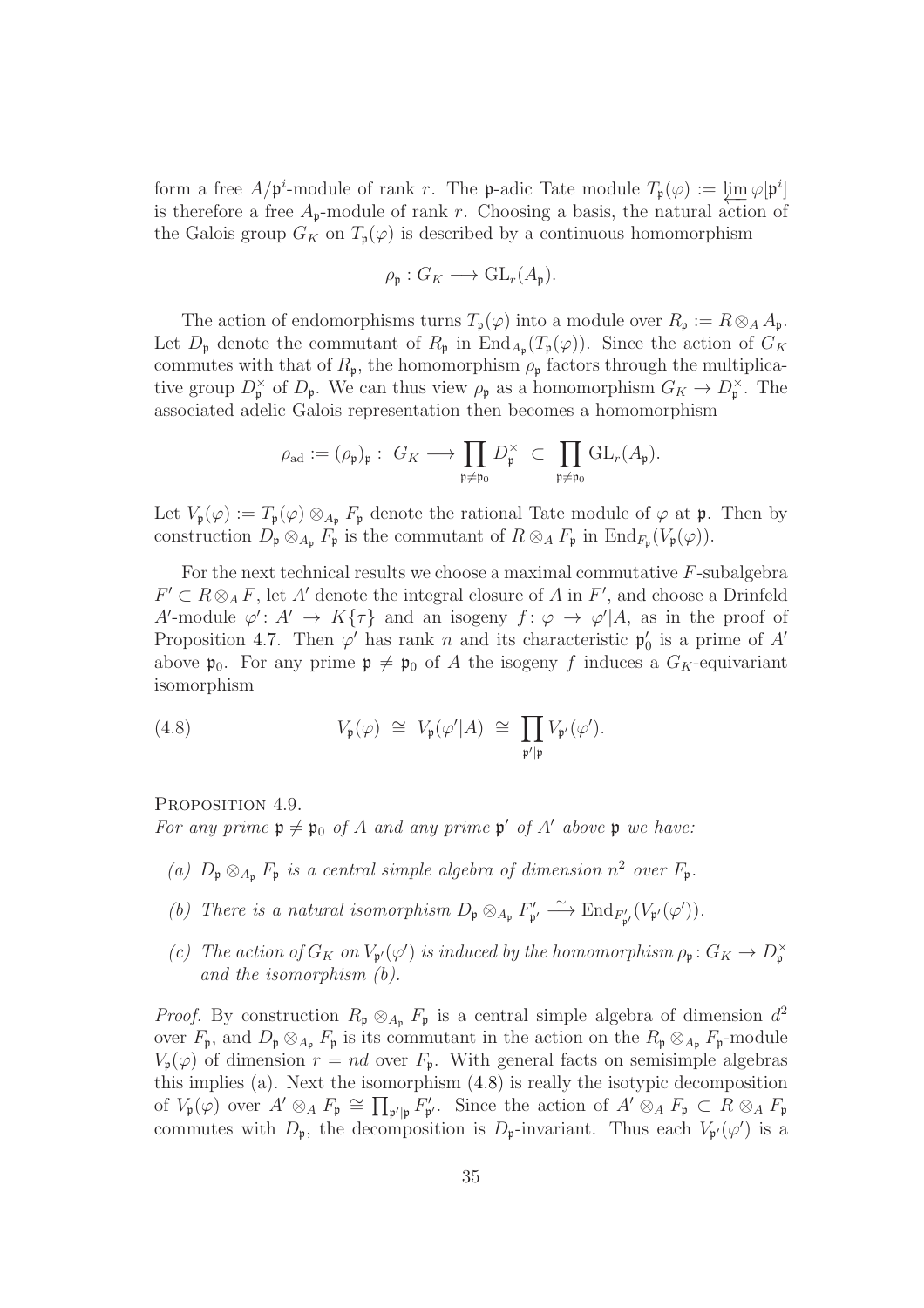$D_{\mathfrak{p}}$ -module. The actions of both  $D_{\mathfrak{p}}$  and  $F'_{\mathfrak{p}'}$  agree on  $A_{\mathfrak{p}}$ ; hence they induce a non-zero homomorphism

$$
D_{\mathfrak{p}} \otimes_{A_{\mathfrak{p}}} F'_{\mathfrak{p}'} \longrightarrow \textnormal{End}_{F'_{\mathfrak{p}'}}(V_{\mathfrak{p}'}(\varphi')).
$$

Here by (a) the left hand side is a central simple algebra of dimension  $n^2$  over  $F'_{\mathfrak{p}'}$ . But since  $V_{\mathfrak{p}'}(\varphi')$  has dimension n over  $F'_{\mathfrak{p}'}$ , the same is true for the right hand side as well. Thus the homomorphism must be an isomorphism, proving (b). Finally, the natural construction implies (c). П

For any prime  $\mathfrak{p} \neq \mathfrak{p}_0$  of A, let  $D^1_{\mathfrak{p}}$  denote the subgroup of all elements of  $D^{\times}_{\mathfrak{p}}$ whose reduced norm over  $F_{\mathfrak{p}}$  is 1.

<span id="page-35-2"></span>PROPOSITION 4.10.

There exists a finite extension  $K' \subset K^{sep}$  of K such that

$$
\rho_{\text{\rm ad}}(G_{K'}^{\text{\rm geom}})\subset \prod_{{\mathfrak{p}}\neq {\mathfrak{p}}_0}D^1_{\mathfrak{p}}.
$$

*Proof.* Let  $\varphi' : A' \to K\{\tau\}$  be as above. By Anderson [\[And86\]](#page-60-0), §4.2, the determinant of the adelic Galois representation associated to  $\varphi'$  is the adelic Galois representation associated to some Drinfeld A'-module of rank 1 of special characteristic  $\mathfrak{p}'_0$ . By Proposition [6.3](#page-55-0) below the image of  $G_K^{\text{geom}}$  in that representation is finite. Choose a finite extension  $K' \subset K^{\text{sep}}$  of K such that  $G_{K'}^{\text{geom}}$  lies in its kernel. Then for any prime  $\mathfrak{p} \neq \mathfrak{p}_0$  of A and any prime  $\mathfrak{p}'$  of A' above  $\mathfrak{p}$ , Proposition [4.9](#page-34-1) (b) and (c) implies that  $\rho_{\mathfrak{p}}(G_{K'}^{\text{geom}}) \subset D^1_{\mathfrak{p}},$  as desired.  $\Box$ 

<span id="page-35-1"></span>PROPOSITION 4.11. For almost all primes  $\mathfrak{p} \neq \mathfrak{p}_0$  of A, we have  $D_{\mathfrak{p}} \cong \text{Mat}_{n \times n}(A_{\mathfrak{p}})$  and  $D_{\mathfrak{p}}^{\times} \cong \text{GL}_n(A_{\mathfrak{p}})$ and  $D_{\mathfrak{p}}^1 \cong SL_n(A_{\mathfrak{p}}).$ 

*Proof.* For almost all p, the central simple algebra  $R \otimes_A F_p$  is split and  $R_p =$  $R \otimes_A A_{\mathfrak{p}}$  is a maximal order therein. For these  $\mathfrak{p}$  we have  $R_{\mathfrak{p}} \cong \text{Mat}_{d \times d}(A_{\mathfrak{p}})$ , and  $T_{\mathfrak{p}}(\varphi)$  is a direct sum of n copies of the tautological representation  $A_{\mathfrak{p}}^d$ . Its commutant  $D_{\mathfrak{p}}$  is then isomorphic to  $\text{Mat}_{n\times n}(A_{\mathfrak{p}})$ , and everything follows.  $\Box$ 

## <span id="page-35-0"></span>4.4 Non-singular model

Any integral scheme of finite type over  $\mathbb{F}_p$  with function field K is called a *model* of K. By de Jong's theorem on alterations [\[dJ96,](#page-60-8) Th. 4.1] we have: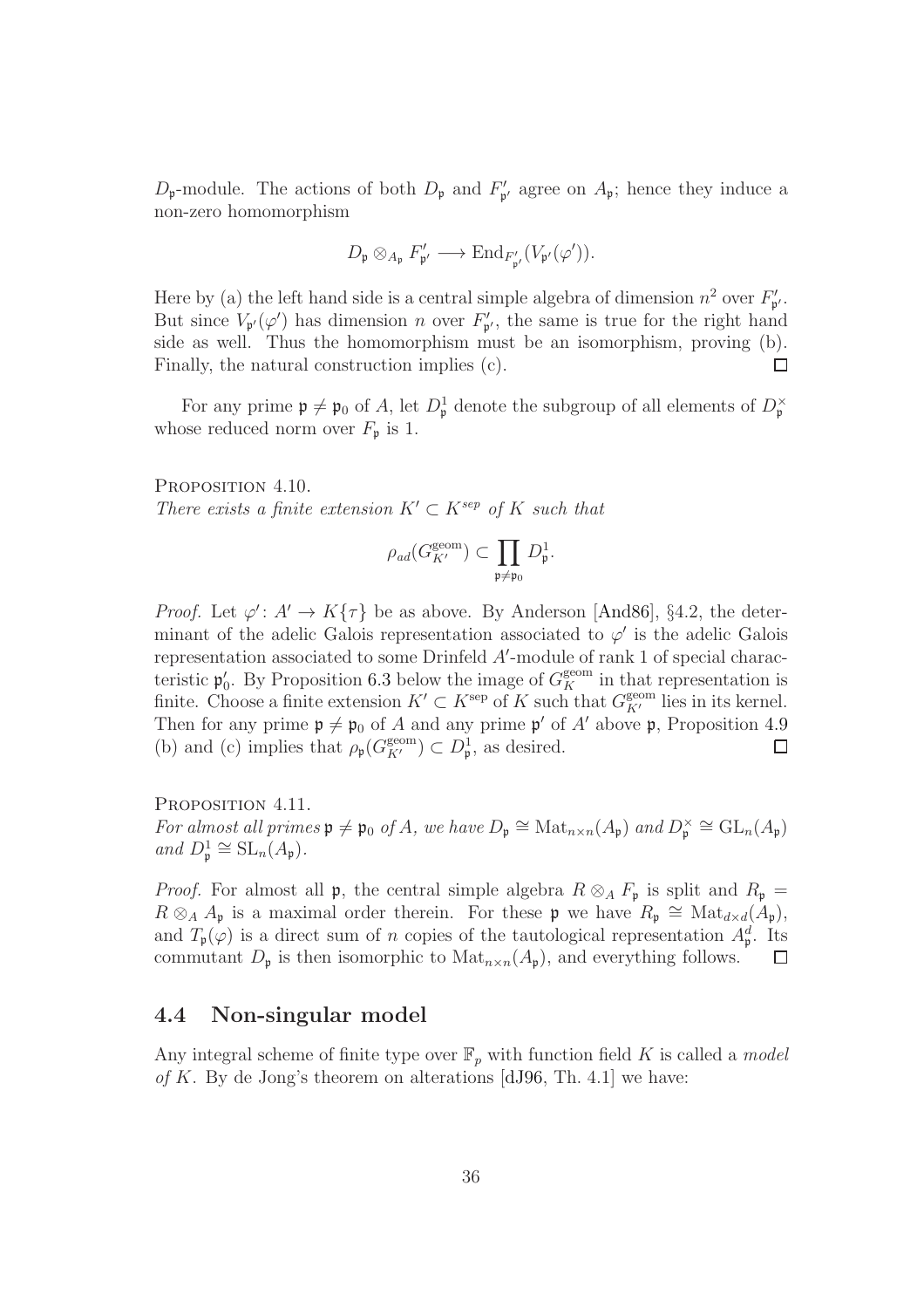#### <span id="page-36-2"></span>THEOREM 4.12.

There exists a finite separable extension  $K'$  of K which possesses a smooth projective model.

In the following we assume that  $\overline{X}$  is a smooth projective model of K. Then we have:

#### <span id="page-36-1"></span>THEOREM 4.13.

For any finite group H there exist only finitely many continuous homomorphisms  $G_K \to H$  which are unramified at all points of codimension 1 of  $\overline{X}$ .

Proof. By the Zariski-Nagata purity theorem of the branch locus [\[Zar58\]](#page-63-1), [\[Nag58\]](#page-61-9), any such extension comes from a finite étale covering of  $X$ . In other words it factors through the étale fundamental group  $\pi_1^{\text{et}}(\overline{X})$ . This group lies in a short exact sequence

$$
1 \longrightarrow \pi_1^{\text{et}}(\overline{X}_{\overline{\kappa}}) \longrightarrow \pi_1^{\text{et}}(\overline{X}) \longrightarrow \text{Gal}(\overline{\kappa}/\kappa) \longrightarrow 1,
$$

where  $\pi_1^{\text{et}}(\overline{X}_{\overline{\kappa}})$  is topologically finitely generated by Grothendieck [\[SGA03,](#page-62-4) Exp. X, Th. 2.9, and Gal( $\overline{\kappa}/\kappa$ ) is the free pro-cyclic group topologically generated by Frobenius. Thus  $\pi_1^{\text{et}}(\overline{X})$  is topologically finitely generated and so possesses only finitely many continuous homomorphisms to  $H$ , as desired.  $\Box$ 

We choose an open dense subscheme  $X \subset \overline{X}$  such that  $\varphi$  extends to a family of Drinfeld A-modules of rank r over X. Since  $\varphi$  has special characteristic  $\mathfrak{p}_0$ , the extended family has characteristic  $\mathfrak{p}_0$  everywhere. For any  $\mathfrak{p} \neq \mathfrak{p}_0$ , the action of  $G_K$  on  $T_{\mathfrak{p}}(\varphi)$  factors through the étale fundamental group  $\pi_1^{\text{et}}(X)$ . In particular it is unramified at all points of codimension 1 in X.

In the next three subsections we look separately at information coming from points in X, respectively in  $\overline{X} \setminus X$ .

#### <span id="page-36-0"></span>4.5 Frobenius action

Consider any closed point  $x \in X$  with finite residue field  $\kappa_x$ . By a Frobenius element Frob<sub>x</sub>  $\in G_K$  we mean any element whose image in  $\pi_1^{\text{et}}(X)$  lies in a decomposition group above x and acts by  $u \mapsto u^{|\kappa_x|}$  on an algebraic closure of  $\kappa_x$ . The action of Frob<sub>x</sub> on  $T_p(\varphi)$  corresponds to the action on the Tate module  $T_{\mathfrak{p}}(\varphi_x)$ , where  $\varphi_x$  denotes the reduction of  $\varphi$  at x.

Let **p** be any prime of A for which Proposition [4.11](#page-35-1) holds. Then  $\rho_{p}(\text{Frob}_{x}) \in$  $D_{\mathfrak{p}}^{\times} \cong GL_n(A_{\mathfrak{p}})$ , and we can consider its characteristic polynomial

(4.14) 
$$
f_x(T) := \det\bigl(T \cdot \text{Id}_n - \rho_{\mathfrak{p}}(\text{Frob}_x)\bigr) \in A_{\mathfrak{p}}[T].
$$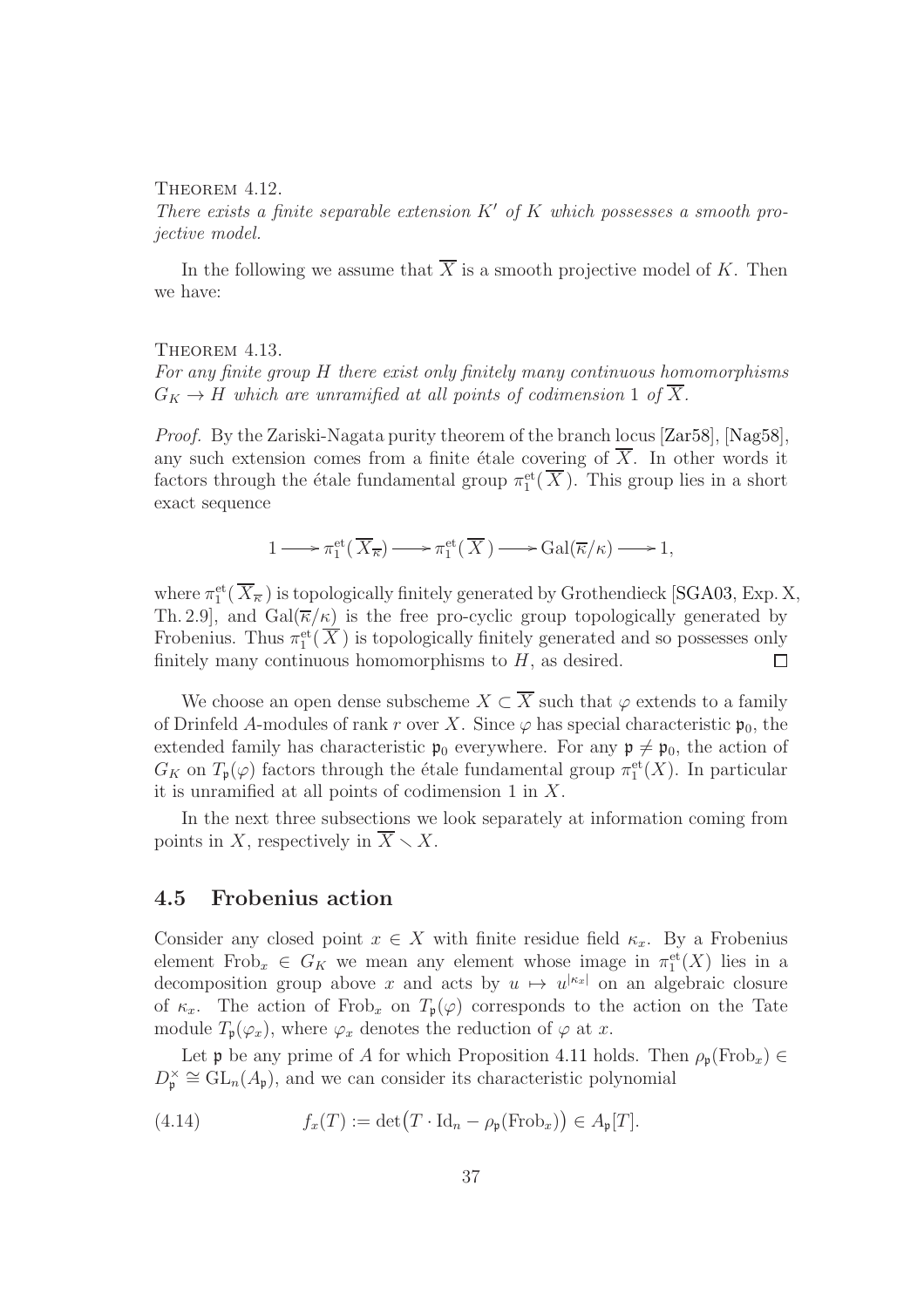<span id="page-37-1"></span>PROPOSITION 4.15. The polynomial  $f_x$  has coefficients in A and is independent of  $\mathfrak p$ .

*Proof.* Let  $F'$  and  $\varphi' : A' \to K\{\tau\}$  be as in Subsection [4.3.](#page-33-0) Then Proposition [4.9](#page-34-1) shows that, for every **p** as above and every  $\mathbf{p}'|\mathbf{p}$ , the image of  $f_x(T)$  in  $F'_{\mathbf{p}'}[T]$  is the characteristic polynomial of the image of Frob<sub>x</sub> in its representation on  $V_{p'}(\varphi')$ . Applying [\[Gos96\]](#page-61-8), Theorem 4.12.12 (b), to the Drinfeld A'-module  $\varphi'$  shows that this image has coefficients in  $F'$  and is independent of  $\mathfrak{p}'$ . Fixing  $\mathfrak{p}$  and varying  $\mathfrak{p}'| \mathfrak{p}$  it follows that the coefficients of  $f_x(T)$  lie in  $\text{diag}(F') \subset \prod_{\mathfrak{p}'| \mathfrak{p}} F'_{\mathfrak{p}'},$  in other words, in the subring  $A' \otimes_A F \subset A' \otimes_A F_p$ . But by definition they also lie in the subring  $A_{\mathfrak{p}} \cong A \otimes_A A_{\mathfrak{p}}$ , whose intersection with the former is just A. Varying both  $\mathfrak p$  and  $\mathfrak p'$  then shows that  $f_x(T)$  is independent of  $\mathfrak p$ .

#### <span id="page-37-2"></span>PROPOSITION 4.16.

Let  $\alpha_1, \ldots, \alpha_n$  be the roots of  $f_x$  in an algebraic closure  $\overline{F}$  of F, with repetitions if necessary. Consider any normalized valuation v of F and an extension  $\overline{v}$  of v to  $\overline{F}$ . Let  $k_v$  denote the residue field at v.

(a) If v does not correspond to  $\mathfrak{p}_0$  or  $\infty$ , then for all  $1 \leq i \leq n$  we have

$$
\overline{v}(\alpha_i)=0.
$$

(b) If v corresponds to  $\infty$ , then for all  $1 \leq i \leq n$  we have

$$
\overline{v}(\alpha_i) = -\frac{1}{nd} \cdot \frac{[\kappa_x/\mathbb{F}_p]}{[k_v/\mathbb{F}_p]}.
$$

(c) If v corresponds to  $\mathfrak{p}_0$ , then there exists an integer  $1 \leq n_x \leq n$  such that

 $\overline{v}(\alpha_i) = \left\{ \begin{array}{c} \frac{1}{n_x d} \cdot \frac{[\kappa_x / \mathbb{F}_p]}{[k_v / \mathbb{F}_p]} \end{array} \right.$  $\frac{[\kappa_{x}/\mathbb{F}_{p}]}{[k_{v}/\mathbb{F}_{p}]}$  for precisely  $n_{x}$  of the  $\alpha_{i}$ , and 0 for the remaining  $n - n_x$  of the  $\alpha_i$ .

*Proof.* By construction the  $\alpha_i$  are the roots of the characteristic polynomial of  $\rho_{p}(\text{Frob}_{x})$  associated to the Drinfeld module  $\varphi$  of rank  $r = nd$ , except that their multiplicities are divided by d. Thus the proposition is a direct consequence of [\[Dri77\]](#page-60-9), Proposition 2.1, to  $\varphi$ . П

## <span id="page-37-0"></span>4.6 Good reduction and lattices

In this subsection we briefly leave the current setting and consider the following general situation.

Let L be a field containing  $\mathbb{F}_p$  with a non-trivial discrete valuation v. Let  $R \subset L$  denote the associated discrete valuation ring and m its maximal ideal.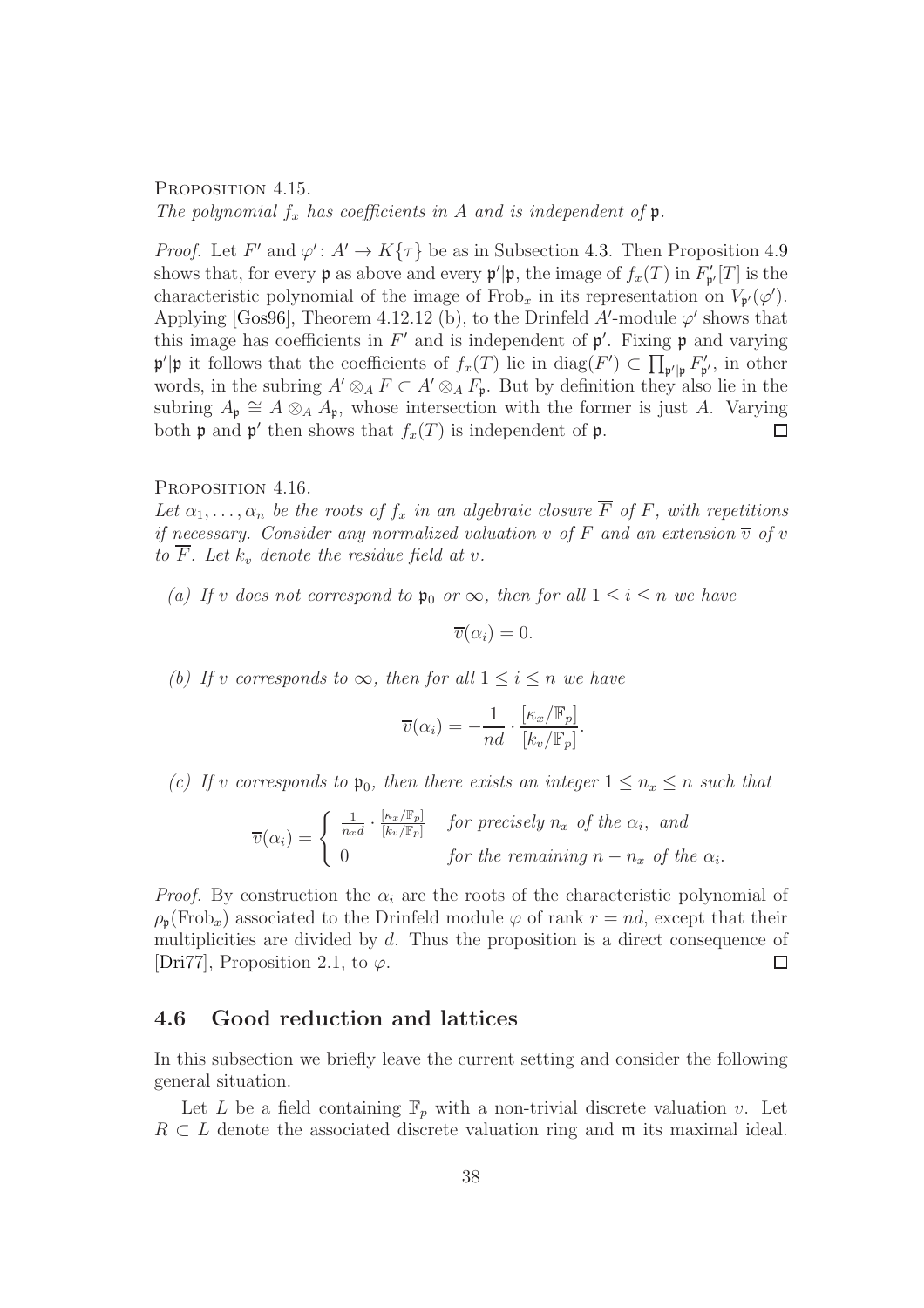Let  $\psi : A \to R\{\tau\}, a \mapsto \psi_a$  be a Drinfeld A-module of rank  $s > 0$  with good reduction, i.e., such that for every  $a \in A \setminus \{0\}$  the highest non-zero coefficient of  $\psi_a$  is a unit in R. We view L as an A-module with respect to the action  $a \cdot u := \psi_a(u)$  for all  $a \in A$  and  $u \in L$ . Then R is a submodule for this action, and we are interested in the structure of the A-module  $L/R$ .

To any A-module M are associated the following notions. The rank of M is the maximal number of A-linearly independent elements of M, or  $\infty$  if the maximum does not exist. Of course, any finitely generated A-module has finite rank. Next, the *division hull* of an A-submodule  $N \subset M$  is defined as

<span id="page-38-1"></span>(4.17) 
$$
\sqrt{N} := \{ \overline{u} \in M \mid \exists a \in A \setminus \{0\} : a \cdot \overline{u} \in N \},
$$

which is an A-module of the same rank as  $N$ . The A-module  $M$  is called tame if every finitely generated A-submodule  $N \subset M$  satisfies  $[\sqrt{N}:N] < \infty$ .

The following result was obtained by Poonen in [\[Poo95,](#page-61-10) Lemma 5] when L is a global field and  $\psi$  has generic characteristic, and by Wang [\[Wan01\]](#page-63-2) in general.

<span id="page-38-2"></span>PROPOSITION 4.18.  $L/R$  is a tame A-module.

## <span id="page-38-0"></span>4.7 Bad reduction

Now we return to the situation and the notations of Subsections [4.1](#page-30-1) through [4.5.](#page-36-0) We assume in addition that there exists a prime  $\mathfrak{p} \neq \mathfrak{p}_0$  of A such that all p-torsion points of  $\varphi$  are defined over K. This can be achieved on replacing K by the finite separable extension corresponding to the action of  $G_K$  on  $\varphi[\mathfrak{p}]$ .

Let x be one of the finitely many generic points of  $\overline{X} \setminus X$ . Let  $K_x$  denote the completion of K with respect to the valuation at x, and let  $R_x \subset K_x$  denote the associated discrete valuation ring. Since  $\varphi$  possesses a full level structure of some level  $\mathfrak{p} \neq \mathfrak{p}_0$  over K, it is known to have semistable reduction over  $K_x$ . Its Tate uniformization at x (see [\[Dri74\]](#page-60-6), §7) then consists of a Drinfeld A-module  $\psi_x$  over  $R_x$  of some rank  $1 \leq r_x \leq r$  with good reduction and an A-lattice  $\Lambda_x \subset K_x^{\text{sep}}$  of rank  $r - r_x$  for the action of A on  $K_x^{\text{sep}}$  via  $\psi_x$ . Here by definition an A-lattice is a finitely generated projective A-submodule whose intersection with any ball of finite radius is finite. This implies that any non-zero element of  $\Lambda_x$  has valuation < 0. Also, being finitely generated, the lattice is already contained in some finite Galois extension  $K'_x$  of  $K_x$ .

Let  $I_x \subset D_x \subset G_K$  denote the inertia group, respectively the decomposition group, at a fixed place of  $K^{\text{sep}}$  above x. Then  $D_x$  is also the absolute Galois group of  $K_x$ . Let  $D'_x \triangleleft D_x$  denote the absolute Galois group of  $K'_x$ , and set  $I'_x := I_x \cap D'_x$ . Then  $D_x$  acts on  $\Lambda_x$  through the finite quotient  $D_x/D'_x$ .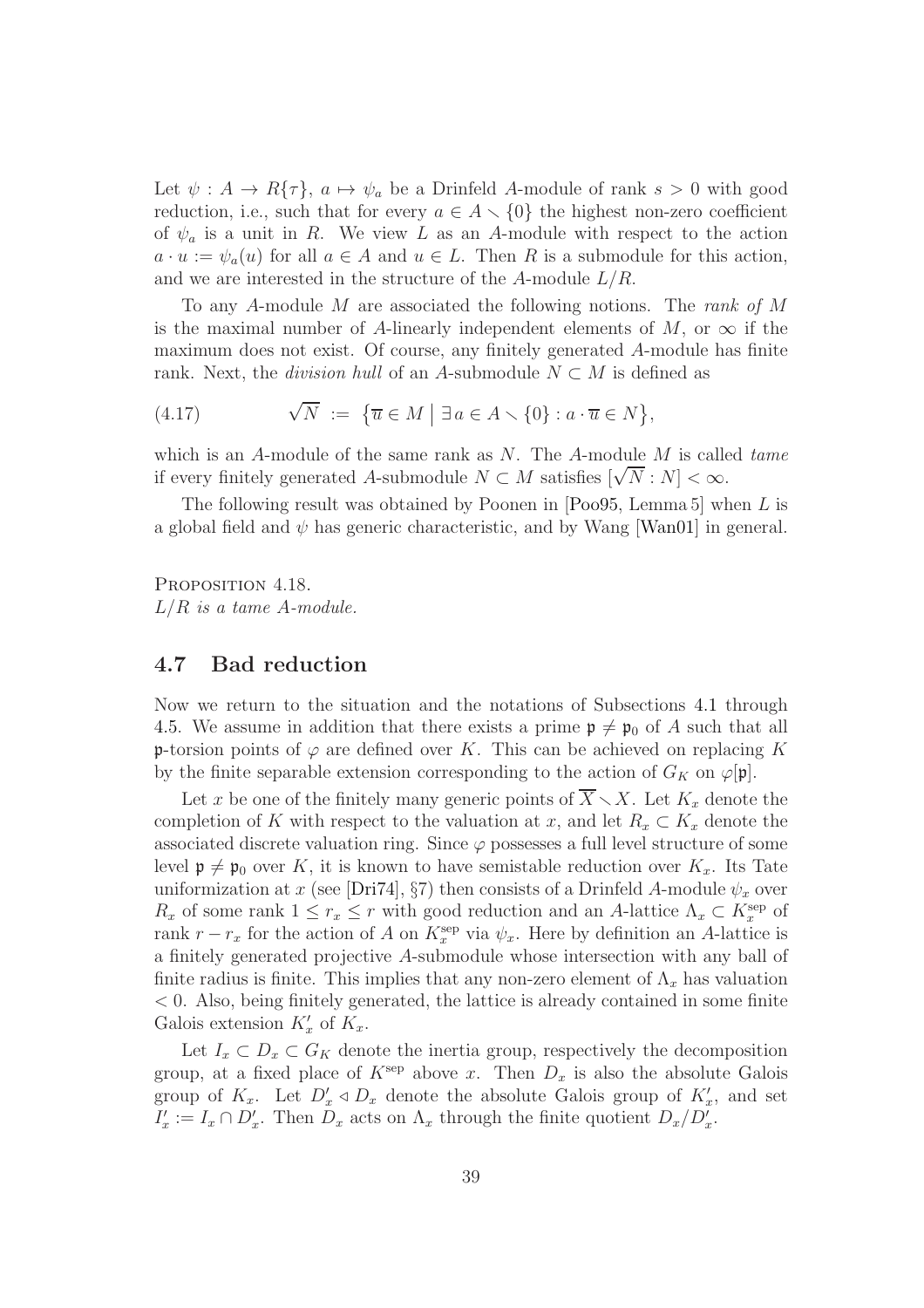For any prime  $\mathfrak{p} \neq \mathfrak{p}_0$  of A and any positive integer i the Tate uniformization yields a  $D_x$ -equivariant isomorphism

(4.19) 
$$
\varphi[\mathfrak{p}^i] \cong \{ u \in K_x^{\text{sep}} \mid \forall a \in \mathfrak{p}^i : \psi_{x,a}(u) \in \Lambda_x \} / \Lambda_x
$$

and hence a  $D_x$ -equivariant short exact sequence

<span id="page-39-0"></span>
$$
0 \longrightarrow \psi_x[\mathfrak{p}^i] \longrightarrow \varphi[\mathfrak{p}^i] \longrightarrow \Lambda_x \otimes_A (\mathfrak{p}^{-i}/A) \longrightarrow 0.
$$

Taking the inverse limit over i yields a  $D_x$ -equivariant short exact sequence

$$
0 \longrightarrow T_{\mathfrak{p}}(\psi_x) \longrightarrow T_{\mathfrak{p}}(\varphi) \longrightarrow \Lambda_x \otimes_A A_{\mathfrak{p}} \longrightarrow 0.
$$

Here  $I_x$  acts trivially on  $T_p(\psi_x)$ , and  $D'_x$  acts trivially on  $\Lambda_x \otimes_A A_p$ . Thus in a suitable basis  $\rho_{\mathfrak{p}}(D_x')$  is contained in the group of block triangular matrices of the form

$$
\left(\begin{array}{c|c} * & * \\ \hline 0 & 1 \end{array}\right) \ \subset \ GL_r(A_{\mathfrak{p}}),
$$

and  $\rho_{\mathfrak{p}}(I'_x)$  is a  $\rho_{\mathfrak{p}}(D_x)$ -invariant subgroup of the group of block triangular matrices of the form

<span id="page-39-2"></span>(4.20) 
$$
\left(\frac{1 \ast}{0 \ 1}\right) \cong \text{Hom}_{A}(\Lambda_{x}, T_{\mathfrak{p}}(\psi_{x})) \cong T_{\mathfrak{p}}(\psi_{x})^{r-r_{x}}.
$$

We are interested in the following three consequences:

#### <span id="page-39-1"></span>Lemma 4.21.

Fix an integer  $c \geq 1$ . Then for almost all primes  $\mathfrak{p} \neq \mathfrak{p}_0$  of A, any continuous homomorphism from  $\rho_{\mathfrak{p}}(D_x)$  to a finite group of order  $\leq c$  is trivial on  $\rho_{\mathfrak{p}}(I'_x)$ .

*Proof.* Fix a Drinfeld A-module  $\psi_y$  of rank  $r_x$  over a finite field that arises by good reduction from  $\psi_x$ . Let Frob<sub>y</sub> be an associated Frobenius element in  $D_x/I_x$ , the absolute Galois group of the residue field at x. Then by  $[Gos96]$ , Theorem 4.12.12 (b), the characteristic polynomial of Frob<sub>y</sub> on  $T_p(\psi_x)$  has coefficients in A and is independent of p. Moreover, [\[Dri77\]](#page-60-9), Proposition 2.1, implies that none of its eigenvalues  $\beta_1, \ldots, \beta_{r_x} \in \overline{F}$  is a root of unity. Thus  $a := \prod_{i=1}^{r_x} (\beta_i^{c!} - 1)$  is a non-zero element of A. We claim that the assertion holds for all  $\mathfrak{p} \neq \mathfrak{p}_0$  that do not divide a.

Indeed, let  $f : \rho_{p}(D_{x}) \to H$  be a continuous homomorphism to a finite group of order  $\leq c$ , such that  $f|\rho_{\mathfrak{p}}(I_x')$  is non-trivial. Then ker  $f|\rho_{\mathfrak{p}}(I_x')$  is a  $\rho_{\mathfrak{p}}(D_x)$ -invariant proper closed subgroup of  $\rho_{\mathfrak{p}}(I'_x)$  of index  $\leq c$ . Thus  $T_{\mathfrak{p}}(\psi_x)^{r-r_x}$ and hence  $T_{\mathfrak{p}}(\psi_x)$ , as a representation of  $\rho_{\mathfrak{p}}(D_x)$ , possesses a non-trivial finite subquotient of order  $\leq c$ . Then Frob<sup>c</sup> acts trivially on this subquotient. But this requires that some  $\beta_i^{cl}$  is congruent to 1 modulo a prime of  $\overline{F}$  above  $\mathfrak{p}$ , or equivalently that  $\mathfrak{p}|a$ . This proves the claim.  $\Box$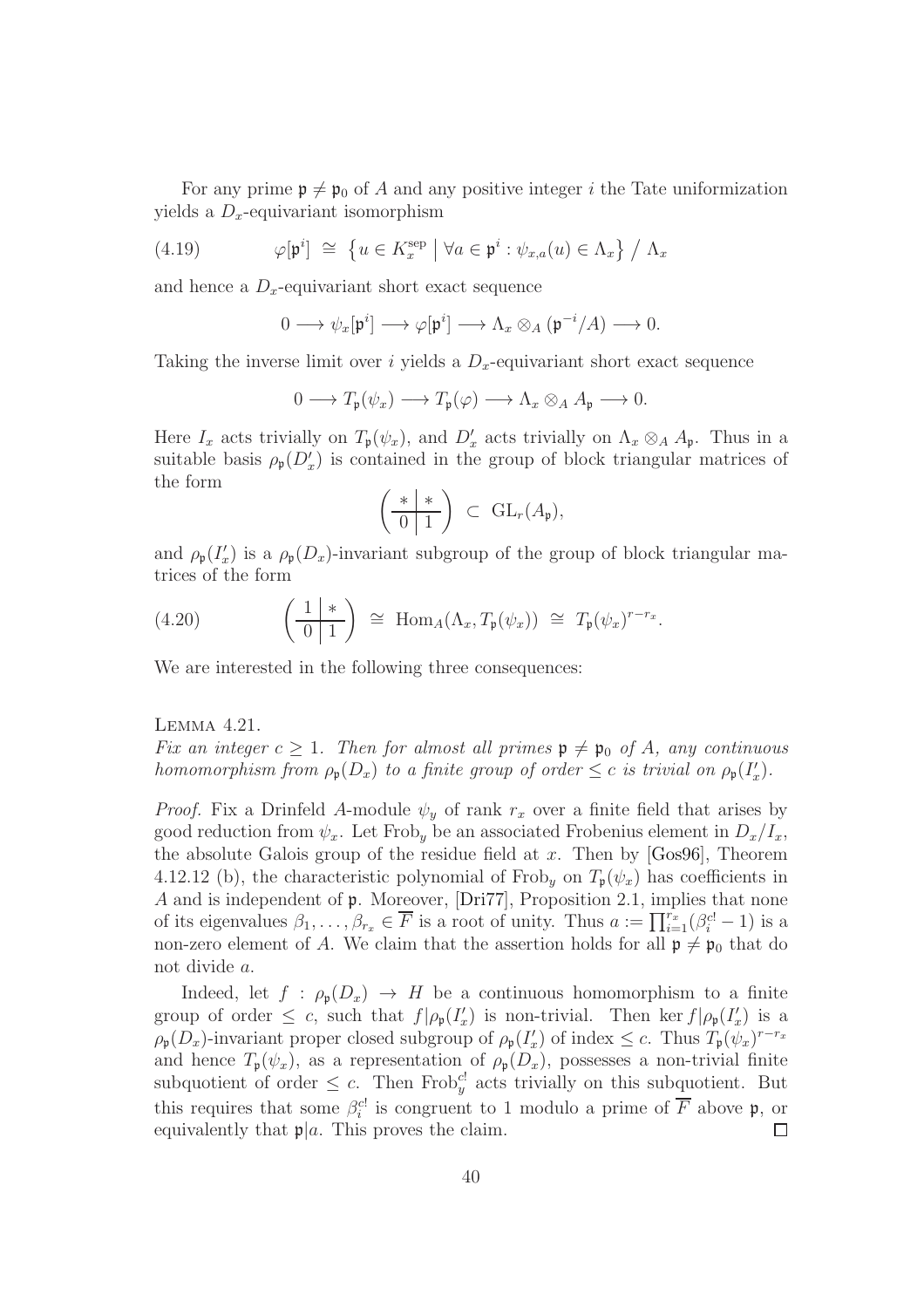## <span id="page-40-0"></span>Lemma 4.22. For almost all primes  $\mathfrak{p} \neq \mathfrak{p}_0$  of A we have  $\psi_x[\mathfrak{p}] = \varphi[\mathfrak{p}]^{I_x} = \varphi[\mathfrak{p}]^{I'_x}$ .

*Proof.* The inclusions  $\psi_x[\mathfrak{p}] \subset \varphi[\mathfrak{p}]^{I_x} \subset \varphi[\mathfrak{p}]^{I_x'}$  result from the fact that  $I_x$  acts trivially on  $\psi_x[\mathfrak{p}]$ . To prove equality take any element of  $\varphi[\mathfrak{p}]^{I_x'}$ . By [\(4.19\)](#page-39-0) it corresponds to the residue class  $u + \Lambda_x$  for some  $u \in K_x^{\text{sep}}$  satisfying  $\psi_{x,a}(u) \in \Lambda_x$ for all  $a \in \mathfrak{p}$ . That this residue class is  $I'_x$ -invariant means that  $\sigma u - u \in \Lambda_x$ for all  $\sigma \in I'_x$ . But  $\sigma \in I'_x$  acts trivially on  $\psi_{x,a}(u) \in \Lambda_x$  for all  $a \in \mathfrak{p}$ ; hence  $\psi_{x,a}(\sigma u - u) = \sigma \psi_{x,a}(u) - \psi_{x,a}(u) = 0.$  Since the homomorphism  $\psi_{x,a} : \Lambda_x \to \Lambda_x$ is injective whenever  $a \neq 0$ , it follows that  $\sigma u - u = 0$  and hence u is  $I'_x$ -invariant.

Let L denote the maximal unramified extension of  $K'_x$ , and  $R \subset L$  its discrete valuation ring. As in Subsection [4.6](#page-37-0) we denote the residue class in  $L/R$  of an element  $v \in L$  by  $\overline{v}$  and abbreviate  $a \cdot \overline{v} := \psi_{x,a}(v)$  for all  $a \in A$ . Since every non-zero element of  $\Lambda_x$  has valuation  $\lt 0$ , we have  $\Lambda_x \cap R = \{0\}$  and thus the natural map  $\Lambda_x \to L/R$  is injective; let  $N_x$  denote its image.

The fact that u is  $I'_x$ -invariant means that  $u \in L$ . On the other hand, the fact that  $\psi_{x,a}(u) \in \Lambda_x$  for all  $a \in \mathfrak{p}$  implies that  $\mathfrak{p} \cdot \overline{u} \subset N_x$ . In particular we have  $\overline{u} \in \sqrt{N_x}$  in the notation of [\(4.17\)](#page-38-1). But since  $[\sqrt{N_x} : N_x] < \infty$  by Proposition [4.18,](#page-38-2) for almost all **p** we can deduce that  $\overline{u} \in N_x$ . Then  $u = v + \lambda$  for some  $v \in R$ and  $\lambda \in \Lambda_x$ . For all  $a \in \mathfrak{p}$  we then have  $\psi_{x,a}(v) \in \Lambda_x \cap R = \{0\}$ ; in other words  $v \in \psi_x[\mathfrak{p}]$ . Thus the residue class in question  $u + \Lambda_x$  comes from an element of  $\psi_x[\mathfrak{p}]$ , as desired.  $\psi_x[\mathfrak{p}],$  as desired.

<span id="page-40-1"></span>Lemma 4.23.

For any finite abelian group  $H$  there exists a finite set  $P'$  of primes of  $A$ , such that the number of continuous homomorphisms  $G_K \to H$ , which are trivial on  $\ker(\rho_{\mathfrak{p}})$  for some  $\mathfrak{p} \notin P'$ , is finite.

*Proof.* For each of the finitely many generic points x of  $\overline{X} \setminus X$ , let  $P_x$  denote the finite set of primes of A excluded by Lemma [4.21](#page-39-1) with  $c := |H|$ . We claim that the assertion holds with  $P'$  the union of these sets  $P_x$ .

Indeed, let  $f: G_K \to H$  be a continuous homomorphism which is trivial on  $\ker(\rho_{\mathfrak{p}})$  for some  $\mathfrak{p} \notin P'$ . From Subsection [4.4](#page-35-0) we know that  $\rho_{\mathfrak{p}}$  and hence f factors through the étale fundamental group  $\pi_1^{\text{et}}(X)$ . Also, the restriction  $f|I'_x$  is trivial for every generic point x of  $\overline{X} \setminus X$  by Lemma [4.21.](#page-39-1) There are therefore only finitely many possibilities for the restriction  $f|I_x$ . Since there are only finitely many x, it suffices to prove that the number of such f with fixed restrictions  $f|I_x$ for all  $x$  is finite.

But since  $H$  is abelian, any two such homomorphisms  $f$  differ by a continuous homomorphism  $g: G_K \to H$  which is unramified over X and at all generic points of  $X \setminus X$ . By Theorem [4.13](#page-36-1) there are only finitely many possibilities for such g, and the desired finiteness follows.  $\Box$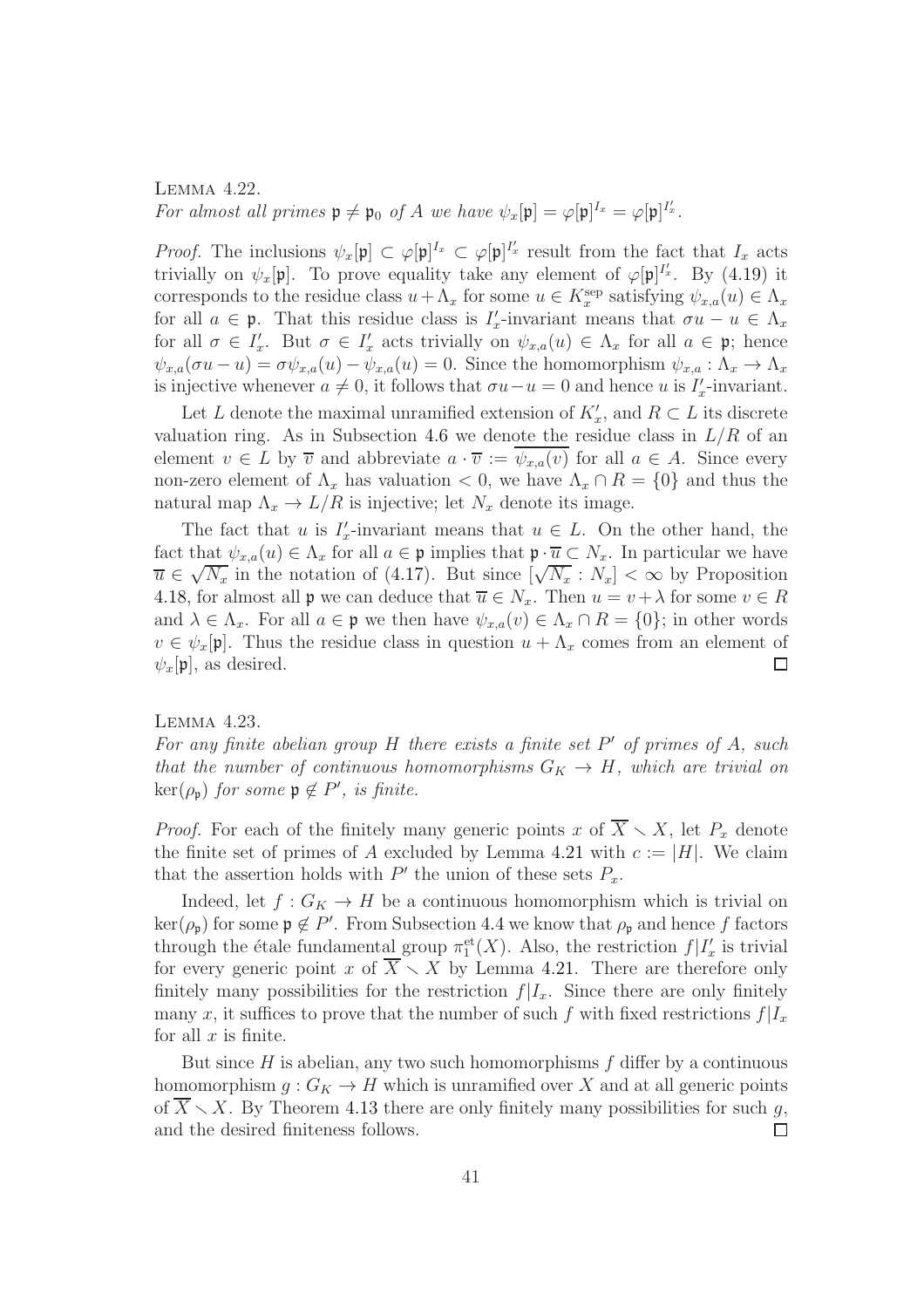## <span id="page-41-0"></span>4.8 Setup

From here on we assume that  $\varphi$  satisfies the conditions of Theorem [1.2.](#page-3-0) Since we are only interested in the image of Galois groups up to commensurability, we may replace  $K$  by a finite extension. We first replace it by the composite of the extensions provided by Propositions [4.1](#page-30-2) and [4.10](#page-35-2) and the fields of definition of all p-torsion points of  $\varphi$  for some chosen prime  $\mathfrak{p} \neq \mathfrak{p}_0$  of A. Thereafter we replace it by the extension from Theorem [4.12.](#page-36-2) By Proposition [6.3](#page-55-0) below the assumption on End<sub>Ksep</sub>( $\varphi|B$ ) = R in Theorem [1.2](#page-3-0) implies that  $n \geq 2$ . Thus altogether we have the following assumptions:

ASSUMPTIONS 4.24. (a)  $R := \text{End}_K(\varphi) = \text{End}_{K^{sep}}(\varphi)$ .

- (b) The center of R is A.
- (c)  $n := r/d > 2$ .
- (d) For every integrally closed infinite subring  $B \subset A$  we have  $\text{End}_{K^{sep}}(\varphi|B) = R$ .
- $(e)$   $\rho_{ad}(G_K^{\text{geom}}) \subset \prod_{\mathfrak{p}\neq \mathfrak{p}_0} D^1_{\mathfrak{p}}.$
- (f) There exists a prime  $\mathfrak{p} \neq \mathfrak{p}_0$  of A such that all p-torsion points of  $\varphi$  are defined over K.
- (g) K possesses a smooth projective model  $\overline{X}$ .

## <span id="page-41-1"></span>4.9 Images of Galois groups

Throughout the following we let  $P_0$  denote the finite set of primes excluded by Proposition [4.11.](#page-35-1) For any  $\mathfrak{p} \notin P_0$  we set

$$
\Gamma_{\mathfrak{p}} := \rho_{\mathfrak{p}}(G_K) \subset \text{GL}_n(A_{\mathfrak{p}}), \text{ and}
$$
  

$$
\Gamma_{\mathfrak{p}}^{\text{geom}} := \rho_{\mathfrak{p}}(G_K^{\text{geom}}) \subset \text{SL}_n(A_{\mathfrak{p}}).
$$

By construction the latter is a closed normal subgroup of the former and the quotient is pro-cyclic. Combining Proposition [4.9](#page-34-1) (c) with [\[Pin06a\]](#page-61-1), Theorem 1.1, and applying [\[PT06\]](#page-62-1), Lemma 3.7, we obtain:

<span id="page-41-2"></span>THEOREM 4.25. For any p as above  $\Gamma_{\mathfrak{p}}$  is Zariski dense in  $\mathrm{GL}_{n,F_{\mathfrak{p}}},$  and  $\Gamma_{\mathfrak{p}}^{\text{geom}}$  is Zariski dense in  $\mathrm{SL}_{n,\mathbb{F}_\mathfrak{p}}$ .

The next result concerns the image of the group ring. By [\[PT06\]](#page-62-1), Theorem B, in the case that K has transcendence degree 1, and by [\[PR09b\]](#page-62-5), Theorem 0.2, in the general case, we know: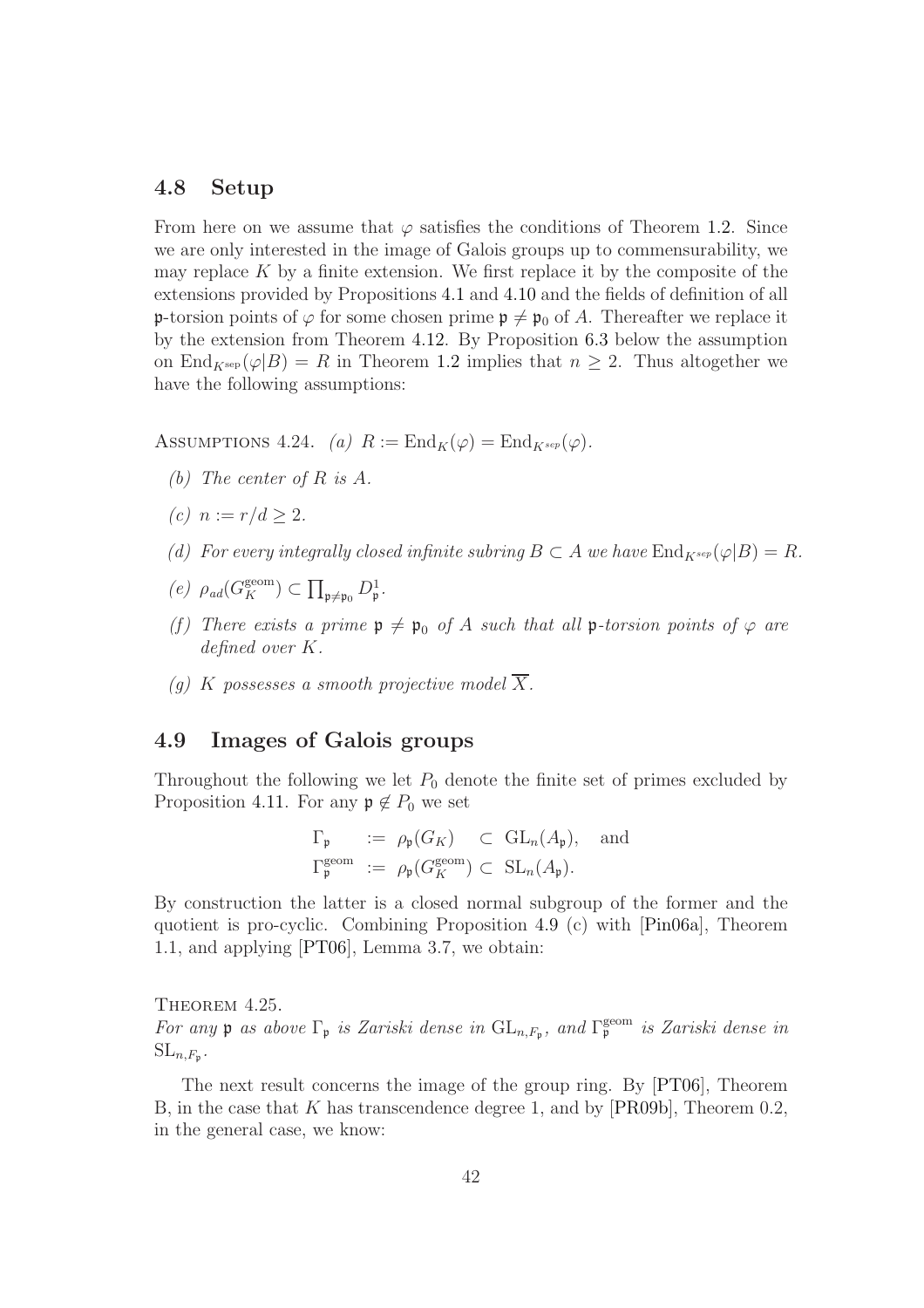<span id="page-42-1"></span>THEOREM 4.26.

For almost all primes  $\mathfrak p$  of A we have  $A_{\mathfrak p}[\Gamma_{\mathfrak p}]=\mathrm{Mat}_{n\times n}(A_{\mathfrak p}).$ 

Let  $k_{\mathfrak{p}} := A/\mathfrak{p}$  denote the residue field of  $\mathfrak{p}$ , and let  $\overline{\rho}_{\mathfrak{p}} : G_K \to \text{GL}_n(k_{\mathfrak{p}})$  denote the reduction of  $\rho_{p}$  modulo p. Theorem [4.26](#page-42-1) immediately implies:

<span id="page-42-4"></span>Corollary 4.27.

For almost all primes  $\mathfrak p$  of A the representation  $\overline{\rho}_{\mathfrak p}$  on  $k_{\mathfrak p}^n$  is absolutely irreducible.

<span id="page-42-2"></span>THEOREM 4.28.

For any finite set P of primes  $\neq$  p<sub>0</sub> of A, consider the combined representation

$$
\rho_P := (\rho_{\mathfrak{p}})_{\mathfrak{p}} : G_K \longrightarrow \prod_{\mathfrak{p} \in P} D_{\mathfrak{p}}^{\times} \subset \prod_{\mathfrak{p} \in P} GL_r(A_{\mathfrak{p}}).
$$

Then  $\rho_P(G_K^{\text{geom}})$  has finite index in  $\prod_{\mathfrak{p}\in P} D^1_{\mathfrak{p}}$ .

*Proof.* Since  $n \geq 2$ , Proposition [6.3](#page-55-0) below shows that  $\varphi$  is not isomorphic over  $K<sup>sep</sup>$  to a Drinfeld module defined over a finite field. We may thus apply  $[Pin06b]$ , Theorems 6.1 and 6.2. The subfield  $E$  given there is contained in the center  $F$ of  $R \otimes_A F$ , such that  $B := E \cap A$  is infinite and  $\text{End}_{K^{\text{sep}}}(\varphi|B) \otimes_B E$  has center E. But by Assumption 4.24 (d) we have  $\text{End}_{K^{\text{sep}}}(\varphi|B) = R$  with center A. Thus we must have  $E = F$ .

The group  $G<sub>O</sub>(E<sub>O</sub>)$  described in [\[Pin06b\]](#page-61-0), Theorem 6.2, is then the centralizer of  $R \otimes_A \prod_{\mathfrak{p}\in P} F_{\mathfrak{p}}$  in  $\prod_{\mathfrak{p}\in P} \text{Aut}_{F_{\mathfrak{p}}}(V_{\mathfrak{p}}(\varphi))$ . In our situation it is therefore equal to  $\prod_{\mathfrak{p}\in P}(D_{\mathfrak{p}}\otimes_{A_{\mathfrak{p}}}F_{\mathfrak{p}})^{\times}$ . The subgroup  $G_Q^{\text{der}}(E_Q)$  is the subgroup of elements of re-duced norm 1. Theorem 6.1 of [\[Pin06b\]](#page-61-0) says that  $\rho_P(G_K^{\text{geom}})$  is commensurable to an open subgroup of  $G_Q^{\text{der}}(E_Q)$ . Since  $\rho_P(G_K^{\text{geom}})$  is already contained in  $\prod_{\mathfrak{p}\in P} D^1_{\mathfrak{p}}$ by Assumption 4.24 (e), which is an open compact subgroup of  $G_Q^{\text{der}}(E_Q)$ , the index must be finite, as desired. П

## <span id="page-42-0"></span>4.10 Ring of traces

Let Ad denote the adjoint representation of  $GL_n$ . Proposition [4.15](#page-37-1) implies that the trace  $\text{Tr }\text{Ad}(\rho_{\mathfrak{p}}(\text{Frob}_x))$  lies in F and is independent of **p**. We let  $R^{\text{trad}}$  denote the subring of F generated by Tr  $\text{Ad}(\rho_{n}(\text{Frob}_{x}))$  for all closed points  $x \in X$ , and let  $F^{\text{trad}} \subset F$  denote the quotient field of  $R^{\text{trad}}$ .

<span id="page-42-3"></span>THEOREM 4.29. Either  $F^{\text{trad}} = F$ , or  $n = p = 2$  and  $F^{\text{trad}} = F^2 := \{x^2 \mid x \in F\}.$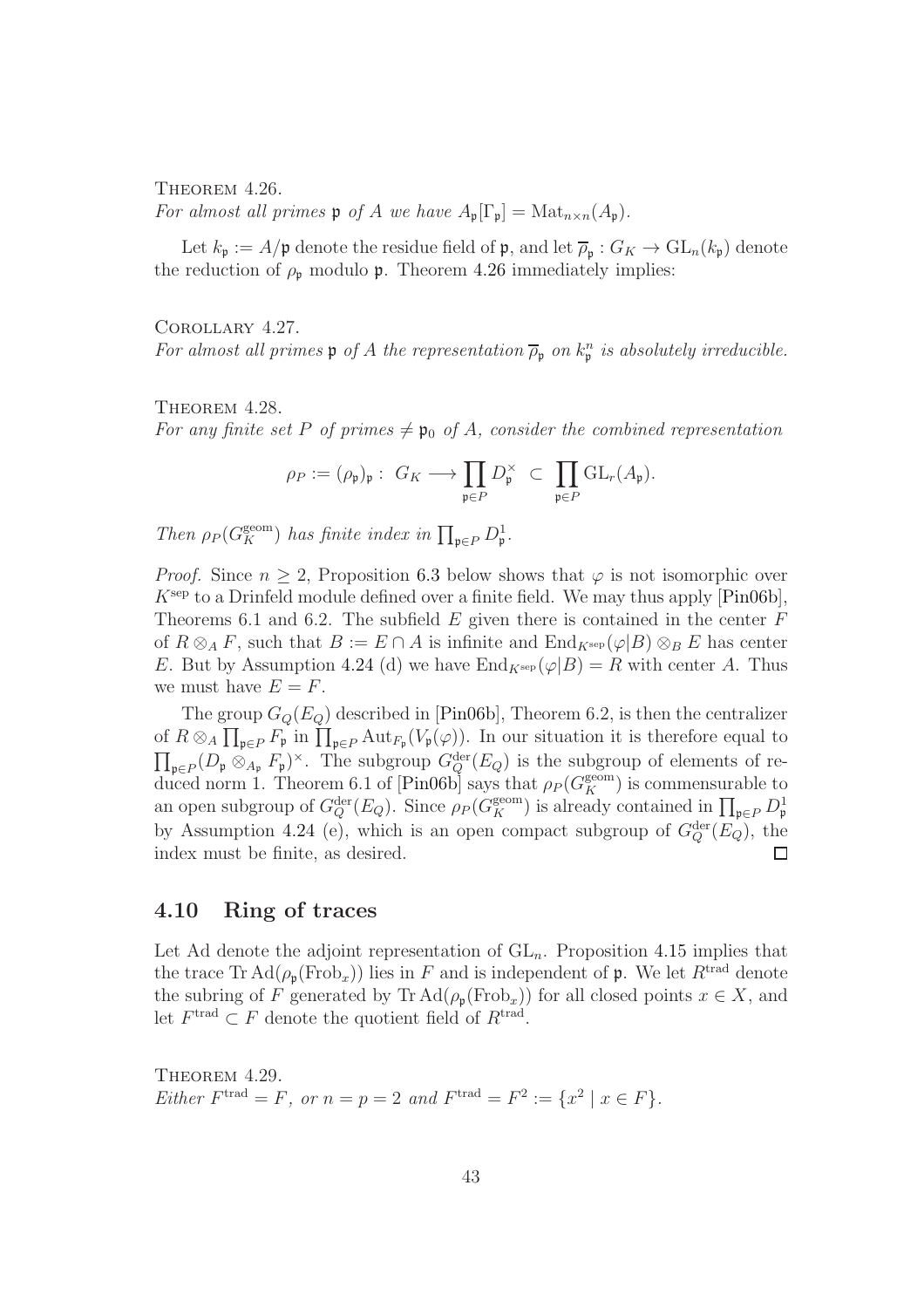*Proof.* Applying [\[Pin06b\]](#page-61-0), Theorem 1.2, to the Drinfeld  $A'$ -module  $\varphi'$  from Sub-section [4.3](#page-33-0) yields a subfield  $E \subset F'$ , which by Assumption 4.24 (d) turns out to be F. (One may equivalently combine [\[Pin06b\]](#page-61-0), Theorem 1.1, for  $\varphi'$  with Theorem [4.28](#page-42-2) above.) Thus by [\[Pin06b\]](#page-61-0), Theorem 1.3, the subfield generated by the traces of Frobeniuses in the adjoint representation associated to  $\varphi'$  has the de-sired properties. But by Proposition [4.9,](#page-34-1) those traces are just  $\text{Tr} \, \text{Ad}(\rho_{\text{p}}(\text{Frob}_x));$ hence this subfield is  $F<sup>trad</sup>$ .  $\Box$ 

As the following proposition shows, the second case in Theorem [4.29](#page-42-3) really does occur:

#### <span id="page-43-0"></span>PROPOSITION 4.30.

Let  $\kappa' \subset \overline{\kappa}$  denote the extension of degree 2 of the constant field  $\kappa$ . If  $n = p = 2$ , then after replacing K by  $K\kappa'$ , we have  $F^{\text{trad}} = F^2$ .

*Proof.* In characteristic  $p = 2$ , let std<sup>(2)</sup> denote the pullback under Frob<sub>2</sub> of the standard representation of  $GL_2$ , and let det :  $GL_2 \to \mathbb{G}_m$  denote the determinant. Then the adjoint representation of  $GL_2$  is an extension of  $std^{(2)} \otimes det^{-1}$  with two copies of the trivial representation of dimension 1. Thus for every  $g \in GL_2$  we have  $\text{Tr } \text{Ad}(g) = \text{Tr}(g)^2 \cdot \det(g)^{-1} + 2.$ 

Recall from Assumption 4.24 (e) that  $\rho_{\mathfrak{p}}(G_K^{\text{geom}}) \subset SL_n(A_{\mathfrak{p}})$ . Thus det  $\circ \rho_{\mathfrak{p}}$ factors through a homomorphism  $Gal(\overline{\kappa}/\kappa) \rightarrow A_{\mathfrak{p}}^{\times}$ . Its value on any element of  $Gal(\overline{\kappa}/\kappa')$  is therefore a square. After replacing K by  $K\kappa'$  we find that  $\text{Tr} \,\text{Ad}(\rho_{\mathfrak{p}}(\text{Frob}_x)) \in F \cap F_{\mathfrak{p}}^2 = F^2$  for every closed point  $x \in X$ . Thus now only the second case in Theorem [4.29](#page-42-3) is possible.

#### <span id="page-43-1"></span>PROPOSITION 4.31.

Let  $A_0$  be the ring of elements of F which are regular outside  $\mathfrak{p}_0$ . Then either  $R^{\text{trad}}$  is a subring of finite index of  $A_0$ , or  $n = p = 2$  and  $R^{\text{trad}}$  is a subring of finite index in  $A_0^2 := \{x^2 \mid x \in A_0\}.$ 

*Proof.* Let  $\alpha_1, \ldots, \alpha_n \in \overline{F}$  denote the eigenvalues of  $\rho_{p}(\text{Frob}_{x})$ . By Proposition [4.16](#page-37-2) they have valuation 0 at all places not above  $\mathfrak{p}_0$  or  $\infty$ , and the same negative valuation at any place above  $\infty$ . Thus their ratios  $\alpha_i/\alpha_j$  have trivial valuation at all places not above  $\mathfrak{p}_0$ . The sum over all i, j of these ratios is therefore regular at all places  $\neq \mathfrak{p}_0$ . This sum is just Tr Ad( $\rho_{\mathfrak{p}}(\text{Frob}_x)$ ), proving that  $R^{\text{trad}} \subset A_0$ .

By Theorem [4.29](#page-42-3) the ring  $R<sup>trad</sup>$  must contain some non-constant element x. Then F is a finite field extension of  $\mathbb{F}_p(x)$ . Moreover, x as an element of F is regular outside  $\mathfrak{p}_0$ , and therefore  $\mathfrak{p}_0$  is the unique place of F above the place of  $\mathbb{F}_p(x)$  where x has a pole. This implies that  $A_0$  is the integral closure of  $\mathbb{F}_p[x]$ in F. It is therefore a module of finite type over  $\mathbb{F}_p[x]$ , and so  $R^{\text{trad}}$  is a submodule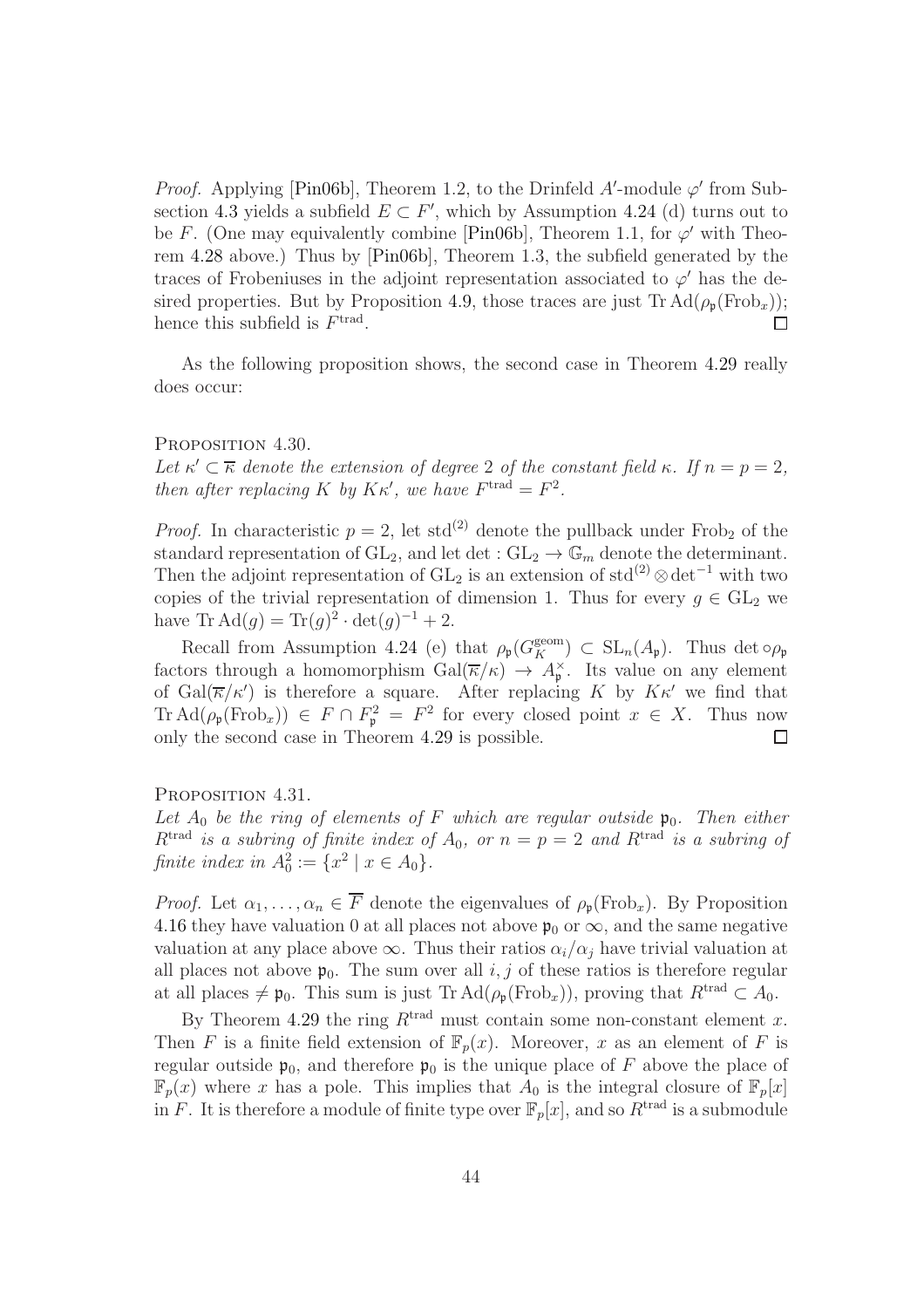that is again of finite type. In particular,  $R<sup>trad</sup>$  is already generated by finitely many traces.

Also, it follows that  $R^{trad}$  is of finite index in its normalization. Depending on the case in Theorem [4.29,](#page-42-3) this normalization is either  $A_0$  or  $A_0^2$ , and we are done.  $\Box$ 

By construction any prime  $\mathfrak{p} \neq \mathfrak{p}_0$  of A corresponds to a unique prime of  $A_0$ . Thus there are natural homomorphisms  $R^{\text{trad}} \hookrightarrow A_0 \hookrightarrow A_{\mathfrak{p}} \rightarrow k_{\mathfrak{p}}$ .

#### <span id="page-44-0"></span>PROPOSITION 4.32.

There exists a finite set  $P<sup>trad</sup>$  of primes of A, containing  $\mathfrak{p}_0$ , such that:

- (a) For any prime  $\mathfrak{p} \notin P^{\text{trad}}$  of A, the homomorphism  $R^{\text{trad}} \to k_{\mathfrak{p}}$  is surjective.
- (b) For any two disctinct primes  $\mathfrak{p}_1, \mathfrak{p}_2 \notin P^{\text{trad}}$  of A, the homomorphism  $R<sup>trad</sup> \rightarrow k_{\mathfrak{p}_1} \times k_{\mathfrak{p}_2}$  is surjective.
- (c) For any prime  $\mathfrak{p} \notin P^{\text{trad}}$  of A, the image of the homomorphism  $R^{\text{trad}} \to A_{\mathfrak{p}}$ <sup>trad</sup> of A, the image of the homomorphism  $R^{\text{trad}} \to A_{\mathfrak{p}}$ is dense in  $A_{\mathfrak{p}}$  if  $F^{\text{trad}} = F$ , respectively dense in  $A_{\mathfrak{p}}^2 := \{a^2 \mid a \in A_{\mathfrak{p}}\}$  if  $F^{\text{trad}} = F^2$ .

Proof. Depending on the case, Proposition [4.31](#page-43-1) implies that the annihilator of  $A_0/R^{\text{trad}}$ , respectively the annihilator of  $A_0^2/R^{\text{trad}}$ , as an  $R^{\text{trad}}$ -module contains a non-zero element  $x \in R^{\text{trad}}$ . Then  $R^{\text{trad}}[x^{-1}]$  is equal to  $A_0[x^{-1}]$ , respectively to  $A_0^2[x^{-1}]$ . Let  $P<sup>trad</sup>$  be the finite set of primes of A consisting of  $\mathfrak{p}_0$  and all those dividing x within  $A_0$ . Then  $P<sup>trad</sup>$  has all the desired properties.  $\Box$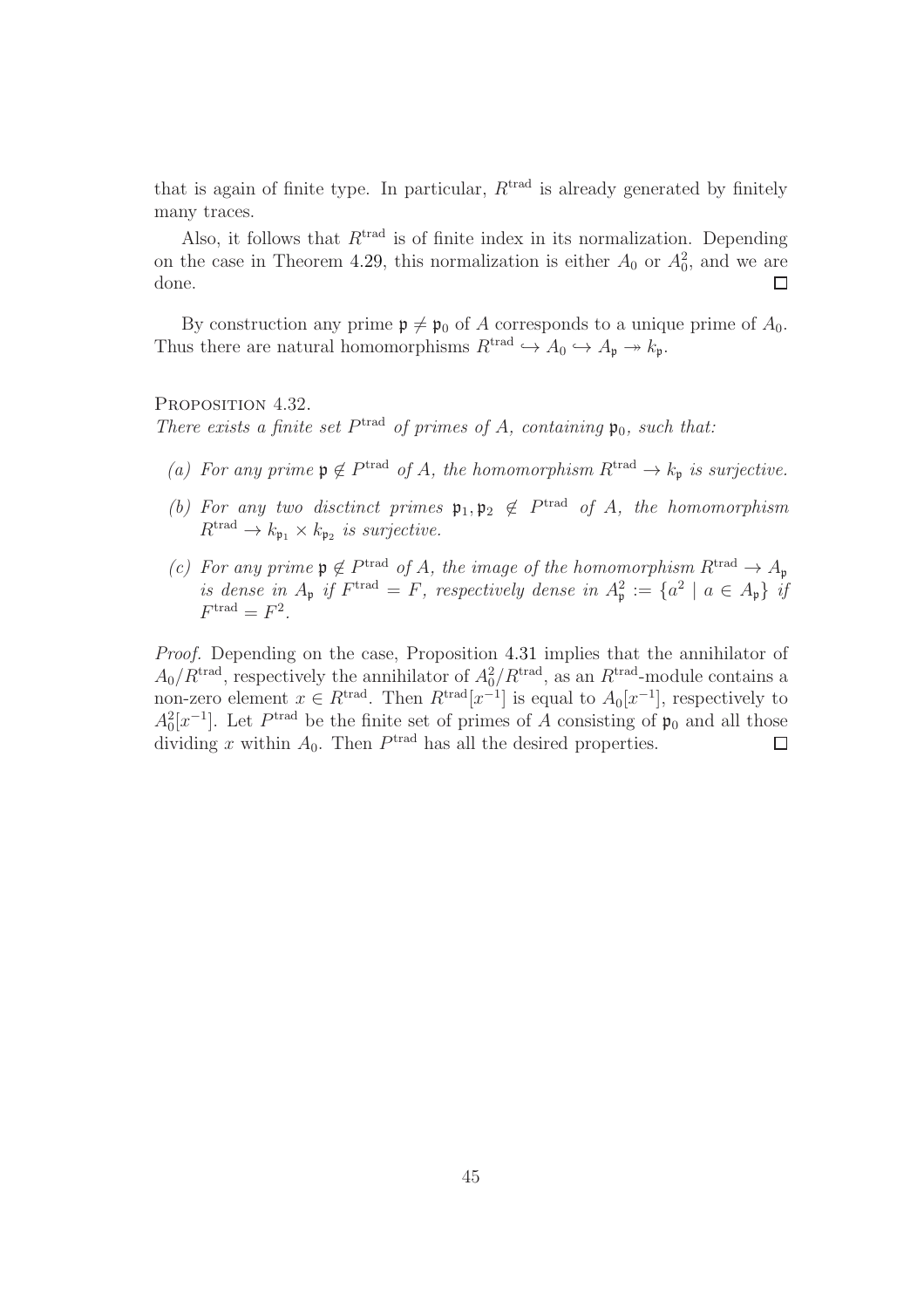# <span id="page-45-0"></span>5 Proof of the main result

In this section we prove Theorem [1.2.](#page-3-0) Subsections [5.1](#page-45-1) through [5.4](#page-51-0) deal with the image of the geometric Galois group  $G_K^{\text{geom}}$ , while Subsection [5.5](#page-52-0) finishes with the image of the absolute Galois group  $G_K$ . We keep all the notations from the preceding section and impose Assumptions 4.24.

### <span id="page-45-1"></span>5.1 Residual surjectivity at a single prime

Recall that  $P_0$  denotes the finite set of primes excluded by Proposition [4.11.](#page-35-1) For any prime  $\mathfrak{p} \notin P_0$  of A, we let  $\Delta_{\mathfrak{p}}^{\text{geom}} \triangleleft \Delta_{\mathfrak{p}} \subset GL_n(k_{\mathfrak{p}})$  denote the images of  $G_K^{\text{geom}} \triangleleft G_K$  under the residual representation  $\overline{\rho}_{\text{p}}$ . Thus

$$
\begin{array}{ccc}\Gamma_{\mathfrak{p}}&\twoheadrightarrow&\Delta_{\mathfrak{p}}&\subset&\mathrm{GL}_n(k_{\mathfrak{p}}),\\ \Gamma_{\mathfrak{p}}^{\text{geom}}&\twoheadrightarrow&\Delta_{\mathfrak{p}}^{\text{geom}}&\subset&\mathrm{SL}_n(k_{\mathfrak{p}}),\end{array}
$$

and the quotient  $\Delta_{\mathfrak{p}}/\Delta_{\mathfrak{p}}^{\text{geom}}$  is cyclic. We will prove that  $\Delta_{\mathfrak{p}}^{\text{geom}} = SL_n(k_{\mathfrak{p}})$  for almost all p.

<span id="page-45-2"></span>Lemma 5.1.

Fix any integer  $c \geq 1$ , and let f denote the morphism from [\(2.11\)](#page-10-2). Then for almost all primes  $\mathfrak{p} \notin P_0$  of A, the map  $\Delta_{\mathfrak{p}} \to k_{\mathfrak{p}}$ ,  $\delta \mapsto f(\delta^c)$  is not identically zero.

*Proof.* Take any prime  $p \notin P_0$  of A. Then by Theorem [4.25](#page-41-2) together with Lemma [2.13,](#page-11-3) the map  $\Gamma_{\mathfrak{p}} \to F_{\mathfrak{p}}, \gamma \mapsto f(\gamma^c)$  is not identically zero. Since this map is continuous and the images of Frobenius elements are dense in  $\Gamma_{\mathfrak{p}}$ , we may fix a closed point  $x \in X$  such that  $a := f(\rho_{\mathfrak{p}}(\text{Frob}_x)^c) \neq 0$ . By the definition of f, this value is a polynomial with coefficients in  $\mathbb Z$  in the coefficients of the characteristic polynomial of  $\rho_{p}(\text{Frob}_{x})^{c}$ . With Proposition [4.15](#page-37-1) it follows that a lies in A and is independent of **p**. In other words, having found x and  $a \in A \setminus \{0\}$ with the help of some auxiliary prime  $\mathfrak{p} \notin P_0$ , we then have  $f(\rho_{\mathfrak{p}}(\text{Frob}_x)^c) = a$ for *every* prime  $\mathfrak{p} \notin P_0$ .

Thus for  $\delta := \overline{\rho}_{\mathfrak{p}}(\text{Frob}_x) \in \Delta_{\mathfrak{p}}$  we now deduce that  $f(\delta^c) = a \mod \mathfrak{p}$ . This is non-zero whenever  $\mathfrak{p} \nmid a$ ; hence the desired assertion holds whenever  $\mathfrak{p} \notin P_0$  and  $\mathfrak{p} \nmid a$ .  $\mathfrak{p} \nmid a$ .

Let  $\bar{k}_{\mathfrak{p}}$  denote an algebraic closure of  $k_{\mathfrak{p}}$ , and set  $W_{\mathfrak{p}} := \varphi[\mathfrak{p}] \otimes_{k_{\mathfrak{p}}} \bar{k}_{\mathfrak{p}}$ . By Corollary [4.27](#page-42-4) this is an irreducible representation of  $\Delta_{\mathfrak{p}}$  over  $k_{\mathfrak{p}}$  for all p outside some finite set of primes  $P<sup>irr</sup>$ . By Theorem [2.26](#page-18-0) there then exists a normal subgroup  $\Delta'_{\mathfrak{p}} \triangleleft \Delta_{\mathfrak{p}}$  of index  $\leq c'_n$ , such that  $\Delta'_{\mathfrak{p}}/Z(\Delta'_{\mathfrak{p}})$  is a direct product of finite simple groups of Lie type in characteristic p. We fix such a subgroup  $\Delta'_{p}$  for every  $\mathfrak{p} \notin P^{\text{irr}}$ .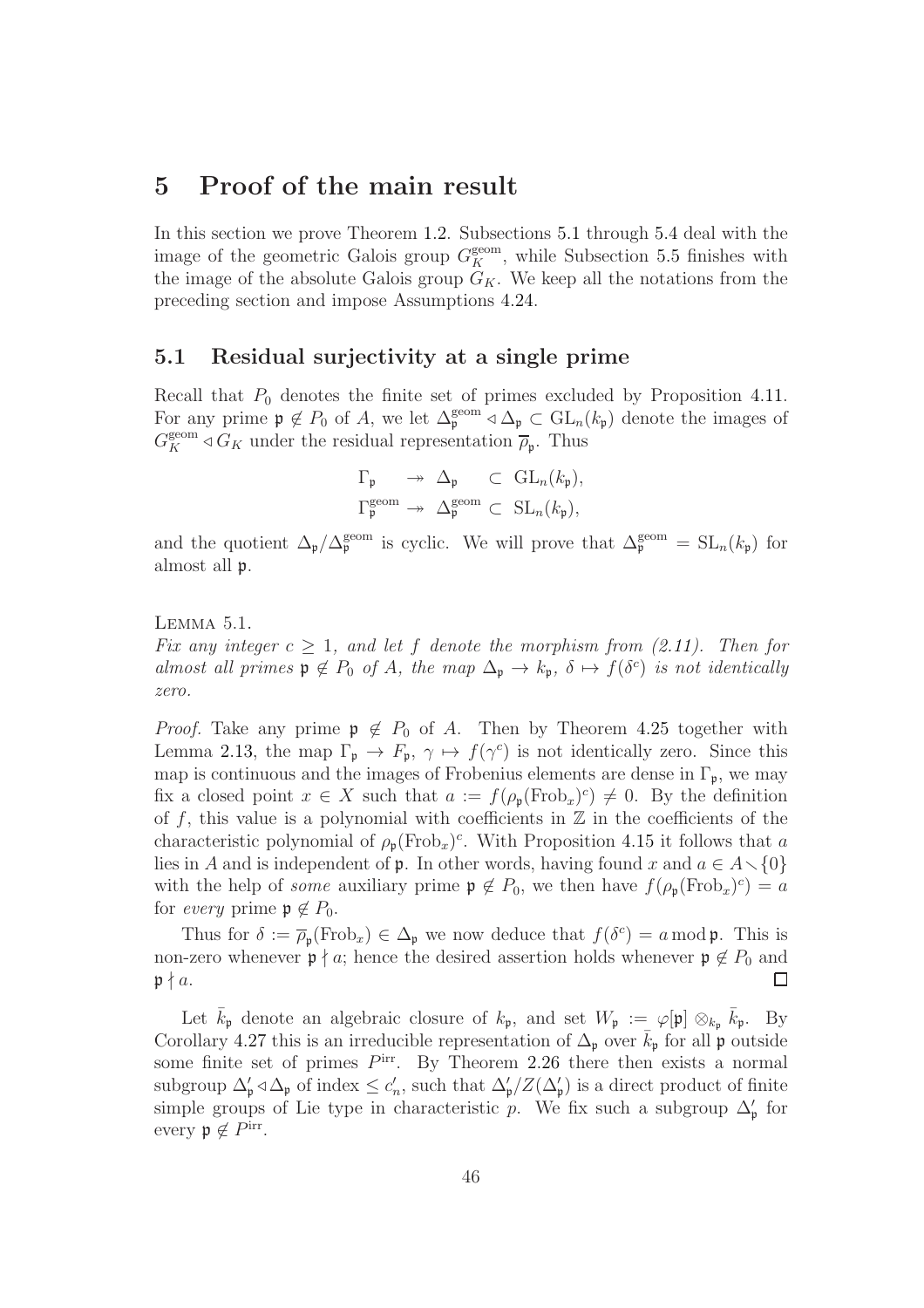<span id="page-46-0"></span>Lemma 5.2. For almost all primes  $\mathfrak{p} \notin P^{\text{irr}}$  of A, we have  $W_{\mathfrak{p}} = W_{\mathfrak{p},1} \oplus \ldots \oplus W_{\mathfrak{p},m_{\mathfrak{p}}}$  for pairwise inequivalent irreducible representations  $W_{\mathfrak{p},i}$  of  $\Delta'_{\mathfrak{p}}$ .

*Proof.* Let  $W_{\mathfrak{p},1}$  be any irreducible representation of  $\Delta'_{\mathfrak{p}}$  contained in  $W_{\mathfrak{p}}$ . Then the sum of the conjugates  $\delta W_{\mathfrak{p},1}$  for all  $\delta \in \Delta_{\mathfrak{p}}$  is a non-zero  $\Delta_{\mathfrak{p}}$ -invariant subspace. By irreducibility it is therefore equal to  $W_{\mathfrak{p}}$  for all  $\mathfrak{p} \notin P^{\text{irr}}$ . Thus  $W_{\mathfrak{p}}$  is the direct sum of certain conjugates  $\delta W_{\mathfrak{p},1}$ .

It remains to show that these summands are pairwise inequivalent. For this suppose that  $\delta_1 W_{\mathfrak{p},1}$  and  $\delta_2 W_{\mathfrak{p},1}$  are distinct but equivalent as representations of  $\Delta'_{\mathfrak{p}}$  for some  $\delta_1, \delta_2 \in \Delta_{\mathfrak{p}}$ . Then for every  $\delta \in \Delta_{\mathfrak{p}}$ , we have  $\delta^{c'_n!} \in \Delta'_{\mathfrak{p}}$ , and this element has the same eigenvalues on  $\delta_1 W_{\mathfrak{p},1}$  and  $\delta_2 W_{\mathfrak{p},1}$ . By Lemma [2.12](#page-11-2) (a) we thus have  $f(\delta^{c'_n!}) = 0$ . But since  $\delta \in \Delta_p$  is arbitrary, by Lemma [5.1](#page-45-2) with  $c = c'_n!$ this can happen only for finitely many primes p, as desired.

The stated properties imply that the decomposition in Lemma [5.2](#page-46-0) is the isotypic decomposition of  $W_{\mathfrak{p}}$  under  $\Delta'_{\mathfrak{p}}$ . It is therefore normalized by  $\Delta_{\mathfrak{p}}$ , and so the permutation action is given by a homomorphism from  $\Delta_{\mathfrak{p}}$  to the symmetric group  $S_{m_p}$  on  $m_p$  letters. Let  $\sigma_p$  denote the composite homomorphism  $G_K \rightarrow$  $\Delta_{\mathfrak{p}} \to S_{m_{\mathfrak{p}}}.$ 

<span id="page-46-1"></span>Lemma 5.3.

For almost all primes  $\mathfrak{p} \notin P^{\text{irr}}$  of A, the homomorphism  $\sigma_{\mathfrak{p}}$  is unramified at all points of codimension 1 of  $\overline{X}$ .

*Proof.* This is clear for points in X, because  $\overline{\rho}_{p}$  is already unramified there. So let x be one of the finitely many generic points of  $X \setminus X$ . Since  $|S_{m_p}| \le m_p! \le n!$ is bounded, Lemma [4.21](#page-39-1) implies that  $\sigma_{\mathfrak{p}}|I'_x$  is trivial for almost all  $\mathfrak{p}$ . Then  $I'_x$ stabilizes each summand  $W_{\mathfrak{p},i}$ . Since  $I'_x$  acts unipotently by [\(4.20\)](#page-39-2), we deduce that  $W_{\mathfrak{p},i}^{I_x'} \neq 0$  for every i. On the other hand Lemma [4.22](#page-40-0) implies that  $W_{\mathfrak{p}}^{I_x} = W_{\mathfrak{p}}^{I_x'}$ for almost all **p**. This means that  $I_x$  acts trivially on  $W_{\mathfrak{p}}^{I'_x} = W_{\mathfrak{p},1}^{I'_x} \oplus \ldots \oplus W_{\mathfrak{p},m_{\mathfrak{p}}}^{I'_x}$ . But as all these summands are non-zero, and  $I_x$  permutes them according to the restriction of the homomorphism  $\sigma_{\mathfrak{p}}$ , it follows that  $\sigma_{\mathfrak{p}}|I_x$  is trivial, as desired.  $\Box$ 

<span id="page-46-2"></span>Lemma 5.4. For almost all primes  $\mathfrak{p} \notin P^{\text{irr}}$  of A, the group  $\Delta_{\mathfrak{p}}'$  acts irreducibly on  $W_{\mathfrak{p}}$ .

*Proof.* Combining Lemma [5.3,](#page-46-1) the inequality  $m_p \leq n$ , and Theorem [4.13,](#page-36-1) we find that there are only finitely many possibilities for the homomorphism  $\sigma_{p}$ . The intersection of their kernels is therefore equal to  $G_{K'}$  for some subextension  $K' \subset K^{\text{sep}}$  that is finite over K. Applying Corollary [4.27](#page-42-4) with  $K'$  in place of K implies that  $\overline{\rho}_{\mathfrak{p}}(G_{K'})$  acts irreducibly on  $W_{\mathfrak{p}}$  for almost all  $\mathfrak{p}$ . But by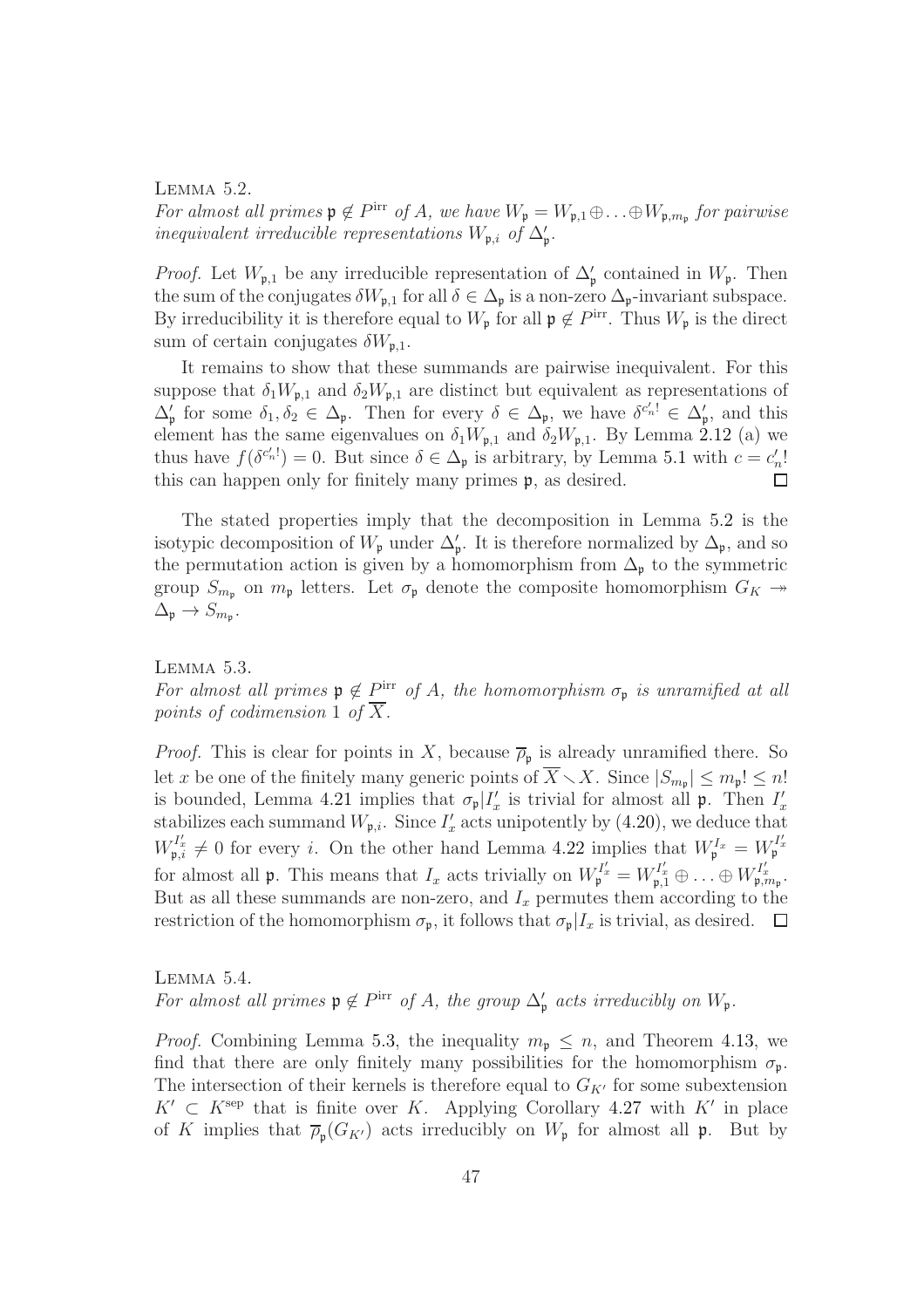construction  $\overline{\rho}_{\mathfrak{p}}(G_{K'})$  stabilizes each summand of the decomposition in Lemma [5.2;](#page-46-0) hence  $m_{\mathfrak{p}} = 1$  and  $W_{\mathfrak{p}} = W_{\mathfrak{p},1}$  for almost all  $\mathfrak{p}$ . Then  $\Delta'_{\mathfrak{p}}$  acts irreducibly on  $W_{\mathfrak{p}}$ , as desired.  $\Box$ 

<span id="page-47-0"></span>Lemma 5.5. For almost all primes  $\mathfrak{p} \notin P^{\text{irr}}$  of A, there exist a finite subfield  $k'_{\mathfrak{p}}$  of  $\bar{k}_{\mathfrak{p}}$  and a model  $G'_{\mathfrak{p}}$  of  $\text{SL}_{n,\bar{k}_{\mathfrak{p}}}$  over  $k'_{\mathfrak{p}}$ , such that  $\Delta'^{\text{der}}_{\mathfrak{p}} = G'_{\mathfrak{p}}(k'_{\mathfrak{p}})$ .

*Proof.* By Lemma [5.4](#page-46-2) the group  $\Delta'_{\mathfrak{p}}$  acts irreducibly on  $W_{\mathfrak{p}}$  for almost all  $\mathfrak{p}$ . On the other hand let c be the constant from Theorem [2.21.](#page-16-0) Then for almost all  $\mathfrak{p}$ , Lemma [5.1](#page-45-2) shows that the map  $\Delta_{\mathfrak{p}} \to k_{\mathfrak{p}}, \delta \mapsto f(\delta^{c'_n c})$  is not identically zero. Since  $\delta^{c'_n} \in \Delta'_{\mathfrak{p}}$  for all  $\delta \in \Delta_{\mathfrak{p}}$ , it follows that the map  $\Delta'_{\mathfrak{p}} \to k_{\mathfrak{p}}, \delta' \mapsto f(\delta'^c)$  is not identically zero. Together we find that  $\Delta'_{\mathfrak{p}}$  satisfies the assumptions of Theorem [2.21,](#page-16-0) and so the desired assertion follows.  $\Box$ 

<span id="page-47-1"></span>Lemma 5.6. For almost all primes  $\mathfrak p$  of A as in Lemma [5.5](#page-47-0) we have  $k_{\mathfrak p} \subset k'_{\mathfrak p}$ .

*Proof.* Let  $P'$  be the finite set of primes excluded by Lemma [5.5,](#page-47-0) and let  $P<sup>trad</sup>$ be the finite set of primes from Proposition [4.32.](#page-44-0) We claim that the assertion holds whenever  $\mathfrak{p} \notin P' \cup P^{\text{trad}}$ .

To prove this let Ad denote the adjoint representation of  $GL_n$ . Take any element  $\delta \in \Delta_{p}$ , and let int( $\delta$ ) denote the corresponding inner automorphism of  $GL_{n,k_p}$ . Then  $Ad(\delta)$  is the derivative  $d(int(\delta))$ , and its trace is an element of  $k_p$ .

On the other hand  $\text{int}(\delta)$  induces an algebraic automorphism of  $\text{SL}_{n,\bar{k}_p}$  which normalizes  $\Delta_{\mathfrak{p}}^{\prime \text{der}} = G_{\mathfrak{p}}^{\prime}(k_{\mathfrak{p}}^{\prime})$ . By the uniqueness in Proposition [2.24](#page-17-2) it therefore induces an algebraic automorphism of the model  $G'_{\mathfrak{p}}$  over  $k'_{\mathfrak{p}}$ . The derivative of this automorphism is an automorphism of the Lie algebra Lie  $G'_{\mathfrak{p}}$ , whose trace is therefore an element of  $k'_{p}$ . But the fact that  $G'_{p}$  is a model of  $SL_{n,\bar{k}_{p}}$  yields an equivariant isomorphism Lie  $G'_\mathfrak{p} \otimes_{k'_\mathfrak{p}} \overline{k}_\mathfrak{p} \cong \mathfrak{sl}_n(\overline{k}_\mathfrak{p})$ , and so the trace in question is equal to the trace of  $d(\text{int}(\delta))|\mathfrak{sl}_n(\bar{k}_\mathfrak{p})$ . Together we deduce that

$$
\mathrm{Tr}\,\mathrm{Ad}(\delta) \;=\; \mathrm{Tr}\big(d(\mathrm{int}(\delta))|\,\mathfrak{sl}_n(\bar{k}_{\mathfrak{p}})\big) + 1 \;\in\; k_{\mathfrak{p}}'.
$$

In particular, we can apply this to  $\delta = \overline{\rho}_{p}(\text{Frob}_{x})$  for any closed point  $x \in X$ . Then Tr  $\text{Ad}(\overline{\rho}_{\text{p}}(\text{Frob}_x))$  is the image of  $\text{Ad}(\rho_{\text{p}}(\text{Frob}_x))$  in the residue field  $k_{\text{p}}$ . Varying x, the elements  $\text{Ad}(\rho_{\mathfrak{p}}(\text{Frob}_x))$  generate the ring of traces  $R^{\text{trad}}$  from Subsection [4.10.](#page-42-0) Thus by Proposition [4.32](#page-44-0) (a) their images generate the residue field  $k_{\mathfrak{p}}$ . Since these images also lie in  $k'_{\mathfrak{p}}$ , we deduce that  $k_{\mathfrak{p}} \subset k'_{\mathfrak{p}}$ , as desired.

<span id="page-47-2"></span>PROPOSITION 5.7. For almost all primes  $\mathfrak{p} \notin P_0$  of A, we have  $\Delta_{\mathfrak{p}}^{\text{geom}} = SL_n(k_{\mathfrak{p}})$ .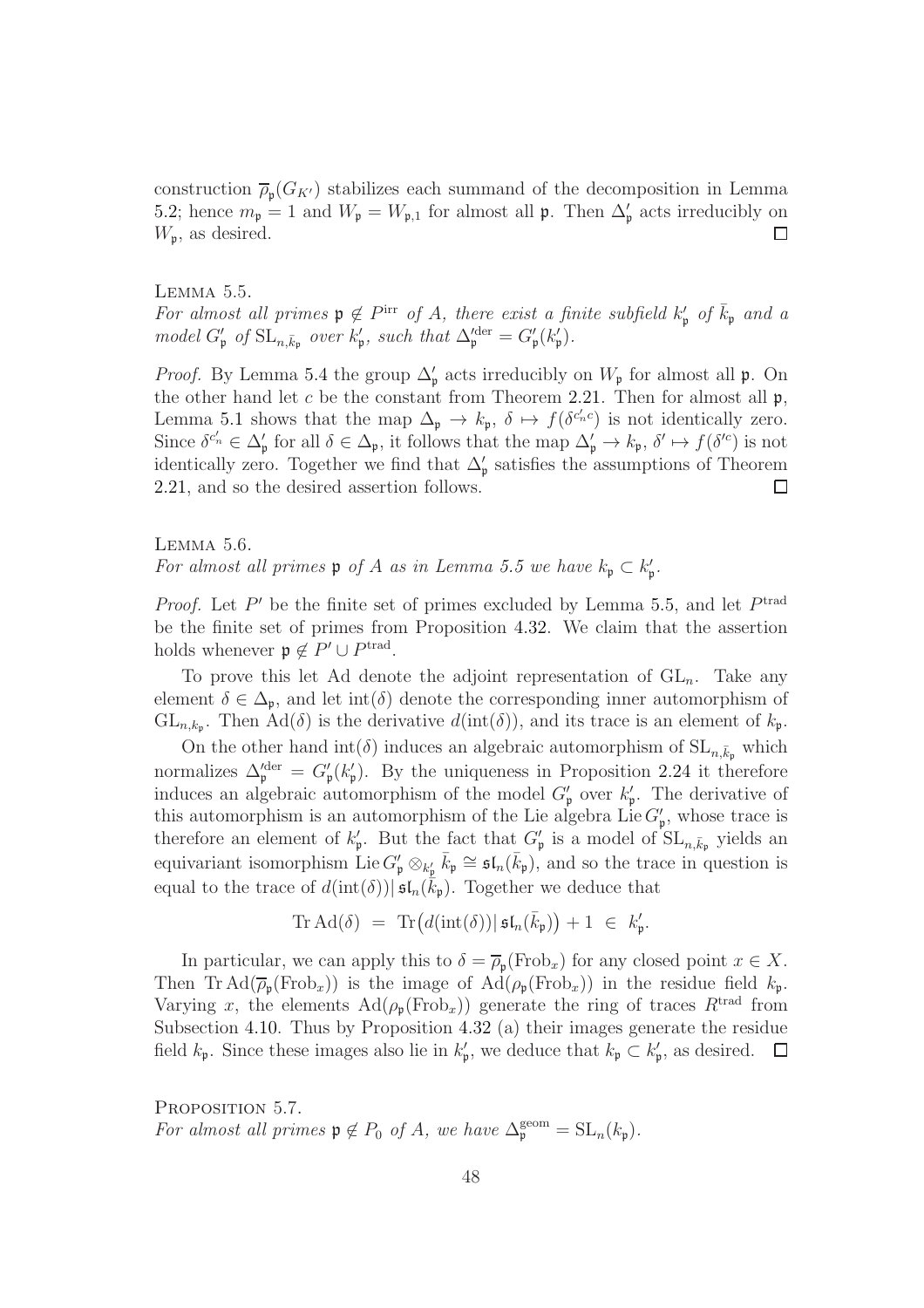Proof. We prove that this holds for all primes **p** satisfying Lemmas [5.5](#page-47-0) and [5.6.](#page-47-1) Indeed, Lemma [5.5](#page-47-0) shows that  $G'_{\mathfrak{p}}(k'_{\mathfrak{p}}) = \Delta_{\mathfrak{p}}^{\text{der}} \subset GL_n(k_{\mathfrak{p}})^{\text{der}} = SL_n(k_{\mathfrak{p}})$ . Applying Proposition [2.22](#page-16-1) with  $G = SL_{n,k_p}$ , this implies that  $|k'_{p}| \leq |k_{p}|$ . On the other hand we have  $k_{\mathfrak{p}} \subset k'_{\mathfrak{p}}$  by Lemma [5.6;](#page-47-1) hence together we deduce that  $k_{\mathfrak{p}} = k'_{\mathfrak{p}}$ . Applying Proposition [2.23](#page-16-2) with  $G = SL_{n,k_p}$  then shows that  $G'(k'_p) = SL_n(k_p)$ . In particular we have  $SL_n(k_p) = \Delta_p^{\text{der}} \subset \Delta_p^{\text{der}} \subset \Delta_p^{\text{geom}} \subset SL_n(k_p)$ , and so these inclusions are equalities, as desired. П

## <span id="page-48-0"></span>5.2 Surjectivity at a single prime

<span id="page-48-2"></span>PROPOSITION 5.8.

For almost all primes  $\mathfrak{p} \notin P_0$  of A, we have  $\Gamma_{\mathfrak{p}}^{\text{geom}} = \text{SL}_n(A_{\mathfrak{p}})$ .

*Proof.* Let  $P'$  be the finite set of primes  $\mathfrak p$  excluded by Proposition [5.7](#page-47-2) or satisfying  $|k_{\mathfrak{p}}| \leq 9$ . For all  $\mathfrak{p} \notin P'$  we have a surjective homomorphism  $\Gamma_{\mathfrak{p}}^{\text{geom}} \to SL_n(k_{\mathfrak{p}})$ .

Suppose first that  $F^{\text{trad}} = F$ . Let  $P^{\text{trad}}$  be the finite set of primes from Proposition [4.32.](#page-44-0) Then for any prime  $\mathfrak{p} \notin P' \cup P^{\text{trad}}$ , the set of traces Tr Ad( $\Gamma_{\mathfrak{p}}$ ) topologically generates  $A_{\mathfrak{p}}$ . Applying Theorem [3.16](#page-27-0) to  $\Gamma_{\mathfrak{p}} \subset GL_n(A_{\mathfrak{p}})$  thus shows that  $\Gamma_{\mathfrak{p}}^{\text{der}} = \text{SL}_n(A_{\mathfrak{p}}).$ 

Suppose now that  $F<sup>trad</sup> = F<sup>2</sup>$ . Then  $p = n = 2$  by Theorem [4.29.](#page-42-3) By Lemma [4.23](#page-40-1) there exists a finite set  $P'' \supset P_0$  of primes of A, such that the number of continuous homomorphisms from  $G_K$  to a finite group of order 2, which factor through the surjection  $\rho_{\mathfrak{p}}: G_K \to \Gamma_{\mathfrak{p}}$  for some  $\mathfrak{p} \notin P''$ , is finite. The intersection of the kernels of these homomorphisms is then  $G_{K'}$  for some finite extension  $K' \subset K^{\text{sep}}$  of K. If  $\Gamma'_{\mathfrak{p}}$  denotes the intersection of all closed subgroups of index 2 of  $\Gamma_{\mathfrak{p}}$ , it follows that for all primes  $\mathfrak{p} \notin P''$  of A we have  $\rho_{\mathfrak{p}}(G_{K'}) \subset \Gamma'_{\mathfrak{p}}$ . Let  $P^{\text{trad}}$  be the finite set of primes obtained by applying Proposition [4.32](#page-44-0) with  $K'$  in place of K. Then for any prime  $\mathfrak{p} \notin P' \cup P'' \cup P^{\text{trad}}$ , the set of traces Tr Ad( $\rho_{\mathfrak{p}}(G_{K'})$ ), and hence a fortiori the set of traces  $\text{Tr} \,\text{Ad}(\Gamma'_{\mathfrak{p}})$ , topologically generates the subring  $A_{\mathfrak{p}}^2 := \{a^2 \mid a \in A_{\mathfrak{p}}\}$ . Applying Theorem [3.17](#page-28-0) to  $\Gamma_{\mathfrak{p}} \subset GL_2(A_{\mathfrak{p}})$  thus shows that  $\Gamma_{\mathfrak{p}}^{\text{der}} = \text{SL}_2(A_{\mathfrak{p}}).$ 

Since  $\Gamma_{\mathfrak{p}}^{\text{der}} \subset \Gamma_{\mathfrak{p}}^{\text{geom}} \subset \text{SL}_n(A_{\mathfrak{p}})$ , the proposition follows in either case.  $\Box$ 

## <span id="page-48-1"></span>5.3 Residual surjectivity at several primes

For any finite set P of primes  $\mathfrak{p} \neq \mathfrak{p}_0$  of A, we let

$$
\Delta_P^{\text{geom}} \triangleleft \Delta_P \ \subset \ \prod_{\mathfrak{p} \in P} \left( D_{\mathfrak{p}} / \mathfrak{p} D_{\mathfrak{p}} \right)^{\times}
$$

denote the images of  $G_K^{\text{geom}} \triangleleft G_K$  under the combined representation induced by  $\overline{\rho}_{\mathfrak{p}}$ . Recall that  $(D_{\mathfrak{p}}/\mathfrak{p}D_{\mathfrak{p}})^{\times} \cong GL_n(k_{\mathfrak{p}})$  and  $\Delta_{\mathfrak{p}}^{\text{geom}} \subset SL_n(k_{\mathfrak{p}})$  whenever  $\mathfrak{p} \notin P_0$ .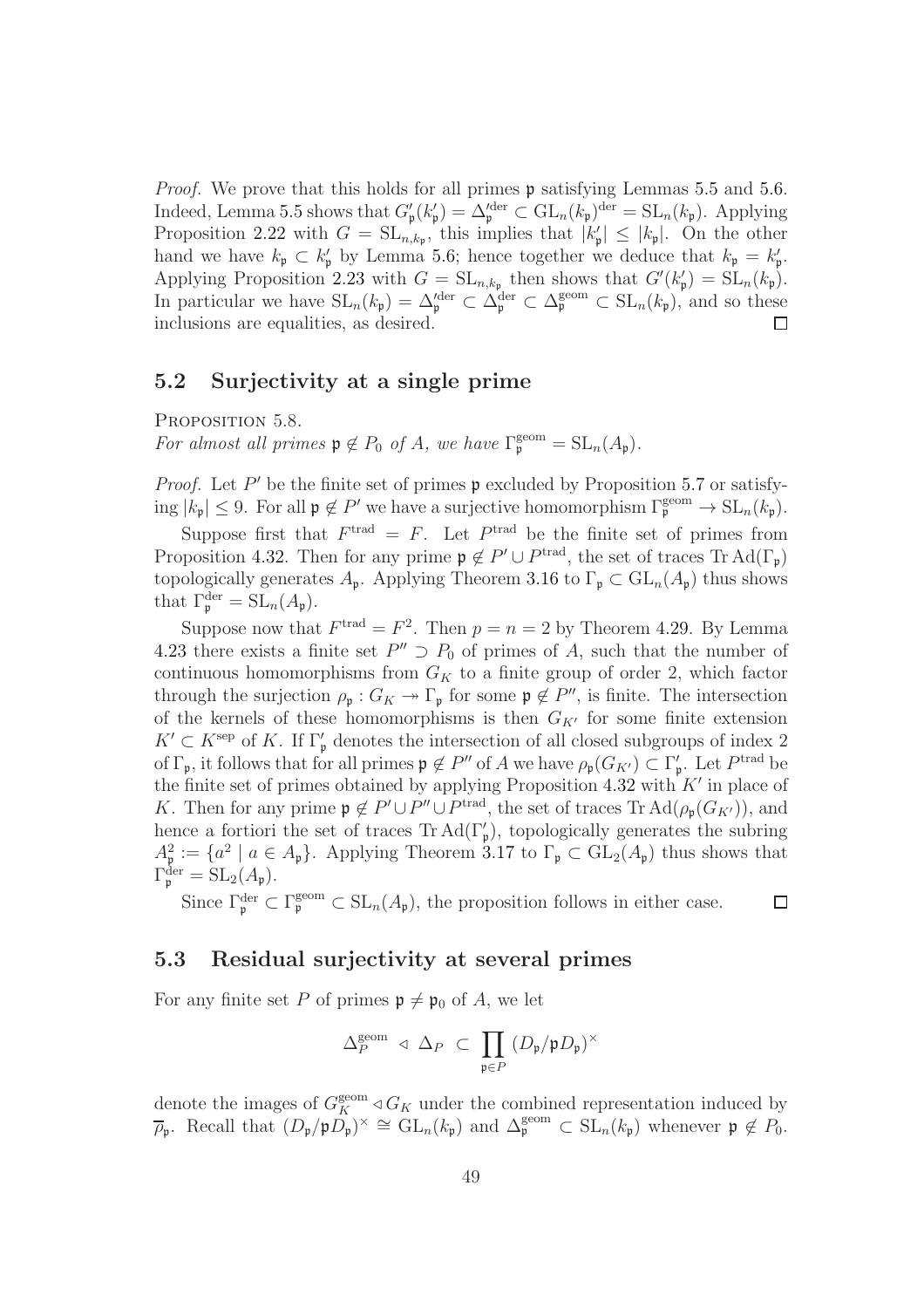Thus whenever  $P \cap P_0 = \emptyset$ , we have

$$
\Delta_P^{\text{geom}} \ \subset \ \prod_{\mathfrak{p} \in P} \mathrm{SL}_n(k_{\mathfrak{p}}).
$$

<span id="page-49-0"></span>PROPOSITION 5.9.

There exists a finite set  $P_1$  of primes of A containing  $P_0$ , such that for any finite set of primes P of A satisfying  $P \cap P_1 = \emptyset$ , we have  $\Delta_P^{\text{geom}} = \prod_{\mathfrak{p} \in P} \text{SL}_n(k_{\mathfrak{p}})$ .

*Proof.* Let  $P'$  be the finite set of primes  $\mathfrak p$  excluded by Proposition [5.7](#page-47-2) or satisfying  $|k_{\mathfrak{p}}| \leq 3$ . Let  $P^{\text{trad}}$  be the finite set of primes from Proposition [4.32,](#page-44-0) and set  $P_1 := P' \cup P^{\text{trad}}$ . We claim that the assertion holds whenever  $P \cap P_1 = \emptyset$ .

For any  $\mathfrak{p} \in P$  abbreviate  $PSL(n, k_{\mathfrak{p}}) := SL_n(k_{\mathfrak{p}})/Z(SL_n(k_{\mathfrak{p}}))$ . The assumption  $|k_{\mathfrak{p}}| > 3$  implies that this is a non-abelian finite simple group and that  $SL_n(k_p)$  is perfect. Let

$$
\overline{\Delta^{\text{geom}}_P} \ \subset \ \prod_{\mathfrak{p} \in P} \text{PSL}(n,k_{\mathfrak{p}})
$$

denote the image of  $\Delta_P^{\text{geom}}$ . Then it suffices to prove that this inclusion is an equality.

Assume otherwise. From Proposition [5.7](#page-47-2) we know that  $\overline{\Delta_P^{\text{geom}}}$  $P_P^{\text{geom}}$  surjects to all factors. Since these factors are non-abelian simple groups, Goursat's Lemma implies that  $\overline{\Delta_P^{\text{geom}}}$  $P_P^{\text{geom}}$  lies over the graph of an isomorphism between two factors, say associated to distinct primes  $\mathfrak{p}_1, \mathfrak{p}_2 \in P$ . Then the situation persists after replacing P by  $\{p_1, p_2\}$ ; hence we may without loss of generality assume that  $P = {\mathfrak{p}_1, \mathfrak{p}_2}.$ 

The isomorphism  $PSL(n, k_{\mathfrak{p}_1}) \stackrel{\sim}{\rightarrow} PSL(n, k_{\mathfrak{p}_2})$  is induced by a field isomorphism  $\sigma$  :  $k_{p_1} \rightarrow k_{p_2}$  and a corresponding isomorphism of algebraic groups  $\alpha$ :  $\sigma^*$  PGL<sub>r,kp<sub>1</sub></sub>  $\rightarrow$  PGL<sub>r,kp<sub>2</sub></sub> (see [\[Pin00\]](#page-61-6), Lemmas 9.4 and 9.5). Since  $SL_n(k_{p_1}) \times$  $SL_n(k_{p_2})$  is a central extension of  $PSL(n, k_{p_1}) \times PSL(n, k_{p_2})$ , the derived group  $(\Delta_P^{\text{geom}})$ <sup>der</sup> of  $\Delta_P^{\text{geom}}$  depends only on  $\overline{\Delta_P^{\text{geom}}}$  $P_P^{\text{geom}}$ . It is therefore the graph of the isomorphism  $SL_n(k_{p_1}) \stackrel{\sim}{\rightarrow} SL_n(k_{p_2})$  induced by the unique isomorphism  $\tilde{\alpha} : \sigma^* SL_{r,k_{p_1}} \stackrel{\sim}{\rightarrow}$  $SL_{r,k_{\mathfrak{p}_2}}$  lifting  $\alpha$ .

The uniqueness of the model from Proposition [2.23](#page-16-2) implies that the isomorphism  $\tilde{\alpha}$  depends only on  $(\Delta_P^{\text{geom}})^{\text{der}}$ . Thus its graph depends only on  $(\Delta_P^{\text{geom}})^{\text{der}}$ . Since  $\Delta_P$  normalizes  $(\Delta_P^{\text{geom}})$ <sup>der</sup> by construction, it thus also normalizes the graph of  $\tilde{\alpha}$ . In other words, for every  $\delta = (\delta_1, \delta_2) \in \Delta_P$ , the following diagram commutes:

$$
\sigma^* \operatorname{SL}_{r,k_{\mathfrak{p}_1}} \xrightarrow{\tilde{\alpha}} \operatorname{SL}_{r,k_{\mathfrak{p}_2}} \sigma^* \operatorname{int}(\delta_1)
$$
\n
$$
\sigma^* \operatorname{SL}_{r,k_{\mathfrak{p}_1}} \xrightarrow{\tilde{\alpha}} \operatorname{SL}_{r,k_{\mathfrak{p}_2}}.
$$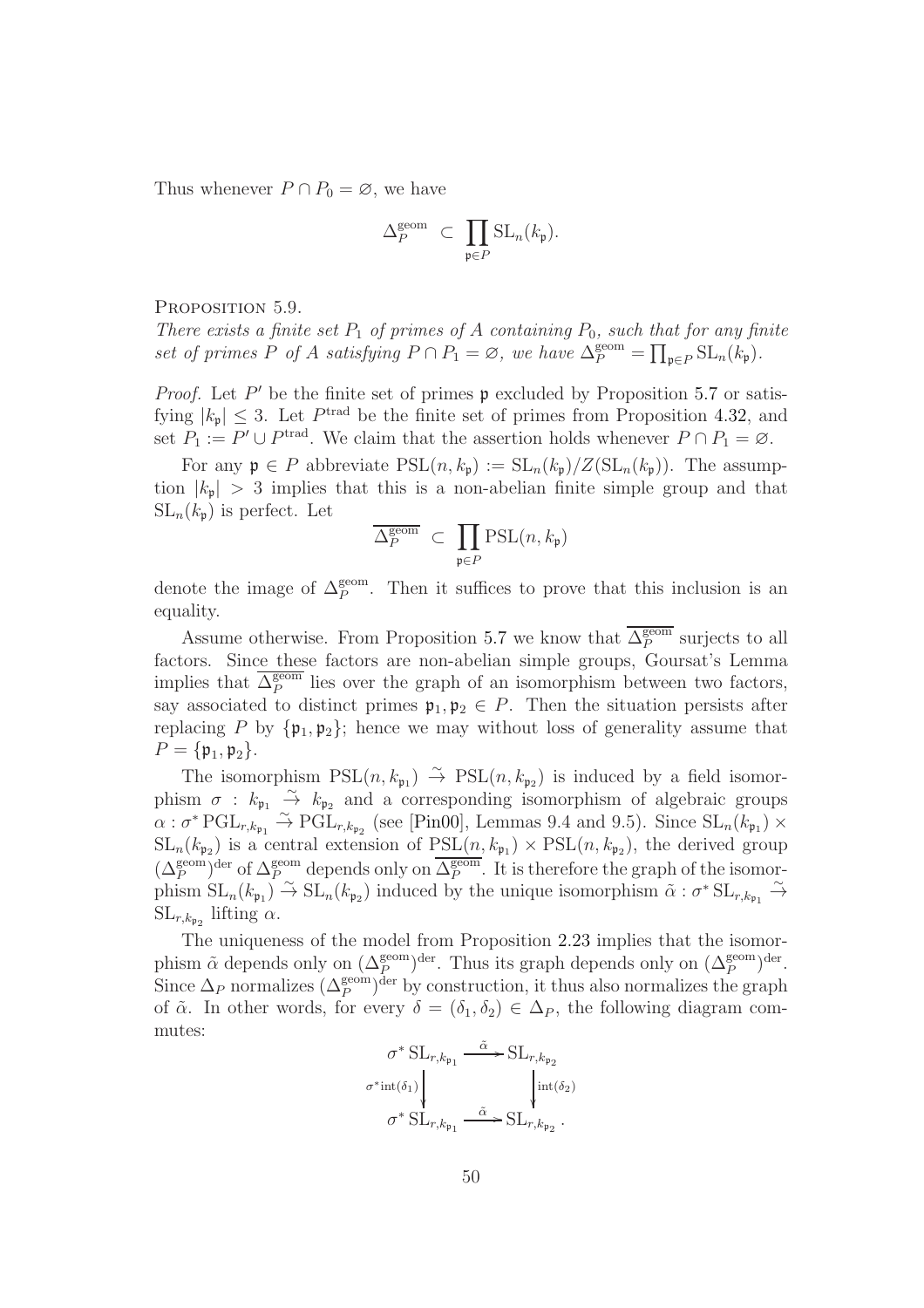Taking traces and recalling that the trace on  $\mathfrak{gl}_n$  is the trace on  $\mathfrak{sl}_n$  plus 1, we deduce that  $\sigma(\text{Tr } \text{Ad}(\delta_1)) = \text{Tr } \text{Ad}(\delta_2)$ .

In particular, we can apply this when  $\delta$  is the image of Frob<sub>x</sub> for any closed point  $x \in X$ . Then Tr  $\text{Ad}(\delta_i) = \text{Tr } \text{Ad}(\overline{\rho}_{\mathfrak{p}_i}(\text{Frob}_x))$  is the image of  $\text{Ad}(\rho_{\mathfrak{p}_i}(\text{Frob}_x))$ in the residue field  $k_{\mathfrak{p}_i}$ , where  $\text{Ad}(\rho_{\mathfrak{p}_i}(\text{Frob}_x)) \in R^{\text{trad}}$  is independent of i. Thus  $\text{Tr } \text{Ad}(\delta) = (\text{Tr } \text{Ad}(\delta_1), \sigma(\text{Tr } \text{Ad}(\delta_1)))$  is the image of  $\text{Ad}(\rho_{\mathfrak{p}_1}(\text{Frob}_x)) \in R^{\text{trad}}$  in the product of the residue fields  $k_{\mathfrak{p}_1} \times k_{\mathfrak{p}_2}$ . Since the elements  $\text{Ad}(\rho_{\mathfrak{p}_1}(\text{Frob}_x))$  for all x generate the ring of trances  $R<sup>trad</sup>$ , it follows that the image of the reduction map  $R^{\text{trad}} \to k_{\mathfrak{p}_1} \times k_{\mathfrak{p}_2}$  is contained in the graph of  $\sigma$ . But since  $P \cap P^{\text{trad}} = \varnothing$ , this contradicts Proposition [4.32](#page-44-0) (b). Therefore  $\overline{\Delta_P^{\text{geom}}}$  $P_P^{\text{geom}}$  cannot be a proper subgroup, and we are finished.  $\Box$ 

#### <span id="page-50-0"></span>Lemma 5.10.

There exists a finite set  $P_2$  of primes  $\mathfrak{p} \neq \mathfrak{p}_0$  of A containing  $P_0$ , such that for every finite  $P \supset P_2$  and every  $\mathfrak{p} \notin P$ , we have

$$
\Delta_{P \cup \{\mathfrak{p}\}}^{\text{geom}} \; = \; \Delta_P^{\text{geom}} \times \text{SL}_n(k_{\mathfrak{p}}).
$$

*Proof.* Let  $P_1$  be the finite set of primes excluded by Proposition [5.9.](#page-49-0) Let N be the maximum of the orders of all Jordan-Hölder constituents of the finite group  $\Delta_{P_1}^{\text{geom}}$ . Let  $P_2$  be the union of  $P_1$  with the set of primes p for which  $|PSL(n, k_p)| \leq N$  or  $|k_p| \leq 9$ . We will prove the assertion whenever  $P \supset P_2$ .

Consider the natural inclusion

$$
\Delta_{P \cup \{\mathfrak{p}\}}^{\text{geom}} \subset \Delta_{P_1}^{\text{geom}} \times \Delta_{P \setminus P_1}^{\text{geom}} \times \text{SL}_n(k_{\mathfrak{p}}).
$$

By definition the image of  $\Delta_{P\cup\{p\}}^{\text{geom}}$  under the projection to the second and third factors is the subgroup

$$
\Delta_{(P \smallsetminus P_1) \cup \{\mathfrak{p}\}}^{\text{geom}} \subset \Delta_{P \smallsetminus P_1}^{\text{geom}} \times \text{SL}_n(k_{\mathfrak{p}}) \subset \prod_{\mathfrak{p}' \in P \smallsetminus P_1} \text{SL}_n(k_{\mathfrak{p}'}) \times \text{SL}_n(k_{\mathfrak{p}}).
$$

These inclusions are equalities by Proposition [5.9.](#page-49-0) Therefore the projection homomorphism  $\Delta_{P \cup \{p\}}^{\text{geom}} \to \Delta_{P \setminus P_1}^{\text{geom}} \times SL_n(k_p)$  is surjective. From this it follows that

$$
E := \Delta_{P \cup \{\mathfrak{p}\}}^{\text{geom}} \cap \left( \Delta_{P_1}^{\text{geom}} \times \{1\} \times \text{SL}_n(k_{\mathfrak{p}}) \right)
$$

surjects to  $SL_n(k_p)$ . In particular  $PSL(n, k_p)$  is a Jordan-Hölder factor of E. The assumption  $\mathfrak{p} \notin P_1$  implies that the order of  $PSL(n, k_{\mathfrak{p}})$  is greater than the order of any Jordan-Hölder constituent of  $\Delta_{P_1}^{\text{geom}}$ . Thus PSL $(n, k_\mathfrak{p})$  cannot be a Jordan-Hölder constituent of the image of  $E$  in  $\Delta_{P_1}^{\text{geom}}$ . It must therefore be a Jordan-Hölder factor of  $\Delta_{P \cup \{\mathfrak{p}\}}^{\text{geom}} \cap (\{1\} \times \{1\} \times SL_n(k_{\mathfrak{p}}))$ . Since  $SL_n(k_{\mathfrak{p}})$  is perfect, it follows that

$$
\{1\} \times \{1\} \times SL_n(k_{\mathfrak{p}}) \ \subset \ E \ \subset \ \Delta_{P \cup \{\mathfrak{p}\}}^{\text{geom}}.
$$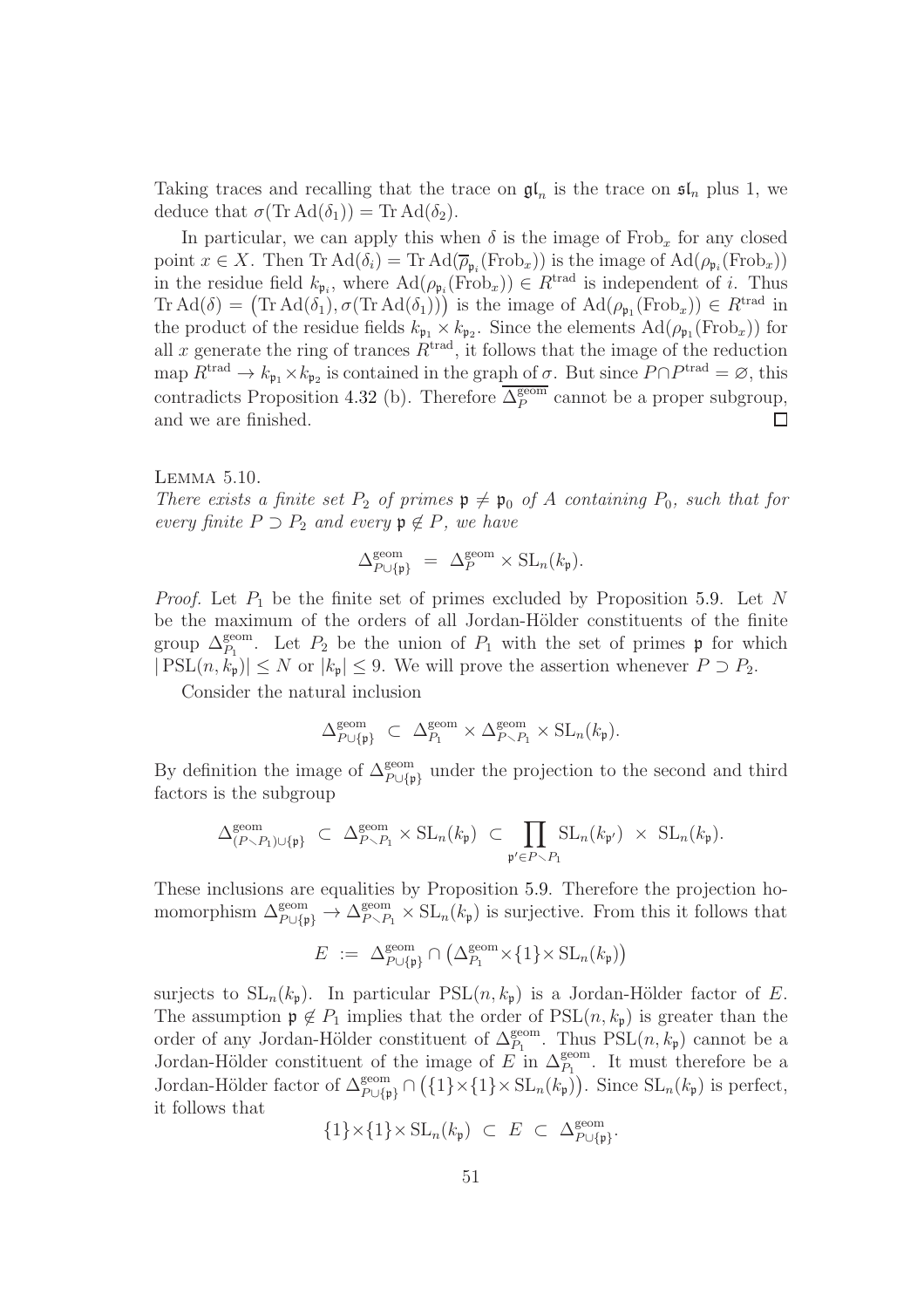The short exact sequence

$$
1 \longrightarrow \{1\} \times \{1\} \times SL_n(k_{\mathfrak{p}}) \longrightarrow \Delta_{P \cup \{\mathfrak{p}\}}^{\text{geom}} \longrightarrow \Delta_P^{\text{geom}} \longrightarrow 1
$$

and the 5-Lemma then show that  $\Delta_{P \cup \{\mathfrak{p}\}}^{\text{geom}} = \Delta_P^{\text{geom}} \times SL_n(k_{\mathfrak{p}})$ , as desired.  $\Box$ 

## <span id="page-51-0"></span>5.4 Adelic openness

For any finite set P of primes  $\mathfrak{p} \neq \mathfrak{p}_0$  of A, we let  $\Gamma_P^{\text{geom}}$  denote the image of the combined homomorphism

$$
(\rho_{\mathfrak{p}})_{\mathfrak{p}\in P}:\; G_K^{\text{geom}}\longrightarrow \prod_{\mathfrak{p}\in P}D^1_{\mathfrak{p}}.
$$

Recall that  $D_{\mathfrak{p}}^1 \cong SL_n(A_{\mathfrak{p}})$  whenever  $\mathfrak{p} \notin P_0$ .

<span id="page-51-1"></span>Lemma 5.11.

There exists a finite set  $P_3$  of primes  $\mathfrak{p} \neq \mathfrak{p}_0$  of A containing  $P_0$ , such that for every finite  $P \supset P_3$  and every  $\mathfrak{p} \notin P$ , we have

$$
\Gamma_{P \cup \{\mathfrak{p}\}}^{\text{geom}} = \Gamma_P^{\text{geom}} \times \text{SL}_n(A_{\mathfrak{p}}).
$$

*Proof.* Let  $P'$  be the finite set of primes  $\mathfrak p$  excluded by Proposition [5.8](#page-48-2) or satisfying  $|k_{\mathfrak{p}}| \leq 9$ . Let  $P_3$  be the union of P' with the set of primes  $P_2$  from Lemma [5.10.](#page-50-0) We will prove the assertion whenever  $P \supset P_3$ .

For this we consider the commutative diagram

$$
\Gamma_{P\cup\{p\}}^{\text{geom}} \subset \Gamma_P^{\text{geom}} \times \text{SL}_n(A_{\mathfrak{p}})
$$
\n
$$
\downarrow \qquad \qquad \downarrow \qquad \qquad \downarrow
$$
\n
$$
\Delta_{P\cup\{p\}}^{\text{geom}} \subset \Delta_P^{\text{geom}} \times \text{SL}_n(k_{\mathfrak{p}}).
$$

The inclusion in the lower row is an equality by Lemma [5.10.](#page-50-0) Thus if  $H$  denotes the kernel of the surjection  $\Gamma_P^{\text{geom}} \twoheadrightarrow \Delta_P^{\text{geom}}$  $P_P^{\text{geom}}$ , it follows that  $\Gamma_{P\cup\{\mathfrak{p}\}}^{\text{geom}}\cap(H\times\mathrm{SL}_n(A_\mathfrak{p}))$ surjects to  $\{1\} \times SL_n(k_p)$ . But by construction H is a pro-p-group, and  $SL_n(k_p)$ has no Jordan-Hölder factor of order  $p$ . Since all groups in question are pro-finite, we deduce that

 $\Gamma'_{\mathfrak{p}} := \Gamma^{\text{geom}}_{P \cup {\{\mathfrak{p}\}}} \cap (\{1\} \times SL_n(A_{\mathfrak{p}}))$ 

also surjects to  $SL_n(k_p)$ .

By construction  $\Gamma'_{\mathfrak{p}}$  is a closed normal subgroup of  $\Gamma^{\text{geom}}_{\{\mathfrak{p}\}\cup P}$ , and the conjugation action of  $\Gamma^{\text{geom}}_{\{\mathfrak{p}\}\cup P}$  on it factors through the projection  $\Gamma^{\text{geom}}_{\{\mathfrak{p}\}\cup P} \to \Gamma^{\text{geom}}_{\mathfrak{p}} \subset SL_n(A_{\mathfrak{p}})$ .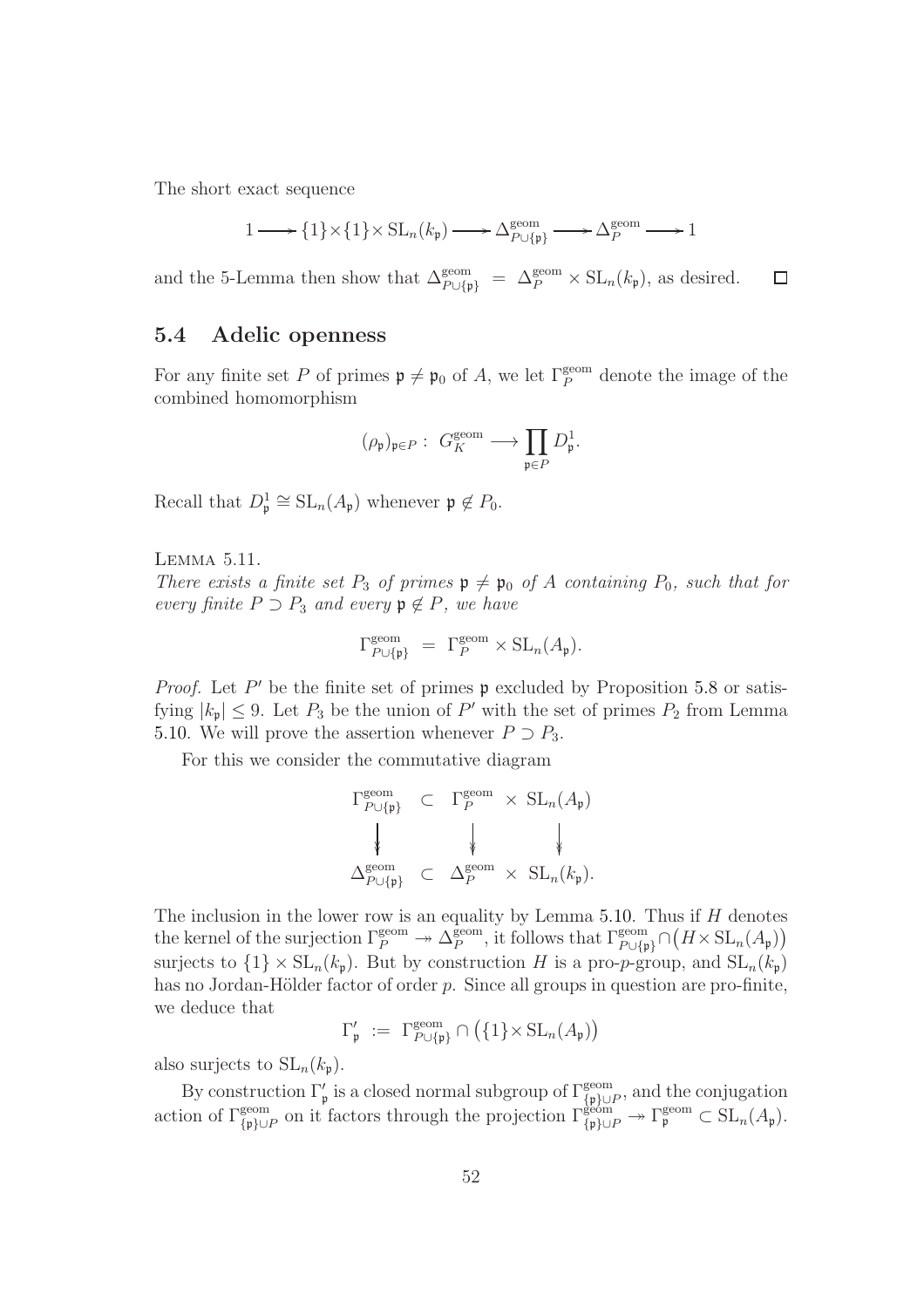Since  $\mathfrak{p} \notin P'$ , the last inclusion is an equality by Proposition [5.8.](#page-48-2) Together this implies that  $\Gamma'_{\mathfrak{p}}$  is normalized by  $SL_n(A_{\mathfrak{p}})$ .

Combining this with the assumption  $|k_{\mathfrak{p}}| > 9$  and the fact that  $\Gamma'_{\mathfrak{p}}$  surjects to  $SL_n(k_p)$ , Proposition [3.8](#page-23-1) now implies that  $\Gamma'_p = \{1\} \times SL_n(A_p)$ . The short exact sequence

$$
1 \longrightarrow \{1\} \times SL_n(A_{\mathfrak{p}}) \longrightarrow \Gamma_{P \cup \{\mathfrak{p}\}}^{\text{geom}} \longrightarrow \Gamma_P^{\text{geom}} \longrightarrow 1
$$

and the 5-Lemma then show that  $\Gamma_{P\cup\{\mathfrak{p}\}}^{\text{geom}} = \Gamma_P^{\text{geom}} \times SL_n(A_{\mathfrak{p}})$ , as desired.  $\Box$ 

*Proof of Theorem [1.2](#page-3-0) (a).* Let  $P_3$  be as in Lemma [5.11.](#page-51-1) Then induction on P shows that for every finite  $P \supset P_3$ , we have

$$
\Gamma_P^{\text{geom}} = \Gamma_{P_3}^{\text{geom}} \times \prod_{\mathfrak{p} \in P \backslash P_3} \text{SL}_n(A_{\mathfrak{p}}).
$$

In the limit this implies that

$$
\rho_{\text{ad}}(G_K^{\text{geom}}) = \Gamma_{P_3}^{\text{geom}} \times \prod_{\mathfrak{p} \notin P_3} \text{SL}_n(A_{\mathfrak{p}}).
$$

But  $\Gamma_{P_3}^{\text{geom}}$  has finite index in  $\prod_{\mathfrak{p} \in P_3} D^1_{\mathfrak{p}}$  by Theorem [4.28.](#page-42-2) Therefore  $\rho_{ad}(G_K^{\text{geom}})$ has finite index in  $\prod_{\mathfrak{p}\neq\mathfrak{p}_0} D^1_{\mathfrak{p}}$ , as desired.  $\Box$ 

## <span id="page-52-0"></span>5.5 Absolute Galois group

*Proof of Theorem [1.2](#page-3-0) (b).* Recall that  $R := \text{End}_K(\varphi) = \text{End}_{K^{\text{sep}}}(\varphi)$  by Assumption 4.24 (a), and that  $D_{\mathfrak{p}}$  was defined as the commutant of  $R_{\mathfrak{p}} := R \otimes_A A_{\mathfrak{p}}$ in End<sub>Ap</sub>(T<sub>p</sub>( $\varphi$ )). Thus  $\rho_{ad}(G_K)$  is contained in  $\prod_{\mathfrak{p}\neq\mathfrak{p}_0}D_{\mathfrak{p}}^{\times}$ . We will look at its image under the determinant map.

Let F' be a maximal commutative F-subalgebra of  $R \otimes_A F$ , let A' denote the integral closure of A in F', and choose a Drinfeld A'-module  $\varphi' : A' \to K\{\tau\}$ and an isogeny  $f: \varphi \to \varphi' | A$ , as in Subsection [4.3.](#page-33-0) The characteristic of  $\varphi'$ is then a prime  $\mathfrak{p}'_0$  of A' that divides  $\mathfrak{p}_0$ . By Anderson [\[And86\]](#page-60-0), §4.2, there exists a Drinfeld A'-module  $\psi' : A' \to K\{\tau\}$  of rank 1 and characteristic  $\mathfrak{p}'_0$ whose adelic Galois representation is isomorphic to the determinant of the adelic Galois representation associated to  $\varphi'$ . With Proposition [4.9](#page-34-1) it follows that the composite homomorphism

$$
\det \rho_{\text{ad}}: G_K \xrightarrow{\rho_{\text{ad}}} \prod_{\mathfrak{p} \neq \mathfrak{p}_0} D_{\mathfrak{p}}^{\times} \xrightarrow{\det} \prod_{\mathfrak{p} \neq \mathfrak{p}_0} A_{\mathfrak{p}}^{\times} \xrightarrow{\phantom{\det}} \prod_{\mathfrak{p}' \nmid \mathfrak{p}_0} A_{\mathfrak{p}'}^{\prime \times}
$$

describes the Galois representation on the Tate modules  $\prod_{\mathfrak{p}'\nmid \mathfrak{p}_0} T_{\mathfrak{p}'}(\psi')$ .

Without loss of generality we may assume that  $\psi'$  is defined over the finite field κ. Let m denote the degree of  $\kappa$  over  $\mathbb{F}_p$ . Then  $Frob_{\kappa} = \tau^m$  lies in the center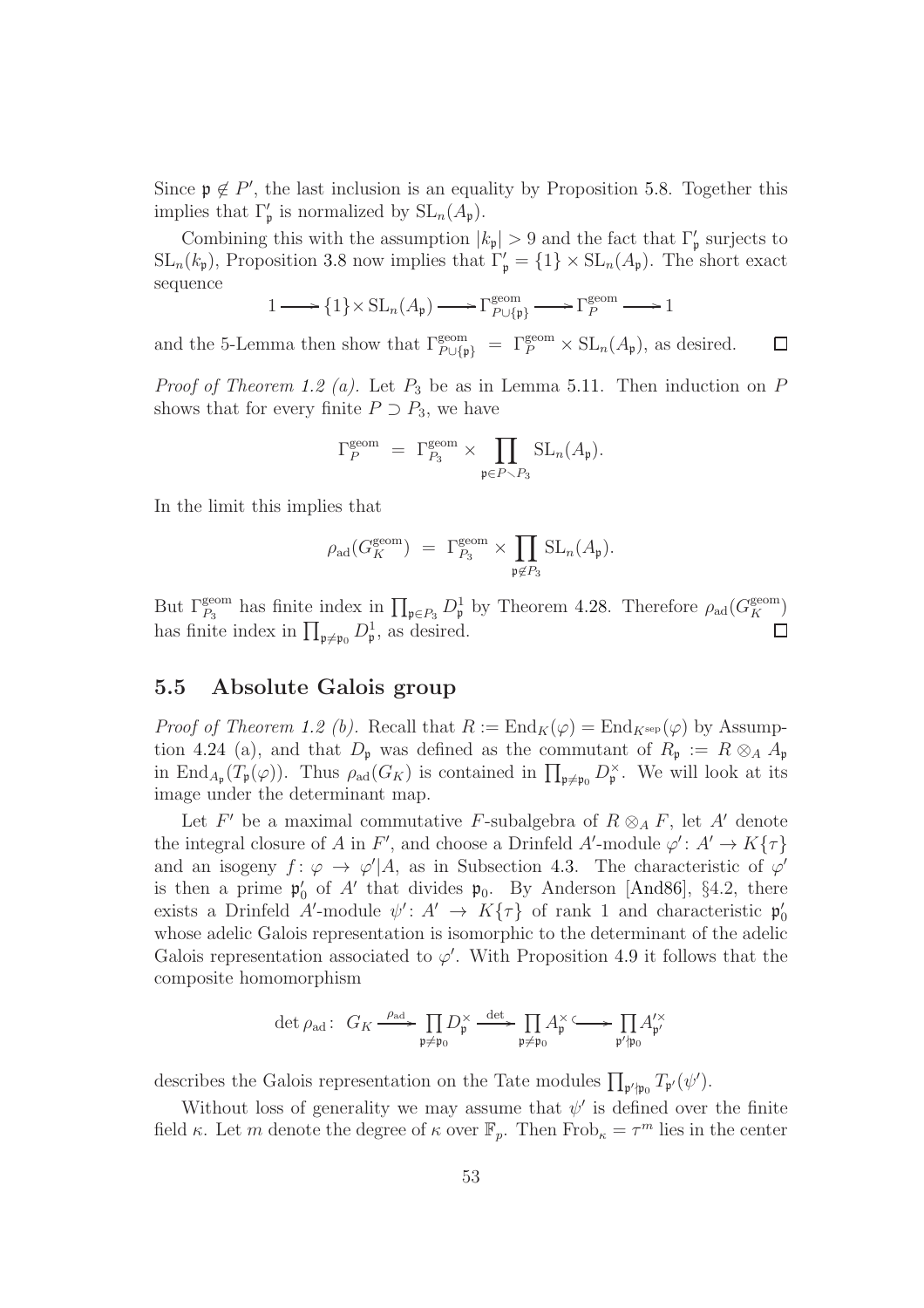of  $\kappa\{\tau\}$ . In particular it commutes with  $\psi'_{a'}$  for all  $a' \in A'$  and is therefore an endomorphism of  $\psi'$ . As  $\psi'$  has rank 1, its endomorphism ring is equal to A'; hence Frob<sub>k</sub> represents an element  $a' \in A'$ . The action of Frob<sub>k</sub> as an element of the Galois group  $G_{\kappa}$  on all Tate modules of  $\psi'$  is then just multiplication by a'. Since a' is the single eigenvalue of Frob<sub>k</sub> associated to  $\psi'$ , Proposition [4.16](#page-37-2) implies that  $a'$  is divisible by  $\mathfrak{p}'_0$  but not by any other prime of A'.

For every element  $\sigma \in G_K$  whose restriction to  $\bar{\kappa}$  is Frob<sub> $\kappa$ </sub> we thus have det  $\rho_{ad}(\sigma) = a'$  diagonally embedded into  $\prod_{\mathfrak{p}' \nmid \mathfrak{p}_0} A'^{\times}_{\mathfrak{p}'}$  $_{p'}^{\prime \times}$ . But it also lies in the subgroup  $\prod_{\mathfrak{p}\neq\mathfrak{p}_0} A_{\mathfrak{p}}^{\times}$ , whose intersection with the diagonally embedded  $A'$  is A. Thus a' is actually an element of A, divisible by  $\mathfrak{p}_0$  but not by any other prime of A. Moreover, we have  $\det \rho_{ad}(G_K) = \langle a' \rangle$ , the pro-cyclic subgroup topologically generated by  $a'$ .

Now both  $a'$  and the  $a_0$  in Theorem [1.2](#page-3-0) are elements of A that are divisible by  $\mathfrak{p}_0$  but not by any other prime of A. Thus the corresponding ideals are  $(a') = \mathfrak{p}_0^i$  and  $(a_0) = \mathfrak{p}_0^j$  $\delta_0^j$  for some positive integers i and j. Together it follows that  $(a^{ij}) = \mathfrak{p}_0^{ij} = (a_0^i)$ , and so  $a'^j/a_0^i$  is a unit in  $A^{\times}$ . As the group of units is finite, we deduce that  $a^{ij} = a_0^{i\ell}$  for some positive integer  $\ell$ . Thus the subgroup  $\langle a' \rangle$  is commensurable to  $\langle a_0 \rangle$ .

On adjoining to K a suitable finite extension of the constant field  $\kappa$  we can replace a' by any positive integral power. We can therefore reduce ourselves to the case that  $\overline{\langle a' \rangle} \subset \overline{\langle a_0^n \rangle}$  with n as in Assumption 4.24 (c). Then  $\det(a_0) = a_0^n$ , and from this we see that the middle row in the following commutative diagram is exact and the upper right rectangle is cartesian. This together with the inclusion  $\langle a' \rangle \subset \langle a_0^n \rangle$  yields the inclusions in the lower half of the diagram:

$$
\begin{CD} 1 & \xrightarrow{\hspace{1cm}} \prod_{\mathfrak{p}\neq\mathfrak{p}_0} D_{\mathfrak{p}}^1 \xrightarrow{\hspace{1cm}} \prod_{\mathfrak{p}\neq\mathfrak{p}_0} D_{\mathfrak{p}}^{\times} \xrightarrow{\hspace{1cm}} \frac{\mathrm{det}}{\mathfrak{p}\neq\mathfrak{p}_0} \prod_{\mathfrak{p}\neq\mathfrak{p}_0} A_{\mathfrak{p}}^{\times} \\ 1 & \xrightarrow{\hspace{1cm}} \prod_{\mathfrak{p}\neq\mathfrak{p}_0} D_{\mathfrak{p}}^1 \xrightarrow{\hspace{1cm}} \overline{\langle a_0 \rangle} \cdot \prod_{\mathfrak{p}\neq\mathfrak{p}_0} D_{\mathfrak{p}}^1 \xrightarrow{\hspace{1cm}} \overline{\langle a_0 \rangle} \xrightarrow{\hspace{1cm}} \overline{\langle a_0 \rangle} \\ 1 & \xrightarrow{\hspace{1cm}} \rho_{\text{ad}}(G_K) \cap \prod_{\mathfrak{p}\neq\mathfrak{p}_0} D_{\mathfrak{p}}^1 \xrightarrow{\hspace{1cm}} \rho_{\text{ad}}(G_K) \xrightarrow{\hspace{1cm}} \overline{\langle a' \rangle} \xrightarrow{\hspace{1cm}} 1. \end{CD}
$$

Theorem [1.2](#page-3-0) (a) implies that the inclusion at the lower left is of finite index. By the above the same is true for the inclusion at the lower right. Since the bottom row is also exact, it follows that the inclusion at the lower middle is also of finite index. This shows that  $\rho_{ad}(G_K)$  is commensurable to  $\overline{\langle a_0 \rangle} \cdot \prod_{\mathfrak{p} \neq \mathfrak{p}_0} D^1_{\mathfrak{p}}$ , finishing the proof of Theorem [1.2](#page-3-0) (b). П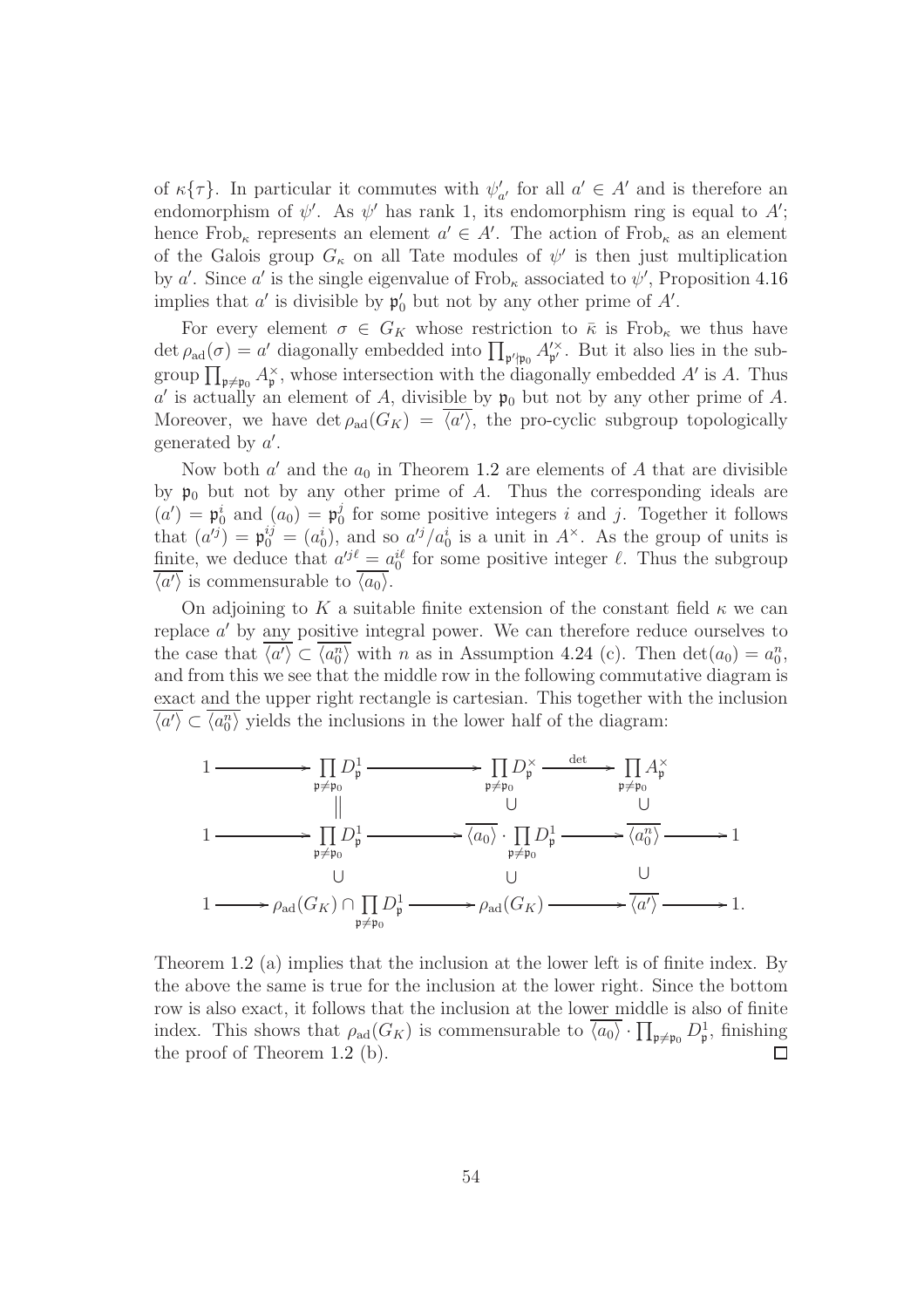## <span id="page-54-0"></span>6 Arbitrary endomorphism ring

As in Section [1,](#page-2-0) we let  $K$  be a field that is finitely generated over a finite field  $\kappa$  and let  $\varphi: A \to K\{\tau\}$  be a Drinfeld A-module of rank r over K of special characteristic  $\mathfrak{p}_0$ . We keep the relevant notations of Section [1,](#page-2-0) but do not impose any other restrictions. Set  $R := \text{End}_{K^{\text{sep}}}(\varphi)$  and  $F := \text{Quot}(A)$ . Then  $R \otimes_A F$  is a division algebra of finite dimension over  $F$ . Let  $Z$  denote its center and write

 $\dim_Z(R \otimes_A F) = d^2$  and  $[Z/F] = e$ .

<span id="page-54-1"></span>Then *de* divides r by Proposition [4.7.](#page-33-1)

## 6.1 The isotrivial case

#### DEFINITION 6.1.

We call  $\varphi$  *isotrivial* if over some field extension it is isomorphic to a Drinfeld A-module defined over a finite field.

Clearly this property is invariant under extending K.

- PROPOSITION 6.2. (a)  $\varphi$  is isotrivial if and only if it is isomorphic over  $K^{sep}$ to a Drinfeld A-module defined over a finite subfield of  $K^{sep}$ .
	- (b) Let  $\varphi'$  be another Drinfeld A-module over K that is isogenous to  $\varphi$ . Then  $\varphi$  is isotrivial if and only if  $\varphi'$  is isotrivial.
	- (c) Let B be any integrally closed infinite subring of A. Then  $\varphi$  is isotrivial if and only if  $\varphi|B$  is isotrivial.

*Proof.* In (a) the 'if' part is obvious. For the 'only if' part assume that  $L$  is a field extension of K such that  $\varphi$  is isomorphic over L to a Drinfeld A-module  $\psi$  defined over a finite subfield  $\ell \subset L$ . By the definition of isomorphisms there is then an element  $u \in L^{\times}$  such that  $\varphi_a = u \circ \psi_a \circ u^{-1}$  in  $L{\lbrace \tau \rbrace}$  for all  $a \in A$ . Choose a prime  $\mathfrak{p} \neq \mathfrak{p}_0$  of A and, after replacing L by a finite extension, a nonzero torsion point  $t \in \varphi[\mathfrak{p}](L)$ . Then t is separably algebraic over K. On the other hand ut is a non-zero torsion point of  $\psi$  and therefore algebraic over  $\ell$ . Since  $\ell$  is finite, ut is actually separable over  $\ell$ . Thus the subfiend  $K\ell(u, ut) \subset L$ is separably algebraic over K and can therefore be embedded into  $K^{\text{sep}}$ . Then  $u = ut/t$  defines an isomorphism  $\varphi \cong \psi$  over  $K^{\text{sep}}$ , as desired.

In (b) by symmetry it suffices to prove the 'if' part. So assume that  $L$  is a field extension of K such that  $\varphi$  is isomorphic over L to a Drinfeld A-module  $\psi$  defined over a finite subfield  $\ell \subset L$ . Then  $\varphi'$  is isogenous to  $\psi$  over L. By the definition of isogenies this means that there is a non-zero element  $f \in L\{\tau\}$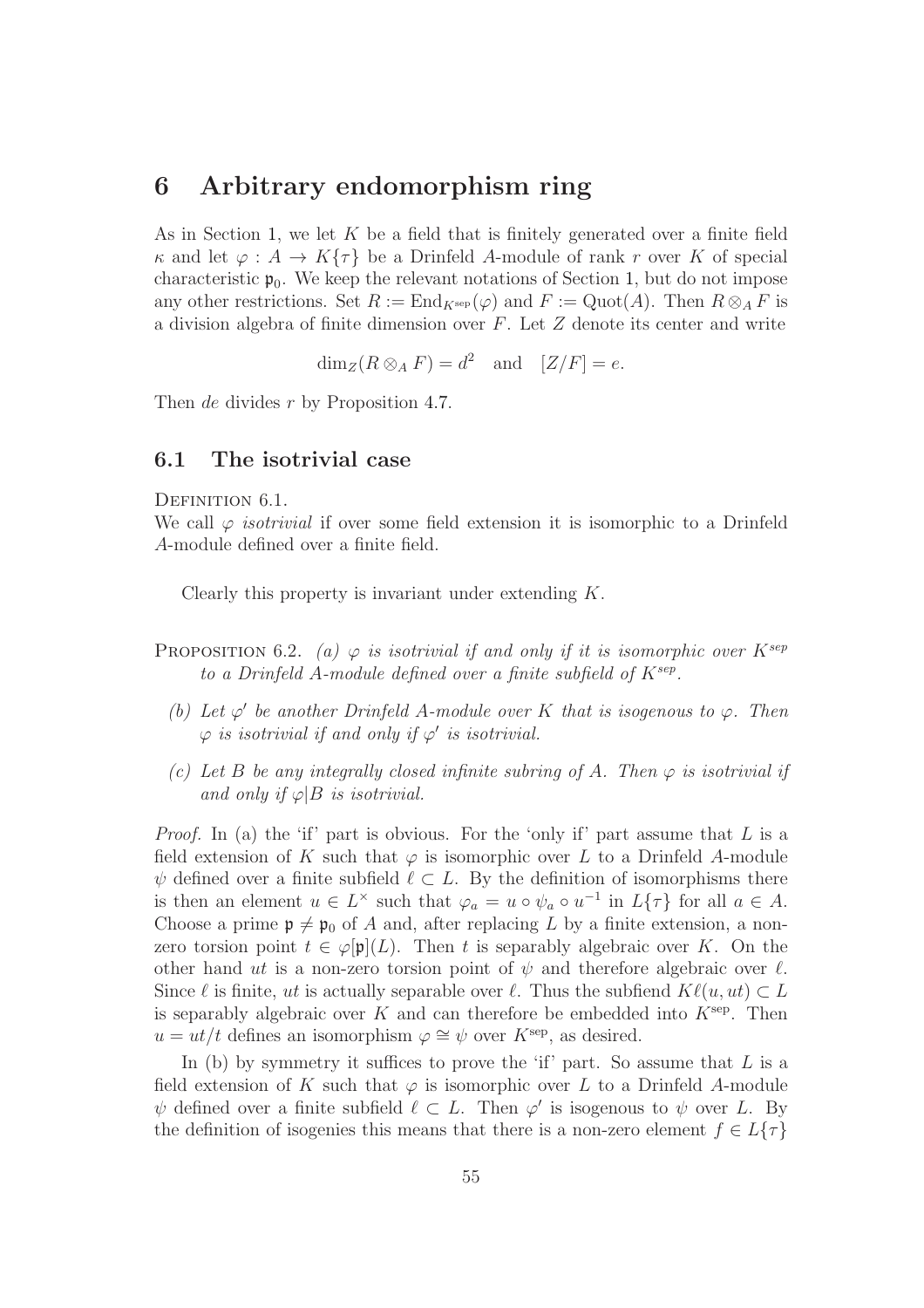such that  $\varphi'_a \circ f = f \circ \psi_a$  for all  $a \in A$ . Its scheme theoretic kernel ker(f) is then a finite subgroup scheme of  $\mathbb{G}_{a,L}$  that is mapped to itself under  $\psi_a$  for all  $a \in A$ . Its identity component is a finite infinitesimal subgroup scheme of  $\mathbb{G}_{a,L}$ and therefore the kernel of some power of  $\tau$ . On the other hand all its geometric points are torsion points of  $\psi$  and therefore algebraic over  $\ell$ . Together it follows that ker(f) is defined over some finite extension  $\ell' \subset L$  of  $\ell$  and is therefore the kernel of some non-zero element  $g \in L\{\tau\}$ . Since ker $(f) = \text{ker}(g)$ , it now follows that  $f = u \circ g$  for some element  $u \in L^{\times}$ . Consider the Drinfeld A-module  $\psi': A \to L{\tau}$  defined by  $\psi'_a := u^{-1} \circ \varphi'_a \circ u$ . Then the relation  $\varphi'_a \circ f = f \circ \psi_a$ implies that  $\psi'_a \circ g = g \circ \psi_a$  for all  $a \in A$ . Since g and  $\psi_a$  have coefficients in  $\ell'$ , this relation implies that  $\psi'_a$  also has coefficients in  $\ell'$ . In other words  $\psi'$  is really defined over  $\ell'$ , and since  $\varphi' \cong \psi'$ , it follows that  $\varphi'$  is isotrivial, as desired.

In (c) the 'only if' part is obvious. For the 'if' part assume that  $L$  is a field extension of K such that  $\varphi|B$  is isomorphic over L to a Drinfeld B-module  $\psi'$ defined over a finite subfield  $\ell \subset L$ . By the definition of isomorphisms there is then an element  $u \in L^{\times}$  such that  $\varphi_b = u \circ \psi_b' \circ u^{-1}$  in  $L\{\tau\}$  for all  $b \in B$ . Consider the Drinfeld A-module  $\psi : A \to L{\tau}$  defined by  $\psi_a := u^{-1} \circ \varphi_a \circ u$ . By construction it satisfies  $\psi|B = \psi'$ ; hence it defines an embedding  $B \hookrightarrow \text{End}_L(\psi')$ . Thus by Proposition [4.1](#page-30-2) applied to  $\psi'$  over  $\ell$  the coefficients of  $\psi_a$  for all  $a \in A$  lie in some fixed finite extension  $\ell'$  of  $\ell$ . This means that  $\psi$  is really defined over  $\ell'$ , and since  $\varphi \cong \psi$ , it follows that  $\varphi$  is isotrivial, as desired.  $\Box$ 

#### <span id="page-55-0"></span>PROPOSITION 6.3.

The following assertions are equivalent:

- (a)  $\varphi$  is isotrivial.
- (b)  $\rho_{ad}(G_K^{\text{geom}})$  is finite.
- (c)  $\rho_{\mathfrak{p}}(G_K^{\text{geom}})$  is finite for every prime  $\mathfrak{p} \neq \mathfrak{p}_0$  of A.
- (d)  $\rho_{\mathfrak{p}}(G_K^{\text{geom}})$  is finite for some prime  $\mathfrak{p} \neq \mathfrak{p}_0$  of A.
- $(e)$  de = r.

*Proof.* (Compare [\[Pin06b\]](#page-61-0), Proposition 2.2.) The implications  $(a) \Rightarrow (b) \Rightarrow (c) \Rightarrow (d)$ are obvious. For the rest of the proof we may assume that  $\text{End}_K(\varphi) = R$  after replacing  $K$  by a finite extension, using Proposition [4.1.](#page-30-2) Let  $F'$  be a maximal commutative F-subalgebra of  $R \otimes_A F$ , let A' denote the integral closure of A in F', and choose a Drinfeld A'-module  $\varphi' : A' \to K\{\tau\}$  and an isogeny  $f : \varphi \to \varphi' | A$ , as in the proof of Proposition [4.7.](#page-33-1) Then  $\varphi'$  has rank  $r/de$  and endomorphism ring  $\text{End}_K(\varphi') = A'.$ 

If (d) holds, there exist a prime  $\mathfrak{p} \neq \mathfrak{p}_0$  of A and a finite extension  $K' \subset K^{\text{sep}}$ of K such that  $\rho_{\mathfrak{p}}(G_{K'}^{\text{geom}})$  is trivial and hence  $\rho_{\mathfrak{p}}(G_{K'})$  is abelian. After replacing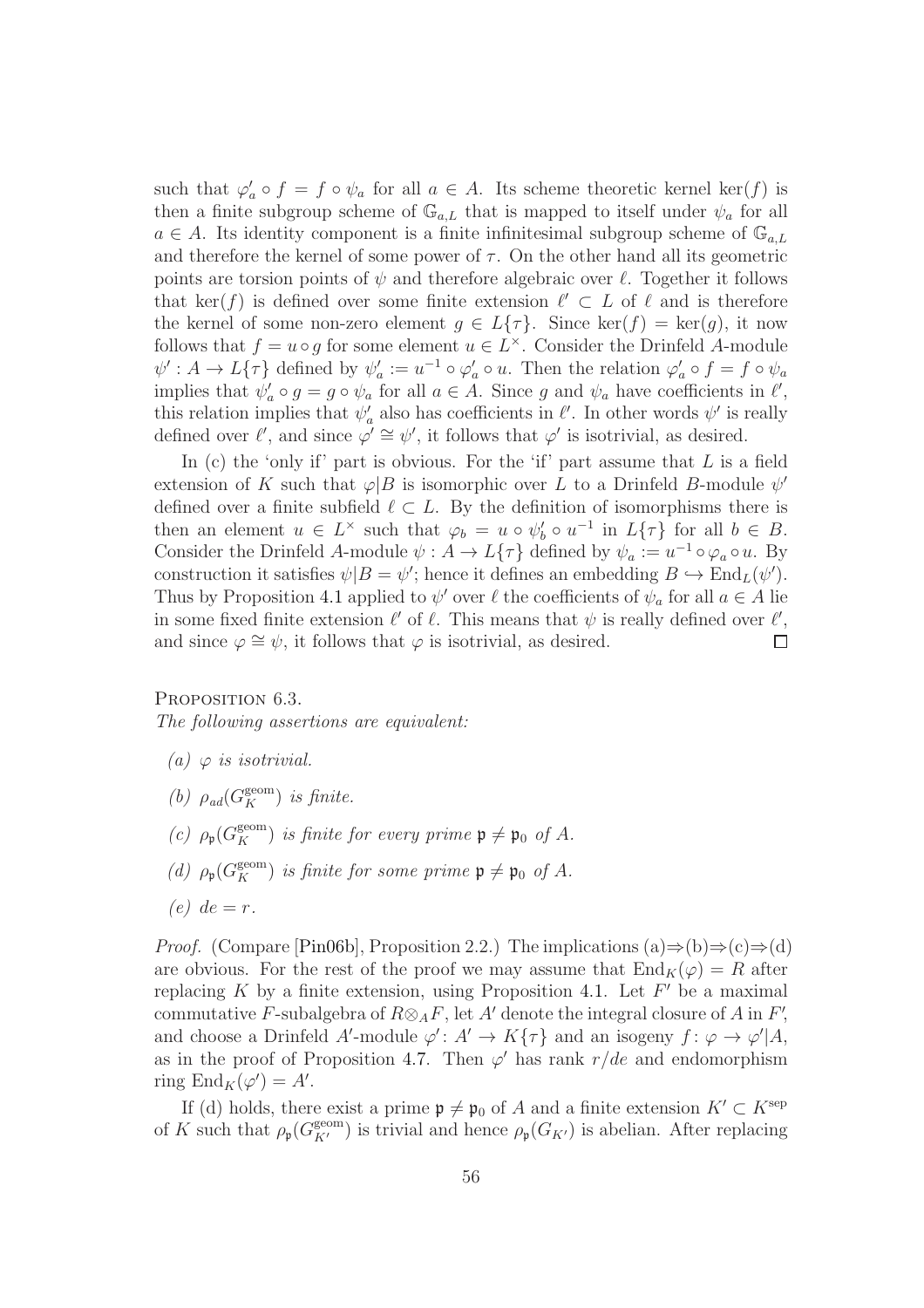K by K' we may therefore assume that  $\rho_{p}(G_K)$  is abelian. Moreover, as in [\(4.8\)](#page-34-0) we have a  $G_K$ -equivariant isomorphism  $V_{\mathfrak{p}}(\varphi) \cong V_{\mathfrak{p}}(\varphi'|A) \cong \prod_{\mathfrak{p}'|\mathfrak{p}} V_{\mathfrak{p}'}(\varphi')$ . Thus for any prime  $\mathfrak{p}'|\mathfrak{p}$ , the image  $\rho_{\mathfrak{p}'}(G_K)$  of the Galois representation  $\rho_{\mathfrak{p}'}$  on  $V_{\mathfrak{p}'}(\varphi')$ is abelian, and so the subring  $F'_{\mathfrak{p}'}[\rho_{\mathfrak{p}'}(G_K)]$  of  $\text{End}_{F'_{\mathfrak{p}'}}(V_{\mathfrak{p}'}(\varphi'))$  is commutative. By the semisimplicity and Tate conjectures for Drinfeld modules (see [\[Tag95\]](#page-62-6), [\[Tam94a\]](#page-62-7), [\[Tam94b\]](#page-62-8), [\[Tam95\]](#page-62-9)) this subring is the commutant of  $\text{End}_K(\varphi') \otimes_{A'} F'_{\mathfrak{p}'}$ . But as  $\text{End}_K(\varphi') = A'$ , this commutant is equal to  $\text{End}_{F'_{\mathfrak{p}'}}(V_{\mathfrak{p}'}(\varphi'))$ . It is therefore commutative if and only if  $r/de = \dim_{F'_{\mathfrak{p}'}}(V_{\mathfrak{p}'}(\varphi')) \leq 1$ . Thus (d) implies (e).

If (e) holds, then  $\varphi'$  is a Drinfeld A'-module of rank 1 and of special characteristic. Since the moduli stack of Drinfeld A'-modules of rank 1 is finite over Spec A', the Drinfeld module  $\varphi'$  is isomorphic to one defined over a finite field, i.e., isotrivial. By Proposition 6.2 the same then also follows for  $\varphi' | A$  and for  $\varphi$ . Thus (e) implies (a), and we are done.

To determine the images of Galois up to commensurability for an isotrivial Drinfeld module we may reduce ourselves to the case of a Drinfeld module defined over a finite field. In that case the situation is as follows:

#### PROPOSITION 6.4.

Suppose that  $\varphi$  is defined over a finite field  $\kappa$ . Let C denote the center of  $\text{End}_{\kappa}(\varphi)$ and C' the normalization of C. Then there exists an element  $c_0 \in C$  with the properties:

- (a)  $c_0$  generates a positive power of a unique prime  $\mathfrak{p}'_0$  of  $C'$  above  $\mathfrak{p}_0$ .
- (b)  $\rho_{ad}(\text{Frob}_{\kappa})$  coincides with the action of  $c_0$  on  $\prod_{\mathfrak{p}\neq \mathfrak{p}_0} T_{\mathfrak{p}}(\varphi)$ .
- (c)  $\rho_{ad}(G_{\kappa}) = \overline{\langle c_0 \rangle}$ , the pro-cyclic subgroup topologically generated by  $c_0$ .

*Proof.* Let m denote the degree of  $\kappa$  over  $\mathbb{F}_p$ . Then  $Frob_{\kappa} = \tau^m$  lies in the center of  $\kappa\{\tau\}$ . In particular it commutes with  $\varphi_a$  for all  $a \in A$  and is therefore an endomorphism of  $\varphi$ , and more specifically it lies in the center C of End<sub> $\kappa(\varphi)$ </sub>. As such let us denote it by  $c_0$ . The action of Frob<sub> $\kappa$ </sub> as an element of the Galois group  $G_{\kappa}$  on all Tate modules of  $\varphi$  is then the same as that obtained from the natural action of  $c_0$  as an endomorphism. This directly implies (b) and (c).

For (a) we apply Proposition [4.3](#page-31-2) to  $S := C$  and  $S' := C'$ , obtaining a Drinfeld C'-module  $\varphi' : C' \to \kappa\{\tau\}$  and an isogeny  $f : \varphi \to \varphi' | A$ . The characteristic of  $\varphi'$  is then a prime  $\mathfrak{p}'_0$  of C' above  $\mathfrak{p}_0$ . Also, the endomorphism Frob<sub>k</sub> of  $\varphi'$  still corresponds to the same element  $c_0 \in C$ . Since  $c_0$  acts as a scalar on the Tate modules of  $\varphi'$ , it constitutes the single eigenvalue of Frob<sub>k</sub>. Thus Proposition [4.16](#page-37-2) implies that  $c_0$  is divisible by  $\mathfrak{p}'_0$  but not by any other prime of C'. This shows (a), and we are done.  $\Box$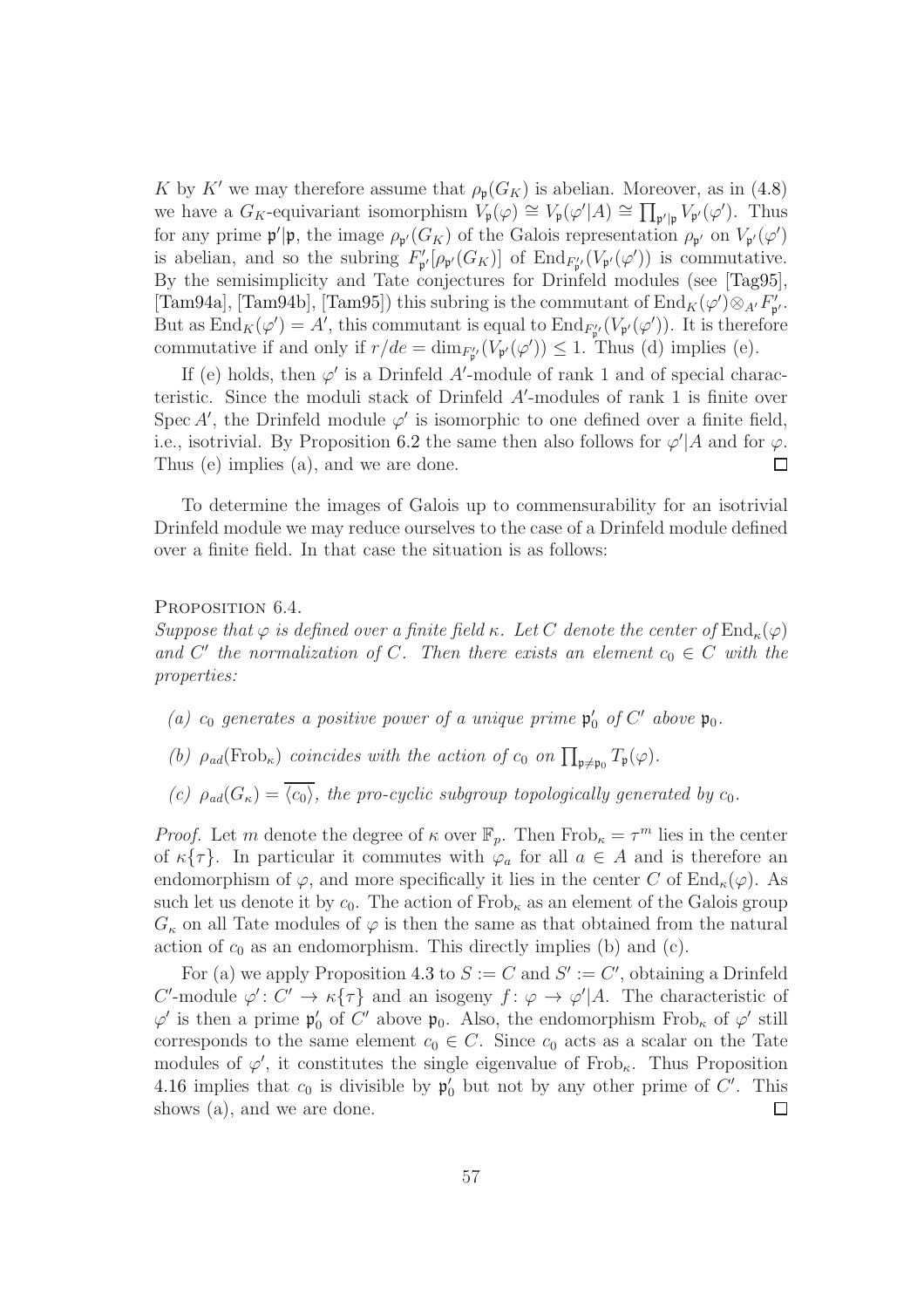## <span id="page-57-0"></span>6.2 The non-isotrivial case

To determine the images of Galois in the general non-isotrivial case, we will use some reduction steps which end in the situation of Theorem [1.2.](#page-3-0) Recall that Theorem [1.2](#page-3-0) involves two conditions, namely that A is the center of  $R :=$  $\text{End}_{K^{\text{sep}}}(\varphi)$  and that the endomorphism ring does not grow under restriction of A. We will achieve the first condition by enlarging  $A$ , and then the second condition by shrinking A again until the endomorphism ring stops growing. That this process terminates is a non-trivial fact from [\[Pin06b\]](#page-61-0).

To enlarge A we first choose a finite extension  $K' \subset K^{\text{sep}}$  of K such that  $R = \text{End}_{K'}(\varphi)$ . Recall that Z denotes the center of  $R \otimes_A F$ ; hence  $C := Z \cap R$  is the center of  $R$ . Let  $C'$  denote the normalization of  $C$ . Applying Proposition [4.3](#page-31-2) to  $S := C$  and  $S' := C'$  over  $K'$ , we obtain a Drinfeld C'-module  $\varphi' : C' \to K'\{\tau\}$ and an isogeny  $f: \varphi \to \varphi'/A$  over K'. The characteristic of  $\varphi'$  is then a prime  $\mathfrak{p}'_0$ of C' above  $\mathfrak{p}_0$ . Since  $R \otimes_A F \cong \text{End}_{K^{\text{sep}}}(\varphi') \otimes_A F$ , the construction implies that C' is the center of  $\text{End}_{K^{\text{sep}}}(\varphi')$ . Also, the isogeny f induces a  $G_{K'}$ -equivariant inclusion of finite index

<span id="page-57-3"></span>(6.5) 
$$
\prod_{\mathfrak{p}\neq\mathfrak{p}_0} T_{\mathfrak{p}}(\varphi) \hookrightarrow \prod_{\mathfrak{p}\neq\mathfrak{p}_0} T_{\mathfrak{p}}(\varphi'|A).
$$

Next we restrict  $\varphi'$  to suitable subrings B of C'. By Theorem 6.2 of [\[Pin06b\]](#page-61-0) there is a canonical choice for which the endomorphism ring of  $\varphi'|B$  is maximal:

#### <span id="page-57-1"></span>PROPOSITION 6.6.

If  $\varphi$  is not isotrivial, there exists a unique integrally closed infinite subring B of C ′ with the following properties:

- (a) The center of  $\text{End}_{K^{sep}}(\varphi'|B)$  is B.
- (b) For every integrally closed infinite subring B' of C' we have  $\mathrm{End}_{K^{sep}}(\varphi'|B')$  $\subset$  End<sub>K</sub>sep( $\varphi'$ |B).

With B as in Proposition [6.6](#page-57-1) we abbreviate  $\psi := \varphi'|B$  and  $S := \text{End}_{K^{\text{sep}}}(\psi)$ . The characteristic of  $\psi$  is  $\mathfrak{q}_0 := B \cap \mathfrak{p}'_0$  and hence a maximal ideal of B. By Proposition 3.5 of [\[Pin06b\]](#page-61-0) we have:

<span id="page-57-2"></span>PROPOSITION 6.7.

 $\mathfrak{p}'_0$  is the unique prime of  $C'$  above  $\mathfrak{q}_0$ .

Let  $P'_0$  denote the finite set of primes of C' lying above  $\mathfrak{p}_0$ ; then in particular  $\mathfrak{p}'_0 \in P'_0$ . Let  $Q_0$  denote the finite set of primes q of B such that all primes of C' above q lie in  $P'_0$ . Then Proposition [6.7](#page-57-2) implies that  $q_0 \in Q_0$ . Combining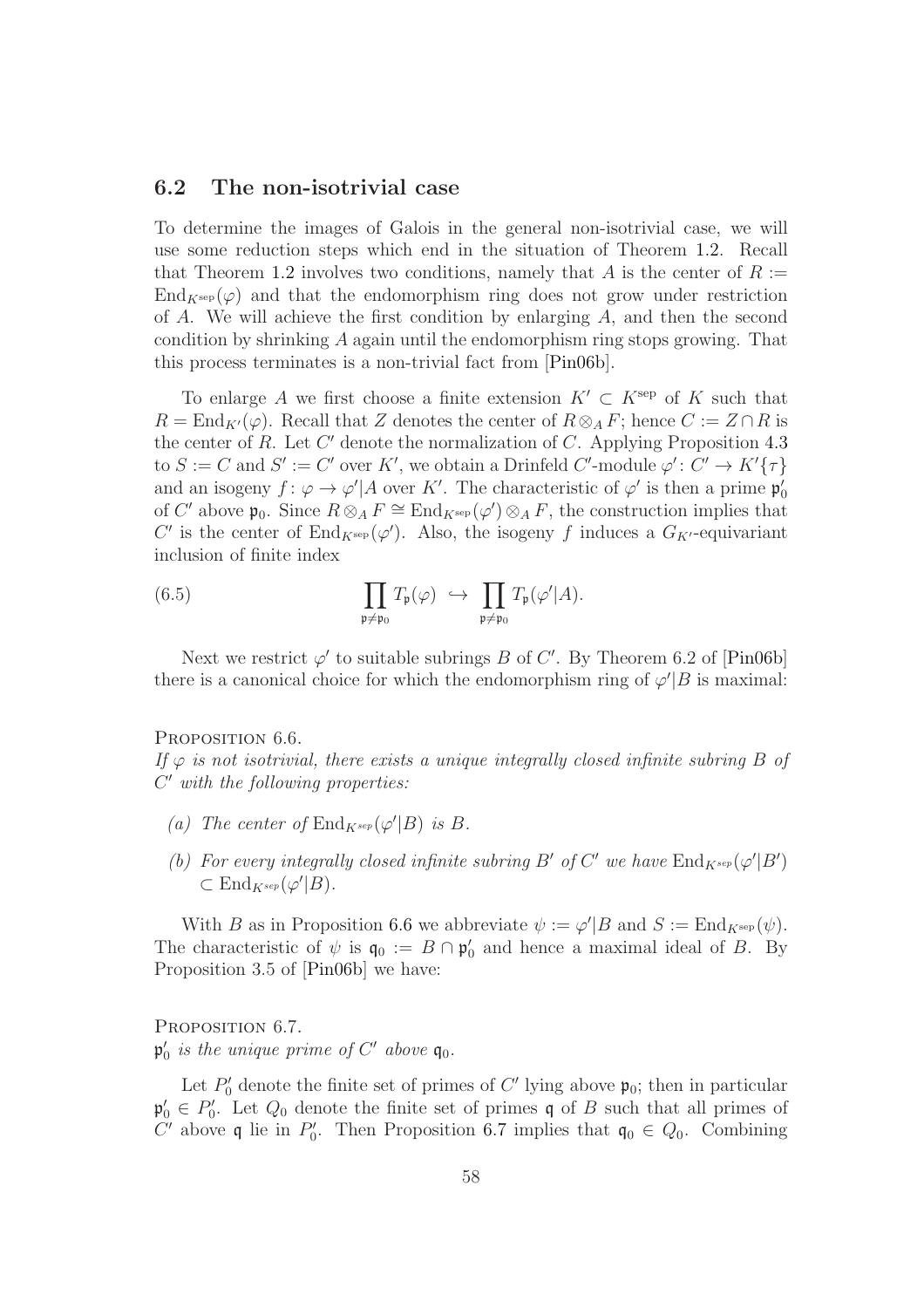the natural isomorphisms  $T_{\mathfrak{q}}(\psi) \cong \prod_{\mathfrak{p}'|\mathfrak{q}} T_{\mathfrak{p}'}(\varphi')$  for all primes  $\mathfrak{q} \notin Q_0$  of B and the natural isomorphisms  $T_{\mathfrak{p}}(\varphi'|A) \cong \prod_{\mathfrak{p'}|\mathfrak{p}} T_{\mathfrak{p'}}(\varphi')$  for all primes  $\mathfrak{p} \neq \mathfrak{p}_0$  of A, we obtain a natural  $G_{K'}$ -equivariant surjection

<span id="page-58-0"></span>
$$
(6.8) \qquad \prod_{\mathfrak{q}\notin Q_0} T_{\mathfrak{q}}(\psi) \;\cong\; \prod_{\mathfrak{q}\notin Q_0} \prod_{\mathfrak{p}'\mid \mathfrak{q}} T_{\mathfrak{p}'}(\varphi') \;\twoheadrightarrow\; \prod_{\mathfrak{p}'\notin P'_0} T_{\mathfrak{p}'}(\varphi') \;\cong\; \prod_{\mathfrak{p}\neq \mathfrak{p}_0} T_{\mathfrak{p}}(\varphi'|A).
$$

For every prime  $\mathfrak{q} \notin Q_0$  of B let  $D_{\mathfrak{q}}$  denote the commutant of  $S \otimes_B B_{\mathfrak{q}}$  in  $\text{End}_{B_q}(T_{\mathfrak{q}}(\psi))$ . As in Proposition [4.9](#page-34-1) (a) this is an order in a central simple algebra over the quotient field of  $B_{\mathfrak{q}}$ . The product of these rings acts on the left hand side in  $(6.8)$ .

#### <span id="page-58-1"></span>Lemma 6.9.

The kernel of the surjection [\(6.8\)](#page-58-0) is a  $\prod_{\mathfrak{q}\not\in Q_0} D_{\mathfrak{q}}$ -submodule, and the induced action of  $\prod_{\mathfrak{q}\not\in Q_0} D_{\mathfrak{q}}$  on the quotient  $\prod_{\mathfrak{p}\neq \mathfrak{p}_0} T_{\mathfrak{p}}(\varphi'|A)$  is faithful.

*Proof.* For every prime  $\mathfrak{q} \notin Q_0$  of B, the isomorphism  $T_{\mathfrak{q}}(\psi) \cong \prod_{\mathfrak{p}' \mid \mathfrak{q}} T_{\mathfrak{p}'}(\varphi')$  is the isotypic decomposition of  $T_{\mathfrak{q}}(\psi)$  under  $C' \otimes_B B_{\mathfrak{q}}$ . Since  $C'$  is contained in S, the definition of  $D_{\mathfrak{q}}$  shows that the actions of  $C' \otimes_B B_{\mathfrak{q}}$  and  $D_{\mathfrak{q}}$  commute; hence the decomposition is  $D_{\mathfrak{q}}$ -invariant. As the kernel of the surjection [\(6.8\)](#page-58-0) is a product of certain factors  $T_{\mathfrak{p}'}(\varphi')$ , this implies the first assertion of the lemma. For the second note that, by the construction of  $Q_0$ , for every prime  $\mathfrak{q} \notin Q_0$  of B there exists a prime  $\mathfrak{p}' \notin P'_0$  of C' with  $\mathfrak{p}'|\mathfrak{q}$ . Then  $T_{\mathfrak{p}'}(\varphi')$  is a non-trivial module over  $D_{\mathfrak{q}}$ , and it remains so after tensoring with the quotient field of  $B_{\mathfrak{q}}$ ; hence  $D_{\mathfrak{q}}$  acts faithfully on it. Taking the product over all  $\mathfrak{q} \notin Q_0$  proves the second assertion. assertion.

Let  $\mathcal{D}$  denote the stabilizer in  $\prod_{\mathfrak{q}\not\in Q_0}D_{\mathfrak{q}}$  of the image of the homomorphism [\(6.5\)](#page-57-3). By construction this is a closed subring of finite index, and Lemma [6.9](#page-58-1) implies that D acts faithfully on  $\prod_{\mathfrak{p}\neq\mathfrak{p}_0}T_{\mathfrak{p}}(\varphi)$ . For each  $\mathfrak{q}\notin Q_0$  let  $D_{\mathfrak{q}}^1$  denote the multiplicative group of elements of  $D_q$  of reduced norm 1. Then  $\mathcal{D}^1 :=$  $\mathcal{D}^{\times}\cap\prod_{\mathfrak{q}\not\in Q_0}D_{\mathfrak{q}}^1$  is a closed subgroup of finite index of  $\prod_{\mathfrak{q}\not\in Q_0}D_{\mathfrak{q}}^1$ . We can identify  $\mathcal{D}^{\times}$  and  $\mathcal{D}^{1}$  with closed subgroups of  $\prod_{\mathfrak{p}\neq\mathfrak{p}_{0}}\text{Aut}_{A_{\mathfrak{p}}}(T_{\mathfrak{p}}(\varphi)).$ 

Finally let  $c_0$  be any element of C' that generates a positive power of  $\mathfrak{p}'_0$ . Let  $\mathfrak{c}' \subset C'$  be the annihilator ideal of the cokernel of the inclusion [\(6.5\)](#page-57-3). Then  $\mathfrak{c}' \not\subset \mathfrak{p}'_0$ ; hence it is relatively prime to  $c_0$ . Thus after replacing  $c_0$  by some positive power we may assume that  $c_0 \equiv 1$  modulo  $\mathfrak{c}'$ . Then multiplication by  $c_0$  is an automorphism of  $\prod_{\mathfrak{p}\neq\mathfrak{p}_0} T_{\mathfrak{p}}(\varphi'|A)$  that maps the image of  $(6.5)$  to itself. We can thus view it as an element of  $\prod_{\mathfrak{p}\neq\mathfrak{p}_0} \text{Aut}_{A_{\mathfrak{p}}}(T_{\mathfrak{p}}(\varphi))$ . Let  $\langle c_0 \rangle$  denote the pro-cyclic subgroup of  $\prod_{\mathfrak{p}\neq\mathfrak{p}_0}$  Aut<sub> $A_{\mathfrak{p}}(T_{\mathfrak{p}}(\varphi))$  that is topologically generated by it.</sub> Since  $c_0 \in C' \subset S$ , this subgroup commutes with the action of  $D$  and hence with  $\mathcal{D}^1$ .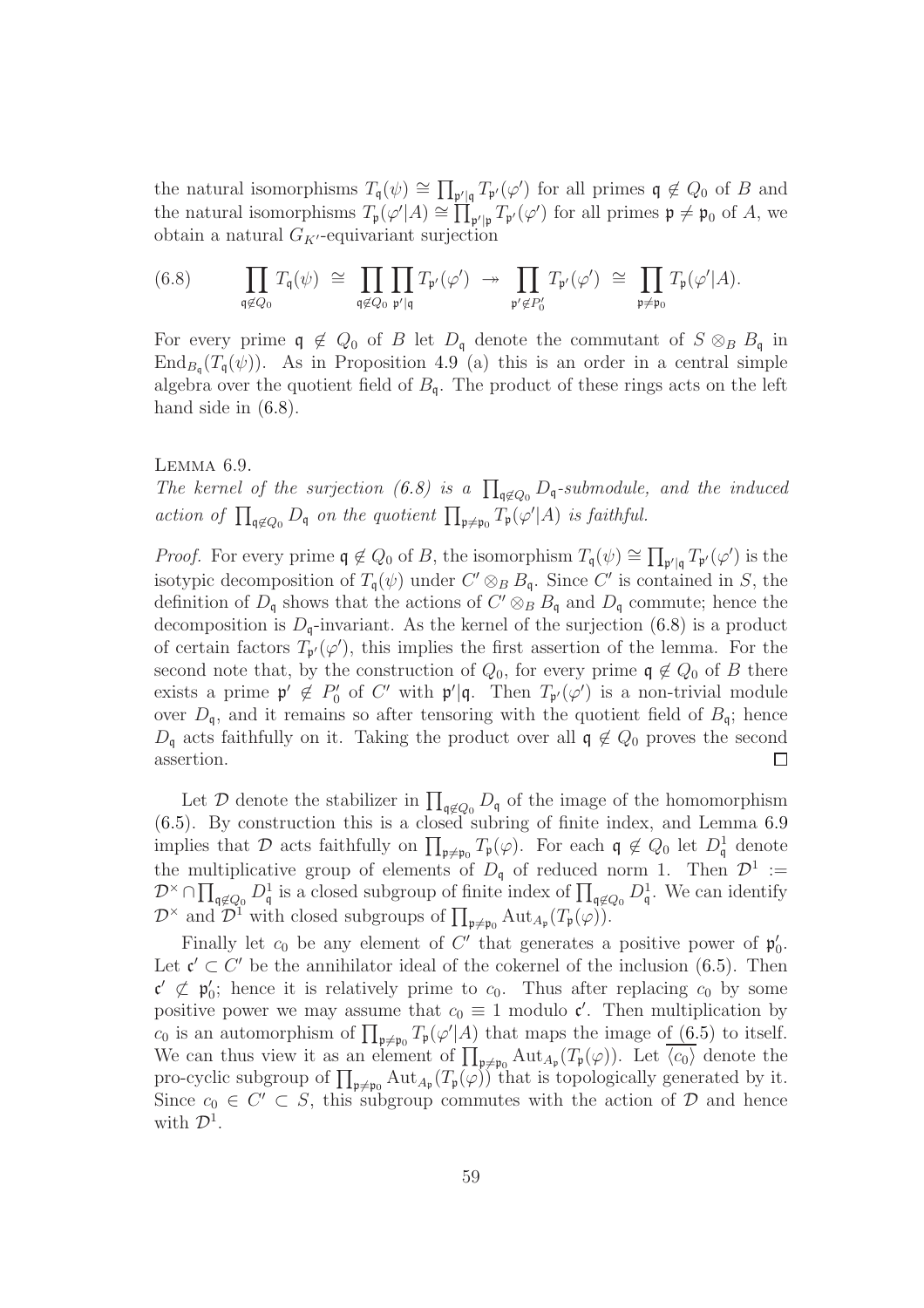THEOREM 6.10.

Let  $\varphi$  be a non-isotrivial Drinfeld A-module over a finitely generated field K of special characteristic  $\mathfrak{p}_0$ . Let  $\mathcal{D}^1$  and  $\overline{\langle c_0 \rangle}$  denote the subgroups of  $\prod_{\mathfrak{p}\neq \mathfrak{p}_0}$  Aut<sub>Ap</sub> $(T_{\mathfrak{p}}(\varphi))$ defined above. Then

- (a)  $\rho_{ad}(G_K^{\text{geom}})$  is commensurable to  $\mathcal{D}^1$ , and
- (b)  $\rho_{ad}(G_K)$  is commensurable to  $\langle c_0 \rangle \cdot \mathcal{D}^1$ .

Proof. By Proposition [6.6](#page-57-1) the assumptions of Theorem [1.2](#page-3-0) are satisfied for the Drinfeld B-module  $\psi$  over K'. Let  $\rho_{\text{ad}}^{\psi}$  :  $G_{K'} \to \prod_{\mathfrak{q} \notin Q_0} D_{\mathfrak{q}}^{\times}$  denote the homomorphism describing the action of  $G_{K'}$  on  $\prod_{\mathfrak{q} \notin Q_0} T_{\mathfrak{q}}(\psi)$ , and let  $b_0$  be any element of B that is divisible by  $q_0$  but not by any other prime of B. Then Theorem [1.2](#page-3-0) implies that  $\rho_{ad}^{\psi}(G_{K'}^{\text{geom}})$  is commensurable to  $\prod_{\mathfrak{q}\not\in Q_0}D^1_{\mathfrak{q}}$  and  $\rho_{ad}^{\psi}(G_{K'})$  is commensurable to  $\overline{\langle b_0 \rangle} \cdot \prod_{\mathfrak{q} \notin Q_0} D^1_{\mathfrak{q}}.$ 

Viewing  $b_0$  as an element of C', Proposition [6.7](#page-57-2) implies that  $b_0$  is divisible by  $\mathfrak{p}'_0$  but not by any other prime of C'. The same argument as in Section [5.5](#page-52-0) for  $a'$  and  $a_0$  shows here that some positive power of  $b_0$  is equal to some positive power of  $c_0$ . Thus  $\rho_{ad}^{\psi}(G_{K'})$  is commensurable to  $\overline{\langle c_0 \rangle} \cdot \prod_{\mathfrak{q} \notin Q_0} D^1_{\mathfrak{q}}$ .

By [\(6.8\)](#page-58-0) and Lemma [6.9](#page-58-1) the group  $G_{K'}$  acts on  $\prod_{\mathfrak{p}\neq\mathfrak{p}_0}T_{\mathfrak{p}}(\varphi'|A)$  through the composite of  $\rho_{ad}^{\psi}$  with the faithful action of  $\prod_{\mathfrak{q}\not\in Q_0}D_{\mathfrak{q}}$ . Combining this with  $(6.5)$ and the construction of  $\mathcal{D}^1$  we deduce that  $\rho_{ad}(G_{K'}^{\text{geom}})$  is commensurable to  $\mathcal{D}^1$ and  $\rho_{ad}(G_{K'})$  is commensurable to  $\overline{\langle c_0 \rangle} \cdot \mathcal{D}^1$ . Since K' is a finite extension of K, the same then follows with  $K$  in place of  $K'$ , as desired.  $\Box$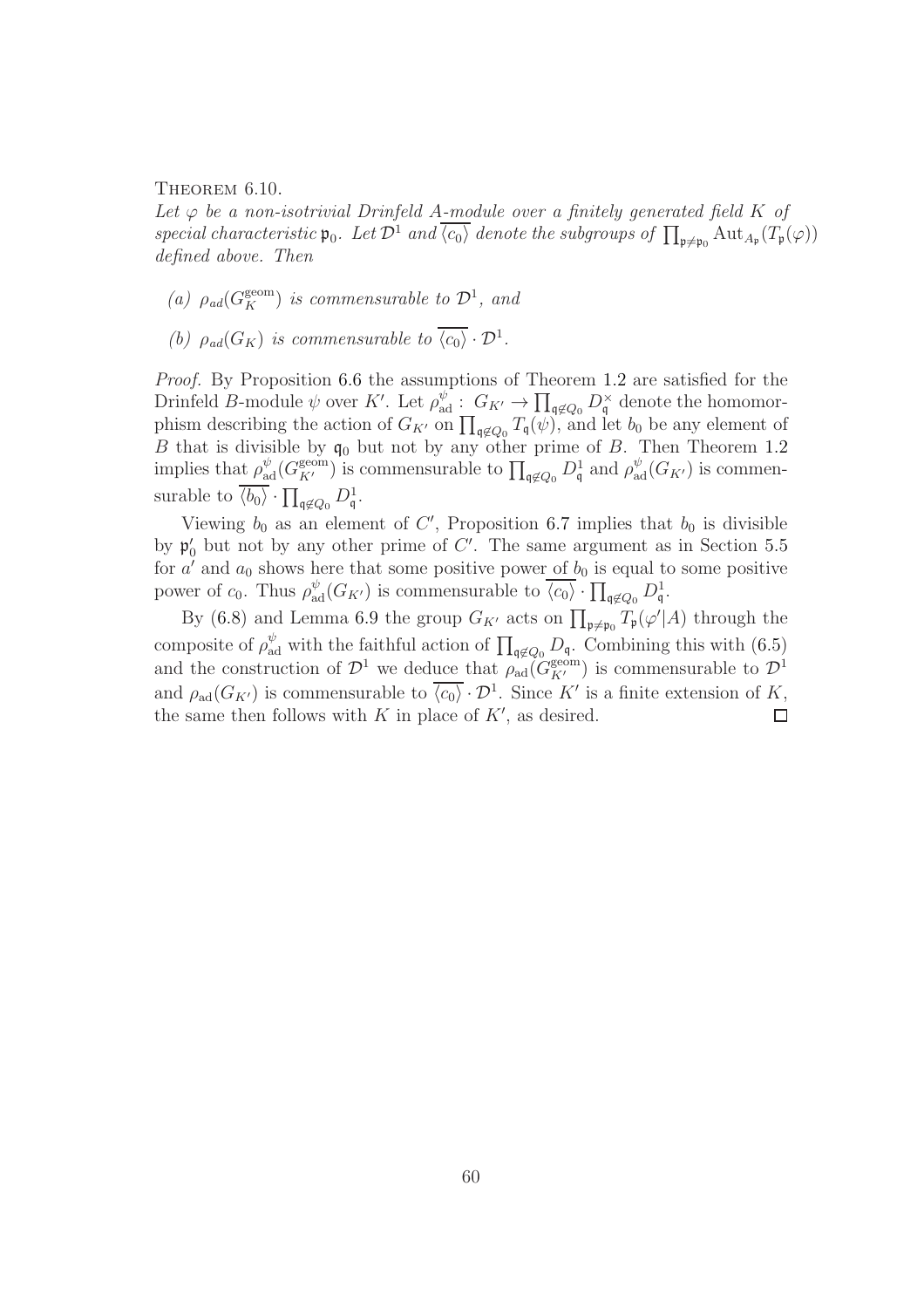# References

- <span id="page-60-0"></span>[And86] Greg W. Anderson. t-motives. Duke Math. J., 53(2):457–502, 1986.
- <span id="page-60-4"></span>[Car87] Roger W. Carter. On the structure and complex representation theory of finite groups of Lie type, volume 16 of Vorlesungen aus dem Fachbereich Mathematik der Universität GH Essen (Lecture Notes in Mathematics at the University of Essen. Universität Essen Fachbereich Mathematik, Essen, 1987. Notes taken by Burkhard Külshammer.
- [Che58] Claude Chevalley. Les groupes de type  $A_n$ . In Séminaire C. Chevalley, 1956–1958. Classification des groupes de Lie algébriques, volume  $2$  of  $2$ vols, pages 20.1–20.13, 1958.
- <span id="page-60-5"></span>[CPS75] Edward Cline, Brian Parshall, and Leonard Scott. Cohomology of finite groups of Lie type. I. *Inst. Hautes Études Sci. Publ. Math.*,  $45:169-191$ , 1975.
- <span id="page-60-1"></span>[Dev10] Anna Devic. Adelic openness for Drinfeld modules in special characteristic. Ph. D. thesis, ETH Zürich, 2010.
- <span id="page-60-7"></span>[DH87] Pierre Deligne and Dale Husemöller. Survey of Drinfel'd modules. In Current trends in arithmetical algebraic geometry (Arcata, Calif., 1985), volume 67 of Contemp. Math., pages 25–91. Amer. Math. Soc., Providence, RI, 1987.
- <span id="page-60-8"></span>[dJ96] A. J. de Jong. Smoothness, semi-stability and alterations. Inst. Hautes Etudes Sci. Publ. Math.,  $83:51-93$ , 1996.
- <span id="page-60-6"></span>[Dri74] V. G. Drinfeld. Elliptic modules. Mat. Sb. (N.S.), 94(136):594–627, 656, 1974.
- <span id="page-60-9"></span>[Dri77] V. G. Drinfeld. Elliptic modules. II. Mat. Sb. (N.S.), 102(144)(2):182– 194, 325, 1977.
- <span id="page-60-2"></span>[GLS98] Daniel Gorenstein, Richard Lyons, and Ronald Solomon. The classification of the finite simple groups. Number 3. Part I. Chapter A, volume 40 of Mathematical Surveys and Monographs. American Mathematical Society, Providence, RI, 1998. Almost simple K-groups.
- <span id="page-60-3"></span>[Gor68] Daniel Gorenstein. Finite groups. Harper & Row Publishers, New York, 1968.
- [Gos92] David Goss. L-series of t-motives and Drinfeld modules. In The arithmetic of function fields (Columbus, OH, 1991), volume 2 of Ohio State Univ. Math. Res. Inst. Publ., pages 313–402. de Gruyter, Berlin, 1992.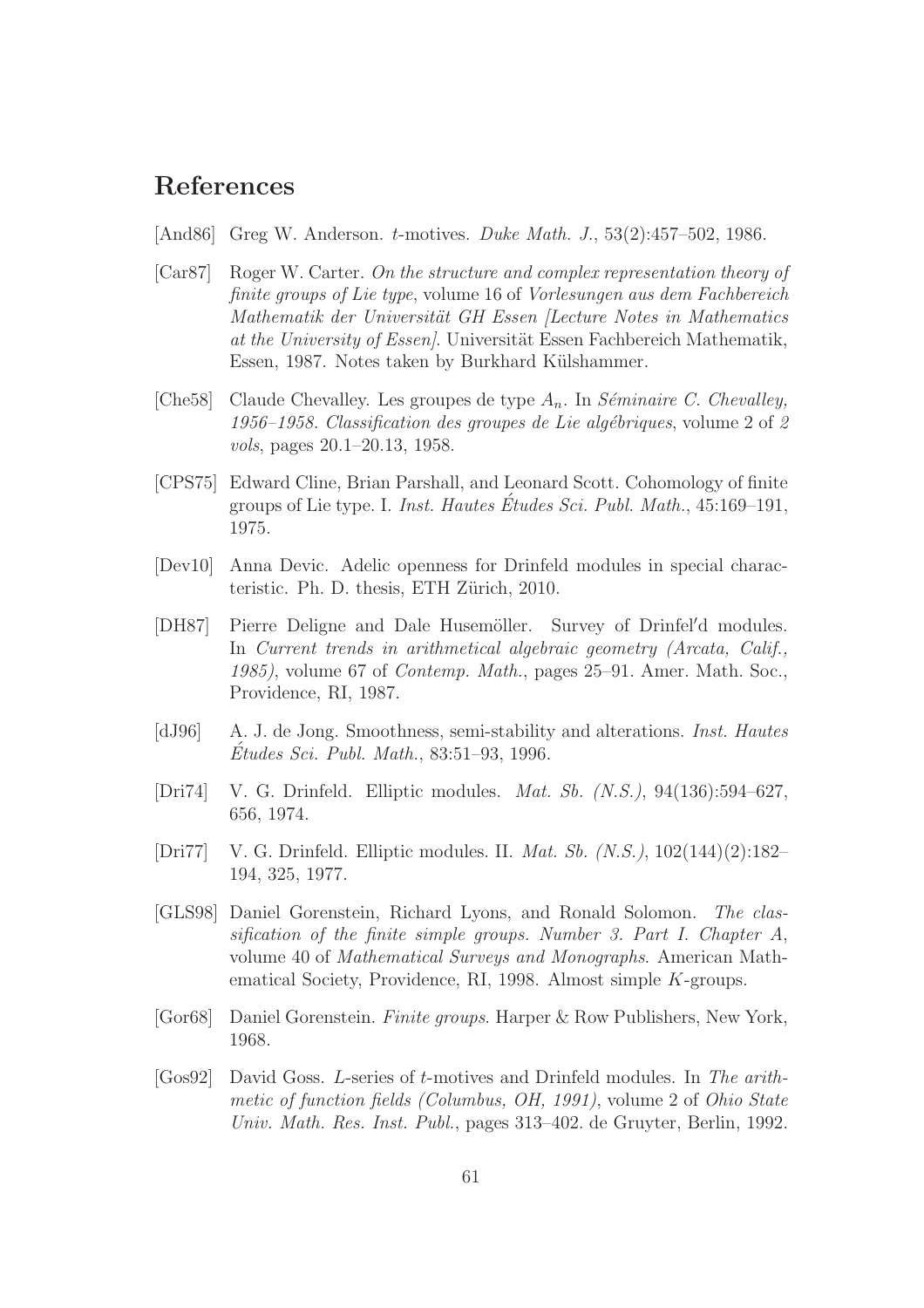- <span id="page-61-8"></span>[Gos96] David Goss. Basic structures of function field arithmetic, volume 35 of Ergebnisse der Mathematik und ihrer Grenzgebiete (3) [Results in Mathematics and Related Areas (3)]. Springer-Verlag, Berlin, 1996.
- <span id="page-61-7"></span>[Hay79] David R. Hayes. Explicit class field theory in global function fields. In Studies in algebra and number theory, volume 6 of Adv. in Math. Suppl. Stud., pages 173–217. Academic Press, New York, 1979.
- <span id="page-61-5"></span>[Hum78] James E. Humphreys. Introduction to Lie algebras and representation theory, volume 9 of Graduate Texts in Mathematics. Springer-Verlag, New York, 1978. Second printing, revised.
- <span id="page-61-3"></span>[Hum06] James E. Humphreys. Modular representations of finite groups of Lie type, volume 326 of London Mathematical Society Lecture Note Series. Cambridge University Press, Cambridge, 2006.
- <span id="page-61-4"></span>[Jan03] Jens Carsten Jantzen. Representations of algebraic groups, volume 107 of Mathematical Surveys and Monographs. American Mathematical Society, Providence, RI, second edition, 2003.
- <span id="page-61-2"></span>[LP11] Michael J. Larsen and Richard Pink. Finite subgroups of algebraic groups. J. Amer. Math. Soc., 24(4):1105–1158, 2011.
- <span id="page-61-9"></span>[Nag58] Masayoshi Nagata. Remarks on a paper of Zariski on the purity of branch loci. Proc. Nat. Acad. Sci. U.S.A., 44:796–799, 1958.
- [Pin97] Richard Pink. The Mumford-Tate conjecture for Drinfeld-modules. Publ. Res. Inst. Math. Sci., 33(3):393–425, 1997.
- [Pin98] Richard Pink. Compact subgroups of linear algebraic groups. J. Algebra, 206(2):438–504, 1998.
- <span id="page-61-6"></span>[Pin00] Richard Pink. Strong approximation for Zariski dense subgroups over arbitrary global fields. Comment. Math. Helv., 75(4):608–643, 2000.
- <span id="page-61-1"></span>[Pin06a] Richard Pink. The Galois representations associated to a Drinfeld module in special characteristic. I. Zariski density. J. Number Theory, 116(2):324–347, 2006.
- <span id="page-61-0"></span>[Pin06b] Richard Pink. The Galois representations associated to a Drinfeld module in special characteristic. II. Openness. J. Number Theory, 116(2):348–372, 2006.
- <span id="page-61-10"></span>[Poo95] Bjorn Poonen. Local height functions and the Mordell-Weil theorem for Drinfel′d modules. Compositio Math., 97(3):349–368, 1995.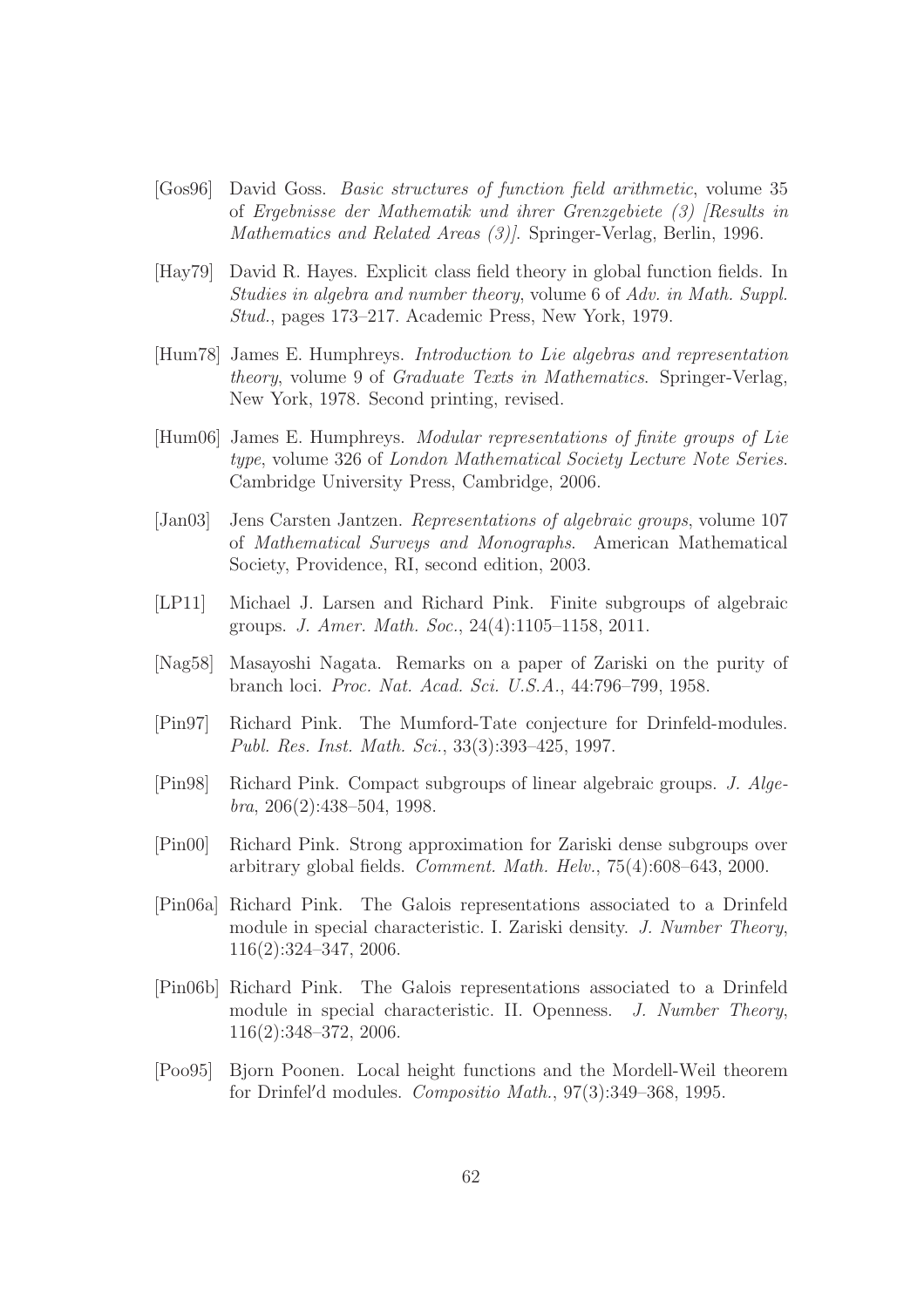- <span id="page-62-0"></span>[PR09a] Richard Pink and Egon R¨utsche. Adelic openness for Drinfeld modules in generic characteristic. J. Number Theory, 129(4):882–907, 2009.
- <span id="page-62-5"></span>[PR09b] Richard Pink and Egon R¨utsche. Image of the group ring of the Galois representation associated to Drinfeld modules. J. Number Theory, 129(4):866–881, 2009.
- <span id="page-62-2"></span>[Pre87] A. A. Premet. Weights of infinitesimally irreducible representations of Chevalley groups over a field of prime characteristic. Mat. Sb. (N.S.), 133(175)(2):167–183, 271, 1987.
- <span id="page-62-1"></span>[PT06] Richard Pink and Matthias Traulsen. The Galois representations associated to a Drinfeld module in special characteristic. III. Image of the group ring. J. Number Theory, 116(2):373–395, 2006.
- <span id="page-62-4"></span>[SGA03] Revêtements étales et groupe fondamental (SGA1). Documents Mathématiques (Paris) [Mathematical Documents (Paris)], 3. Société Mathématique de France, Paris, 2003. Séminaire de géométrie alg´ebrique du Bois Marie 1960–61. [Algebraic Geometry Seminar of Bois Marie 1960-61], Directed by A. Grothendieck, With two papers by M. Raynaud, Updated and annotated reprint of the 1971 original [Lecture Notes in Math., 224, Springer, Berlin; MR0354651 (50 #7129)].
- [Ste63] Robert Steinberg. Representations of algebraic groups. Nagoya Math. J., 22:33–56, 1963.
- <span id="page-62-3"></span>[Ste81] Robert Steinberg. Generators, relations and coverings of algebraic groups. II. J. Algebra, 71(2):527–543, 1981.
- <span id="page-62-6"></span>[Tag95] Yuichiro Taguchi. The Tate conjecture for t-motives. Proc. Amer. Math. Soc., 123(11):3285–3287, 1995.
- [Tak82] Toyofumi Takahashi. Good reduction of elliptic modules. J. Math. Soc. Japan, 34(3):475–487, 1982.
- <span id="page-62-7"></span>[Tam94a] Akio Tamagawa. Generalization of Anderson's t-motives and Tate conjecture. Sūrikaisekikenkyūsho Kōkyūroku, 884:154–159, 1994. Moduli spaces, Galois representations and L-functions (Japanese) (Kyoto, 1993, 1994).
- <span id="page-62-8"></span>[Tam94b] Akio Tamagawa. The Tate conjecture for A-premotives. Preprint, 1994.
- <span id="page-62-9"></span>[Tam95] Akio Tamagawa. The Tate conjecture and the semisimplicity conjecture for t-modules. Sūrikaisekikenkyūsho Kōkyūroku, 925:89–94, 1995. Algebraic number theory and arithmetic geometry (Japanese) (Kyoto, 1994).